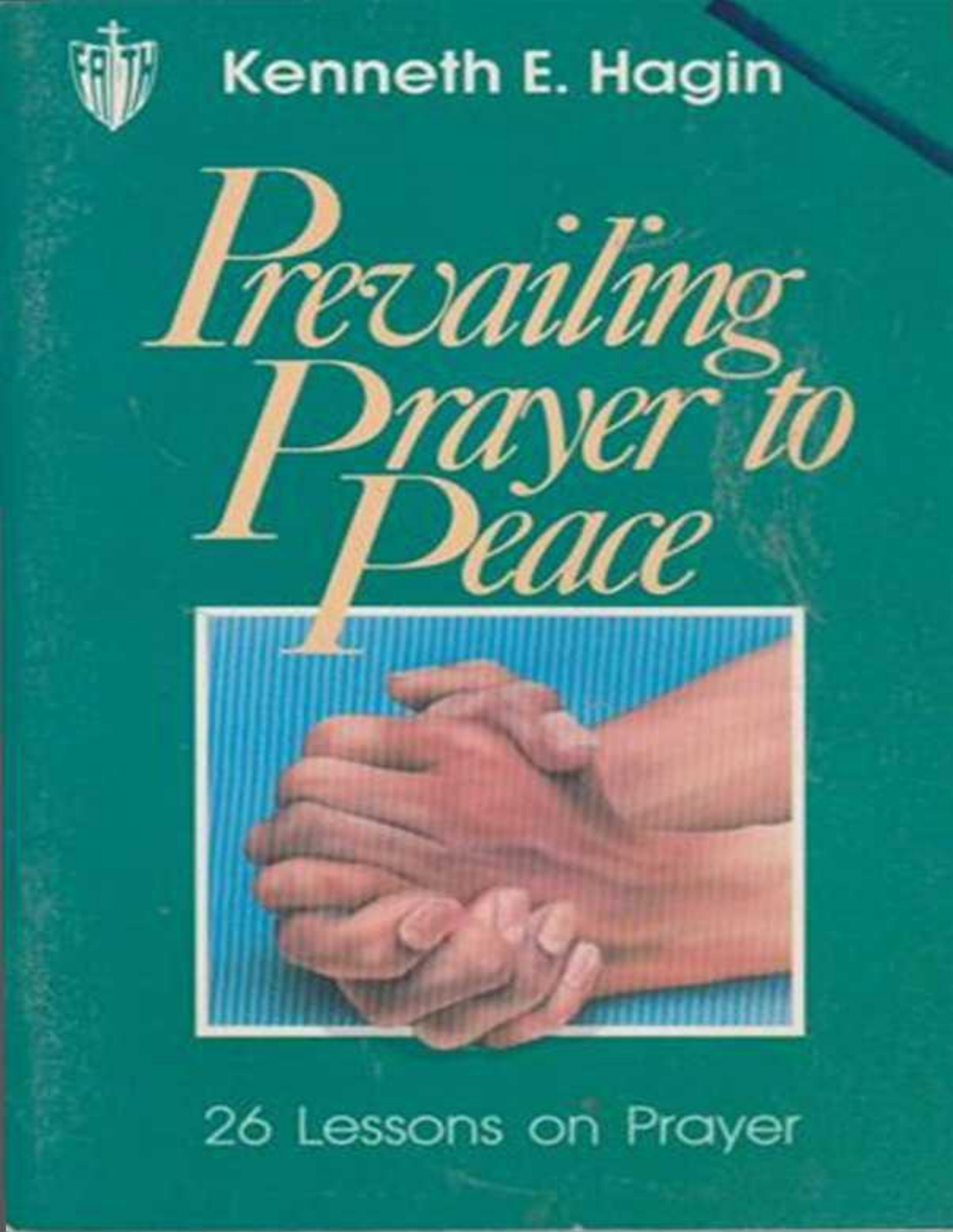# *Contents*

- 1. Seven Steps to Answered Prayer (Part 1)
- 2. Seven Steps to Answered Prayer (Part 2)
- 3. The Prayer That Unlocks Heaven
- 4. The [Authority](#page-14-0) of Jesus' Name
- 5. The Prayer of Agreement
- 6. The Six Most [Important](#page-22-0) Things in Prayer (Part 1)
- 7. The Six Most [Important](#page-26-0) Things in Prayer (Part 2)
- 8. Interpreting Our Prayers in the Spirit
- 9. Tongues A Flowing Stream of Praise
- 10. Prayer on a New [Dimension](#page-37-0)
- 11. The Prayers of Petition and Consecration
- 12. The Prayer of Worship (Part 1)
- 13. The Prayer of Worship (Part 2)
- 14. United Prayer
- 15. The Prayer of Commitment
- 16. What Jesus Said About Prayer (Part 1)
- 17. What Jesus Said About Prayer (Part 2)
- 18. What Jesus Said About Prayer (Part 3)
- 19. What Jesus Said About Prayer (Part 4)
- 20. What Paul Said About Prayer (Part 1)
- 21. What Paul Said About Prayer (Part 2)
- 22. What Others Said About Prayer (Part 1)
- 23. What Others Said About Prayer (Part 2)
- 24. The Will of God in Prayer (Part 1)
- 25. The Will of God in Prayer (Part 2)
- 26. The Will of God in Prayer (Part 3)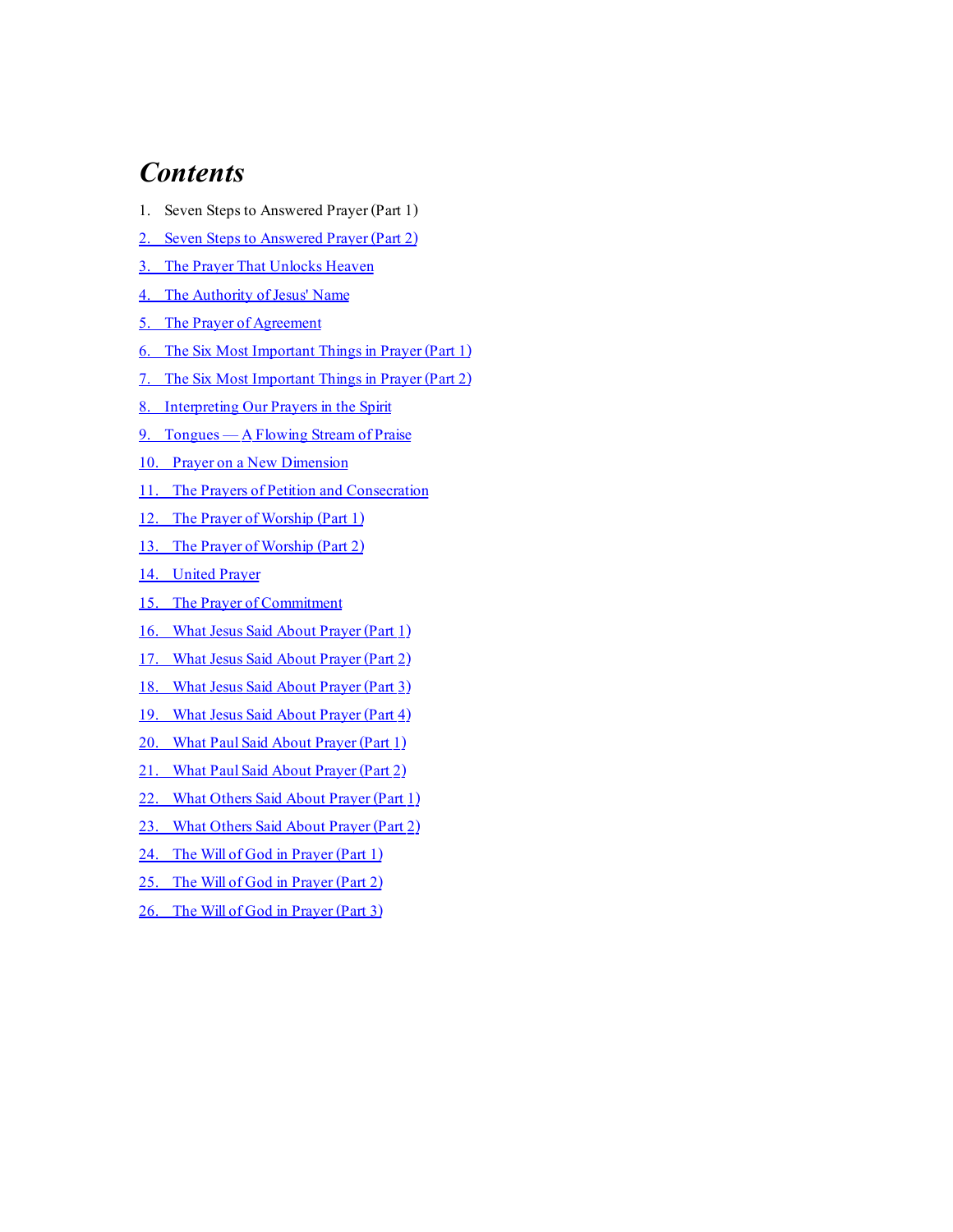# <span id="page-2-0"></span>**Seven Steps to Answered Prayer (Part 1)**

**Bible Texts:** James 1:6-8; Joshua 1:8; Matthew 7:7,8; Mark 11:23,24

**Central Truth:** By faith we reach out to claim what weneed,and we thereby create the reality of it in our life.

This two-part series on the subject of prayer deals with fundamental aspects of praying that gets results. If the believer will faithfully follow these steps in prayer, he can be sure of an answer.

# Step 1: Decide What You Want From God

#### JAMES 1:6-8

6 But let him ask in faith, nothing waver ing. For he that wavereth is like a wave of the sea driven with the wind and tossed.

7 For let not that man think that he shall receive any thing of the Lord.

8 A double minded man is unstable in all his ways.

The above Scriptures show us the importance of decisiveness. James said if a man wavers — if he cannot make up his mind —he is *"unstable in all his ways"* and he cannot expect to receive anything from the Lord.

Often we are indefinite in our praying. When I ask people what they are praying about, they sometimes answer they don't know. One person said he was praying *just to be praying*.

Of course, there is one kind of prayer we pray to worship and have fellowship with God, but in this lesson we are dealing primarily with praying to get an answer to our prayers. If we are not careful, this *general* type of praying will carry over when weneed to be *specific* about a certain need.

If you went to a grocery store and pushed your cart up and down the aisles without buying anything, people would think something was wrong with you. If you send a child to buy certain items and he buys just those things, he isbeing definite.

The same is true with prayer. It would be better to pray for two or three minutes and know what you are praying about than to pray aimlessly for two or three hours.

*Decide what you want from God and bedefiniteabout it!*

# Step 2: Read Scriptures That Promise the Answer You Need

#### JOSHUA 1:8

8 Thisbook of the law shallnot depart out of thy mouth; but thou shalt meditate therein day and night, that thou mayest observe to do according to all that is written therein: for then thou shalt make thy way prosperous, and then thou shalt have good success.

In order to be successful in our prayer life, God's Word must be foremost. As we feed upon His Word, we build it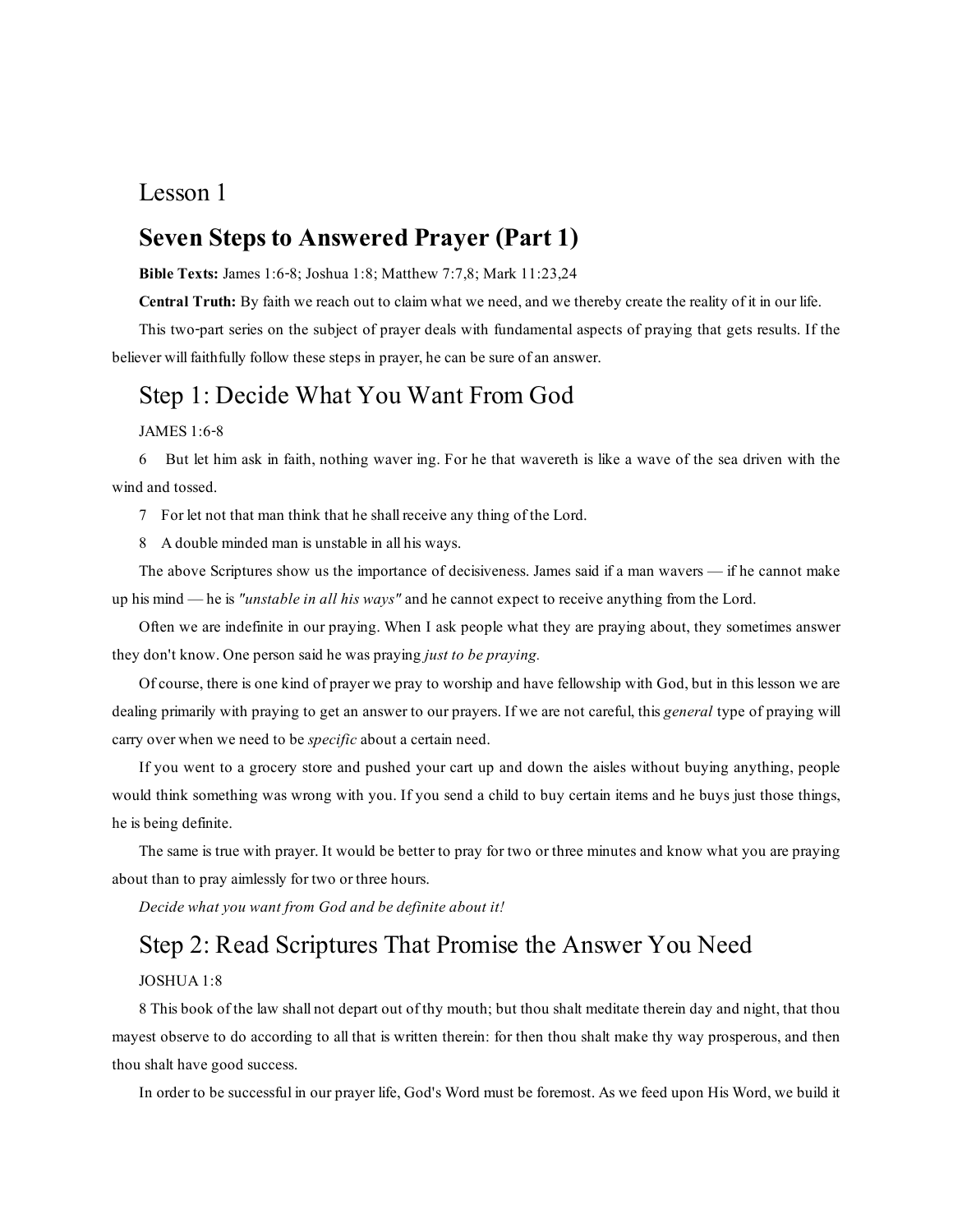into our inner consciousness. Then, in time of need, we are prepared. We can use the appropriate Scriptures against the devil when he tries to make us doubt God and rob us of what we want.

In the wilderness when Satan tempted Jesus to turn stones into bread, Jesus answered with the Word. He said, "... It is written, That man shall not live by bread alone, but by every word of God." Then Satan took Him up on a high mountain and showed Him all the kingdoms of the world. He told Jesus if He would worship him, he would give all these kingdoms to Him. Again Jesus answered, "... *it is written,Thou shalt worship the Lord thy God, and him only shalt thou serve*."

Satan then took Jesus upon a pinnacle of the Temple and said to Him, "... *cast thyself down*…" Again Jesus answered with the Word, saying,"... *It is said,Thou shalt not tempt theLord thy God"* (Luke4:3-12).

Jesus used the same weapon to defeat the devil that all believers have today: the Word of God. All we have to do in the face of temptation and doubt is to say, *"It is written*." If the Scriptures are firmly implanted in our heart, we are prepared for any attacks of the devil.

In matters of guidance, search the Scriptures to see what God has to say about any situation. His Word plainly shows us His will. If the Scriptures don't promise us what we may be seeking, we don't have any business praying for it.We should not want anything that the Word of God says we shouldn't have.

On the other hand, when praying for things that are expressly promised in the Word, we can have complete confidence that God willgive us what we need. Years ago I wrote in red ink on the fly leafof my Bible, "The Bible says it, I believe it, and that settles it!"

Many people try to pray beyond their faith. It is the Word of God that gives faith. *"So then faith cometh by hearing,and hearing by the word of God"* (Rom.10:17). The reason peopledo not pray with confidence and faith is because they do not know the Scriptures well enough to know if what they are praying for is God's will. They may *hope* it is, but they don't *know* it is. As we read God's Word and learn His will, we can appropriate His promises for our every need.

## **Step 3: Ask God for the Things You Want**

#### MATTHEW 7:7,8

- 7 Ask,and it shallbegiven you; seek,and ye shall find; knock,and it shallbeopened unto you:
- 8 For every one that asketh receiveth; and he that seeketh findeth; and to him that knocketh it shall be opened.

In Matthew 6:8 Jesus said, "... *your Father knoweth what things ye have need of, before ye ask him." Yet in the* next chapter, as we see in the versesquoted above, He tellsus to ask Him forourneeds. Therefore, even though He knows our needs, He wants us to bring them to Him and ask His help.

## **Step4: Believe That You Receive**

#### MARK 11:23,24

23 Forverily I say unto you, That whoso ever shallsay unto this mountain, Be thou removed,and be thou cast into the sea; and shall not doubt in his heart, but shall believe that those things which he saith shall come to pass; he shall have whatsoever he saith.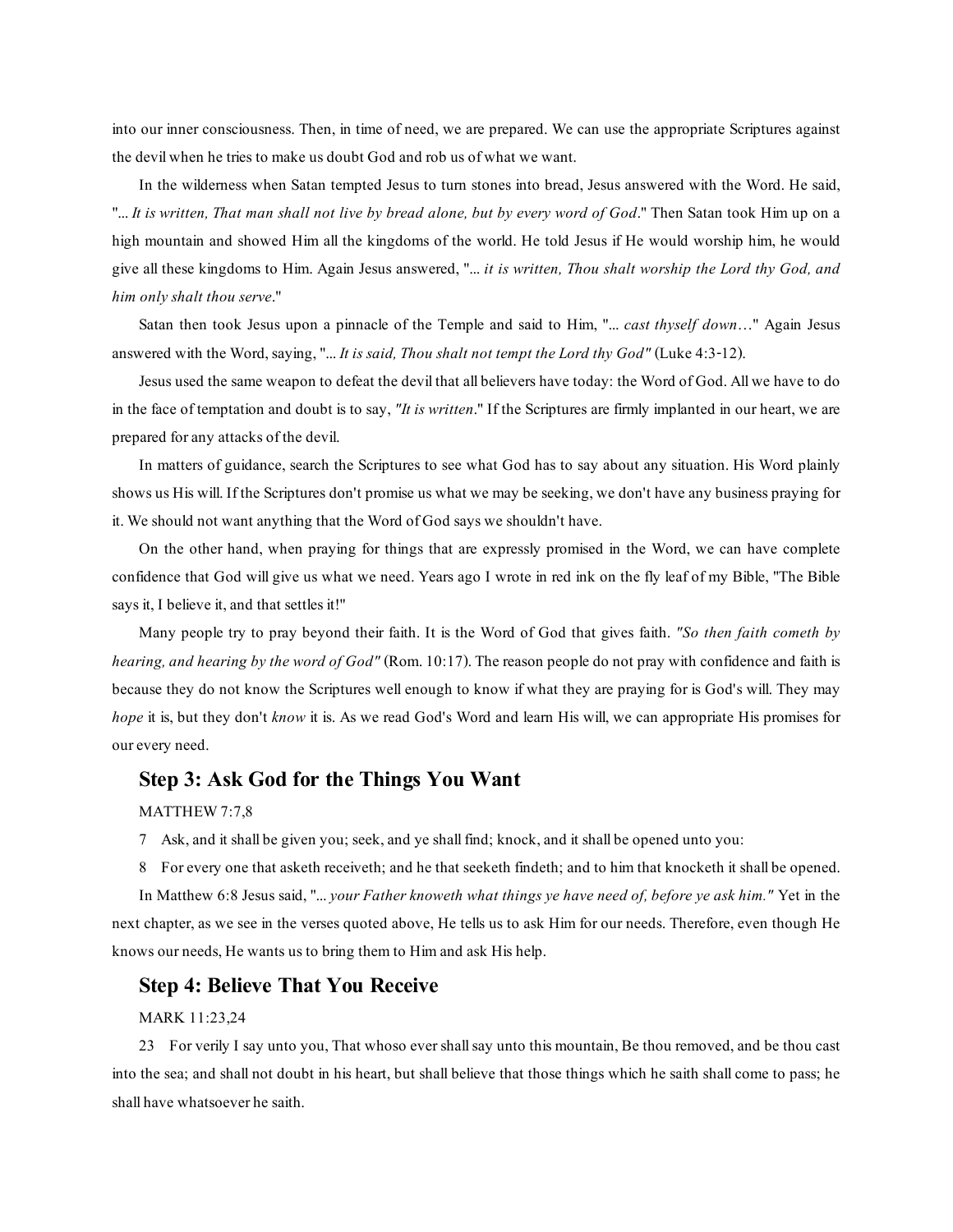24 Therefore I say unto you,What things soeverye desire, when ye pray,believe that ye receive them, and ye shall have them.

*The Amplified* version of the above verse says, "... whatever you ask for in prayer, believe — trust and be confident — that it is granted to you, and you will [get it]."

To understand this better, we need to realize that there are two kinds of truth: sense-knowledge truth and revelation truth.

Some people think truth pertains to things they can see with their physical eyes. But we cannot see the things of the Spirit. They are not flesh; they are not material.

Everything we need is provided forus in the spiritual realm. *"Blessed be the God and Father of ourLord Jesus Christ, who hath blessed us with all spiritual blessings in heavenly places in Christ"* (Eph. 1:3). Our needs have been provided for in Christ Jesus. We may not always be able to see them, but they are there.

When "sense-knowledge truth" contradicts "revelation truth," or the

Word of God, I start walking by revelation truth. I walk by what God says.

That which is in the spiritual realm is made real in the natural realm through faith.Faith grasps it and creates the reality of it in our life.

Therefore, when you pray, believe that you receive that which you are asking for and you shall have it. This is beyond our natural thinking. The natural mind cannot grasp it, but we are to walk by faith and not by sight.

Once while preaching in a small church, I got too warm. When I stepped outdoors after the service, my body was wet with perspiration. When the cold outdoor air hit me in the face, my throat started hurting, and by the time I reached the parking lot, I could hardly speak. The next day my chest started hurting and I couldn't speak above a whisper.

I started reading Scriptures on healing. With my Bible open before me, I prayed silently and said, "Lord, your Word tells me I am healed. If I asked my body if I were healed, the answer would be no. If I asked my feelings if I were healed, the answer would be no. If I were to ask the people around me if I were healed, they would say I was not.

"YourWord says God is truth and every man is a liar.So if I say I'm not healed, I am a liar. YourWord says that God cannot he. Romans3:4 says, *'God forbid:yea, let God be true,but every man a liar;as it is written,That thou mightest be justified in thy sayings,and mightest overcome when thou art judged*.' "

When time came for the evening service, I stepped up to the microphone and said I wanted to thank God that I was healed. The congregation looked at me as if I were crazy, because I was barely whispering.

I began to tell them what the Word of God says about healing. I showed them from the Word that I washealed. I told them what God says is true and that if I said I wasn't healed, I would be lying. I told them that I wanted them to stand and praise God with mebecause I washealed.

As we stood and began praising God, I hadn't said "hallelujah" three times until my voice came back. Then I preached my sermon with a strong,clearvoice. That night the congregation saw an illustration of faith in action.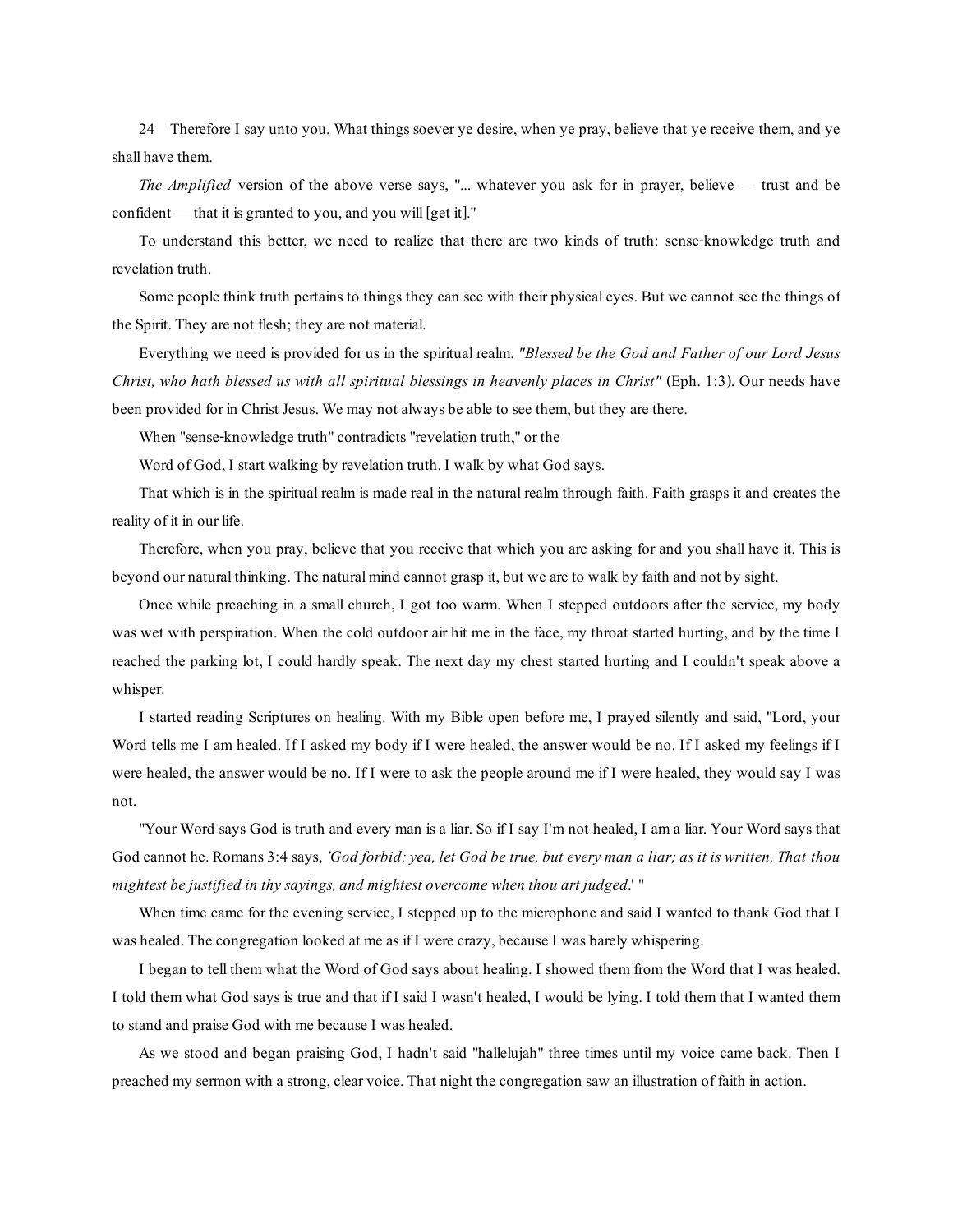All we have to do is ask God for the things we want, and believe that we have them.

# **Memory Text:**

"Ask, and it shall be given you; seek, and ye shall find; knock, and it shall be opened unto you: For every one *that asketh receiveth; and he that seeketh findeth; and to <i>him that knocketh it shall be opened"* (Matt.7:7,8). **THE LESSON IN ACTION:** *"Butbeyedoersof theword,andnothearersonly* **..." (James 1:22).**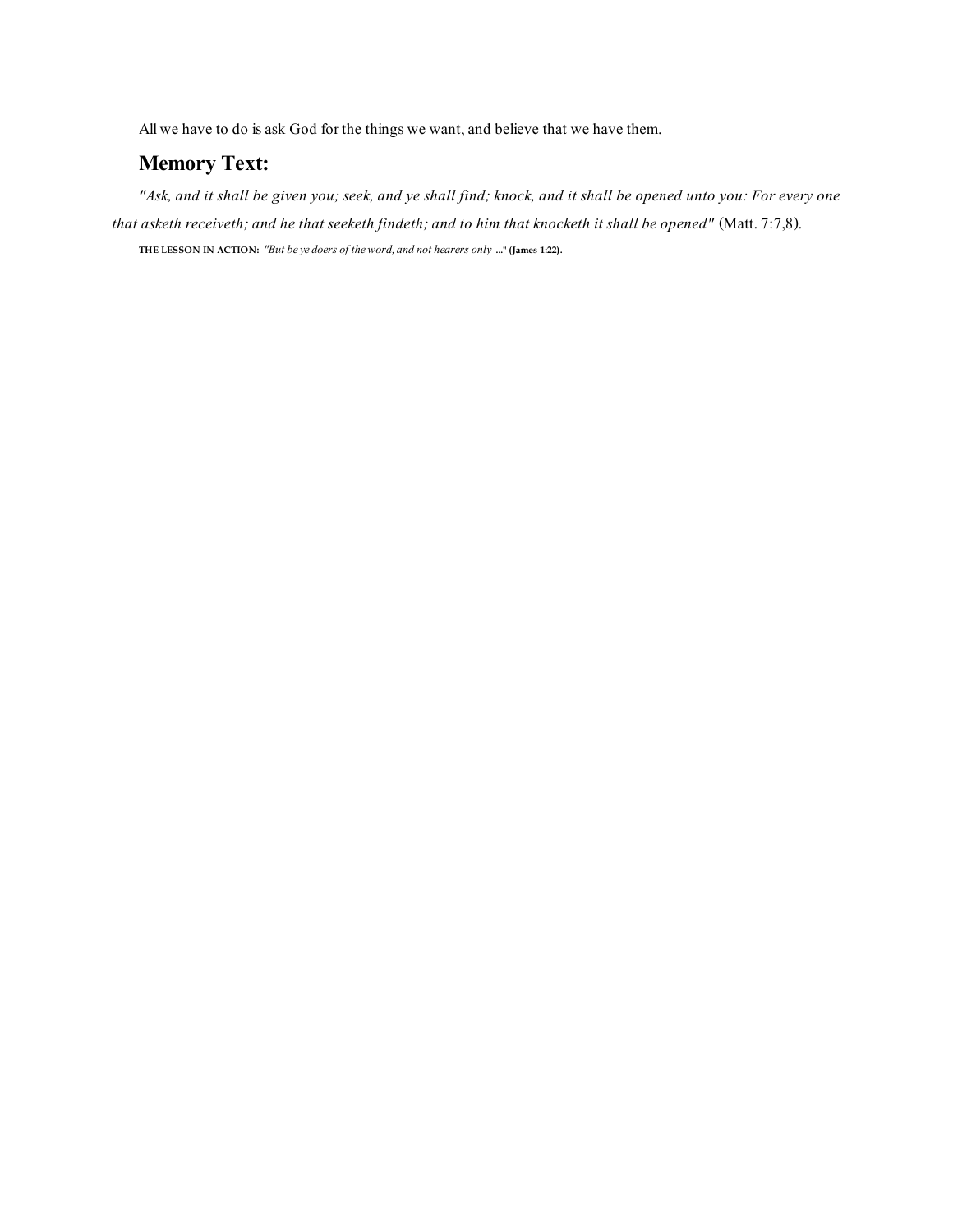# **SevenSteps to Answered Prayer (Part2)**

**Bible Texts:** Proverbs 4:20-22; Philippians 4:6

**Central Truth:** Thinking faith thoughts and speaking faith words lead the heart out of defeat into victory.

The previous lesson covered four steps to take to see our prayers answered:

1. Decide what you want from God. Be specific in stating your petitions.

2. Read Scriptures that promise the answer you need. Search the Bible for Scriptures that apply to your need. Plant God's Word firmly in your heart so you will be prepared against Satan's attacks.

3. Ask God for the thingsyou want. Make your wantsknown to God. Even though He knows what we need, it is His divine plan that we make our wants known to Him.

4. Believe that you receive. Develop a stubborn faith that refuses to look at circumstances — a faith that pro duces results.

In this lesson we will deal with three more steps to take to pray more effectively.

## **Step5: Refuse To Doubt**

Let every thought and desire affirm that you have what you ask. Never permit a mental picture of failure to remain in your mind. Never doubt for one minute that you have the answer. If doubts persist, rebuke them. Get your mind on the answer. James4:7 says,"... *Resist thedevil,and he will flee from you*." Doubt isof thedevil. Resist it.

Eradicate every image, suggestion, feeling, or thought that does not contribute to your faith. Concentrate on things that contribute to yourconfes sion for what you need from God.

When our daughter, Pat, was 3 years old, a growth appeared in the corner of her left eye. It kept growing larger and larger until it was the size of the end of her little finger. It was a cause for concern.

I knew in my spirit that it wasgoing to go away.Friends told us,"Oh, it probably willgo away as shegetsolder." I knew when God healed Pat, they would say the growth would have gone away anyway, so I took her to an eye specialist for an examination.

He said Pat had a type of growth that would never go away without surgery. He suggested she be operated on, because the growth would become larger and larger until eventually it would hang down over her face. I thanked him for his diagnosis and left.

That night about 10:15 I prayed about it and said, "Lord, the doctor said an operation is necessary, but John 16:23 says, '...*Whatsoeverye shall ask the Father in myname,he will give it you.'* I am standing on thatScripture. I have asked you, and now I believe you have done it. I believe tonight at 10:15 for my baby's healing. I thank You for the healing."

I got off my knees, and as I started to go to bed, the devil told me to turn the light on and see if the growth was gone. Immediately I resisted that thought. Several times during the night I was awakened with the same thought —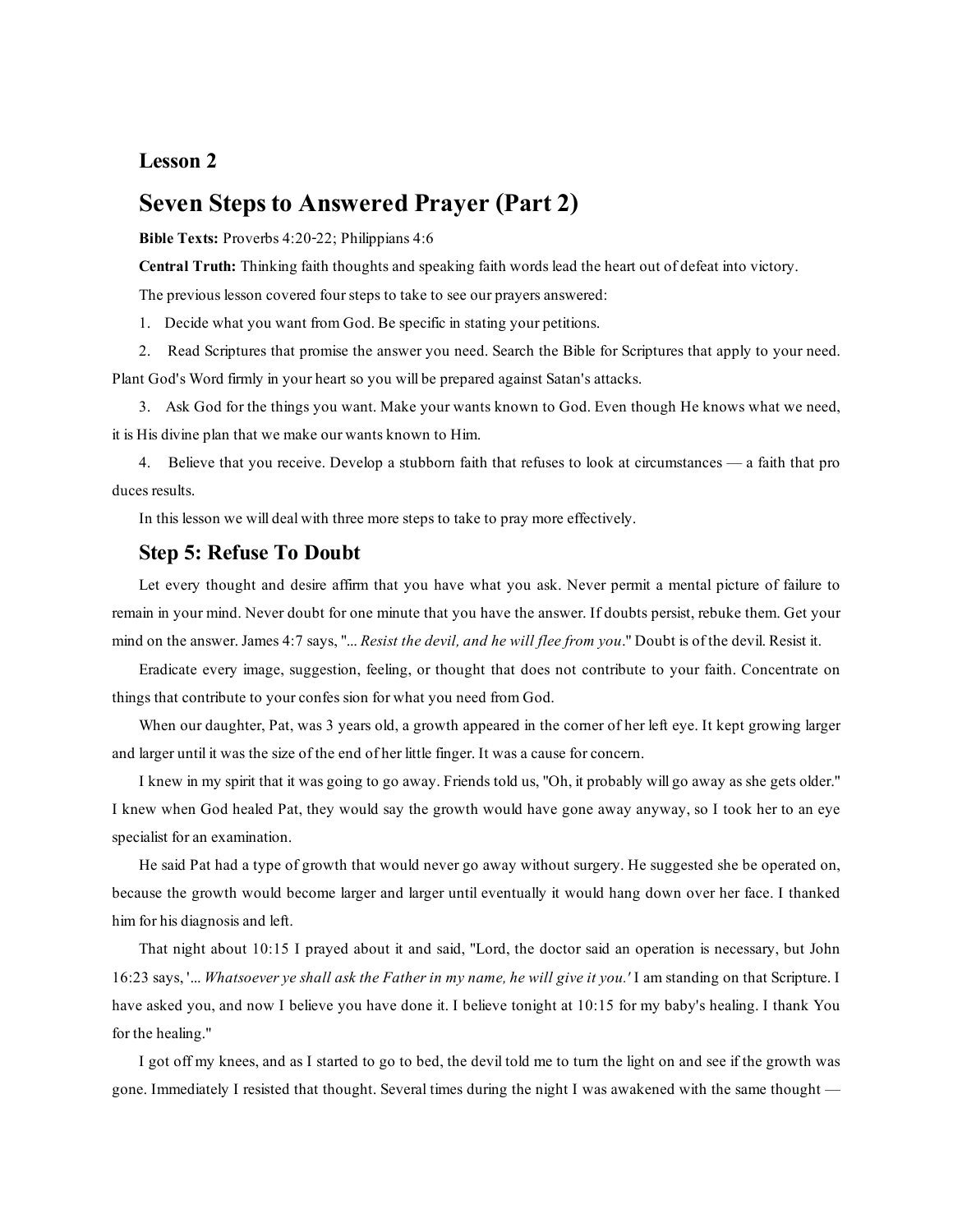to go see if the growth was gone yet.

I said, "Satan, why should I get up and turn the light on to see if it's gone yet? I know it's gone, because I have God'sWord for it."

The same suggestion returned the next morning, and again I pushed it from my mind. I kept saying Pat had received the healing the night before at 10:15.

When I saw her at breakfast, the growth was still on her eye, but the Bible tells us to walk by faith and not by sight. I ignored the physical evidence of the growth. I walked by faith and kept thanking God for her healing.

Every time our family gathered at the dinner table, I saw that ugly growth sticking right out at me. But I just kept thanking God for the healing which had taken place that night at 10:15 when I prayed and believed that I received.

I was so engrossed in thanking God for the healing that I really don't know when the growth left. A few days later we were driving along and Pat was standing on the front seat between Oretha and me. I turned to say something to Oretha and I noticed Pat's growth was gone. When I mentioned it to Oretha, she told me it had been gone forabout 10 days.

We saw a miracle as a result of believing God and thanking Him for the answer, even though our physical senses told us it had not happened.*This is the realm in which thebattleofprayer is fought and won.*

Our thoughts are governed by observation, association, and teachings. We must guard against every evil thought and doubt that comes into our mind. We must stay away from allplaces and things that do not support our confession that God has answered our prayer. (Sometimes this means staying away from churches that teach more doubt than faith.)

Philippians4:8 says, *"Finally,brethren, whatsoever things are true, whatsoever things are honest, whatsoever thingsare just, whatsoever thingsare pure, whatsoever thingsare lovely, whatsoever thingsare of good report; if therebeany virtue,and if therebeanypraise, thinkon these things."*

# Step 6: Meditate on the Promises

PROVERBS 4:20-22

20 My son,attend to my words; incline thine earunto my sayings.

21 Let them not depart from thine eyes; keep them in the midst of thine heart.

22 For they are life unto those that find them, and health to all their flesh.

Meditate constantly on the promises on which you base your answer to prayer. See yourself in possession of what you have asked from God, and make plans as if it already were a reality. God will make His Word good ifyou willact on it.

God's Word says He hears and answers prayer. If the Word doesn't depart from before your eyes, you are sure to see yourself with the things you asked for. If you don't see yourself with them, God's Word has departed from before your eyes.

Ifyou don't stand by the Word, God can't stand by you, even though He wants to.*The only way God works is through His Word.* He moves in line with His Word. He has magnified His Word above His Name! If you stand by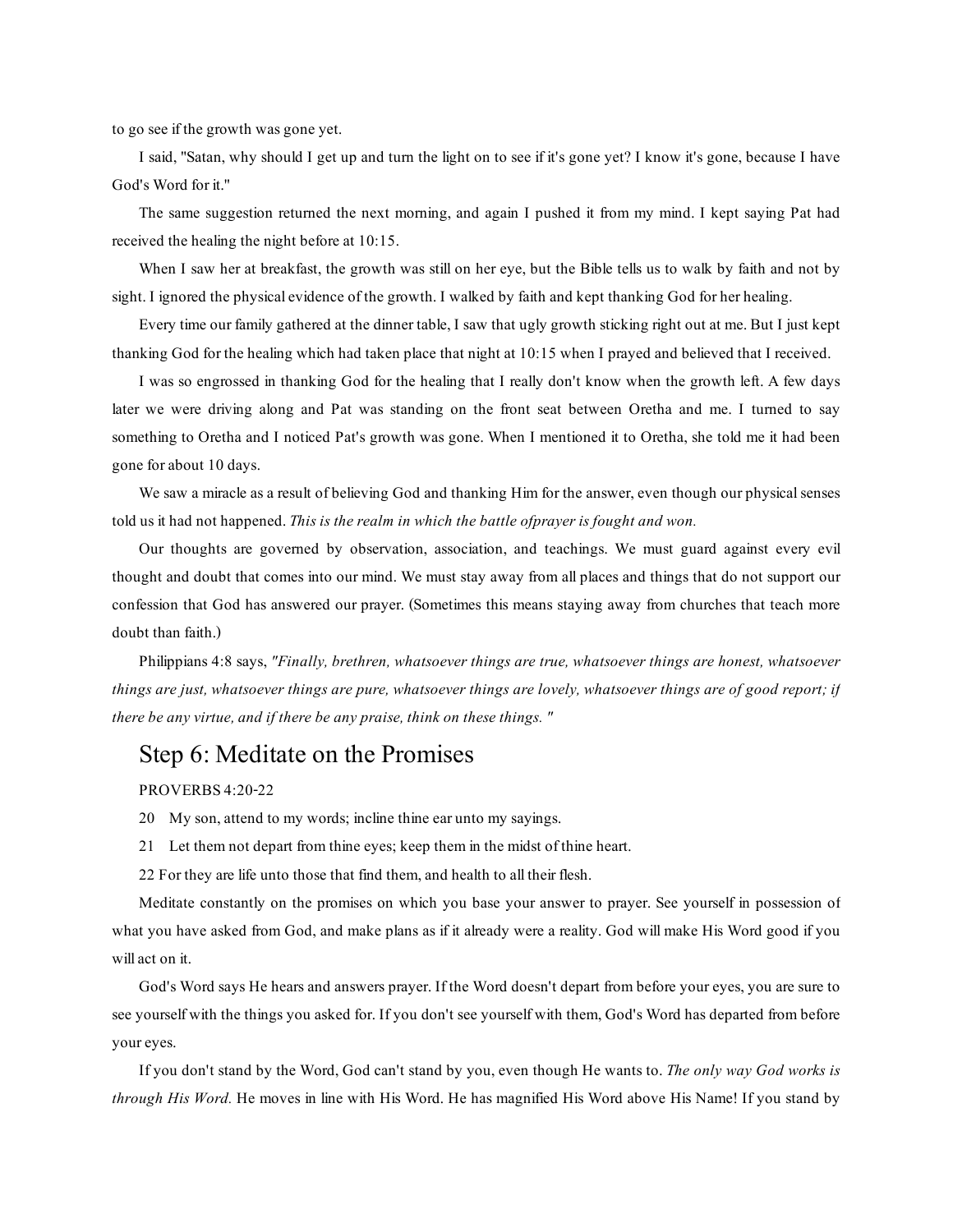the Word, God will stand by you.

Many people pray and pray,but they don't pray according to the Word. John 15:7 says, *"If ye abide in me,and* my words abide in you, ye shall ask what ye will, and it shall be done unto you," Jesus didn't just say, "// ye abide *in*  $me''$ ; He added, "and my words abide in you." With His words abiding in us, we have a solid foundation.

Once I went to pray for an elderly evangelist in Fort Worth, Texas. Many people had been saved and filled with the Spirit under her ministry. Now, at the age of 82, she had been operated on, and her doctors had found seven cancers in her body. They just sewed her up and told her she didn't have long to live. Months had passed and, although bedfast, she was stillalive.

When I talked to her, she said she was old enough to die, but I encouraged her to let God heal her first, because she could still win many souls at her age. Then I read Proverbs 4:20-22 to her and told her to visualize herself well and preaching.

When I saw this woman eight months later, she was busy holding evangelistic meetings! She came up to me after one of my services, threw her arms around me, and hugged me. It startled me, and she realized I hadn't recognized her. She looked different because she had gained weight. She appeared to be in excellent health.

She told me she was so glad I hadn't let her die. She had done what I had told her to do: She had begun to picture herself well, and now she was out working for God again.She said she had evangelistic meetings scheduled for the entire summer.

I later heard that this woman lived to be 91 years old.She didn't die of cancer.She enjoyed many more fruitful years for the Master. Before her healing, she had pictured herself dead, but I got her to see herself with what God had provided forher.

We have to see ourselves with the answer.

#### **Step 7: Give God the Praise**

#### PHILIPPIANS<sub>4:6</sub>

6 Be careful for nothing; but in every thing by prayer and supplication with thanksgiving let your requests be madeknown unto God.

The words "be careful fornothing" mean "in nothing be anxious."*The Amplified Bible* says, "Do not fret orhave any anxiety about anything." As long as we fret and are anxious, praying and fasting won't do any good.

This verse says "with thanksgiving," and this comes after praying about the matter. We thank God for the answer *after* we have prayed.

The final step to answered prayer is to lift your heart to God constantly in gratitude and increasing praise for what He has done and for what He is doing for you now.

Make every prayer concerning your need a statement of *faith* and praise, not a statement of *unbelief.* You can do this just as easily as you can think thoughts of doubt and unbelief.

*Thinking faith thoughts and speaking faith words lead the heart out of defeat into victory!* Do not accept defeat. Do not be denied. It is your family right — your redemption right — to have what God has promised. It is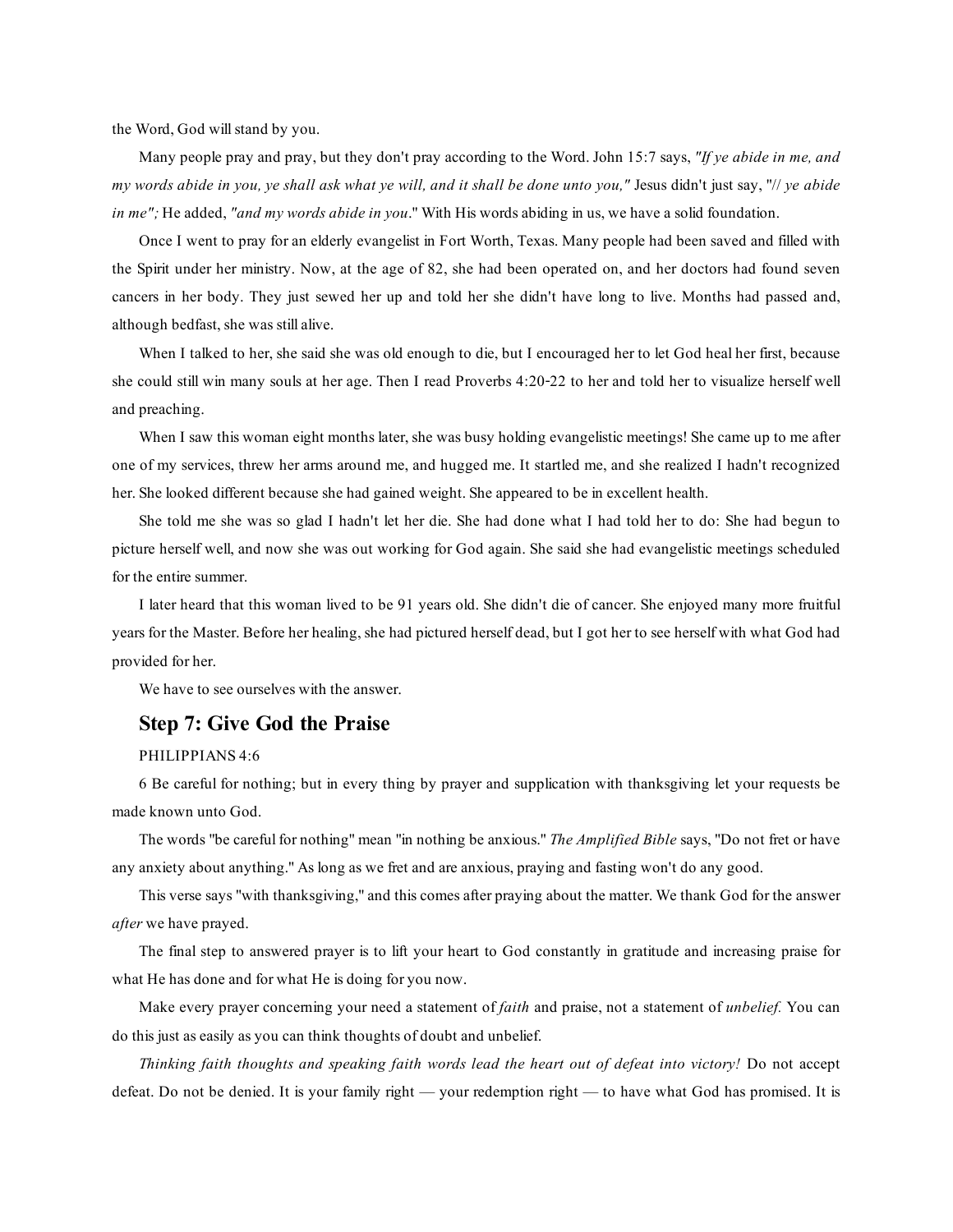yours, and it will come. Accept it, and it will become a reality.

Andrew Murray said, "It is not good taste to ask God for the same thing over and over again. If, when you do pray again for something that hasn't materialized, don't pray for it in the same way, because that would be unbelief. Remind God that you asked for it and what His Word says, and tell Him you are expecting it. Then thank Him for it."

*Often people undo their prayers!* They get into unbelief and stay there, as if they were spinning their wheels.

During a convention once in Texas, I heard Rev. Raymond T. Richey lead in prayer for a man who was in the hospital, dying. After we prayed, we thanked God that He had heard us.

Brother Richey started to walk away from the pulpit, but then turned around and went back to the microphone. He asked how many in the congregation were going to keep praying for this man in the hospital. Nearly everyone raised his hand.

"What do you want to do that for?" Brother Richey asked. "We already have prayed for him. Now let us keep praising God because He has healed this man."

At the close of the service, someone came in and announced that the dying man had suddenly revived and was going to be all right. He had seen Jesus walk into his room and say, "I am the Lord that healeth thee." He had awakened and immediately was well. This had happened while we had been praying.

The Christian who practices these seven steps to answered prayer willdiscovergreat victory in hisprayer life. Memory Text:

"If ye abide in me, and my words abide in you, ye shall ask what ye will, and it shall be done unto you" (John  $15:7$ ).

THE LESSON IN ACTION: *"Butbe ye doersof the word, and nothearersonly* ..." (James1:22).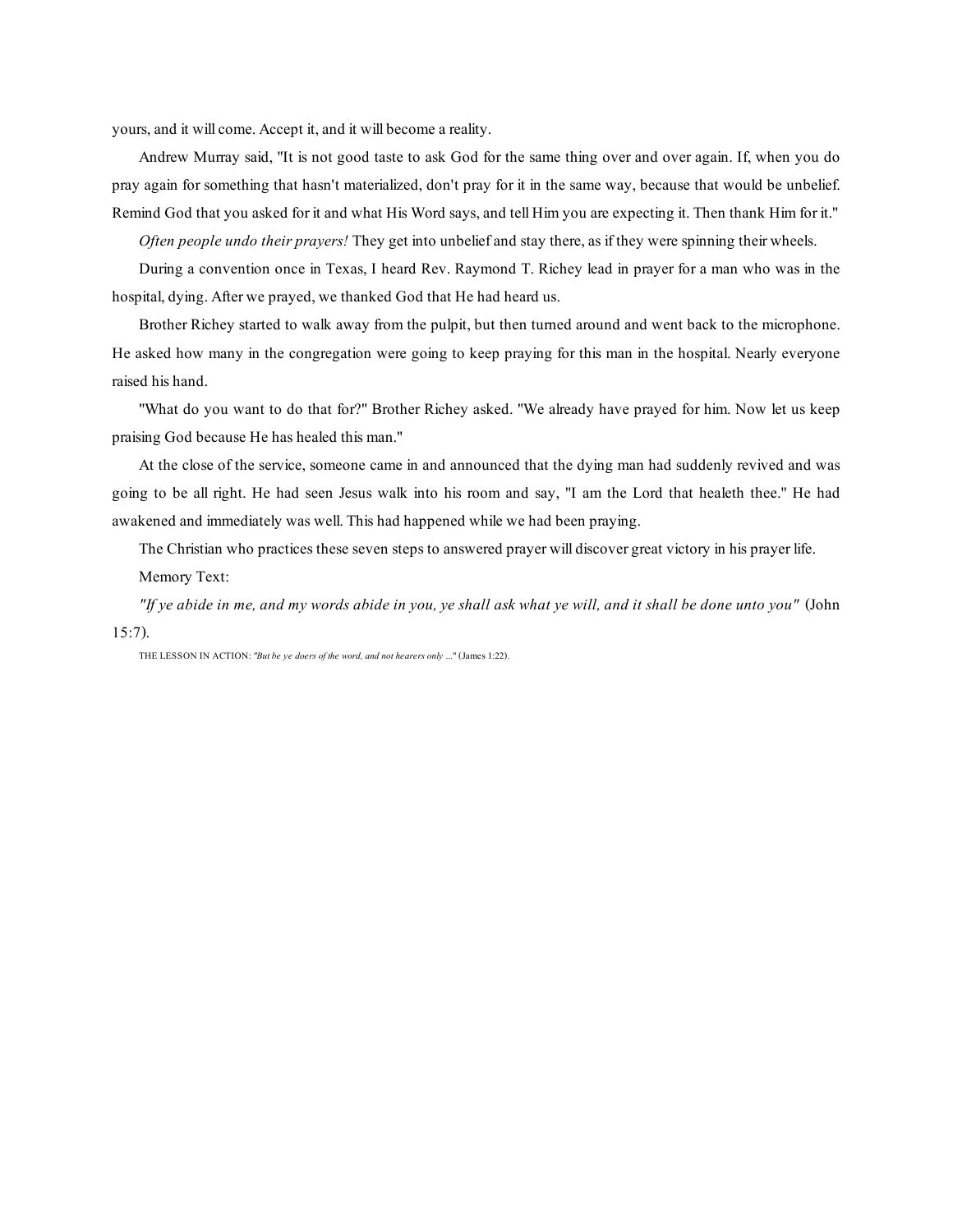# <span id="page-10-0"></span>**The Prayer That Unlocks Heaven**

**Bible Texts:** John 16:23,24; Ephesians 5:20

**Central Truth:** The Name of Jesus is the access to the heart of the Father.

Lesson 3

We have a key that unlocks the door of our automobile. We may say that we unlock the door, but really it is the key that does it. We also have a key that fits the ignition. We couldn't start the car without this key. This key is the important factor in driving the car.We couldn't get anywhere without it.

# The Name of Jesus

There is a key to prayer that willunlock the doors and windows of heaven and grant our every need. Without thiskey we can't get anywhere. Thiskey is found in John 16:

JOHN 16:23,24

23 And in that day ye shall ask me nothing. Verily, verily, I say unto you, Whatsoever ye shall ask the Father in my name, he will give it you.

24 Hitherto have ye asked nothing in my name: ask, and ye shall receive, that your joy may be full.

Jesus is our Mediator, Intercessor, Advocate, and Lord. He stands between us and the Father. No place in the Bible is it ever recorded that Jesus told His disciples to pray to Him. They always were told to pray *to the Father in Jesus' Name.* Therefore, if we want to be sure our prayers reach the throne of God, we must come according to the rules laid down in HisWord.

In the aboveScripture, Jesus said, *"In that day ye shall ask me nothing.*" He said this to His disciples before He went away. He was talking about His present position as Mediator, seated at the right hand of the Father.

Another translation reads, "In that day ye shall not pray to me." Jesus said to ask the Father in His Name. This is the key that will unlock heaven in our behalf.

We can tell Jesus how much we love Him, but when it comes to praying, we must ask the Father through the Lord Jesus. Ephesians 3:14,15 says, *"For this cause I bow my knees unto the Father of our Lord Jesus Christ, Of whom the whole family in heaven and earth is named.*" It is not important which *church* we belong to, but it is important which *family* we belong to.

## **Overflowing Joy**

John 16:24 says, "...*ask, and ye shall receive, that your joy may be full.*" There is real joy in knowing that the Father will answer our prayers.

The beloved preacher Smith Wigglesworth worked for many years as a plumber before he began his full-time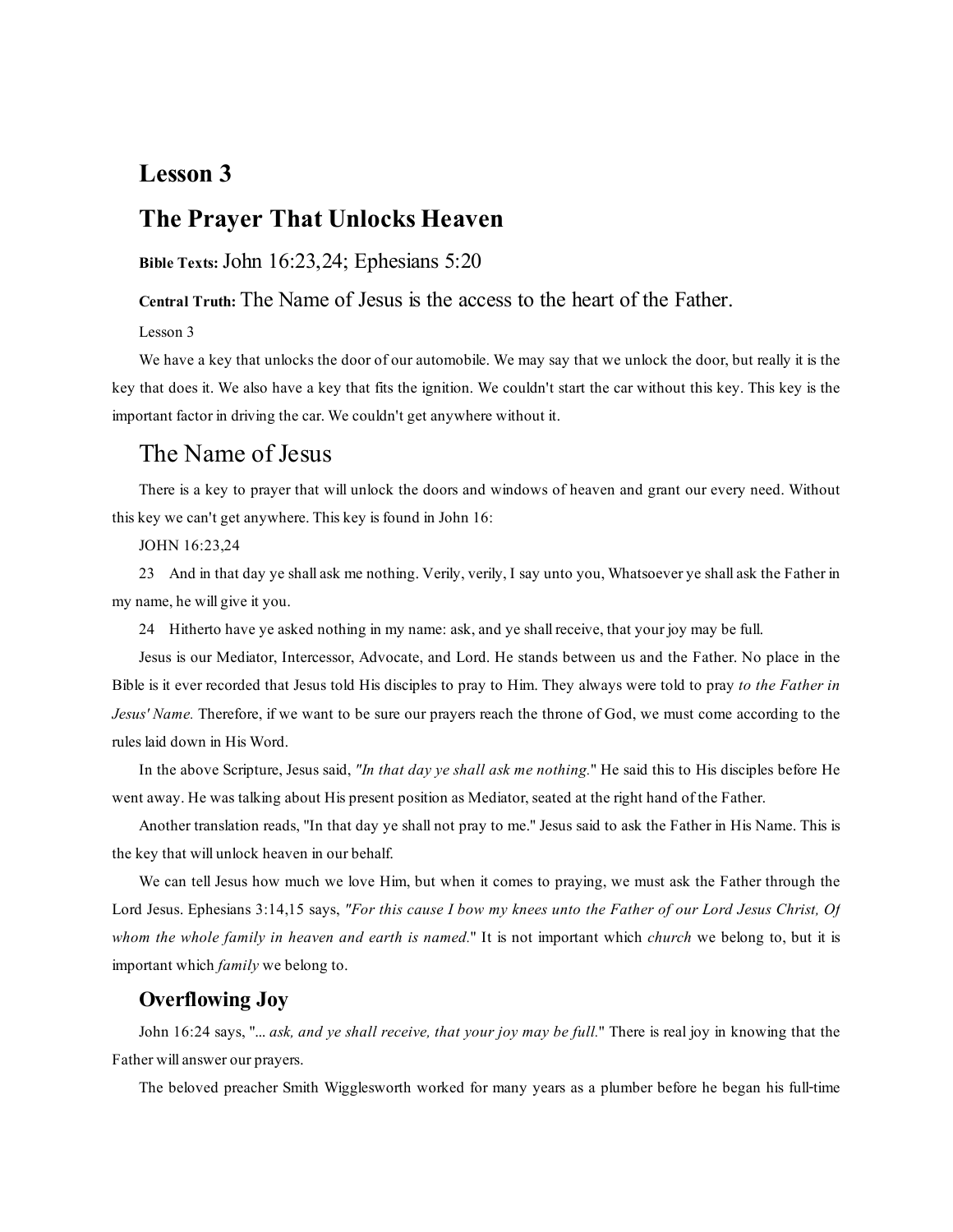preaching ministry. One time while installing plumbing in a large house, he noticed the owner kept coming in, looking at him, and then leaving. Finally she entered the room where he was working, sat down, and asked, "What in the world is it that causes that wonderful expression on your face? You look as if you are full of joy."

He told her that morning at breakfast his wife had told him two of their children were very ill. Before they ate, they went upstairs, laid hands on the children, and prayed for them. They were instantly healed and joined their parents downstairs for breakfast. Wigglesworth said it was wonderful to have such a wonderful Jesus.

He told the woman theScripture says,"...*ask,and ye shall receive, that your joy maybe full.*" (Certainly our joy could not be full if our children were ill, but the Lord told us to ask Him for what we need, *"that your joy may be full.")*

The woman asked Wigglesworth if Jesus would save her and give her this wonderful joy, too. Wigglesworth assured her He would.

She accepted the Lord and started rejoicing. She asked Wigglesworth if she could keep this joy. He answered that the only way to keep it was to give it away. He told her she should tellall the women at her club meeting about her salvation. She did and all of them were saved. This is the way to keep it: Tell others about it.

If Wigglesworth had gone to work that day with two sick children at home, his joy would not have been full. He would have been worried. He would have looked distressed. Instead, he had a light on his face — a radiance that was obvious to all who saw him. Something seemed to flow out of him. What was it? It was the joy the Father has promised when we ask Him for our needs and receive in faith.

On another occasion Wigglesworth was in dire financial need. At that time he was in London visiting in the home of a wealthy man. Wigglesworth simply committed his financial burden to the Lord and refused to worry about it. He told no one. Heknew the Lord would take careof it.

As he and his friend were out walking in the park, Wigglesworth was happy and singing, rejoicing in his spirit. His rich friend commented that he would give all he owned to have the same spirit of joy that Wigglesworth had.

Wigglesworth told him it wouldn't cost him anything; all he had to do was cast *all* his cares on Jesus. Wigglesworth explained that this is what he had done, and he was without a care in the world. He could be free and happy. He still did not mention his financial need to his friend, but instead talked of victory and joy in Christ Jesus.

One man had material wealth but no joy. The other lacked material things but was filled with joy. What was the secret? Wigglesworth knew the truth of theScripture,"...*ask,and ye shall receive, that your joy maybe full*."

Can your joy be full if you have great financialburdens pressing you? Can your joy be full if you have unpaid bills that are due? Ifyou have asked Him to supply yourneeds and you believe *"ye shall receive,"* your joy can be full.

# Joy That Precedes the Fact

Sometimes you have to have the joy before you will receive what you are praying for. If you are worrying and trying to figure matters out alone, you hinder God from helping you. You are carrying the burden instead of letting Him carry it. In fact, if you are worrying, it will do little good to pray, because you are not praying in faith.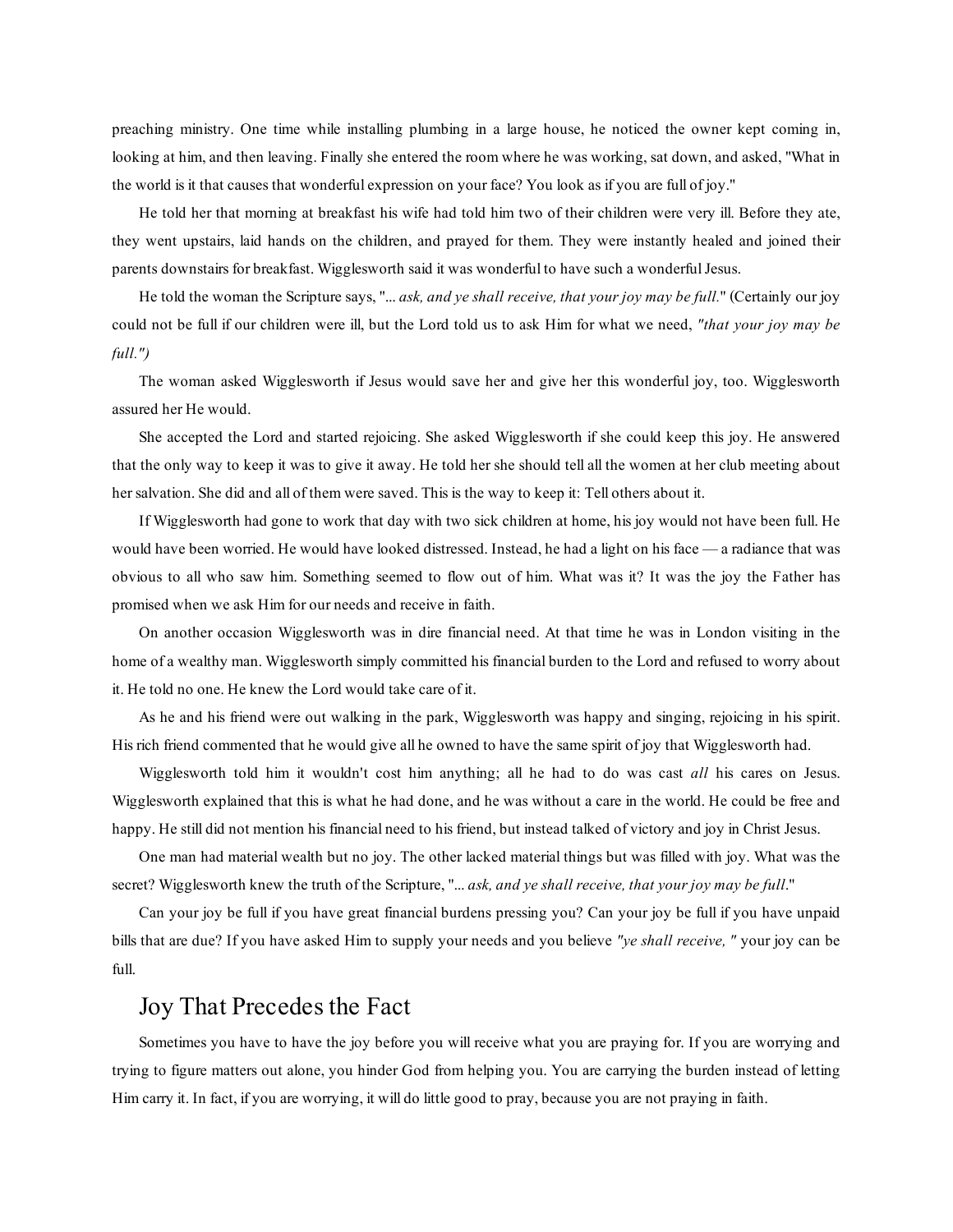"Be careful for nothing; but in every thing by prayer and supplication with thanksgiving let your requests be made known unto God. And the peace of God, which passeth all understanding, shall keep your hearts and minds *through Christ Jesus"* (Phil.4:6,7).

When I was holding evangelistic meetings, I often would drive straight through from California to Texas. My mother once told me that when she knew I was traveling, she prayed that the Lord would be with me. And she stayed awake at night worrying, waiting for the telephone to ring with news I had been in an accident. I told her she was wasting her time*praying* if she wasgoing to stay awake *worrying.*

Prayer is more than that. "... *ask, and ye shall receive, that your joy may be full*." We should be full of joy even *before* we receive what we ask for because we have His Word that He heard our prayer.

#### EPHESIANS 5:20

20 Giving thanks always for all things unto God and the Father in the name of our Lord Jesus Christ.

Notice here that Paul tells us to give thanks for all things "unto God and the Father" in the Name of Jesus. Paul tells us to pray to the Father and not to Jesus. The Name of Jesus is the access to the heart of the Father in all our real praise and thanksgiving.

Someone said the way we pray doesn't make much difference. But if it doesn't, why did God inspire Paul to write the epistles? To say these verses are not important would make as much sense as it would to say John 3:16 isn't important. If we believe John 3:16 is important, we also must believe that allScriptures are important and are forour instruction in walking with God. When you want to get an answer to your prayers, follow the teachings of the Word and pray to the Father in the Name of Jesus.

When many people pray, they conclude their prayer, "for Jesus' sake." However, we are not told in the Word to pray for Jesus' sake.We are taught to pray in the Nameof Jesus.What is thedifference?

If you went to a bank to cash a check for a friend, the cashier would ask you if you had an account there with enough money to guarantee the check. If you didn't, the cashier wouldn't cash the check. But if you had a check from a man who had an account in that bank, you would be able to cash the check.

The same is true when we go to God and tell Him to do something for Jesus' sake. We are asking it to be done to help Jesus on our credit. If I had a stomach ache, it would be foolish to ask God to heal me for Jesus' sake. It is *my* stomach that hurts. I don't want to be healed *for* Him. (We are the ones who need the help. He has the standing or credit,and we can come in His Name.)

It makes a lot of difference what our attitude is. The reason we fail many times in our praying is because our approach is all wrong. Sometimes we think God should answer our prayers because of our own merit or goodness.

When Peter and John ministered to the lame man at the Gate Beautiful, as recorded in the third chapter of Acts, the people who witnessed the miracle were amazed. They thought it was through some special power of these men that the lame man was healed. But Peter said, "... *why look ye so earnestly on us, as though by our own power or holiness wehad made this man to walk?"* (Acts3:12).

It isn't by our own power or holiness that we get an answer to prayer. We don't get our prayers answered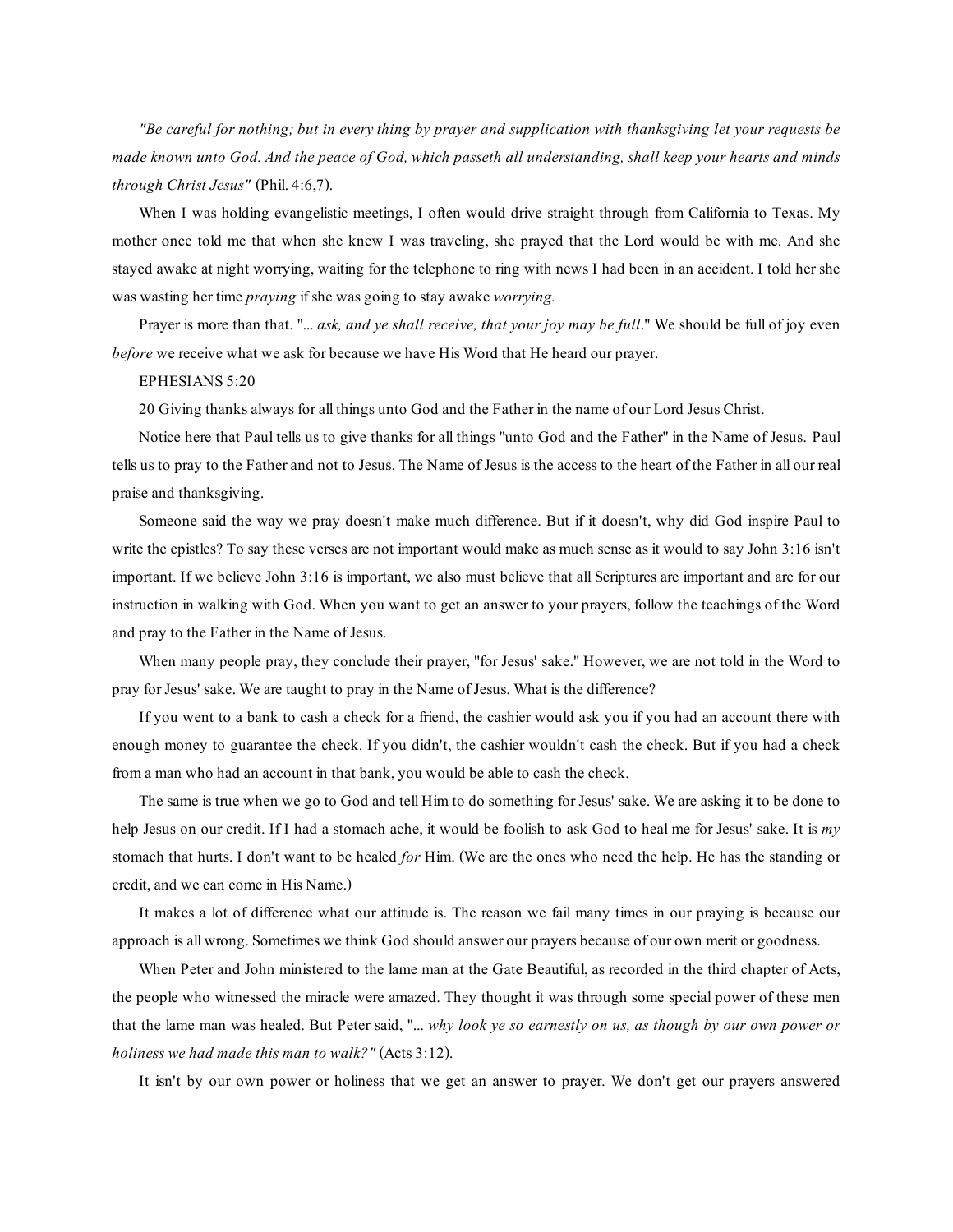because we are good; they're answered because of Jesus. He has a standing in heaven. He is the only approach to the Father. We can't get there any other way. We come to the Father in His Name. Jesus gave us the right and the authority to use His Name. The key to seeing answers to our prayers is through the mighty Name of Jesus.

Memory Text:

"And in that day ye shall ask me nothing. Verily, verily, I say unto you, Whatsoever ye shall ask the Father in *myname,he will give it you"* (John 16:23).

**THE LESSON IN ACTION:** *"Butbeyedoersof theword,andnothearersonly* **..." (James 1:22).**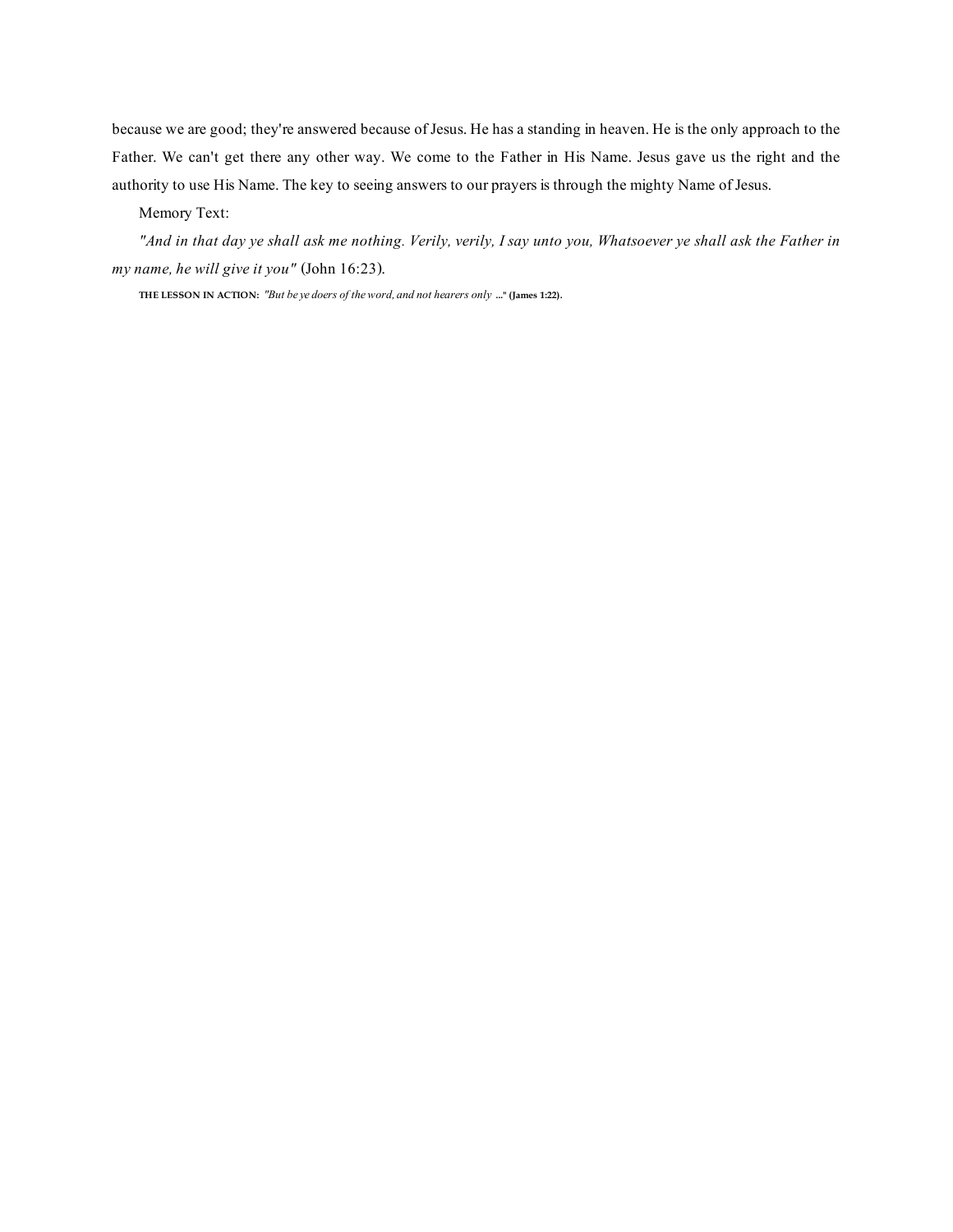# <span id="page-14-0"></span>**The AuthorityofJesus' Name**

#### **Bible Text:** Mark 16:17,18

**Central Truth:** Jesus gave us the power of attorney, the right to use His Name.

God hears and answers prayer. We might as well settle that. It works. Too often people just make a stab in the dark at praying. They call it praying and let it go at that. They *hope* something worksout some way orother.

But we need to take our stand on God's Word and let heaven, hell, and earth know that God's Word is true and we believe it. We need to grow in prayer. Many times God condescends to meet us on an elementary level, but it is better that wegrow spiritually and meet Him on His level.

The Bible teaches there is a similarity between physicalgrowth and spiritualgrowth. *"Asnewborn babes, desire the sincere milk of the word, that ye may grow thereby"* (1 Peter 2:2). No one is born a fully grown adult. We are born as babies and grow up. No one is born a fully grown Christian, either. Christians are newborn babes and grow up. As we mature in the Word, our prayer life should improve.

When I was a child I prayed, "Now I lay me down to sleep..." But I don't pray that way anymore. I've grown beyond that. When we were spiritual babes we may have prayed certain ways, but God wants us to grow spiritually. God requires more of us now than He did a few years ago.

## **Believer's Rights** in the Name of Jesus

#### MARK 16:17,18

17 And these signs shall follow them that believe; In my name shall they cast out devils; they shall speak with new tongues;

18 They shall take up serpents; and if they drink any deadly thing, it shallnot hurt them; they shall lay hands on the sick,and they shall recover.

Prayer should be addressed to the Father in Jesus' Name. This is the key to seeing our prayers answered. In this lesson we will look at the rights wehave in Jesus' Name.

Jesus gave us the power of attorney, or the right to use His Name. We use His Name when we pray for our individual needs and when we deal with the devil. He said, "In my name shall they cast out devils...."

When Jesus appointed the seventy disciples and sent them forth, *"The seventy returned again with joy, saying, Lord, even the devils are subject unto us through thy name" (Luke 10:17).* 

In Acts 16:16-18 we read where Paul cast an evil spirit out of a girl.

"But Paul, being grieved, turned and said to the spirit, I command thee in the name of Jesus Christ to come *out of her. And he cameout the samehour."*

I once knew of a women whose daughter was in a mental institution. This motherdecided to pray the prayerof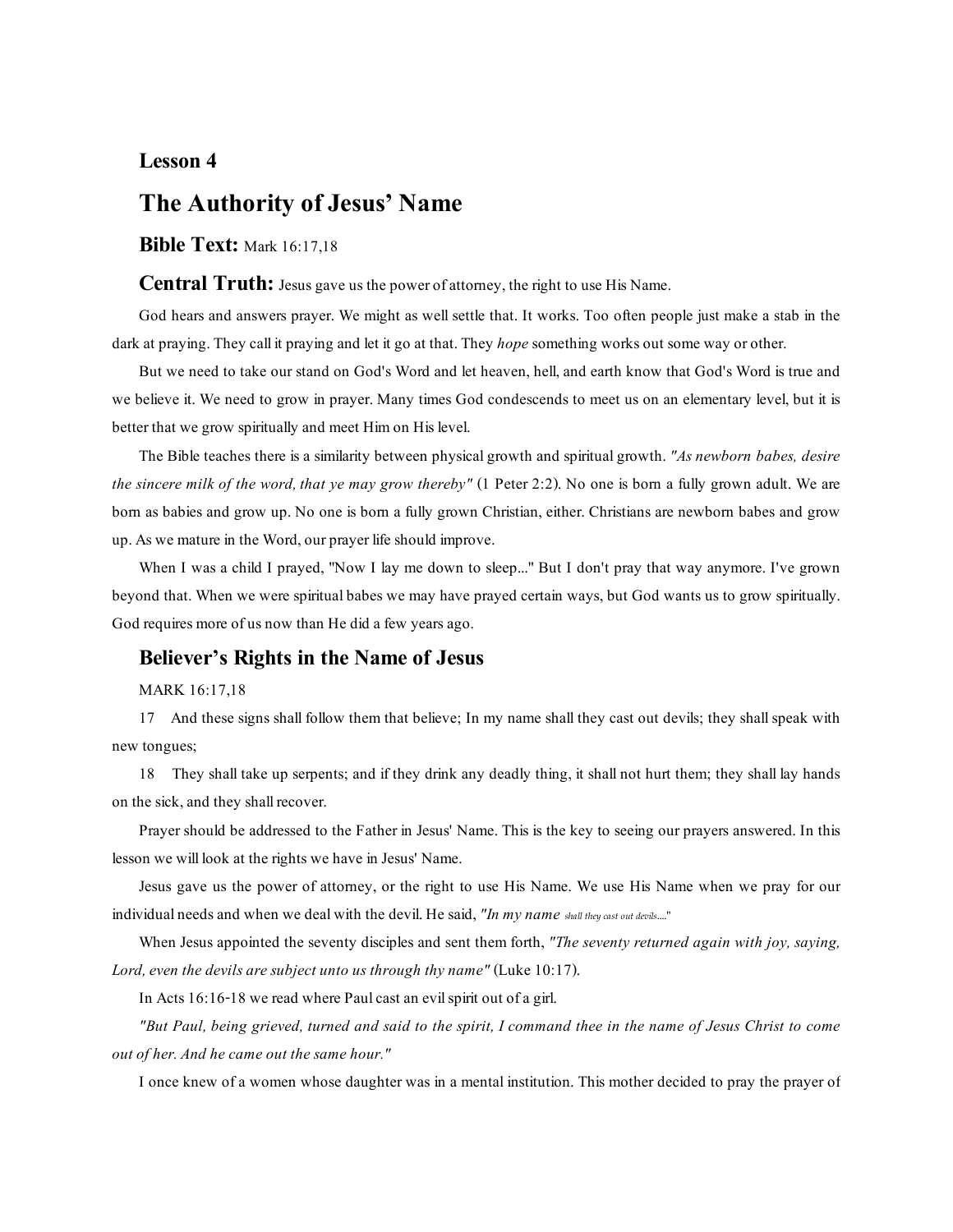faith for her daughter — exercising her authority in Jesus' Name and casting out the devil that kept her daughter bound.She asked 12 women who were strong in faith to go with her to the mental institution.

When they arrived at the padded cell where the daughter was being kept, the mother said to the attendant, "I want you to open the door and let me in, because I want to pray for my daughter."

"You can't do that," he answered. "She'll kill you. She's violently insane."

He argued he couldn't let her in because he would lose his job, but all the time he was unlocking the door. The mother stepped in and he locked the door again.

The insane daughter looked more like an animal than a human being. Her hair and nails had grown long, and she hissed and spat as an animal would.

While the 12 women outside prayed silently, the mother prayed out loud, commanding the devil to come out of her daughter in the Name of Jesus. She prayed like this for about 10 minutes.

Suddenly the daughter relaxed, looked up, and said, "Momma! Is that you, Momma?" She threw her arms around her and hugged and kissed her. That day she was dismissed from the institution as being well. This mother knew her rights. She knew the authority that was hers to cast out devils in Jesus' Name.

Jesusalso said in Mark 16:17,*"In myname... they shall speak with new tongues.*" Every believerhas the right to speak with tongues.

The next verse says that in Jesus' Name *"They shall take up serpents; and if they drink any deadly thing, it shall not hurt them."*

This doesn't mean, of course, we are to take up serpents and handle them just to try to prove something. It means that if we are accidentally bitten, as Paul was on the island of Melita, we can shake off the snake and claim immunity in the Name of Jesus.

We read in Acts 28:3-6 how Paul was shipwrecked. He picked up some sticks to build a fire and a viper came out and fastened on his hand. The people who saw this expected him to fall dead. When he didn't die and his hand didn't become swollen from the venom, the people knew they had witnessed a miracle.

I have heard of similar experiences in ourday. A woman missionary in a foreign country was stung by a deadly scorpion. There was no antidote for the bite in those days; its sting always was fatal.

The missionary was shopping on the street when the scorpion stung her, and people watching expected her to swellup and die. But she just shook it off in Jesus' Name and didn't even get sick to her stomach. Asa result, many of those people were saved.

The Scripture further says, "... *and if they drink any deadly thing, it shall not hurt them."* Again, this doesn't mean we can drink something poisonous to try to prove a point. It means if we do accidentally, we can claim immunity in the Name of the Lord Jesus Christ.

## **Using the Name of Jesus**

A number of years ago a religious denomination was holding a convention in Corpus Christi, Texas. After the people began to gather at the grounds where they were having the convention, some of them began to fall ill.Soon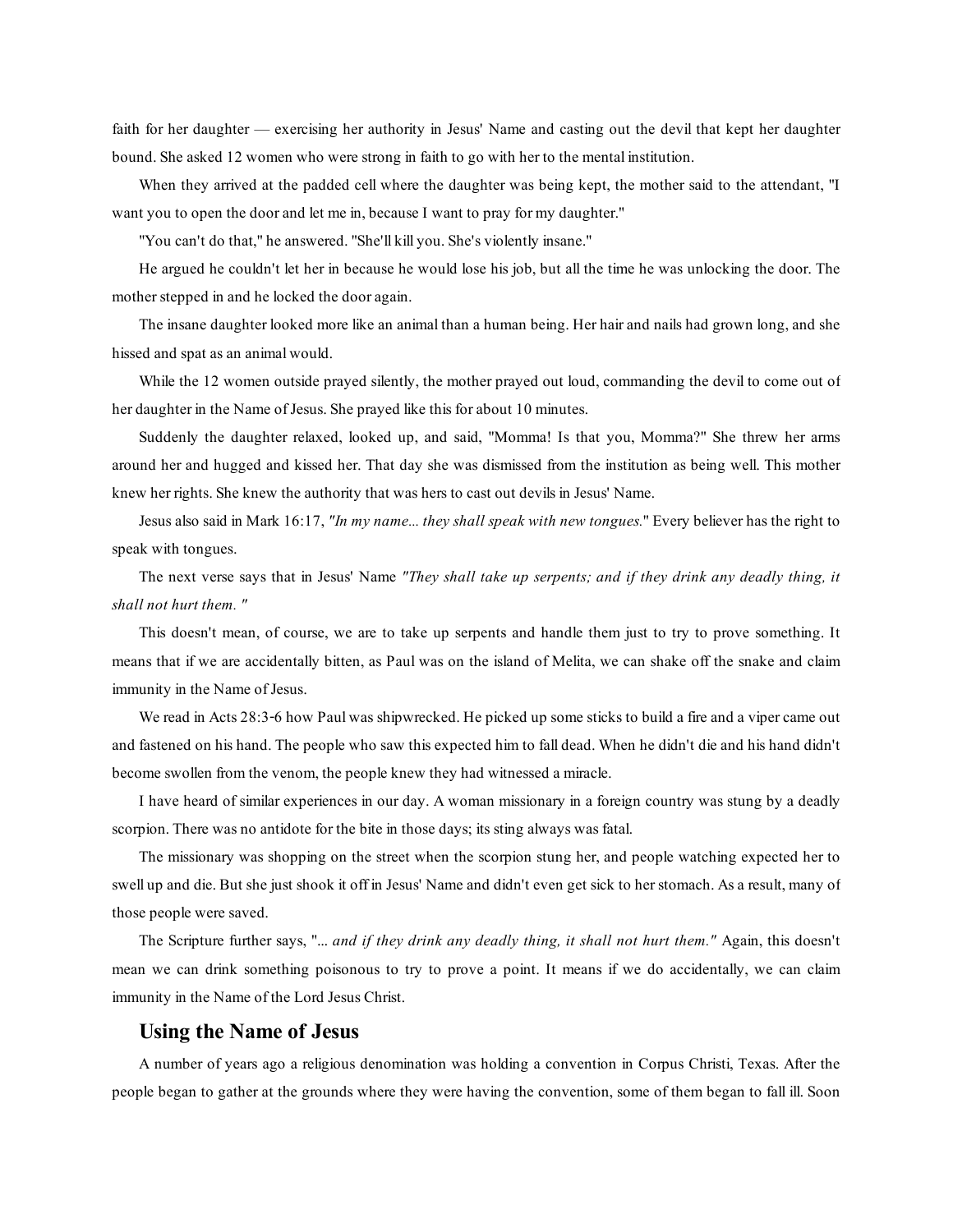about 20 or 30 people were desperately sick, and they began praying for one another.

As they prayed, someone had a revelation the water in one of the hotels was poisonous. This was in the days when they didn't have running water. They had a pitcher and bowl on a washstand in each room. This person cautioned the rest of the people not to drink any more water. The Lord answered prayer and everyone was healed.

They took a sample of the water to a nearby naval station. Laboratory tests showed there was enough poison in the water to killa regiment of men. Under such circumstances wehave a right to claim immunity in Jesus' Name.

Jesus said,"... *they shall layhandson the sick,and they shall recover"* (v.18).

Don't lay hands on someone and say, *"If it* be the Lord's will..." Lay your hands on them and claim their deliverance in the Name of Jesus. You have solid ground to stand on.

Jesus said, *"In my name.*..." It is in His Name we can cast out devils. It is in His Name we can speak with new tongues. It is in His Name we can claim immunity if we accidentally are bitten by a poisonous snake or if we drink any deadly thing. It is in His Name we can lay hands on the sick, and they shall recover. It is His Name that gives us authority to claim these things.

Notice He said *we* lay hands on the sick. We do the laying on of hands — not Jesus or the Holy Spirit. We lay hands on the sick person in Jesus' Name.

We are the ones who talk in tongues. I have heard people say, "But I'm afraid that was just me." Certainly that was you! You have the right to speak in tongues in Jesus' Name. You do the talking just as much as you lay hands on the sick person. The Holy Spirit gives you the utterance; you do the talking.

This is our right in the Name of Jesus. It belongs to everyone, not just someone especially called. The ordinary child of God has as much right to use the Name of Jesus as anyone.

Let me call your attention to something else here. We do not have to struggle for faith. Some people think if they just had enough faith, they could do these things. But notice this passage of Scripture does not say a word about faith. Jesus didn't say, "If they have enough faith...." He said, *"These signs shall follow them that believe; In my name they shall....*" He went on to enumerate our rights through His Name.

We do not have to struggle for faith. It is simply a matter of claiming our rights and boldly using what we know belongs to us.

The Name of Jesus belongs to me as much as my hands and feet belong to me. When I awaken in the morning, I don't pray for God to give me faith to get up and walk. I just get up and walk because I know my feet are there! The Name of Jesus is as much mine as my hands and feet are mine, and I can use His Name.

There are people who pray and pray, but the results do not prove their prayers are of any value. If you don't get results when you pray, you need to reexamine your methods. If you aren't *expecting* results when you pray, there is no need to pray.

## **The Business of Prayer**

Just as businesses expect to make a profit, so we should expect to profit when we pray. If a business was not making a profit, its management immediately would begin to reevaluate its methods and make necessary changes.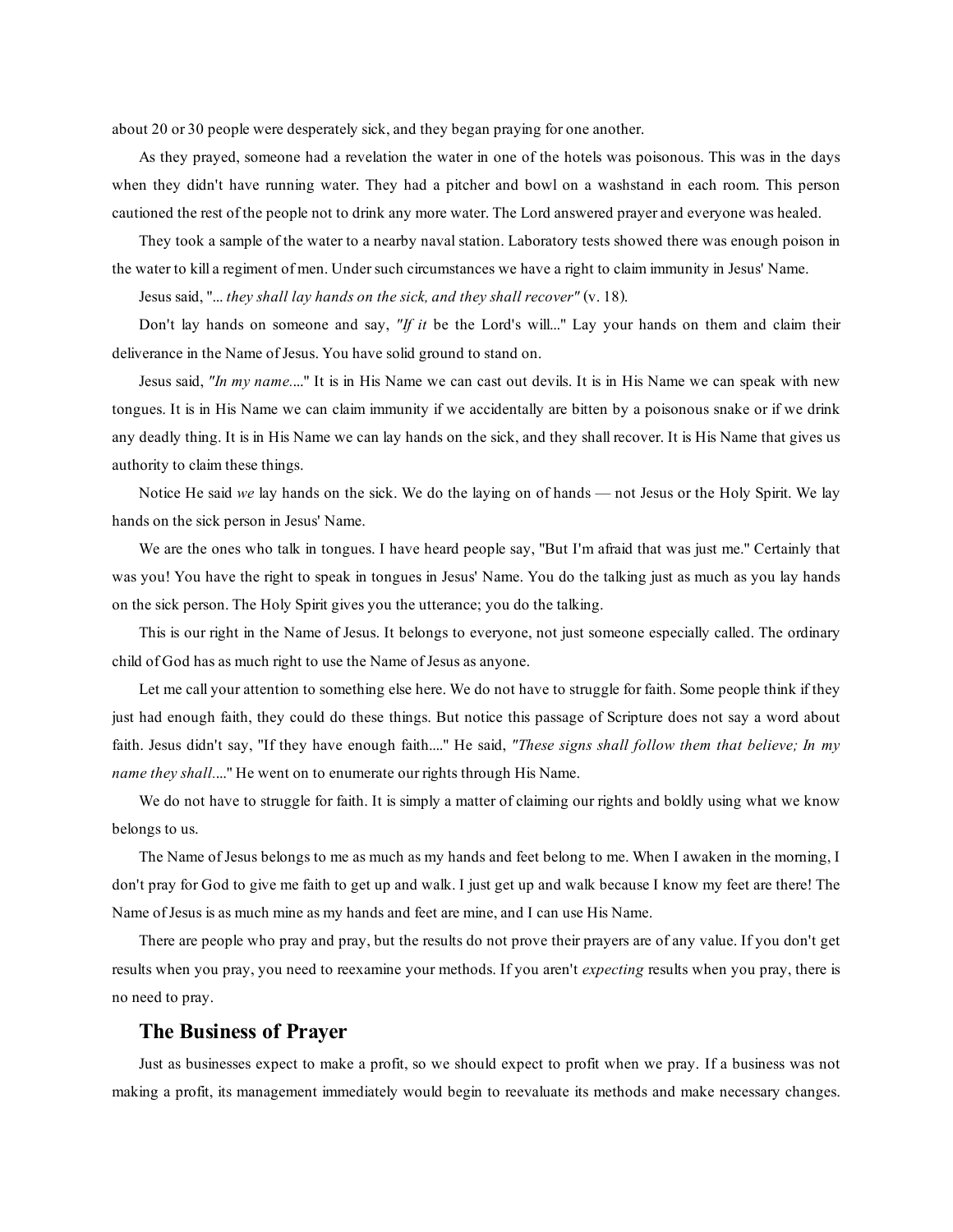Industry demands the best technical education. It demands men trained to do their jobs. Christians, too, should make a business of prayer — the greatest business there is — God's business.

Prayer is of the utmost importance. From a practical side, Christianity is a living faith in touch with the living God who hears and answers prayer.

Simply talking into the air is not prayer. Taking up 20 minutes on Sunday morning giving God a homily on what Hisdutiesare toward the Church isnot prayer. Giving the congregation a lecture isnot prayer.

We should pray for results. If we pray and we see no results, it shows we have the form without the power.

All things God has provided are offered to us through prayer, and if we do not have them, it is because we have not made our prayer connection.

If you are praying without seeing any results, seek to find the trouble. Is God untrue? No, He's not! Is the day of prayer and miracles over? No! Have we been depending upon the promises of a God who has gone bankrupt? No! There is something wrong somewhere, isn't there? Is it because we arenot known in the Bank of Heaven?

Let's seek to find the cause and uproot any doubt and unbelief. Let's pray to the Father as Jesus taught us to pray —in Jesus' Name—because Jesus standsbehind HisWord.

When we come according to God's Word, our prayers cannot fail.

#### **Memory Text:**

*"If ye shall askany thing in myname, I will do it"* (John 14:14). THE LESSON IN ACTION: *"Butbe ye doersof the word, and nothearersonly* ..." (James1:22).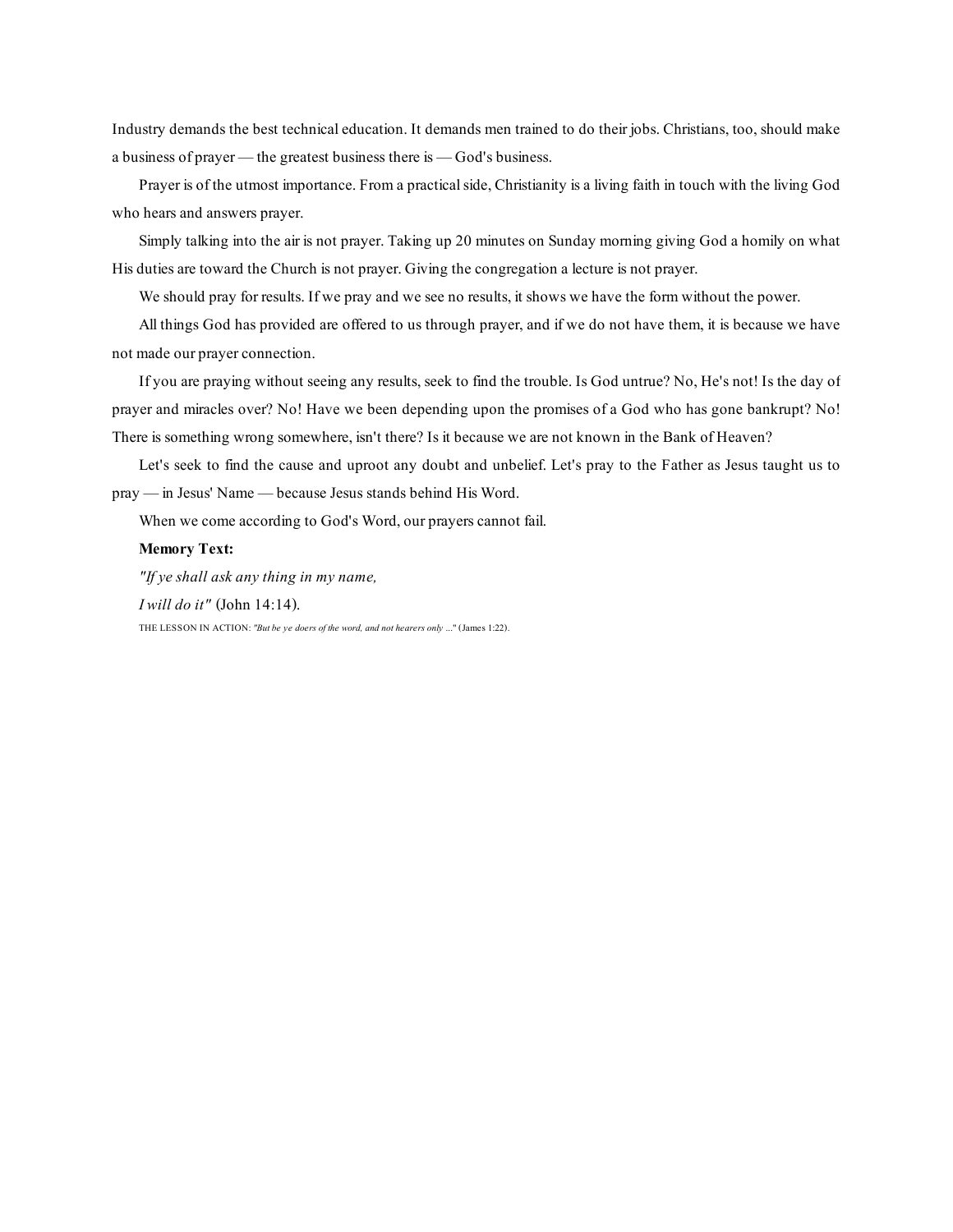# <span id="page-18-0"></span>**The Prayer of Agreement**

**Bible Texts:** Matthew 18:18-20; Deuteronomy 32:30; Romans 8:26

**Central Truth:** There is tremendous power as two or more agree in prayer concerning anything they may need.

Of the many prayer promises in the Bible, perhaps none is more significant than Matthew 18:19. Yet many dedicated Christians go through life having a knowledge of the Word — having read and even studied Matthew 18:19 —without really appropriating it in theirown lives.

God didn't put all of the promises about prayer in the Bible just to fill up space. They are there for our benefit. They are there for us to act upon.

To get the full impact of what Jesus is saying in Matthew 18:19, let's look at the verses preceding and following it.

#### MATTHEW18:18-20

18 Verily I say unto you, Whatsoever ye shall bind on earth shall be bound in heaven: and whatsoever ye shall loose on earth shall be loosed in heaven.

19 Again I say unto you, That if two of you shall agree on earth as touching any thing that they shall ask, it shall be done for them of my Father which is in heaven.

20 For where two or three aregathered together in my name, there am I in the midst of them.

Notice the phrase in verse 19: "...*it shall be done for them of my Father which is in heaven."* The strongest assertion one can make in the English language is to say "I shall."In thisScripture Jesuspromised,''... *it shall be done* for them of my Father which is in heaven. "He also said, "If ye shall ask any thing in my name, I will doit" (John 14:14).

P. C. Nelson was a Greek scholar who did all his personal Bible reading and private devotions from the Greek New Testament. He said the Greek translation is more beautiful than the English, but it has a numberof idioms that cannot be translated into English and retain their fullmeaning.

Dr. Nelson said the literal Greek rendering of Jesus' statement is, "If you shall ask anything in my name and I don't have it, I will make it for you."

# Authority To Bind and Loose

Matthew 18:20 says, "For where two or three are gathered together in my name, there am I in the midst of *them''* We usually apply this Scripture to a church service. Of course, it can refer to this, but what Jesus really was saying here is wherever these two people are who agree, He is right there with them to make their prayer good.

Jesus was bringing out the fact that whatever we bind on earth shall be bound in heaven, and whatever we loose on earth shall be loosed in heaven. Heaven will back us up in what we do on earth. We have the authority to loose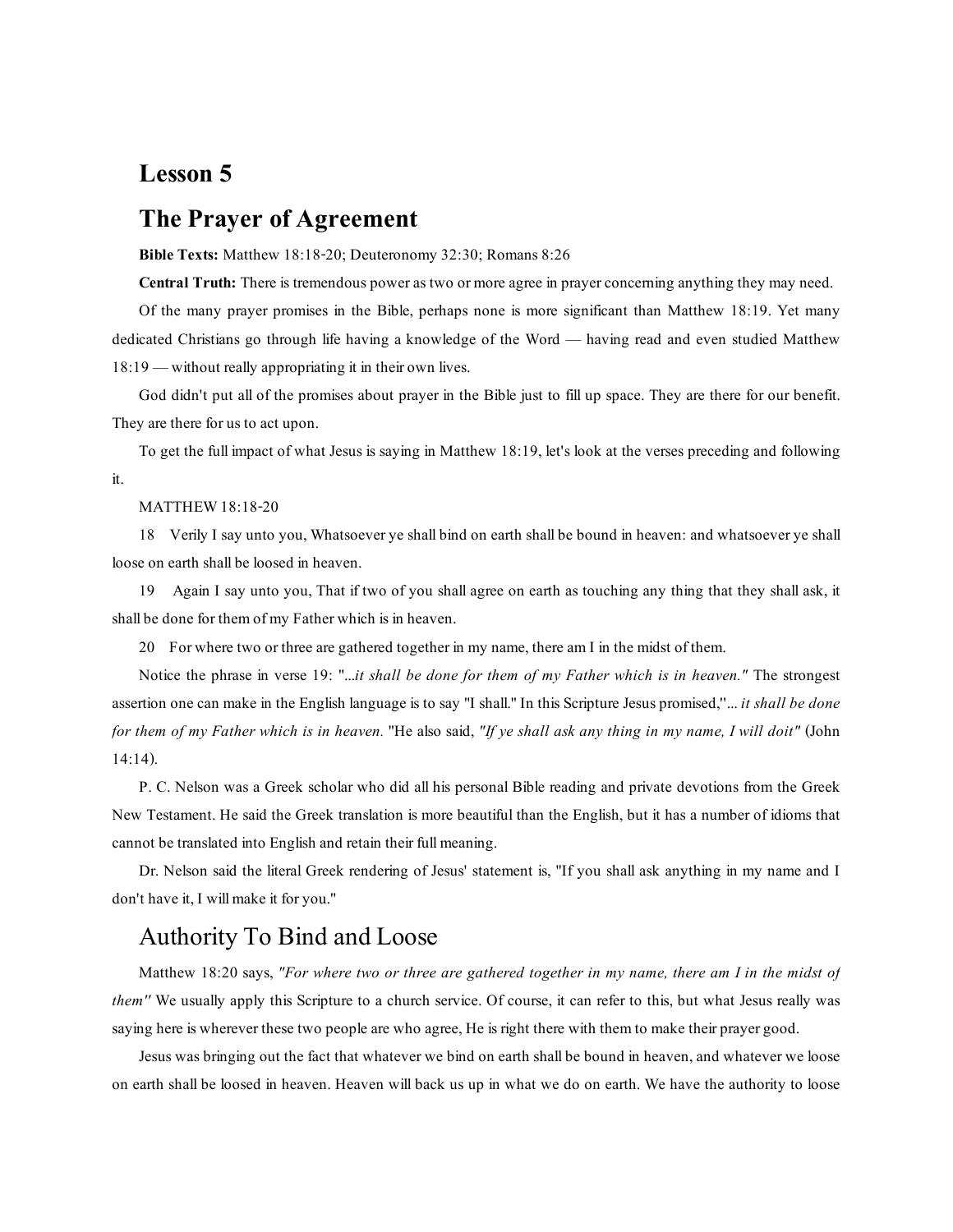and to bind.

Instead of using this authority, however, too many people allow the devil to blind them. They think they can't help it if they are defeated and depressed. They think there is nothing they can do about it. But they *can* do something about it by acting on this Scripture: by agreeing in prayer with just one other believer.

During 1957, our nation experienced an economic recession. Oregon was a state which felt the recession quite desperately. At that time I was holding a revival in Salem, Oregon. As I preached on the subject of the prayer of agreement, a couple in the church decided to claim this promise and make it work for them.

They owned a piece of property which they had been trying to sell for two years with no success. With times so difficult, it seemed impossible to sell it, yet the couple agreed in prayer that they would be able to sell it with the Lord's help.

When the man visited the real estate agent, he was told that since they hadn't been able to sell the lot when times were good, there was little hope they could sell it now. The agent did suggest that the man talk to a client who previously had been interested in the lot. The agent wasn't too optimistic,but he said if this client didn't buy the lot, he would try once more to sell it.

Remembering Jesus' promise concerning the prayer of agreement, the man approached the client, offering to sell the property at the same price they had discussed before. This time the client said he would take it.

For two years this couple had been in financial trouble, desperately needing to sell their lot. They could have had the money all the time if they had only exercised theirauthority by agreeing in prayer that *"it shall be done for them of my Father which is in heaven*."

Instead of believing with their hearts and saying with their mouths, the couple had been praying that God would do something about it. They now realized that *they* should have done something about it. (We have ourpart to play. When we make our move, God will then move.)

## **Multiplied Prayer Power**

DEUTERONOMY 32:30 30 How should one chase a thousand, and two put ten thousand to flight, except their Rock had sold them, and the Lord had shut them up?

We may be mighty in prayer alone, but we can be mightier with someone joining us. We read in the above verse that one can chase a thousand, but two can put ten thousand to flight. With someone agreeing with us in prayer, we can do ten times as much as we can do by ourselves. A lot of people don't need to be involved; just a husband and wife will do  $-$  just two.

I once read abook by Dr. George

W. Truett, who for many years was pastor of the First Baptist Church in Dallas, Texas. One chapter of his book deals with this subject of agreeing in prayer.

He told that when he was a young seminary student, he would go out during the summer and conduct revival meetings. Once when he was preaching under a brush arbor in West Texas, a tall rancher came up to him after the sermon one night and asked if he believed the New Testament. Dr. Truett answered that he did. Then the rancher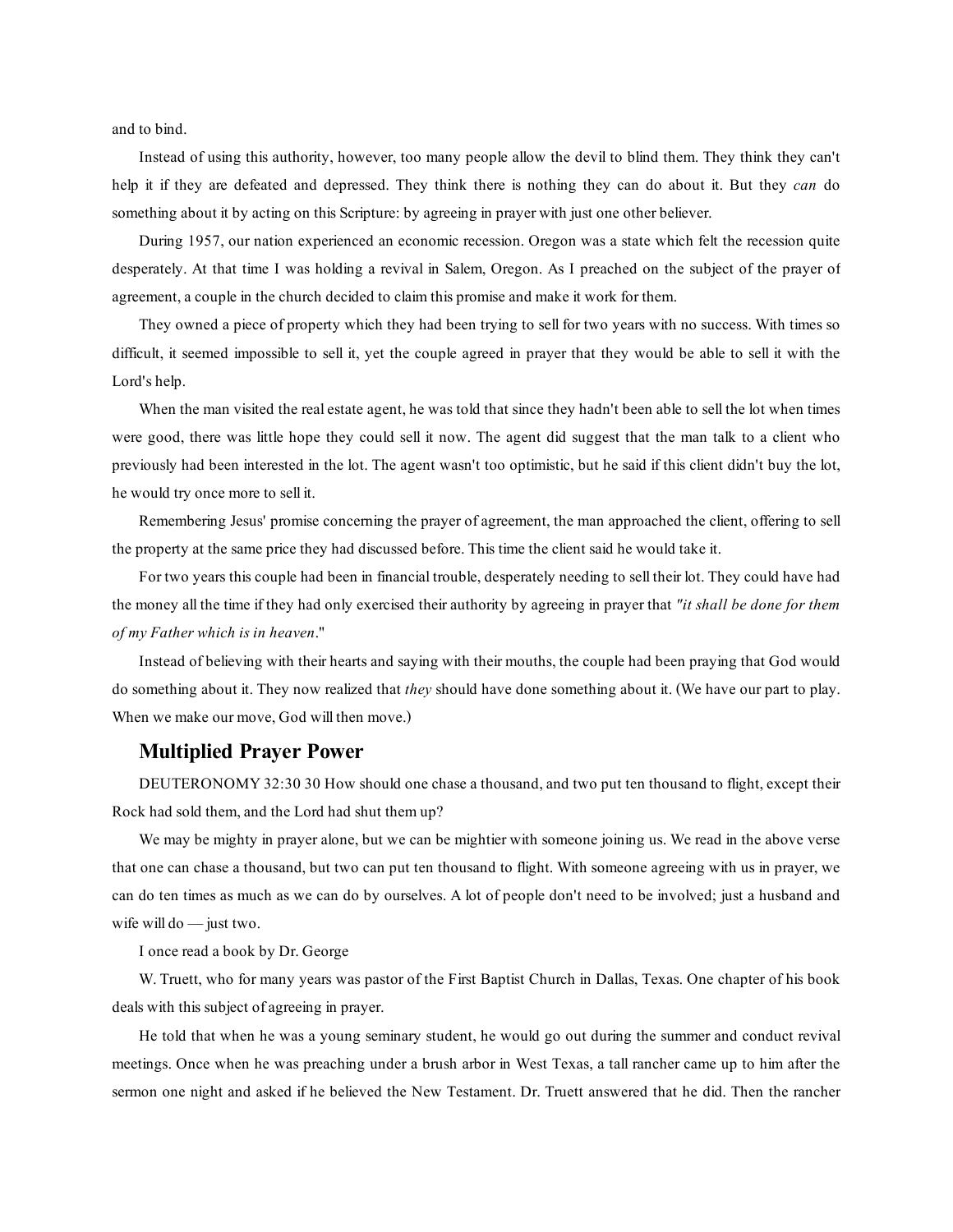asked if he believed everything in it. Dr. Truett answered that he surely did. The rancher asked him if he believed Matthew 18:19. Dr. Truett said he didn't know offhand what Matthew 18:19 said, but whatever it was, he believed it.

The rancher quoted this verse of Scripture to Dr. Truett and told him he was the first preacher they had ever had who really believed it. He asked Dr. Truett to agree with him that his ranch foreman and family would be saved the next night. He promised to have them in church. Dr. Truett said he would agree for their salvation.

This big fellow, who towered over him about 6 feet 6 in cowboy boots, then grabbed his hand and shook it. He said, "Lord, I've finally found someone to agree with me. I've been looking for someone for years. This little preacher and I agree that John and his family will be saved tomorrow night."

After a sleepless night of doing battle with the devil, Dr. Truett went to the meeting the next night. He saw the rancher come in, followed by the other man, his wife, and three children.

Dr. Truett preached a fiery, evangelistic message and gave the invitation, but he couldn't seem to move the man toward the altar.Finally he told the Lord that he had done allhe could do; he wasgoing to sing one more verse and turn it over to Him.

On the next verse of the invitation hymn, the oldest child, a girl about 13, went forward.She knelt at the altar. Then one of the other children followed. Finally all three children were praying at the altar. Then the mother went forward and finally the father followed.

At the conclusion of the service, the ranchergrabbed Dr. Truett and said he knew ifonly he could find someone to agree with him, it would work. He asked Dr. Truett to agree with him about hisneighbor.

At this point, Dr. Truett said if the rancher had asked him to agree with him that the sun would rise in the West, he would have agreed. He was ready for anything! He said he was young and didn't know any better. He said we get our heads educated at the expense of our hearts, but simple people just believe God's Word and receive results.

For two weeks the meetings continued. Every night the rancher asked Dr. Truett to agree with him for another family, and every night that family was saved. It works.

# The Holy Spirit in the Ministry of Prayer

#### ROMANS 8:26

26 Likewise theSpirit also helpeth our infirmities: for weknow not what we should pray foras weought: but the Spirit itself maketh intercession for us with groanings which cannot be uttered.

The Greek translation of the last phrase of thisverse reads, "with groanings which cannot be uttered in articulate speech." Therefore, this verse includes groanings and praying in tongues.

In connection with this,Paul said, *"For if I pray in an unknown tongue, my spiritprayeth, but my understand ing is unfruitful"* (1 Cor. 14:14). *The Amplified Bible* reads, "... my spirit [by the Holy Spirit within me] prays-----"

Notice in Romans 8:26 that we don't know what we should pray for. We can't possibly know in our natural mind how to pray as we should because there are so many things known only to God, but *"the Spirit also helpeth our infirmities."* The Holy Spirit will help us and will make intercession for us with groanings which cannot be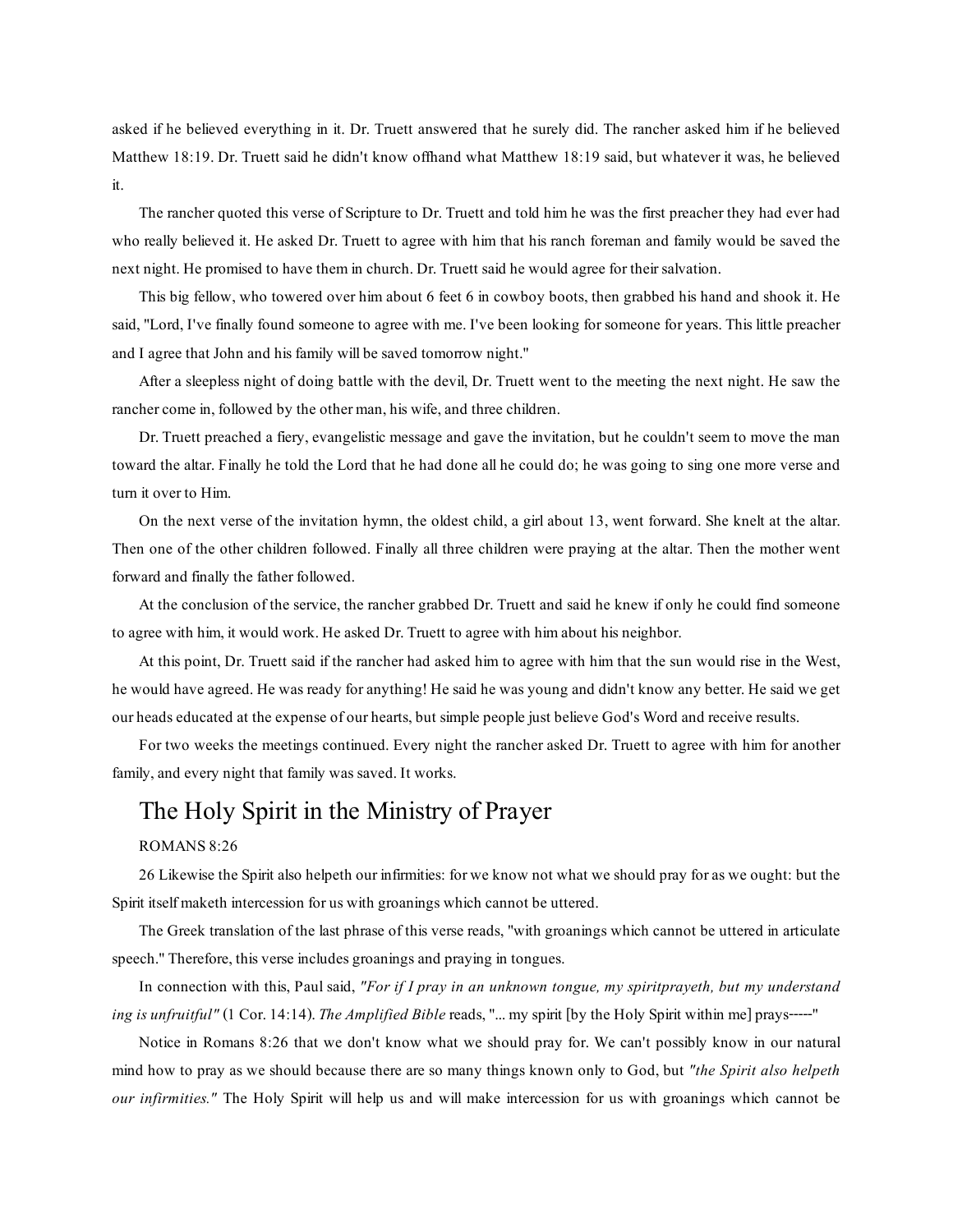uttered in articulate speech.

This doesn't mean it is something the Holy Spirit does apart from you. That would make the Holy Spirit responsible for your prayer life, and He isn't. You are responsible for your prayer life. Notice that this verse says that He *"helpeth.*" He isn't sent to do your praying for you. He is sent to help you in every aspect of your life, and especially your prayer life.

There are some things that come out of your heart that can't be expressed in words. It is the Holy Spirit helping you as these groanings come out of your spirit and escape your lips. It is the Holy Spirit in the ministry of prayer.

I do most of my praying in tongues. For example, my son might have problems I know nothing about. I tell the Lord I don't know how to pray for him as I ought to, but I am looking to the Holy Spirit to give me utterance. I might pray for him an hour in tongues. I might have a revelation, or God might show me the answer. But whether there is a revelation or not, we can pray that way because we know it is Biblical.

This kind of praying in the Spirit gets the job done when nothing else will. The Holy Spirit makes intercession through us to the throne of grace.

Memory Text:

"Again I say unto you, That if two of you shall agree on earth as touching any thing that they shall ask, it shall *bedone for them of my Father which is in heaven"* (Matt.18:19).

THE LESSON IN ACTION: *"Butbeyedoersof theword,andnothearersonly*..."(James1:22).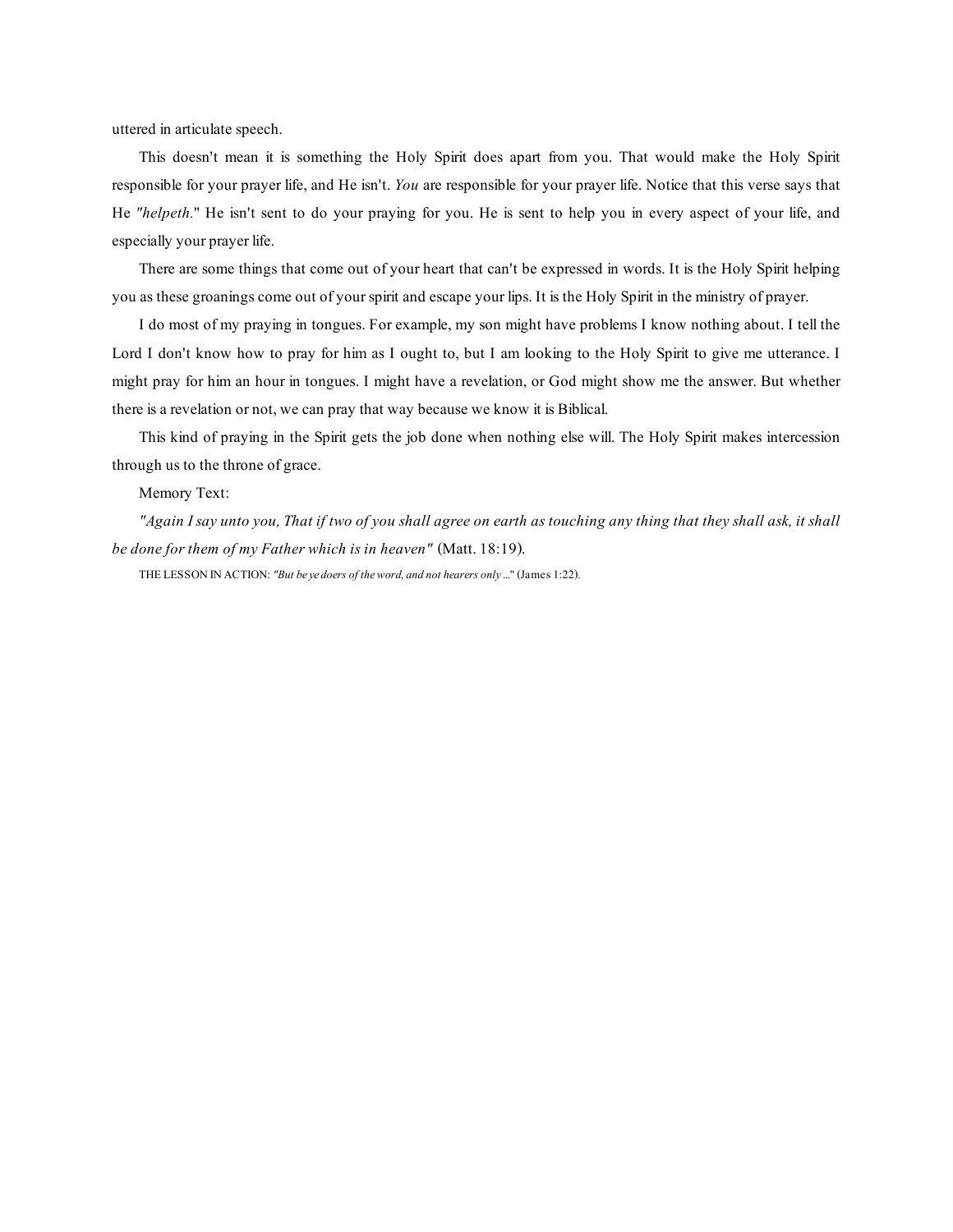# <span id="page-22-0"></span>**TheSixMost Important Things in Prayer (Part1)**

**Bible Texts:** John 16:23,24; Mark 11:24-26; Acts 27:25

**Central Truth:** "There is something about believing God that willcause Him to passovera million people to get to you."—Smith Wigglesworth

Many times I have asked people, as they got up from praying, what they believed. Often they have answered, "Well, I *hope* God heard me."I tell them Hedidn't.

In His Word He says, "If you *believe* you shall receive," not "If you *hope* you shall receive." He didn't say to "keep on keeping on" until you get the answer. He said when you pray you should believe you receive.

When you believe you receive, you don't have to pray all night long. You can go to bed and sleep peacefully, knowing God has heard you and will answer your prayer. It's the most wonderful thing in the world to be able to pillow your head on the promises of God and sleep like a baby. Everything around you might be in turmoil, but in the midst of it you can have peace.

This lesson deals with the six most important things the Christian should know about prayer.

## **Number 1: Pray to the Father inthe Name of Jesus**

JOHN 16:23,24

23 And in that day ye shallask menothing.

Verily, verily, I say unto you, Whatsoever ye shall ask the Father in my name, he will give it you.

24 Hitherto have ye asked nothing in my name: ask, and ye shall receive, that your joy may be full.

When Jesus spoke these words, He was here on earth. He was talking about the day in which we live.

He had not yet gone to Calvary. He had not died and been buried. He had not risen from the dead. The New Covenant was not in force. His blood had not been carried into the Holy of Holies. (His blood is the seal of the Covenant.)

Man had the promise of redemption, but had not received it. Eternal life had been promised, but had not been provided. None had the New Birth —they only had the promise of it,because the New Birth is available only under the New Covenant.

This New Covenant was prophesied about in the Old Covenant. Under the Old Covenant, men's hearts never were changed. That's the reason they kept on sinning. They couldn't help but sin.

Some of the greatest saints of the

Old Testament sinned. After they were forgiven for one sin, they would commit another. Their natures were all wrong; their hearts were all wrong. They only had a covering for their sins.

But God promised in His Word that He would take that old heart out of us and give us a new one. He said He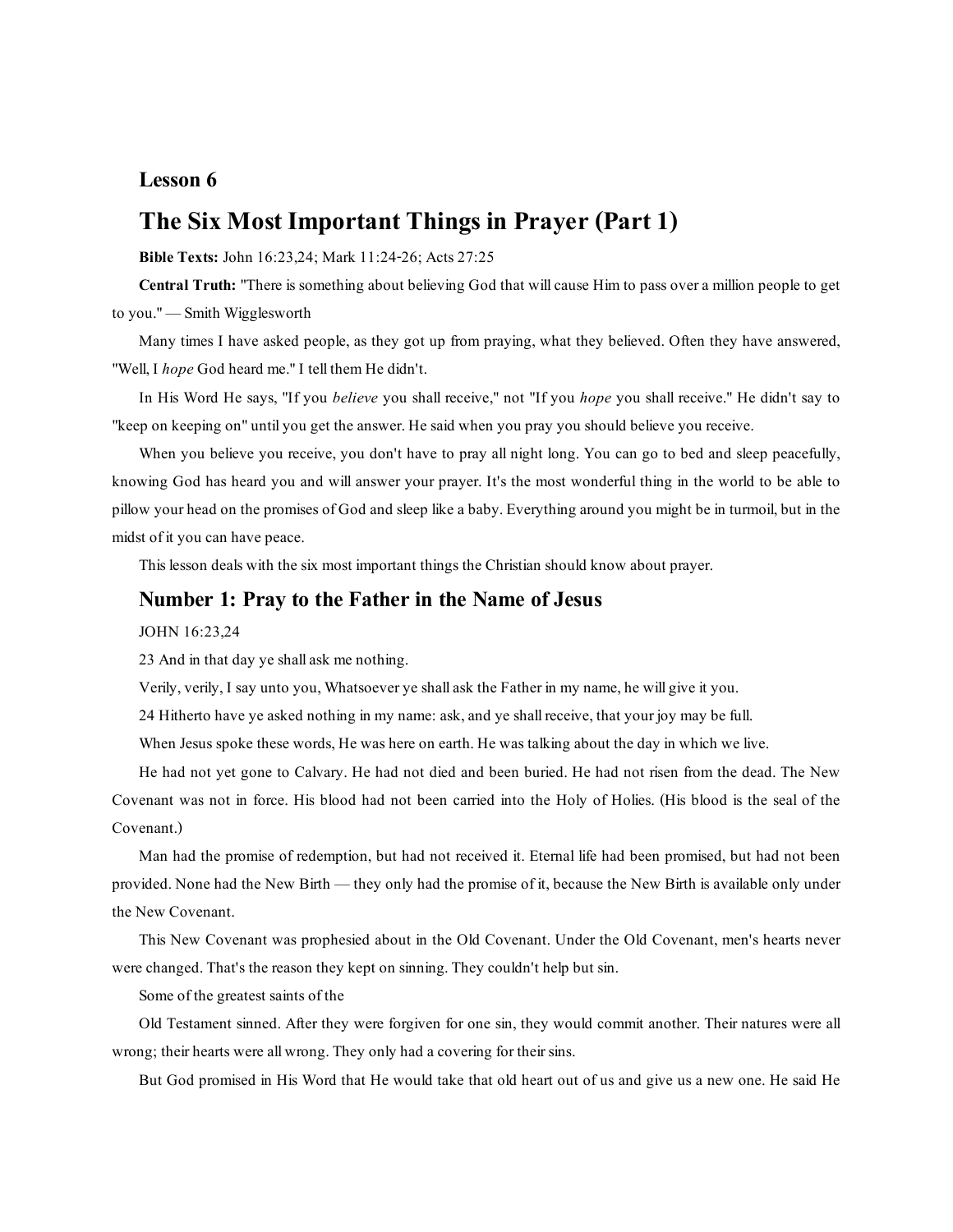would put a new spirit in us (Ezek.  $11:19$ ). This became available under the New Covenant.

In John 16:23,24, Jesus told His disciples that after He went to Calvary and was raised from the dead, people were to pray to His Father.

Prayer based on legal grounds should be addressed to the Father in the Name of Jesus. We are not supposed to pray to Jesus. This was His instruction.

The disciples asked Him, while He was here on earth, to teach them to pray. He taught them to say, "Our Father...." We refer to this as the Lord's Prayer (Matt. 6:9-13), but it is not New Testament prayer.

This prayerdidn't ask a thing in Jesus' Name; His Name wasn't even mentioned.*This prayer was prayed under the Old Covenant.* Under the New Covenant, which was sealed with the precious blood of Jesus, we are to pray to theFather in Jesus' Name.

Now let us focus our attention on the word "whatsoever" in John 16:23. Often we say we are believing for an answer to prayer "if it is God's will." But this verse makes no such condition. On the contrary, it says, "Whatsoever ye *shall ask the Father in my name, he will give it you.* "It must have been His will; otherwise, He wouldn't have said it!

Why did Jesus say, *"Whatsoever ye shall ask the Father in my name,he will give it you"?* The answer is found in verse24: "... *that your joy maybe full."*

Our joy certainly can't be full if we are out of work and our children are hungry. Our joy can't be full if our bodies are racked with pain. Our joy can't be full if there are problems in our home.

Jesus said theFather would giveus *"whatsoever"* we ask so our*"joy maybe full."*

But there isa secret to success with thiskind ofpraying. Thekey is in the words,*"Whatsoeverye shall ASK THE FATHER IN MY NAME....*" We are to address our prayers to the Father in the Name of Jesus.

## **Number 2: Believe You Receive**

MARK 11:24

24 Therefore I say unto you, What things soever ye desire, when ye pray, believe that ye receive them, and ye shall have them.

Smith Wigglesworth once said there is something about believing God that will cause Him to pass over a million people to get to you.

God is a faith God. We are faith children of a faith God. He works on the principle of faith.

We are saved by faith: "For by grace are ye saved through faith; and that not of yourselves: it is the gift of *God: Not of works, lest any man should boast"* (Eph.2:8,9).

We walk by faith, not by sight. It is the prayer of faith God listens to. He said you can have the desires of your heart if you believe you receive them. You have to believe first, however.

Most people want to receive and then they will believe. But it is the other way around: *The believing part comes first.*

I am convinced that if people would quit praying repeatedly about some of the things they pray about and begin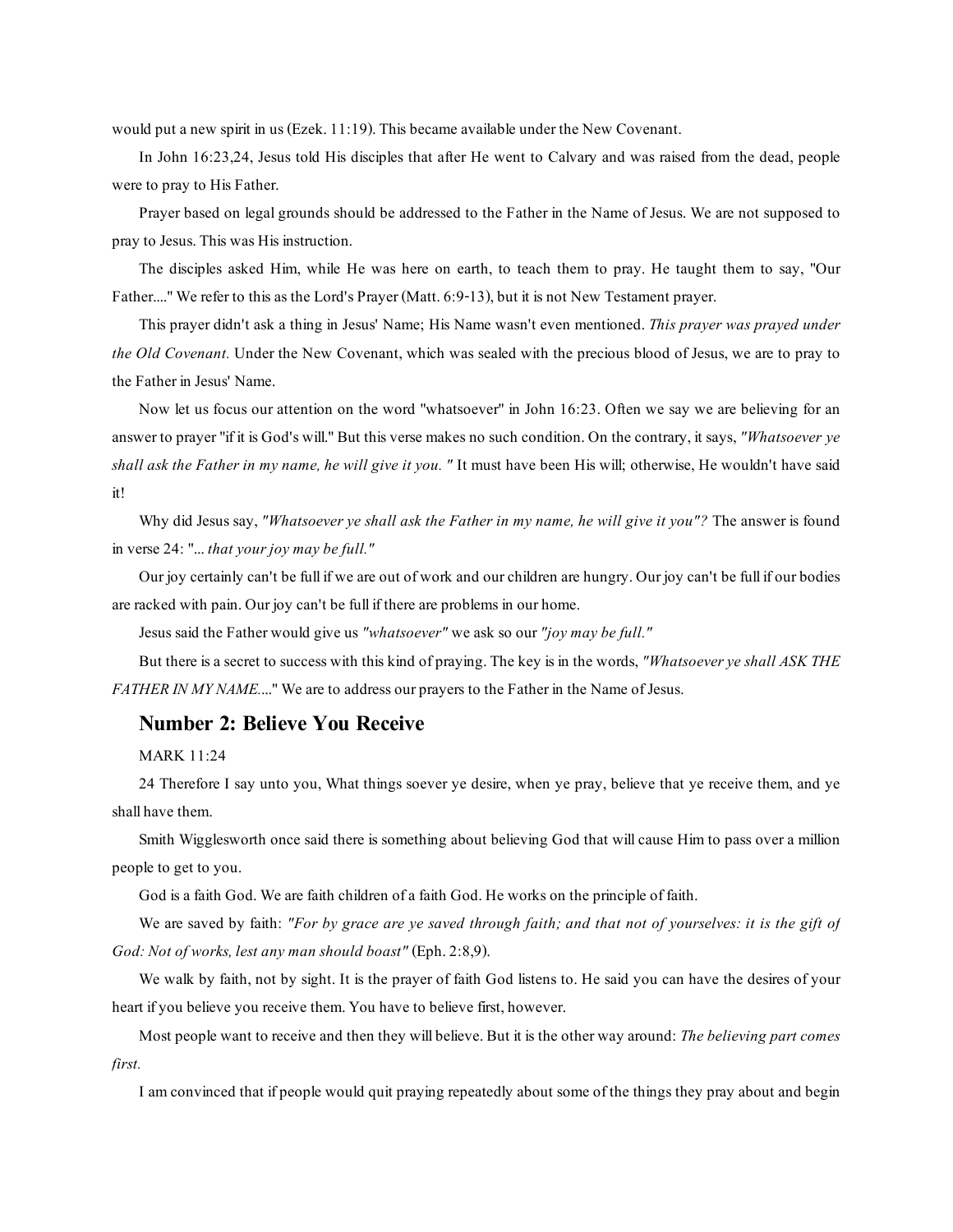*thanking* God for the answer, the answer would come right away. But they keep on praying in unbelief.

If a person asks for the same thing again, he doesn't believe he received it the first time he asked. If he believed he had received it, he would be thanking God for it, and it would be made manifest.

The faith Jesus was talking about in Mark 11 is heart faith — a spiritual faith — not head faith. We get used to walking by head faith. But we are to believe in our heart that we receive what we are praying for, even though we do not see the answer with our physical eyes.

This also is true of physical healing, but it seems more difficult to practice faith for physical healing than for anything else, because we have the body, with all its feelings and symptoms, to contend with.

Most people will believe God has healed them when they can see their condition has grown better, or when the symptoms are gone. Anyone can believe what he can see. What Jesus was teaching here is that we should believe when we pray and *then* we will receive.

For many years I have practiced this kind of faith, and Mark 11:24 has been my standby. I have experienced it in my own life as I have prayed for the desires of my heart, believing that I receive them. It is true not only for healing, but also in every other area of life. No matter what the need may be — material, spiritual, or financial — this is the way we receive.

Smith Wigglesworth said some people are ready to give up if their prayers aren't answered immediately. But, he said, this proves that they never believed God in the first place.

Often God permits our faith to be tried and tested right up to the end. When you believe God, you can stand firm, even though you are tested.

I have been there and I know by experience. I learned many years ago to laugh all the more when the going gets rough. I don't always *feel* like laughing, but I make myself laugh right in the face of the devil. I smile and say that I believe God.

When Paul was on a ship bound for Rome, a great storm arose. Because the ship was in danger of sinking, the crew attempted to lighten it by throwing cargo overboard. This didn't help the situation, and the storm continued, night and day, for "many days." Finally the crew and passengers gave up all hope that they or the ship would survive. However, right in the midst of the storm's fury, Paul addressed them, saying he believed God:

#### ACTS27:25

25 Wherefore, sirs, be of good cheer: for I believe God, that it shall be even as it was told me.

You and I may not have to face a storm-tossed sea, but we do have to face storms in life. We, too, can stand with the faith of Paul and announce that we believe God.

# Number 3: Forgive When You Pray

#### MARK 11:25,26

25 And when ye stand praying, forgive, if ye have ought against any: that your Father also which is in heaven may forgive you your trespasses.

26 But if ye do not forgive, neither will your Father which is in heaven forgive your tres passes.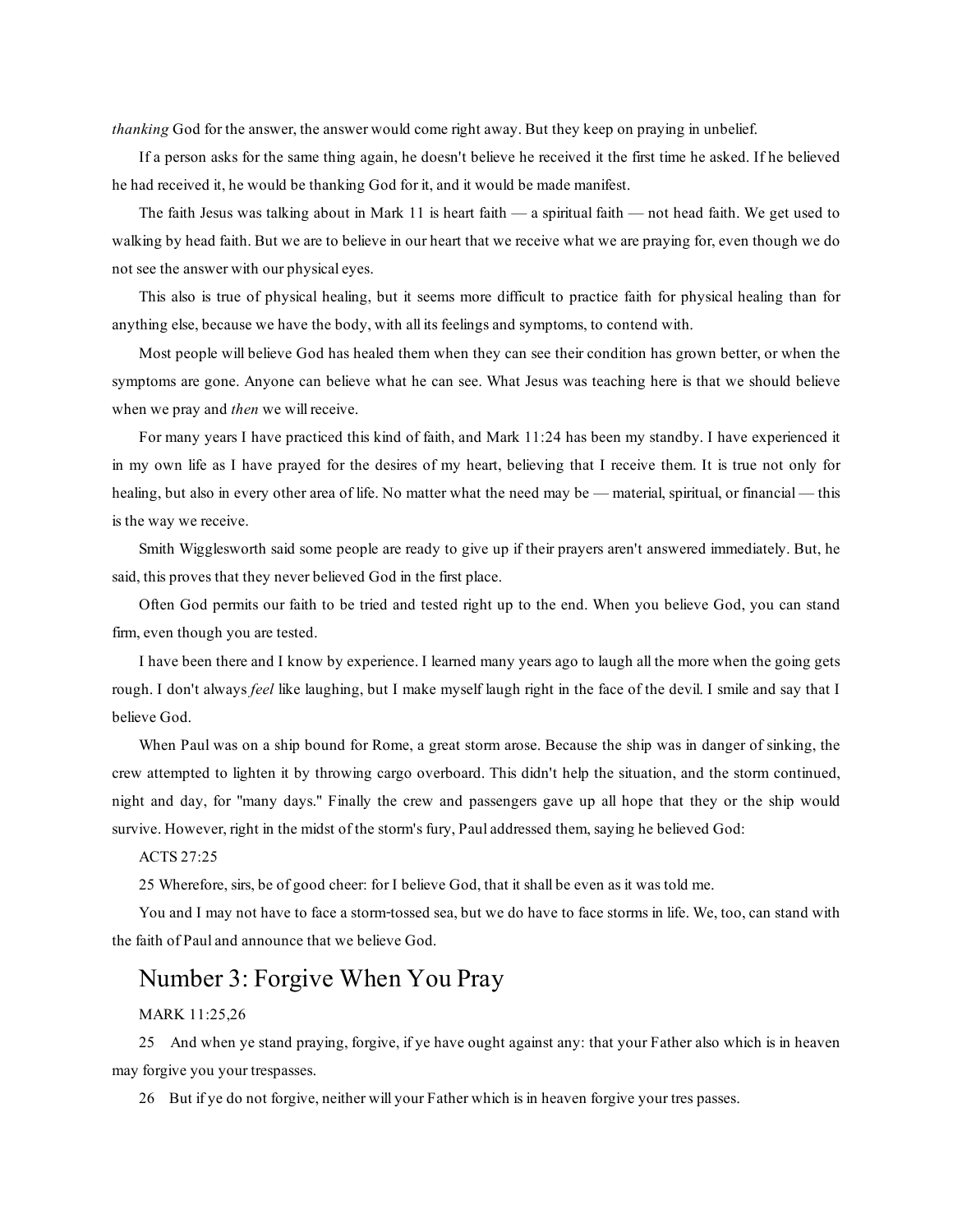Before we can expect an answer to our prayers, we must forgive any who may have wronged us. We cannot hold a grudge — we cannot keep an unforgiving spirit — if we want our prayers to reach God's throne of grace.

*Prayer will not work in an unforgiving heart.* No one can have an effective prayer life and have anything in his heart against another. You cannot have hatred in your heart. You cannot have revenge in your heart.

You are not responsible for that other person's life. You are responsible only for *your* life. What is in another person'sheart can't hinderyou,but what you have in yourheart against him can hinderyou.

We must watch our inward man with all diligence. We cannot afford to allow a root of bitterness, a bit of envy, or a spark of revenge to get in there. It will wreck our spiritual life. It will stallour prayer life. It will mar our faith and eventually it will shipwreck us.

A fellow once wanted me to pray that he never would have any more trouble with the devil. I told him I didn't know anyone who was free from trouble with the devil, least of all me.

We can't pray that we won't have any more trouble with the devil, but we can learn to take authority over him: *"Resist the devil, and he will flee from you"* (James 4:7).

God prepares a table before us in the presence of our enemies. Jesus is there right in the presence of the devil. Right in the presence of the enemies of doubt and despair, we can sit at the table of victory and deliverance with Jesus. In the face of adverse circumstances we can believe we receive.

Memory Text:

*"Praying always with all prayerand supplication in the Spirit,and watching thereunto with all perseverance and supplication forall saints"* (Eph.6:18).

THE LESSON IN ACTION: *"Butbe ye doersof the word, and nothearersonly* ..." (James1:22).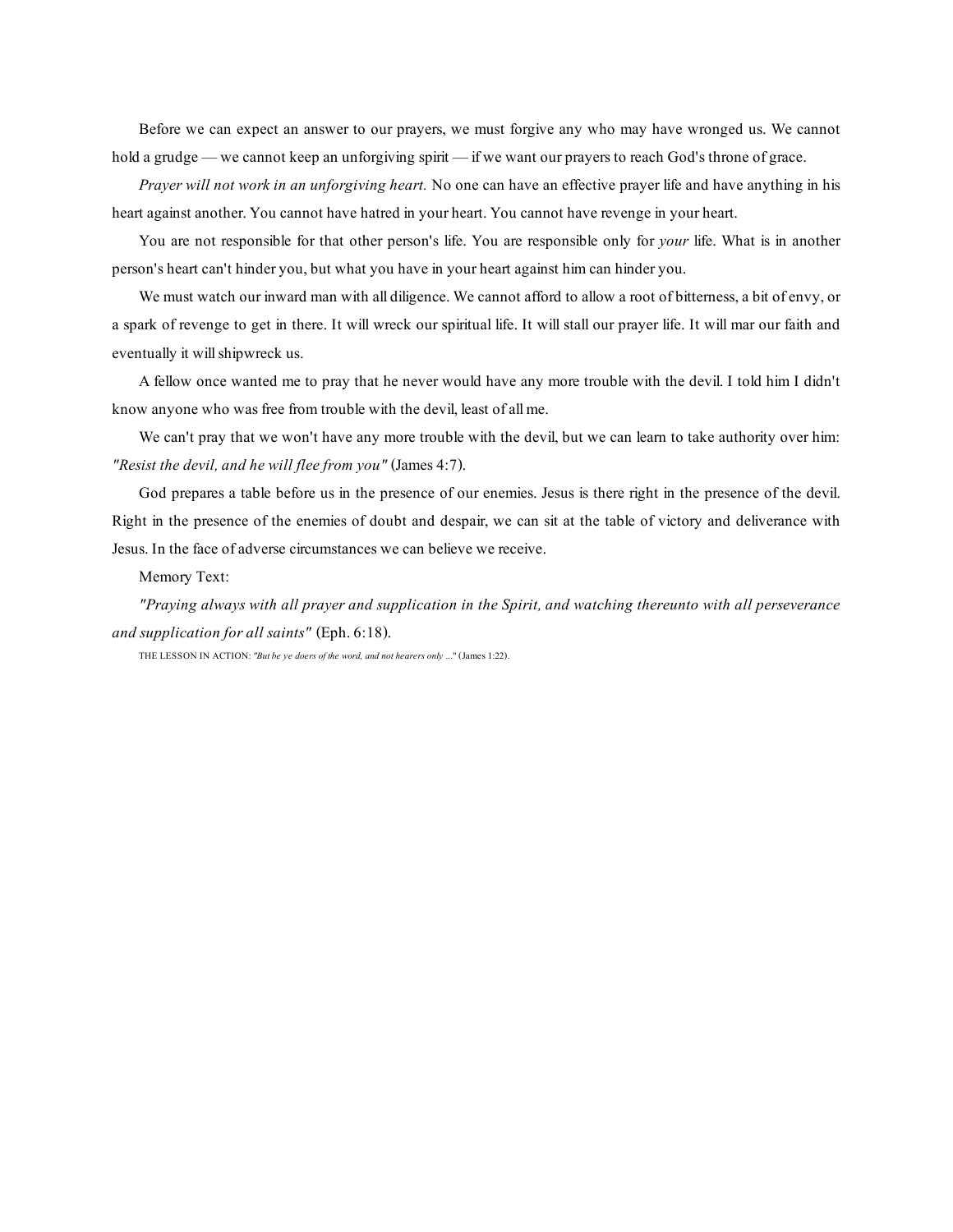# <span id="page-26-0"></span>The Six Most Important Things in Prayer (Part 2)

**Bible Texts:** Romans 8:26,27; 1 Corinthians 14:14,15; Jude 20; 1 Corinthians 14:4

**Central Truth:** When we allow the Holy Spirit to pray through us — to help us in our prayer life — we will see amazing answers to our prayers.

*Praying always with all prayer and supplication in the Spirit, and watching thereunto with all perseverance and supplication forall saints.*

— Ephesians 6:18

Dr. James Moffatt's translation of Ephesians 6:18, quoted above, says, "praying at all times ... with all manner of prayer. ..." Another modern translation says, "praying with all kinds of prayer."

The *King James Version,* even though it does not say "all kinds of prayer," says *"praying always with all prayer,"* inferring that there is more than one kind of prayer. If there were not, it merely would have said, "praying always,"and would have stopped there.

How desperately our nation needs prayer. How desperately the church needs prayer. How desperately we individuals need prayer. Nothing can take the place of prayer for meeting the needs of our family.

In our last lesson we discussed three points in our study of the six most important things the Christian should know about prayer. They were: (1) pray to the Father in the Name of Jesus; (2) believe you receive; and (3) forgive when you pray. This lesson will cover the last three points in this topic.

## **Number 4: Depend Uponthe HolySpirit in Your Prayer Life**

ROMANS8:26,27

26 Likewise theSpirit also helpeth our infirmities: for we know not what we should pray for as we ought: but the Spirit itself maketh intercession for us with groanings which cannot be uttered.

27 And he that searcheth the hearts knoweth what is the mind of the Spirit, because he maketh intercession for the saints according to the will of God.

1 CORINTHIANS14:14,15

14 For if I pray in an unknown tongue, my spirit prayeth,but my understanding isunfruitful.

15 What is it then? I willpray with the spirit, and I willpray with the understand ing also: I will sing with the spirit, and I will sing with the understanding also.

Christians everywhere pray with the understanding, but not allpray with the Spirit (pray in tongues). Many do not know it iseven possible to do so.

Some in their haste and their ignorance of the Scriptures have said that tongues have been done away with. But if that were true, how are we to "pray with the spirit" today? Surely the Corinthian Christians didn't have a means of praying that we can't have.Wehave the same meansavailable to us today.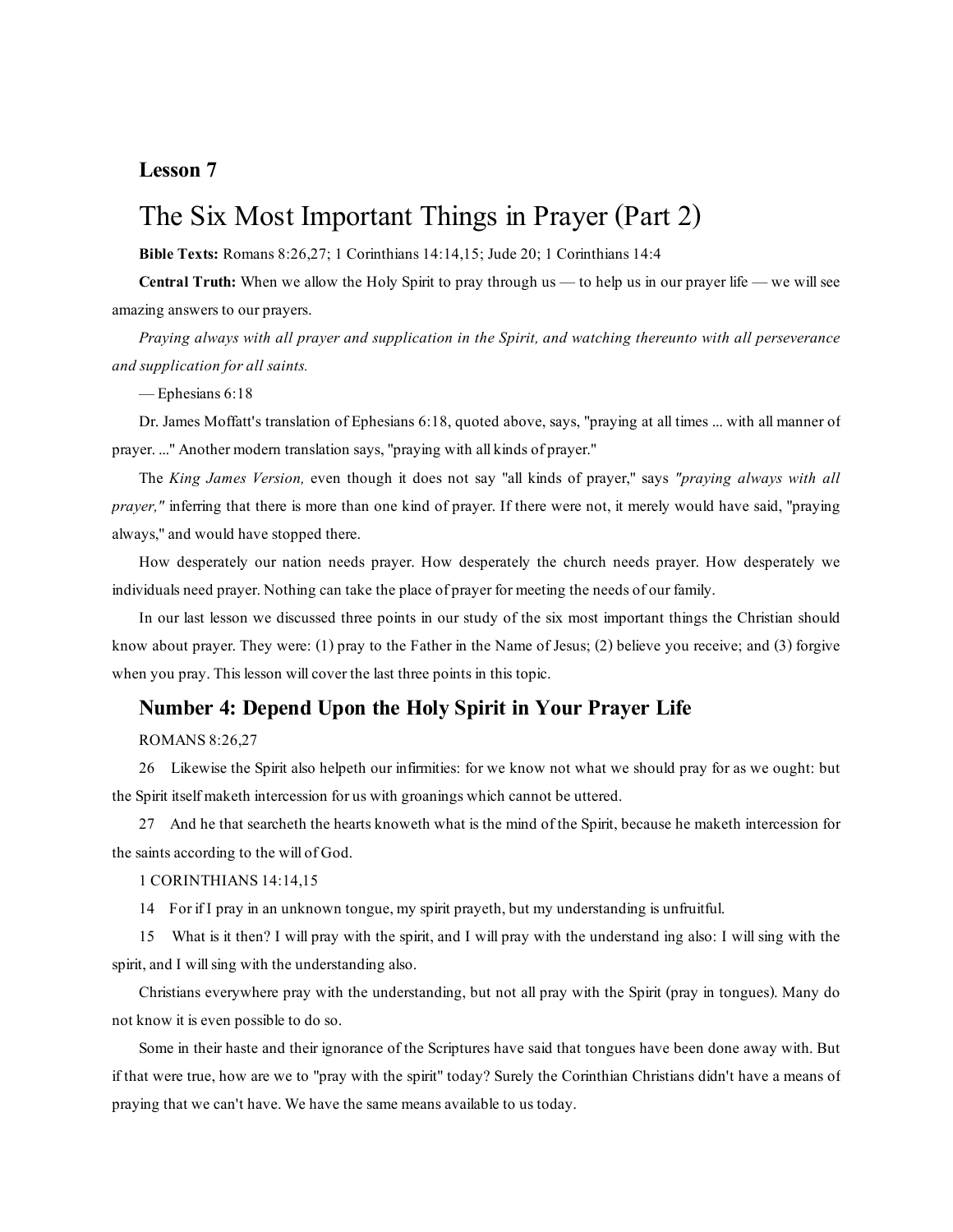Paul said that when he prayed in an unknown tongue, his spirit prayed. *When you pray in tongues, it is your spirit praying by the HolySpirit within you.* Likewise,yourgroaning is the HolySpirit within you groaning.

I sometimes have been so burdened in prayer that I didn't have adequate words to express my feelings. All I could do wasgroan from somewhere 'way down deep inside me.Paulsays thesegroanings that escape our lips come from our spirit — our innermost being. When this happens, it is the Spirit helping us pray, as we see in Romans 8:26.

According to the late P. C. Nelson, the literal Greek translation of Romans 8:26 says, "The Spirit Himself maketh intercession forus with groanings that cannot be uttered in articulate speech." Articulate speech means your regular kind of speech.Speaking with tongues is*not* your regularkind of speech, so thisverse includes speaking and praying with other tongues.

Paul said the Holy Spirit would help us in ourprayer life. Why? "...*for we know not what we should pray for as weought:but theSpirit itself maketh intercession forus...."* (Rom.8:26).

We do not always understand everything concerning what we are praying about, but the Holy Spirit does. When we allow Him to pray through us — to help us in our prayer life — we will see amazing answers to our prayers!

If I know specific details about what I'm praying for, I can believe when I pray, and I will receive them. However, sometimes there are things we know we need to pray about, but we do not know how to pray for them. The Holy Spirit knows, and He can help us. (It is easier to have faith for needs like rent and groceries because we know what we are praying for. But there are other situations in life that aren't so easy to pray for.)

There have been times in my own life when I have told the Lord I didn't know exactly how I should pray concerning my children. When I know there is a problem, I begin praying in tongues, and most of the time before I get through, I have the answer.

# Number 5: Pray the Prayer of Intercession

Thispoint ties in closely with Number4. Romans8:26 says, "... *the Spirit itself maketh intercession forus with groanings which cannot be uttered."* The prayerof intercession is not foryou. *An intercessor is one who takes the place of another.* You are interceding for another.

Every Spirit-filled believer can expect the Holy Spirit to help him intercede. This intercession can be for someone's salvation, healing, etc. It even includes praying for things or people we don't know about, but the Holy Spirit does.<sup>[1](#page-94-0)</sup>

After a time of praying in the Spirit we will know whether we were praying in tongues for ourselves — to build ourselvesup spiritually and worship God, which isdiscussed in thenext step —or we were interceding forothers.

On occasion — and sometimes over a period of time — I have had a burden of intercession before I even knew for whom I was praying. I can tell when I am in intercession or travail for someone who is lost.

(When you take the place of a lost person in intercession,you willexperience that same lost feeling in yourown spirit. As you pray in the Spirit, interceding for the person, the Holy Spirit will deal with his heart and bring him under conviction of sin.)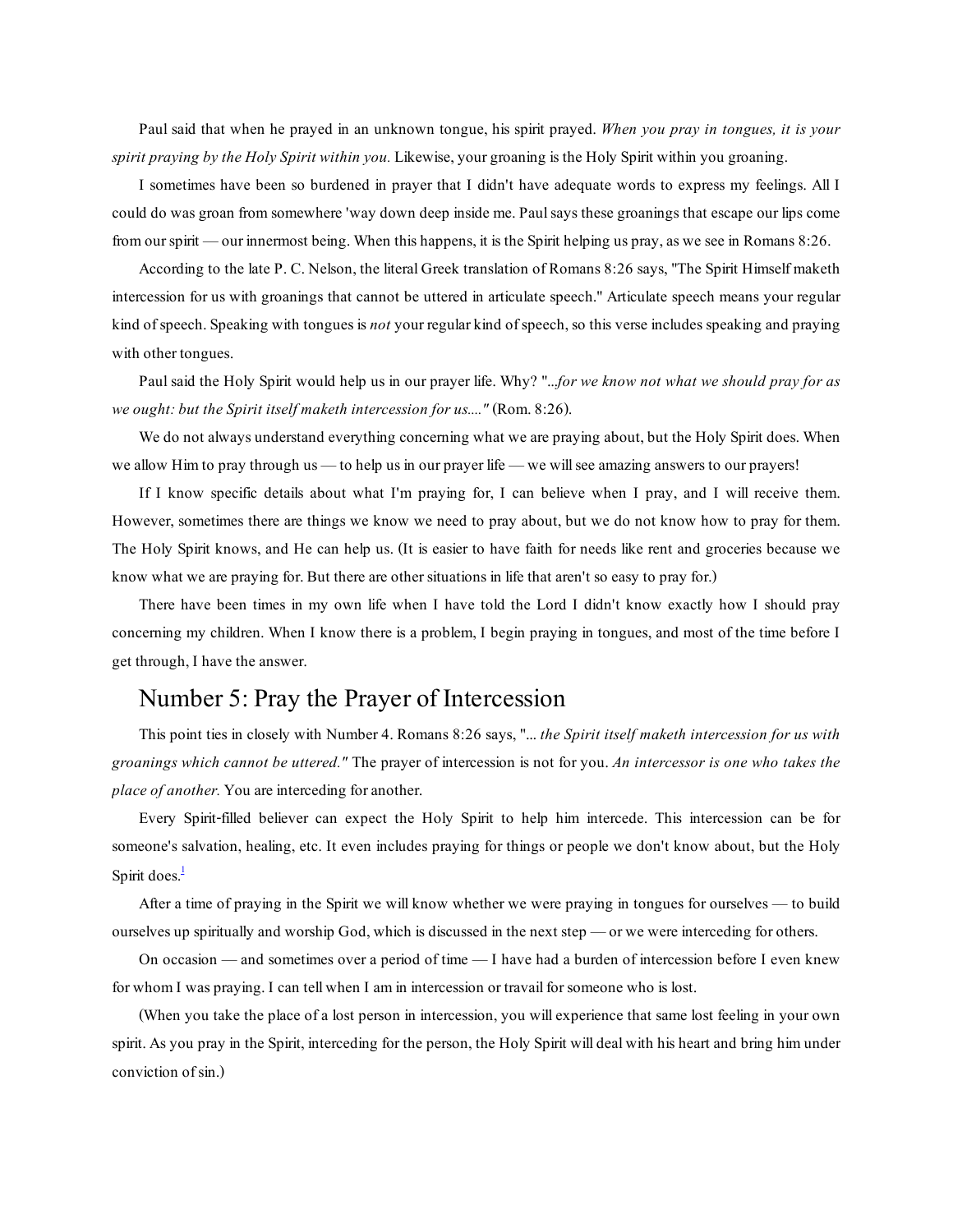## **Number 6: Edify Yourself by Praying in the Holy Spirit**

#### JUDE 20

20 But ye, beloved, building up yourselves on your most holy faith praying in the Holy Ghost.

1 CORINTHIANS14:4 4 He that speaketh in an unknown tongue edifieth himself\_

There is one phase of speaking with tongues in our prayer life that is neither praying for someone else nor interceding for anyone else. It is purely a means of personal spiritual edification. It aids us spiritually and edifies us. We all need this kind of praying. We cannot help others—we cannot edify others—unless we ourselves have been edified.

Praying in this manner has a threefold value. First, it is a means of spiritual edification. It affects us individually. Second, it is a means of praying for things about which we do not know. Third, the Holy Spirit helps us make intercession.

Speaking in tongues is not only an initial evidence of the Holy Spirit's indwelling; it is a continual experience for the rest ofone's life. It is to assist in the worship of God. It is a flowing stream that never should dry up. It willenrich your life spiritually.

# **Memory Text:**

*"Praying always with all prayerand supplication in the Spirit,and watching thereunto with all perseverance and supplication forall saints"* (Eph.6:18).

THE LESSON IN ACTION: *"Butbe ye doersof the word, and nothearersonly* ..." (James1:22).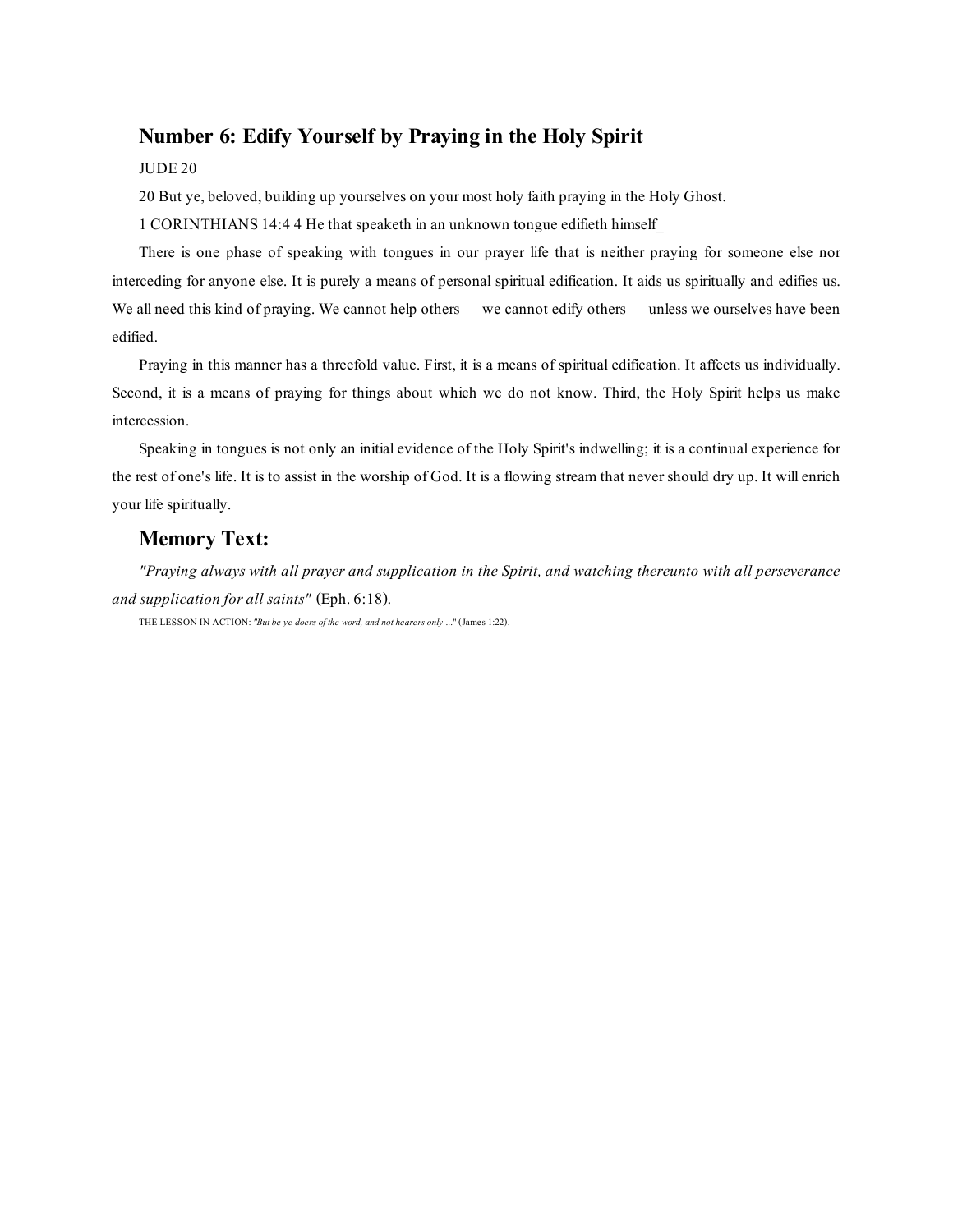# <span id="page-29-0"></span>**Interpreting Our Prayers in the Spirit**

**Bible Text:** 1 Corinthians 14:13-17,27,28

**Central Truth:** Every believer can interpret his prayers in the Spirit, thus gaining spiritual understanding of them.

Praying in the Spirit is not something that belongs only to ministers. It belongs to every believer.

Much has been accomplished through those who have yielded their prayer lives to the Holy Spirit, allowing Him to pray through them. But we would see even greater results if more Christians prayed in the Spirit.

#### 1 CORINTHIANS14:13-17

13 Wherefore let him that speaketh in an unknown tonguepray that he may interpret.

14 For if I pray in an unknown tongue, my spirit prayeth,but my understanding isunfruitful.

15 What is it then? I willpray with the spirit, and I willpray with the understand ing also: I will sing with the spirit, and I will sing with the understanding also.

16 Else when thou shalt bless with the spirit, how shall he that occupieth the room of the unlearned say Amen at thy giving of thanks, seeing he understandeth not what thou sayest?

17 For thou verily givest thanks well, but the other is not edified.

God, speaking through the Apostle Paul, said, *"Wherefore let him that speaketh in an unknown tongue pray that he may interpret"* (v. 13). God certainly is not going to tell us to pray for something we can't have.

I am convinced that every believer should be able to interpret his own prayers, even though he never may interpret a message in tongues publicly. I believe that a person can *interpret* without being an *interpreter.* (I will explain this point more fully later in this lesson.)

Would the Spirit of God tell us to pray for something we couldn't have? The fact that He has told us to pray that we may interpret means He has made this available to every believer.

Therefore, every believer should be able to pray in tongues (pray in the Spirit), because we are encouraged to do so in the Bible. Likewise, we should pray that we also can interpret what we have prayed in tongues, because the Word encourages us to do this, too.

Notice *why* God wants us to do this. In First Corinthians 14:13 we read that those who speak in an unknown tongue should pray that they may interpret. Two of the next verses begin with the conjunction "for." A conjunction is a connecting word. That means Paul was continuing what he had said.

Verse 14 reads, *"FOR if I pray in an unknown tongue, my spirit prayeth, but my understanding is unfruitful. "* If we could interpret our prayer in tongues, our understanding no longer would be unfruitful. It would be fruitful.

Sometimes it would be helpful forus to know what we are praying about when we pray in the Spirit. There are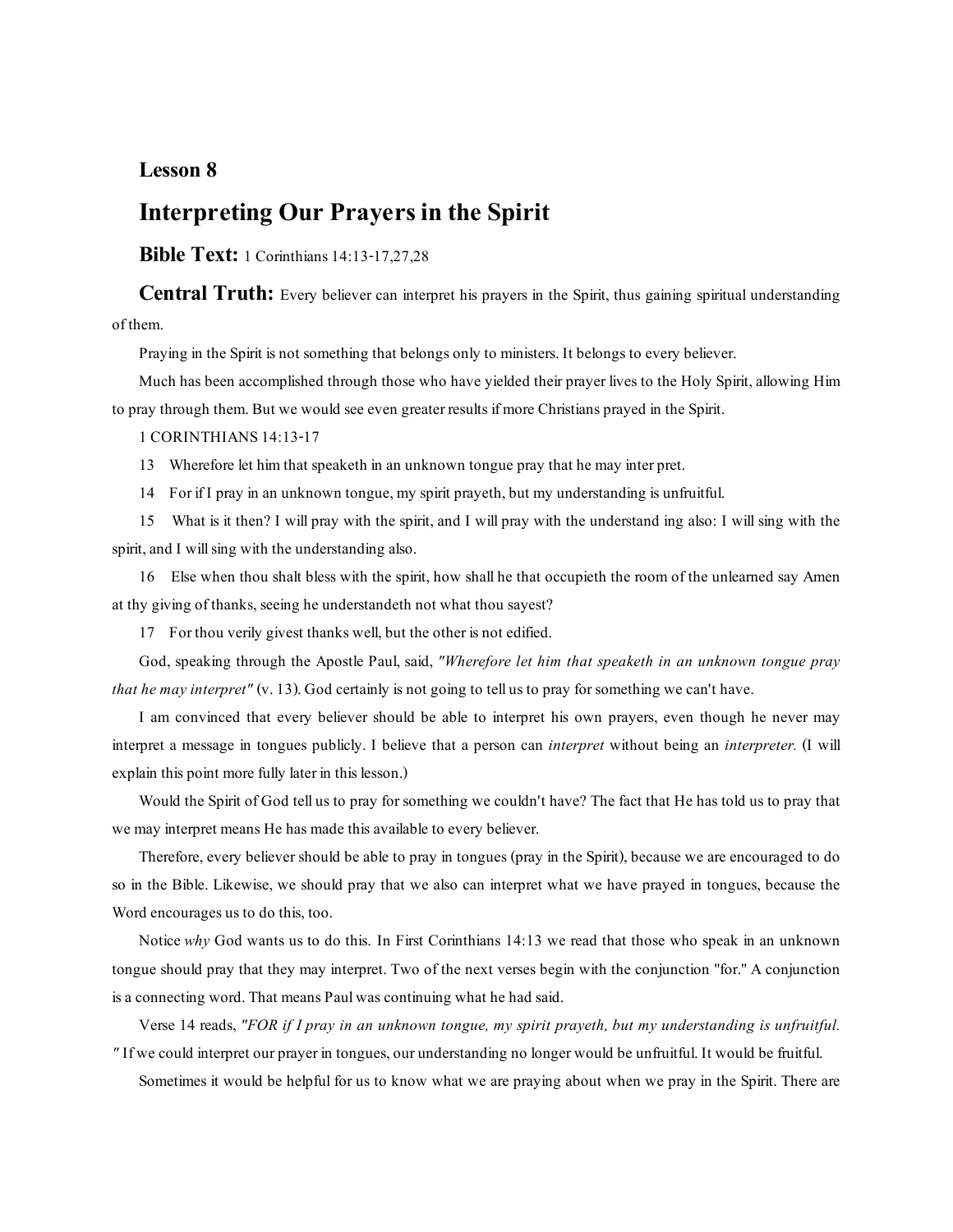some things we pray about that we need to understand. It would help us if our minds were enlightened about them. However, I would never interpret prayers in which we edify and build ourselves up. Those are merely prayers of worship and praise, and they do not need to be interpreted.

## **Praying With the Spirit and With the Understanding**

Verse 15 continues Paul's teaching: *"What is it then? I will pray with the spirit, and I will pray with the understanding also....*" There is a further meaning to this verse than the one we have generally accepted.

First, it means we can pray both ways: with the Spirit (in tongues) and with the understanding (in our own language).

But it *also* means that if we pray to be given the interpretation of what we pray in tongues, we may pray in the Spirit and afterwards God may give us the interpretation. If this happens, we willunderstand what we have prayed about in tongues, and we can pray with our understanding in our native language.

I have prayed in this manner since 1938. In those days, we didn't have any teaching along those lines. Some even thought that once a person was filled with the Spirit and spoke in tongues, it wasn't necessary for him to speak in tongues ever again! (Sadly, many Christians still do not rise above this level today.)

After I was first filled with the Spirit, I would find myself praying in tongues when I was praying, and I would stop, because I wasn't sure if it was right or not. However, about a year later as I studied the Word, I saw that it was all right to pray in tongues; that thisblessing is forus today.

Similarly, I interpreted my prayers long before I did any interpreting in public. I know from experience the difference it makes in one's prayer life.

Some of my first experiences along this line came when I was a new believer. I wasdeeply in love with the Lord and would seek Him and wait on Him. While praying about my services and the sermons I was to preach, the Spirit of the Lord would moveupon me and I would interpret what I had just prayed in tongues.

One day while praying in the Spirit, I began to interpret my prayer. I found out that I was praying about the girl I was to marry! I also learned that we would have two children, the older a boy and the younger a girl. I was not prophesying; I was interpreting my prayer in tongues. I would pray a few words in tongues and then pray the interpretation.

At that time I was a single man of

21 and I was so wrapped up in spiritual things that I didn't have time forgirlsand dating.

The farthest thing from my mind was the thought of marriage! But everything came to pass just as the interpretation indicated. I got married that same year. When we were expecting our first child, I knew it would be a boy. In fact, we only picked out a boy's name.

When we were expecting our second child, I knew it would be a girl, so we picked out only a girl's name. Some ofour relatives were skepticaland asked, "What if it isn't a girl?" I said, "I'm not going by 'what ifs.' "When the baby was born, it was a lovely daughter.

## **Tongues andInterpretation: For Public or Private Use?**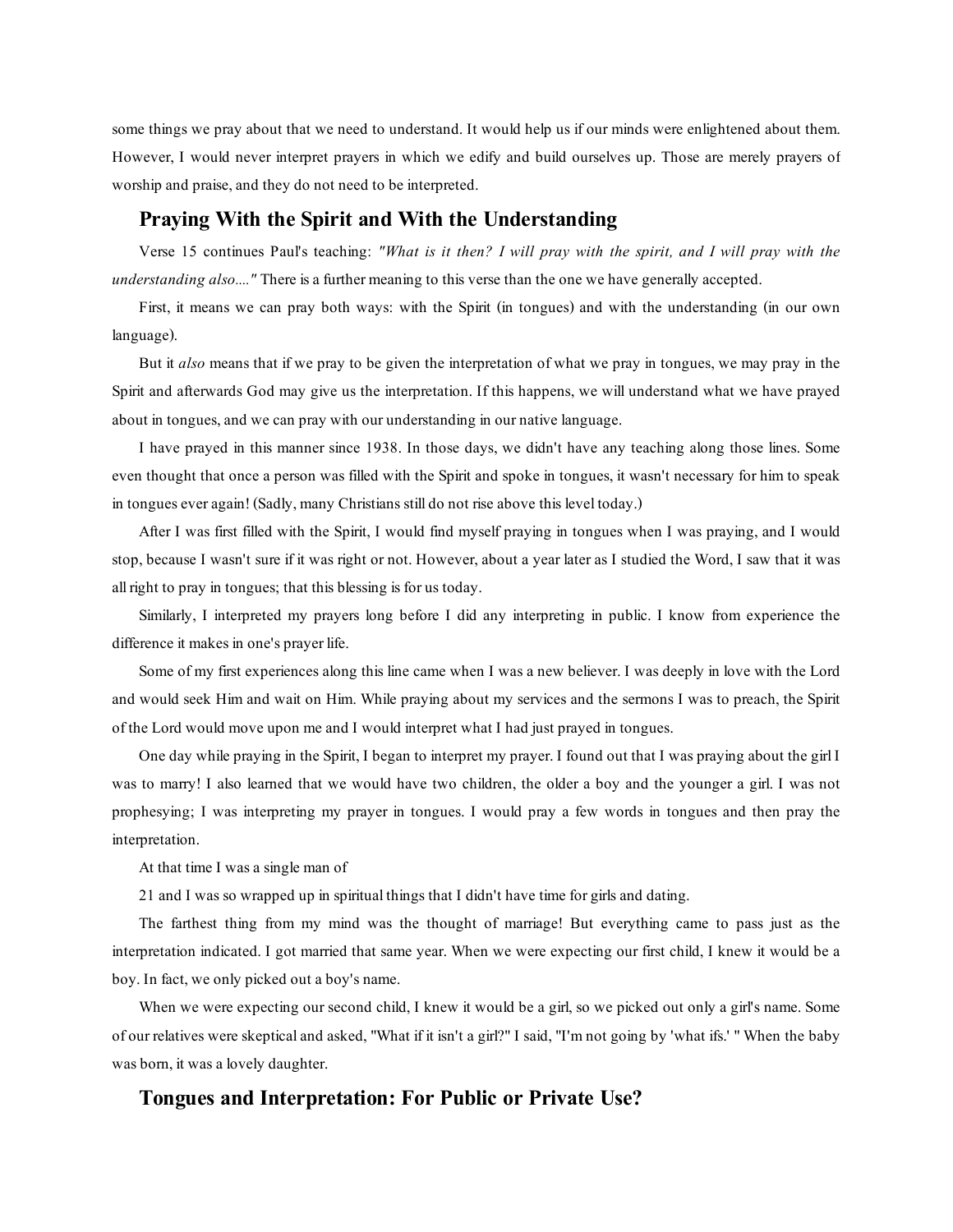As was mentioned earlier, the fact that one may interpret tongues does not mean he is an interpreter. The two are related, but they are not the same thing.

To illustrate, an automobile, a truck, and a bus are totally different vehicles, yet they are all motorized forms of transportation. Just because a person owns an automobile and drives it does not mean he is a trucker. Even if he owned a truck, that would not necessarily mean he could drive it. And because a man is a bus driverdoes not mean he is a trucker. They are different yet related. The same is true of tongues and interpretation.

1 CORINTHIANS 14:27,28 27 If any man speak in an unknown tongue, let it be by two, or at the most by three, and that by course; and let one interpret.

28 But if there be no interpreter, let him keep silence in the church; and let him speak to himself, and to God.

In verse 28 we read, *"But if there be no interpreter ...,"* or if no interpreter is present. This infers that there are those who are interpreters.

We make a great mistake by thinking that tongues and interpretation is just for public use. There is a public side to it under certain circumstances, but as we see from the passage of Scripture above, its main use is private.

As I said, I interpreted my own prayers long before I interpreted publicly. When I began to interpret my prayers in private, it was like driving that car. When I began to interpret publicly, it was like driving that truck: It was partly the same, but it was different. To interpret publicly, one stands in a different office, on a different plane, in a different area.

When I first interpreted my prayers, that was all I could interpret. I could not interpret anyone else's prayers. I could not interpret *a message in tongues.* Later,however, I received *thegift of interpretation.*

Notice that the Scripture does not say, "Let him that speaketh in an unknown tongue pray that he may have the gift of interpretation." It says, *"Let him ...pray that he may interpret."* Interpret what? Interpret hisprayer.Why?So he can *"pray with the spirit,and ...pray with the understanding also."* This would not make him an interpreter; it would make him one who prays in the Spirit.

Even after I received the gift of interpretation and became an interpreter, I still couldn't interpret what people prayed in their private times of prayer, but I could interpret all *public* utterances. (I still can interpret public utterances, although I don't always do it. Often there are several present who have the interpretation, and I allow someone else to give it forth.)

I have learned by experience that when someone speaks in tongues publicly, I can interpret their message in tongues if I respond to the Spirit. In First Corinthians 14:27,28, Paul infers that an interpreter can do this. He said, "// *there be no interpreter ...,"* inferring that some are interpreters, having the gift of interpretation, while others do not.

An interpreter might not be present in a meeting, and if no interpreter is present, the person giving the message in tongues should be silent. This implies that an interpreteralwayscould interpret the messages.

In my own prayer life, I do not always interpret all the prayers I pray in tongues—only as the Lord wills and as it is necessary.

In Romans 8:26 we read, *"Likewise the Spirit also helpeth our infirmities: for we know not what we should*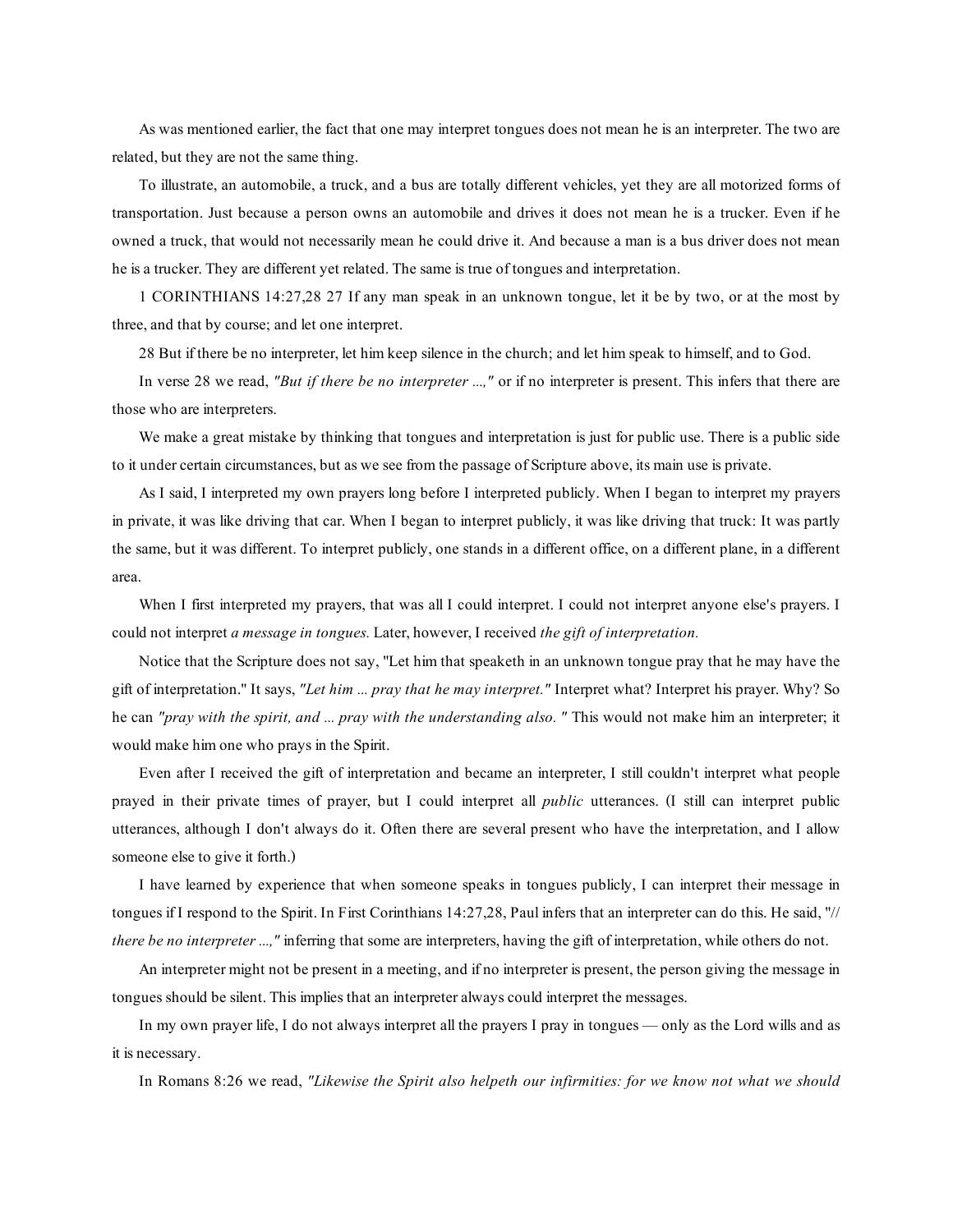*pray foras weought:but theSpirit itself maketh intercession forus with groan-ings which cannot beuttered."*

If you don't know what to pray for as you ought, you can pray in the Spirit and then interpret. Then you will know what you prayed for. Then you willbepraying *"with the spirit,and... with theunderstanding also."*

I am convinced that every believer should pray in the Spirit and "with the understanding" — not just pray a prayer out of his understanding, but pray the interpretation so he can understand his prayers in the Spirit.

Memory Text:

*"Wherefore let him that speaketh in an unknown tonguepray that he may interpret"* (1 Cor.14:13). THE LESSON IN ACTION: *"Butbe ye doersof the word, and nothearersonly* ..." (James1:22).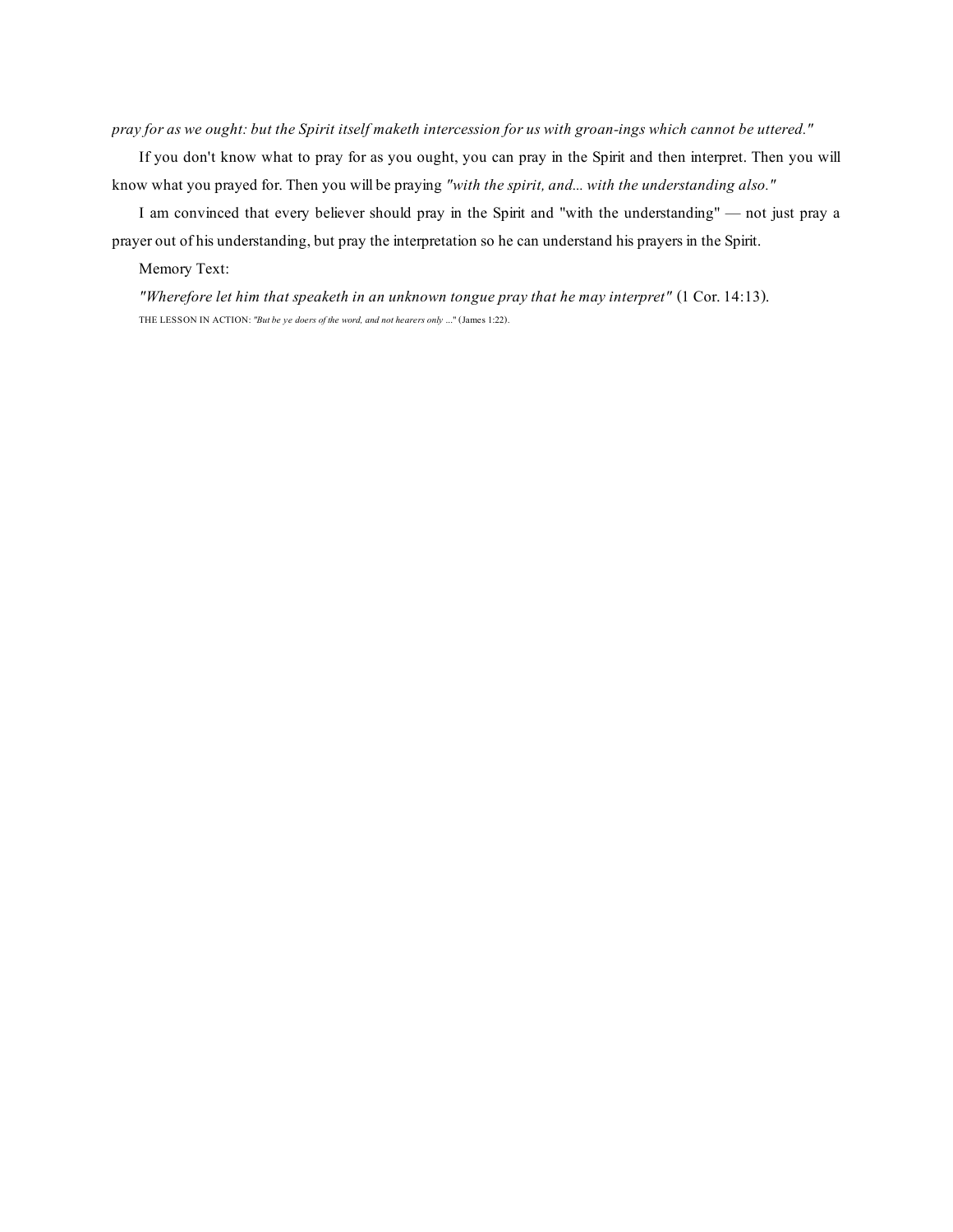# <span id="page-33-0"></span>**Tongues—A FlowingStream of Praise**

**Bible** Texts: 1 Corinthians 12:7-11; Ephesians 5:18,19; John 7:37-39

**Central Truth:** Speaking with tongues is a flowing stream that should never die out, but will enrich the life spiritually.

Having studied in the last two lessons the necessity and value of praying in tongues, let us now take a closer look at the kinds and uses of tongues.

## **Tongues —One of the Nine Gifts of theSpirit**

I CORINTHIANS12:7-11

7 But the manifestation of theSpirit isgiven to every man to profit withal.

8 For to one is given by the Spirit the word of wisdom; to another the word of knowledge by the same Spirit;

9 To another faith by the sameSpirit; to another thegiftsofhealing by the sameSpirit;

10 To another the working of miracles; to another prophecy; to another discerning of spirits; to another divers kinds of tongues; to another the interpretation of tongues:

11 But all these worketh that one and the selfsameSpirit,dividing to every man severally ashe will.

In these verses are listed the nine gifts, manifestations, or ways in which the Holy Spirit manifests Himself.

Three of these gifts are gifts of *inspiration*, or utterance: prophecy, divers kinds of tongues, and interpretation of tongues. These vocalgifts are designed as an inspiration in public worship. Of them, the gift of tongues is the most prominent.

Tongues with interpretation is distinctive with this dispensation. All the other gifts of the Spirit were manifested in the Old Testament. Even in the life and ministry of Jesus, all the other gifts were manifested except tongues and interpretation.

Because tongues and interpretation is distinctive with this dispensation, it is manifested more frequently in the Church than the other gifts.

"Divers kinds of tongues" are supernatural utterances given by the Holy Spirit. They are languages never learned by the speaker, and they are not understood by him. Usually they are not understood by the hearers, although there are exceptions to this. There have been times when the words someone speaks in tongueshave been understood by someone present.

A minister once told me of an experience he had had while preaching at a mission station in Mexico.

He said, "I preached for about five nights with the local missionary interpreting my sermons into Spanish. One night a Mexican woman came forward to receive the Holy Spirit after I had preached. The powerof God fellon her and she began to speak in the most perfect English I had ever heard. I could understand everything she said. She had never been to school a day in her life, and her native tongue was Spanish.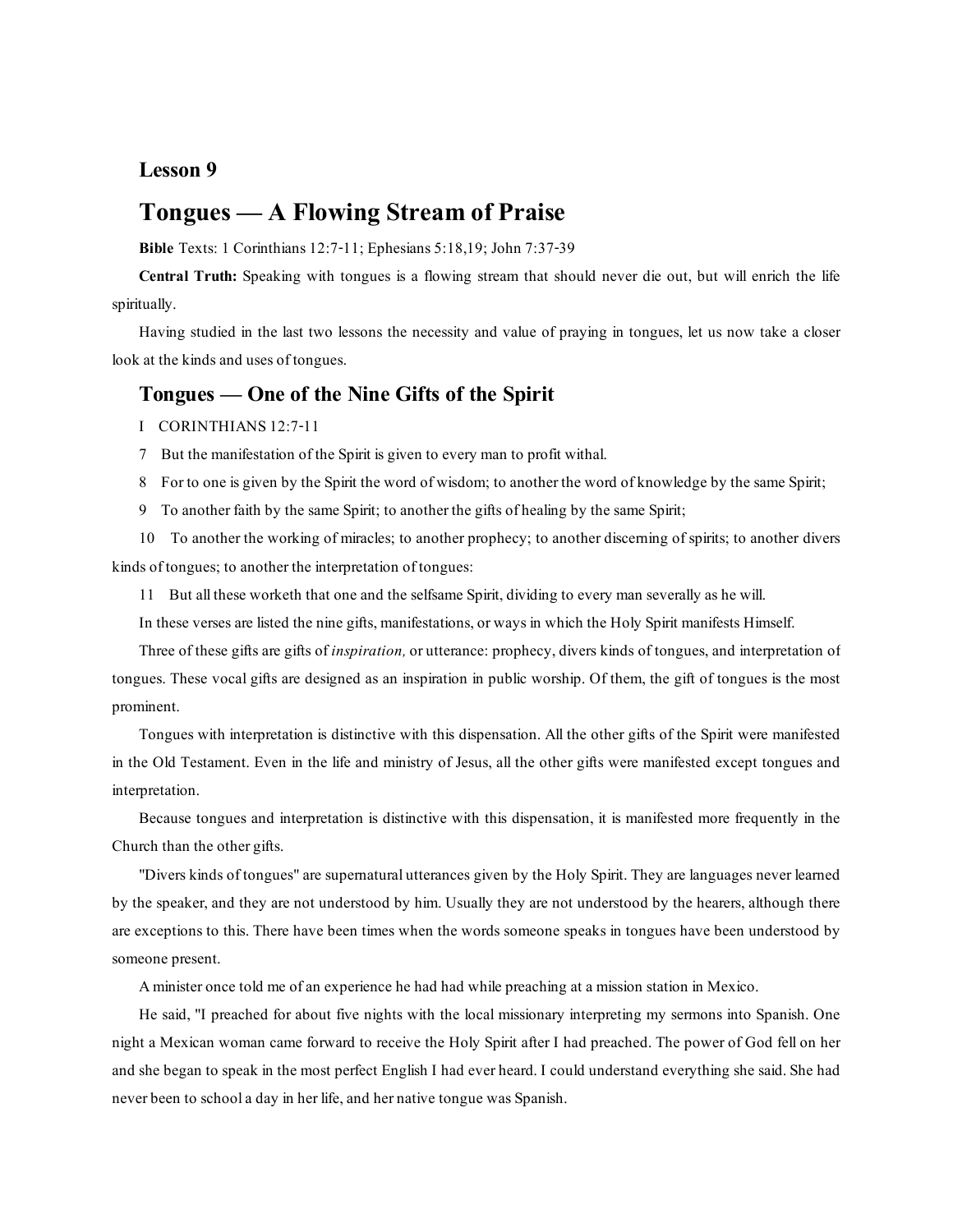"Hearing her speak in my language

— English — a language she had never learned, was one of the most beautiful experiences I have ever had. It really did something for me. I never have been the same since."

Another instance in which tongues was understood by a listener but not by the speaker involved a woman missionary to India.

While home on furlough, she attended a service at a Bible institute. One of the students gave a message in tongues, but no interpretation came. While everyone waited and wondered why there was no interpretation, the missionary stood and said, "That student was speaking one of the dialects of India. I understood every word that was said. The message was for me, and that is the reason no interpretation was given. Through this message God spoke to me, telling me He wanted me to go back to India and telling me what He wanted me to do there."

## **Tongues —The Initial Evidence of the Baptism of the HolySpirit**

Speaking in tongues always is manifested when people are baptized in the Holy Spirit: *"And they were all filled with* the Holy Ghost, and began to speak with other tongues, as the Spirit gave them utterance" (Acts 2:4).

I do not argue, however, with those who claim to have the Holy Spirit even though they neverhave spoken in tongues. After all, the Holy Spirit does a work of regeneration when a person is born again, and the Bible tells us that *"TheSpirit itself beareth witness with our spirit, that weare the children of God"* (Rom.8:16).

Many years ago, as a young pastor hungry for the deeper things of God, I came to the conclusion while reading the New Testament that if I received the same Holy Spirit that the disciples did on the Day of Pentecost, I wanted the same accompanying sign. And if I didn't have the same sign — speaking in tongues — I had no scriptural evidence that I was filled with the same Holy Spirit they were filled with.

Thank God, I did receive that same Holy Spirit and did speak with tongues as the Spirit gave utterance.

Smith Wigglesworth once argued that he already was filled and baptized with the Holy Spirit, even though at that time he had not spoken in other tongues.

When he heard that some people in an Episcopal (Anglican) church were speaking in tongues, he went to see about it. He found that the pastor, his wife, and many of their members had received the baptism in the Holy Spirit.

They asked Wigglesworth,"Do you have the Holy Ghost?"

Wigglesworth replied that hedid.

"Well, have you spoken with tongues?" they asked.

"No, but I'm just as much filled with the Holy Ghost as you are!" he replied.

After a while, however, Wiggles-worth began to see the necessity of speaking in tongues. He went to the Episcopal rectory to ask the pastor to pray for him, but he wasn't home.

The pastor's wife, however, said, "I'll pray for you."

Wigglesworth said, "Lay your hands on my head and pray that I'll get the tongues."

"You don't want the tongues," she said. "You want the Holy Ghost. The tongues will take care of themselves."

Wigglesworth argued, "But I already have the Holy Spirit!"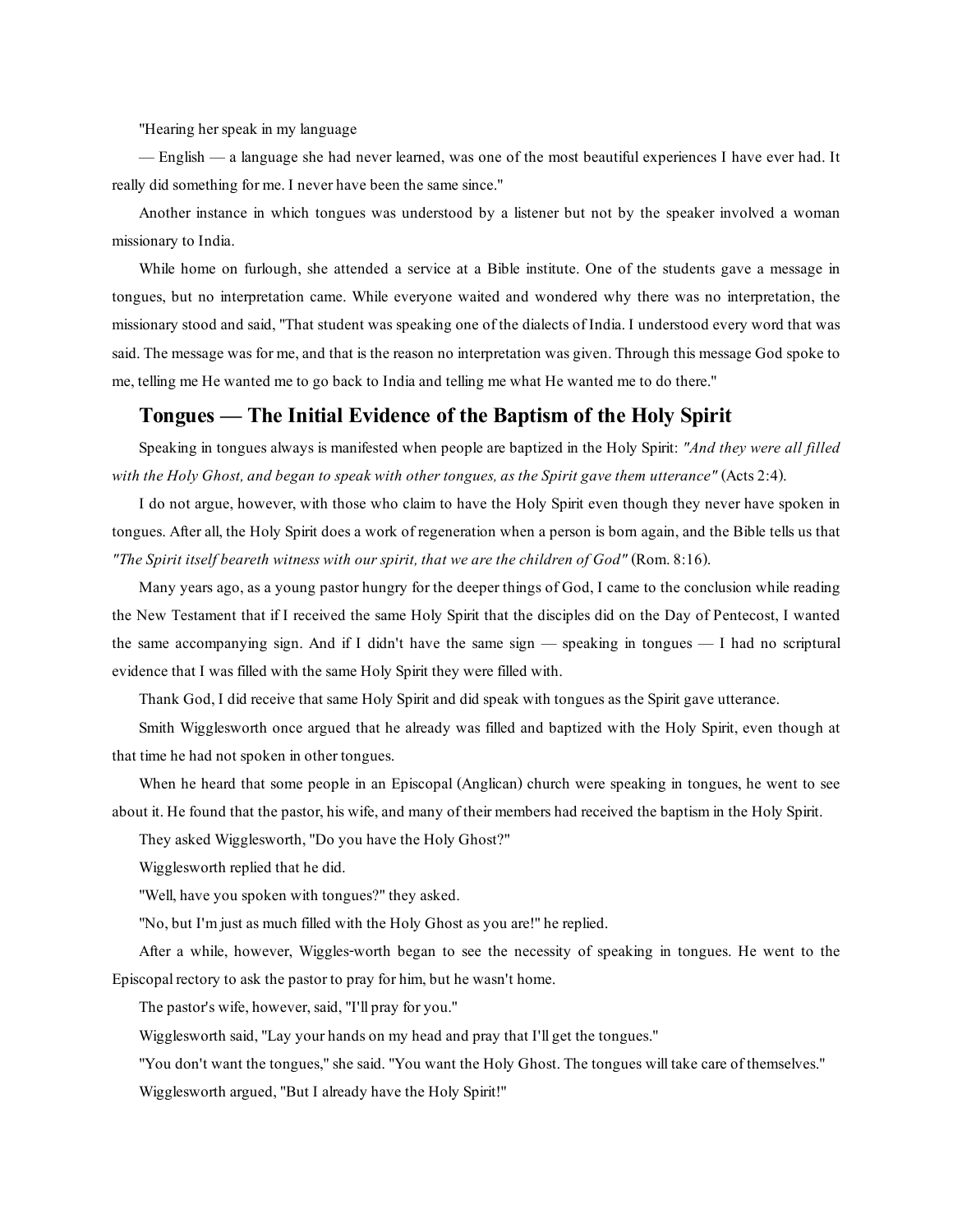"Never mind, just kneel down there," the pastor's wife said. She was tired of arguing with him.

Wigglesworth knelt, and as hands were laid upon him, the power of God came over him and he began to speak in other tongues. He later said, "The Holy Ghost settled all my arguments for me. I had been arguing and discussing the subject with them every day that I had the Holy Ghost just as much as they did. In a moment's time I saw that I really never had been filled with the Holy Ghost. I had had some wonderful experiences as a minister as God blessed me and anointed me to preach, and many had been saved and even healed,but I neverhad been filled with the Holy Ghost until then.

"When you get an experience inside the Word of God, you have an experience outside the realm of argument. Before, I only had an argument, but now I have an experience with God."

There are different purposes for ministering in tongues in a public assembly and speaking with tongues in your prayer life asaSpirit-baptized individual. However, the *essence*of tongues is the same,and the *source* of the tongues — the Holy Spirit — is the same in both cases.

## **Tongues inthe Believer's Prayer Life**

The Spirit-baptized believer does not have to stop speaking in tongues after his initial experience. He can continue to use tongues in his private prayer and worship to God even though he may not be used to minister in tongues in public.

The late Howard Carter, who founded the oldest Pentecostal Bible school in the world in England, said, "We must not forget that the speaking with other tongues is not only an initial evidence or sign of the Holy Spirit's indwelling, but it is a continual experience for the rest of one's life to assist in the worship of God. Speaking with tongues is a flowing stream that should never die out, but will enrich the life spiritually."

Sometimes we become satisfied and we feel we have "arrived" spiritually, so to speak, because we have been baptized in the Holy Spirit and have spoken in tongues for a while.

A pastor once told me about a young man in his church who had been seeking the baptism of the Holy Spirit. He attended the church's revival services every night, and finally one night he received. After that he stopped attending the services. When the pastor asked him about it, he said, "Why, I finally got through!" But we don't ever get through. That experience is just the beginning.

#### EPHESIANS 5:18,19

18 And be not drunk with wine, wherein is excess; but be filled with the Spirit;

19 Speaking to yourselves in psalms and hymns and spiritual songs, singing and making melody in yourheart to the Lord.

Paul wrote these verses to the born-again, Spirit-filled believers in the Church at Ephesus. He told them to *"be filled with the Spirit."* He told them to be drunk on the Spirit, not on wine. The Greek says, "be being filled"; in other words, maintain a constant experience. Keep drinking of the Spirit.

Then Paul gave the Ephesians the characteristic of the Spirit-filled life:

*"Speaking to yourselves in psalms and hymns and spiritual songs, singing and making melody in your heart*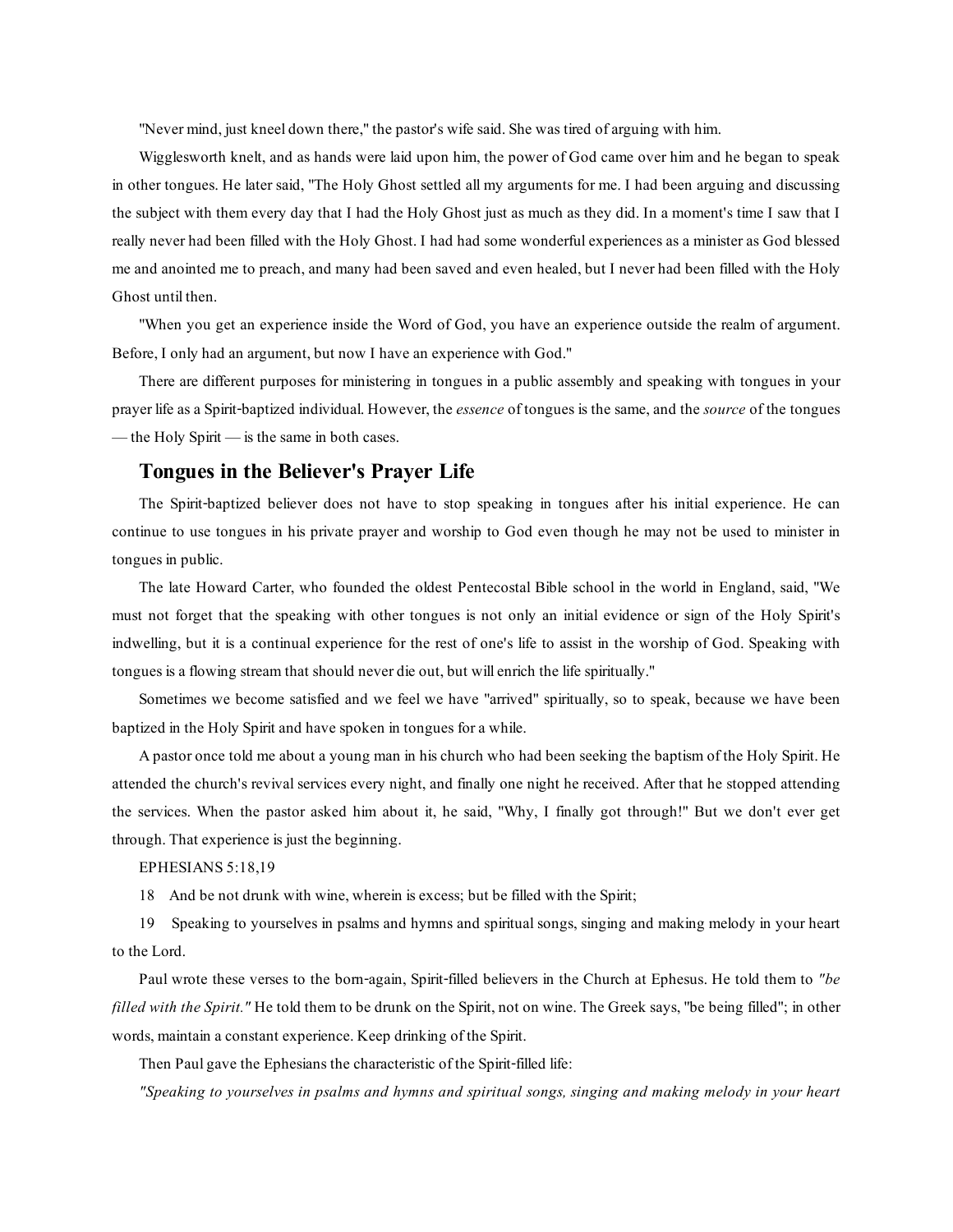*to theLord.*"

A psalm is a spiritualpoem or an ode. It may or may not rhyme, but there is an element of poetry about it. It is given by the inspiration of the Holy Spirit on the spur of the moment. It can come by tongues and interpretation or by prophecy.

#### **JOHN** 7:37-39

37 In the last day, that great day of the feast, Jesus stood and cried, saying, Ifany man thirst, let him comeunto me,and drink.

38 He that believeth on me,as the scrip turehath said,out ofhisbelly shall flow riversof living water.

39 (But this spake he of theSpirit, which they that believe on him should receive: for the Holy Ghost was not yet given; because that Jesus wasnot yet glorified.)

Water is a type of the Holy Spirit. Jesus stood at the last day of the feast and told the people to drink of the Spirit. He was encouraging us to stay filled with the Spirit. By doing so, we can overcome the devil and the sins of this world, and we can live a life that is pleasing to Christ.

"... *walk in theSpirit,and ye shall not fulfil the lust of the flesh"* (Gal.5:16).

#### **Memory Text:**

*"And benot drunk with wine, wherein isexcess;but be filled with theSpirit"* (Eph.5:18). THE LESSON IN ACTION: *"Butbe ye doersof the word, and nothearersonly* ..." (James1:22).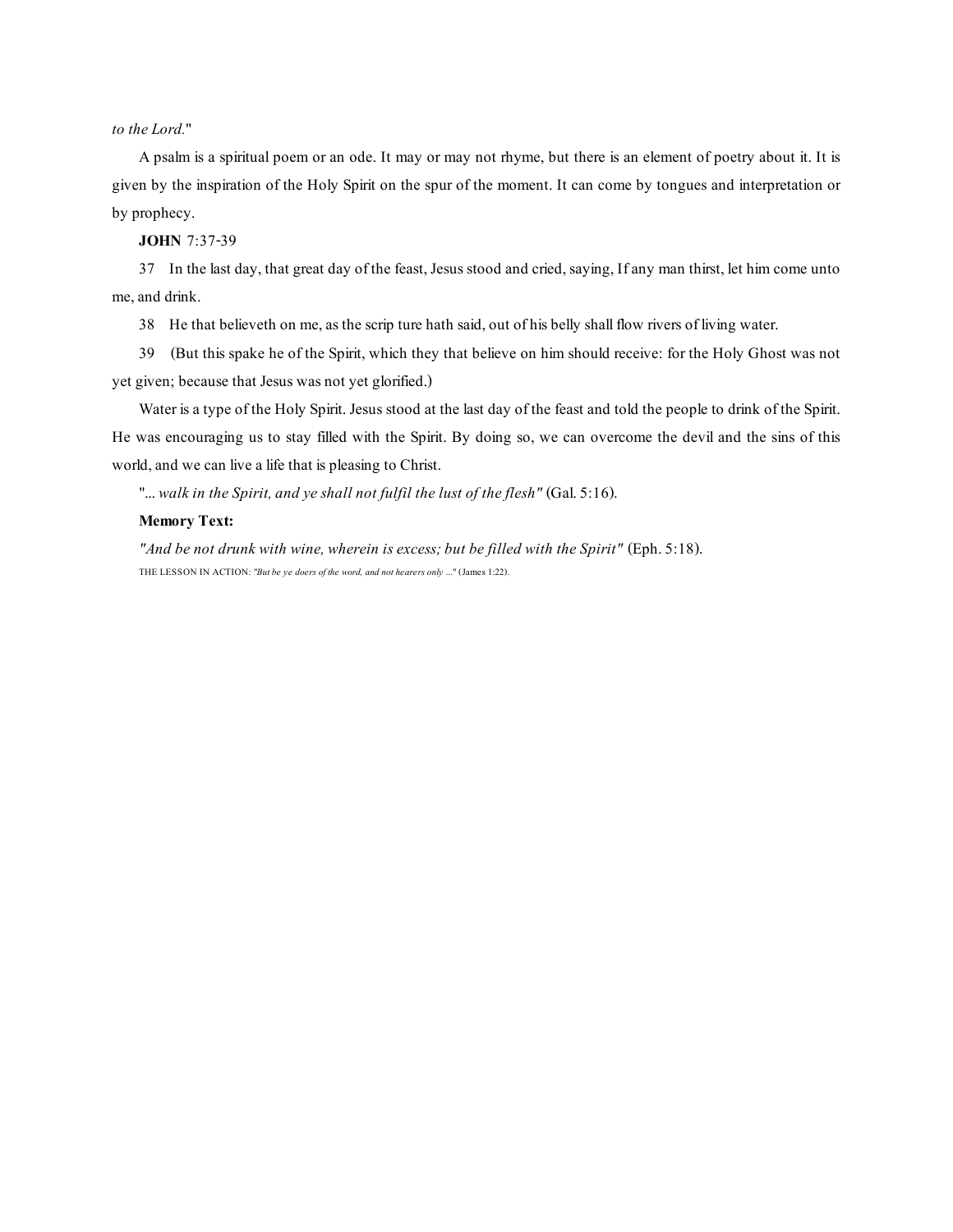## **Prayer on a New Dimension**

#### **Bible Text:** 1 Corinthians 14:2,4,18

**Central Truth:** As we pray in the Spirit, our spirit is not bound by human limitations.

Some people ask, "What is the use of speaking with tongues?" There also are those who have been filled with the HolySpirit and have spoken in tonguesbut seeno reason to continue to speak in tongues in theirdaily prayer life.

Evidently God thought that speaking in tongues is very important, because He inspired the Apostle Paul to devote an entire chapter in the Bible — First Corinthians 14 — to this subject.

Although all will agree on the utmost importance of prayer, where in the Bible can we find an entire chapter on prayer? The paying of tithes and offerings is another important subject; we could not carry on the work of God without money. But where in the Word of God do we see an entire chapter given to the subject? Water baptism also is important. But again we do not find an entire chapter devoted to the subject.

What I am saying is that God does not put unnecessary things in His Word. He has not filled the Bible with unimportant subjects. Therefore, the teachings on the subject of speaking in tongues are vital and necessary to every successful Christian.

# Speaking Secrets to God

#### 1 CORINTHIANS14:2,4,18

2 For he that speaketh in an unknown tongue speaketh not unto men, but unto God: for no man understandeth him; howbeit in the spirit he speaketh mysteries.

4 He that speaketh in an unknown tongue edifieth himself\_

18 I thank my God, I speak with tongues more than ye all.

In verse two, when Paul said, *"For he that speaketh in an unknown tongue speaketh not unto men, but unto God,"* he was not referring to ministering in tongues in a public assembly; he was talking about a Spirit-filled believer talking in tongues in his private prayer life. (This also includes praying in tongues during prayer services at the altar in church,because wego there to talk to God.)

Paulcontinued,"...*howbeit in the spirit he speaketh mysteries.*"Mof-fatt's translation of thisverse says, "...he is talking of divine secrets in the Spirit." God has divised a way whereby we may speak to Him super-naturally! In the Spirit, we speak divine secrets to God!

While I was holding a meeting in Mesa, Arizona, the pastor told me the story of a young Jewish boy. He didn't have too many friends, so one of the boys in the church befriended him and invited him to go to church with him.

At first the Jewish boy refused, saying that he didn't believe in Christ. However, he began thinking that maybe he shouldn't be so obstinate, because this Christian boy was the only one who had been kind to him. So he agreed to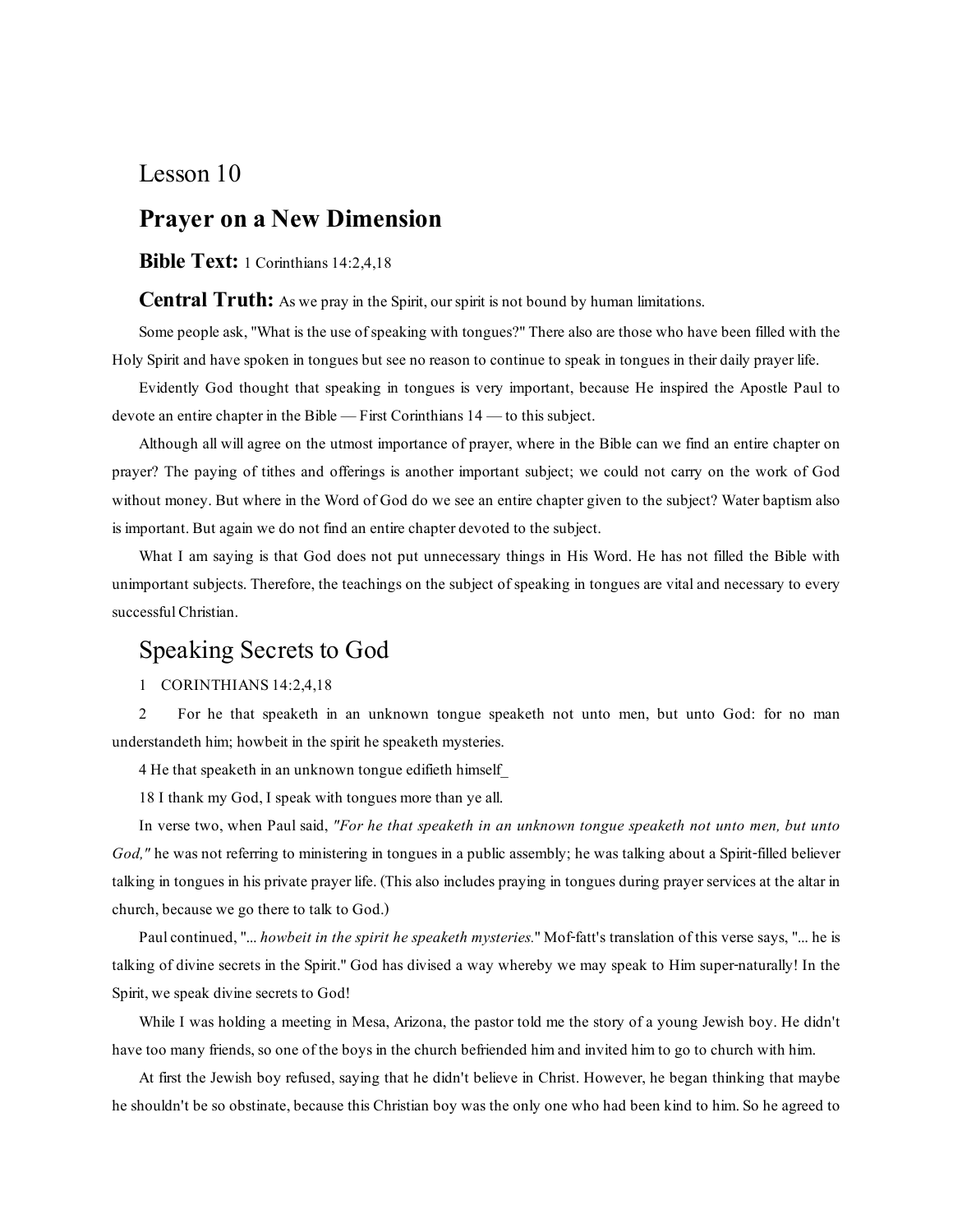go with him.

During the service, a woman stood and gave a message in tongues. No interpretation wasgiven. The pastor told me, "I waited for a few minutes, but finally when there was no interpretation to the message in tongues, we went on with the service. As I was shaking hands with the people at the conclusion of the service, the Jewish boy asked me, 'Who was that lady who was talking to me?'

"At first I didn't understand what he meant. He went on to explain, 'That lady who got up in the service and talked to me spoke my language [Hebrew] and even called my name. She told me what I had been thinking. She told me that Christ was the Messiah and that I should believe on Him.'

"He seemed to resent her talking directly to him in front of the crowd. I said to him, 'That dear lady is a widow who has only about a fifth grade education. She takes in washings for a living. She speaks no language but English.'

"Then I called the woman over and introduced her to him so he could see for himself that she was a very uneducated woman.

"The following Sunday night the Jewish boy was back in our services again, and that night he gave his heart to Christ."

This young Jewish boy received Christ as his Messiah and Savior as a result of a humble widow who yielded to the Spirit's operation through her to speak to a lost boy.

## Spiritual Edification

First Corinthians 14:4 says, *"He that speaketh in an unknown tongue edifieth himself....''* This means that he builds himself up spiritually. Jude

20 says,*"But ye,beloved,building up yourselveson your most holy faith,praying in the Holy Ghost.*"

This does not say that praying in the Holy Spirit willgive you faith; it says it builds you up "on your most holy faith." It is a means of spiritual edification.

While I was a young pastor of a community church out in the country, I stayed with one of the couples in the church. The wife was desperately ill with an ulcerated stomach and could eat nothing but baby food and a few raw eggs mixed in milk.She even had troublekeeping that on her stomach.

Then she received the baptism of the Holy Spirit. I was not present, but she told me about her experience of being filled with the Spirit and speaking in other tongues.

No one laid hands on her to pray for her healing, but from the moment she received the Holy Spirit, she was instantly healed and could eat anything she wanted.

Surely no one could find fault with an experience that can bring both healing and blessing. This woman was a believer, a wonderful child of God, a dedicated Christian. By praying in tongues, she built herself up on her most holy faith, and her faith began to operate.

I have seen this happen many times. I have seen people with incurable conditions receive the baptism of the Holy Spirit, speak with tongues, and become healed instantly. We had prayed for some of these same people with the laying on of hands before, but they had failed to receive their healing.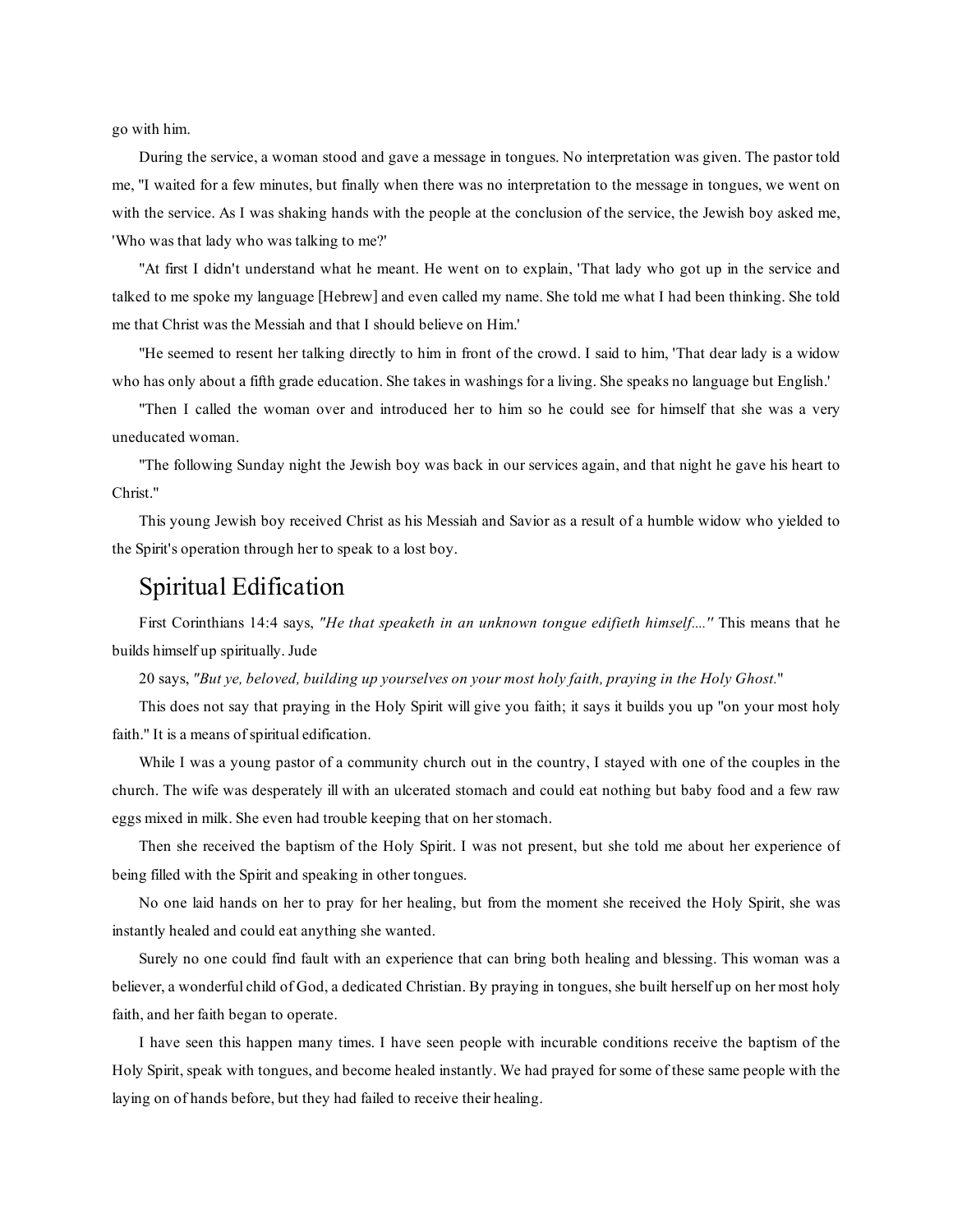We know that speaking with tongues is a real spiritual boost to a person. It edifies him—it builds him up.

### **New Dimensions in Praise**

Speaking with tongues is a way we can magnify God. We read in Acts 10:46 concerning Cornelius and his household,*"For theyheard them speak with tongues,and magnify God...."*

I ministered for several years before receiving the baptism of the Holy Spirit. During those years, I had some wonderful times in prayer, but often I went away from my place of prayer disappointed, even though I was blessed. I felt as if *something were missing.*

I would try to tell God how much I loved Him, using all the descriptive adjectives at my disposal. But I would exhaust my vocabulary. In my spirit I felt I had not said what I wanted to say. This wasbecause my spirit wanted to pray apart from my understanding: "For *if Ipray in an unknown tongue, my spirit prayeth,but my understanding is unfruitful"* (1 Cor.14:14).

All this changed after I received the Holy Spirit and prayed in tongues. I can now communicate with God on a new dimension. My spirit is no longer bound by earthly vocabularies; it can soar beyond the limitations of human speech.My spirit isenabled by the indwelling HolySpirit to say what it wants to say.

I cannot begin to estimate the worth of praying in the Spirit in my life. For many years, I traveled on the evangelistic field, having to spend much time away from my family. Again and again the Holy Spirit alerted me to needs in my family. I would be awakened in the night by the Spirit's urging me to pray concerning a problem that had arisen at home. I immediately would go to prayer, saying, "I don't know what is wrong — I don't know the source of the trouble — but You know everything."

I would ask the Holy Spirit within me, who is my Helper, to help me pray about this situation, whatever it might be, in the way it should be prayed for. Then I began praying in tongues.

I have prayed as much as six hours in tongues. Often the Lord let me know what I waspraying about and what the answer to it was. Whether or not He did, I knew my praying was right, and in a few days I would see how it worked out.

Praying in the Spirit has been such a blessing to my life that I want to encourage Christians everywhere to make it a part of their prayer life, too. I want you to know the joy of fellowshipping with the Lord in the Holy Spirit. I want you to allow theSpirit to help you with yourpraying. I want to inviteyou to comeon in and communicate with God supernaturally.

God wants to**do** so **muchmore for**you. He wants to communicate **with**you in abetter way.

#### **Memory Text:**

*"For if Ipray in an unknown tongue, my spiritprayeth* ..."(1 Cor.14:14). THE LESSON IN ACTION: *"Butbe ye doersof the word, and nothearersonly* ..." (James1:22).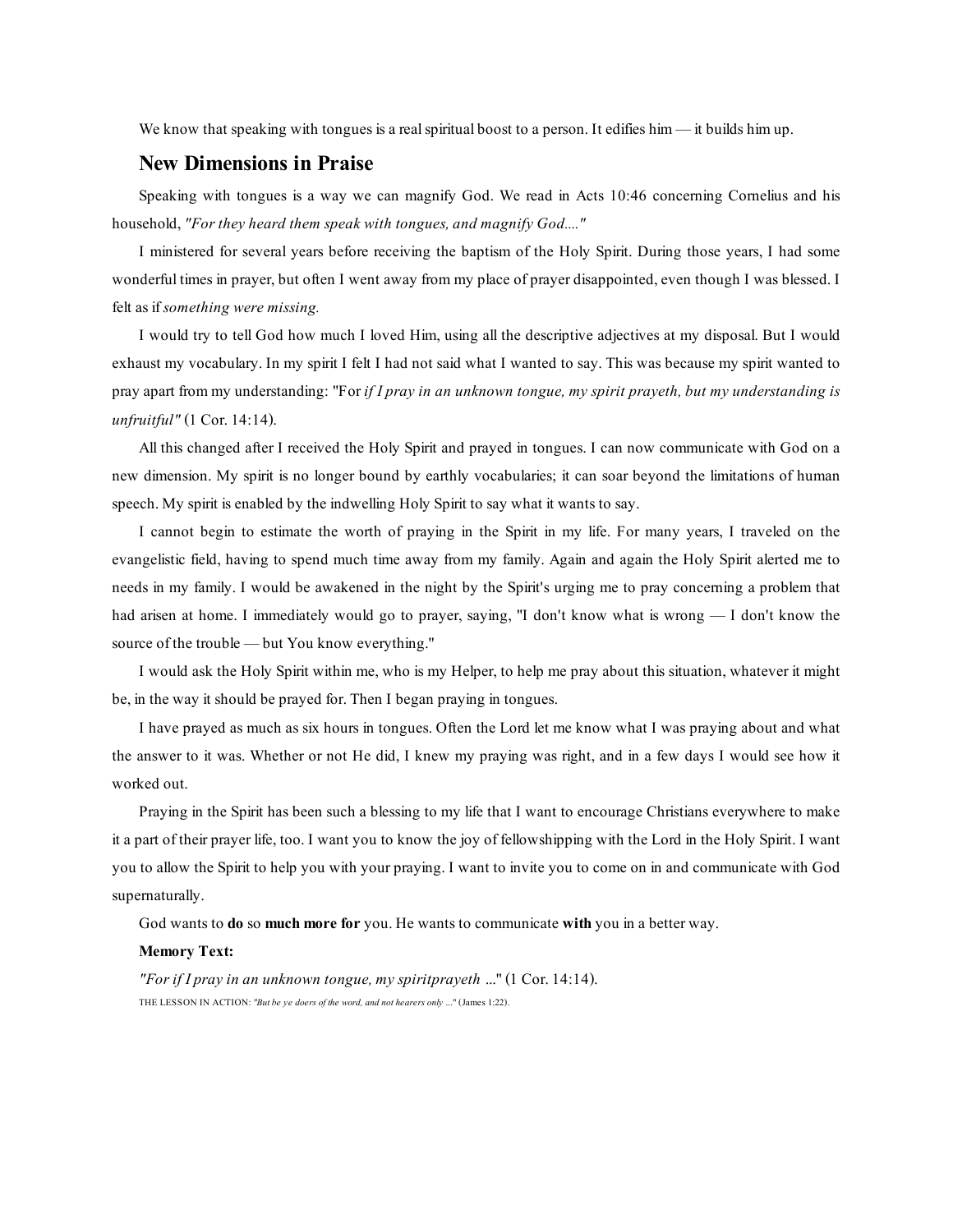## **The Prayersof Petitionand Consecration**

**Bible Texts:** Matthew 21:22; Mark 11:24; Luke 22:42

**Central Truth:** God is concerned about everything that touches us, and He has made a provision to meet our needs through prayer.

In the *King James Version,* Ephe-sians 6:18 reads, *"Praying always with all prayer and supplication in the Spirit..."* Moffatt's translation reads, "Praying.... with all manner of prayer." Yet another translation says, "Praying with all kinds of prayer...."

In today's lesson we will look at some of the different kinds of prayer in the New Testatment.

Just as numerous games are classified as "sports," different kinds of prayer often are lumped together under the general category of "prayer."

We need to realize that just as different rules govern each game, different principles, rules, or spiritual laws also govern different kinds of prayer. In sports, the rules that apply to baseball do not apply to football.

A visitor from Europe was taken by his host to see an American baseball game in New York City. He didn't know much about the game, because it is not played in his country, and he had to ask a number of questions because he didn't understand the terminology. He was accustomed to sports that were quite different and he knew the same rules didn't apply in all cases.

Likewise, spiritually, the principles that apply to one kind of prayer may not apply to another, and you can become terribly confused if you try to apply the wrong rule to a certain kind of prayer.

The first kind of prayer we will study in this lesson is the prayer of petition.

### **The Prayer of Petition**

MATTHEW21:22

22 And all things, whatsoever ye shall ask in prayer, believing, ye shall receive.

MARK 11:24

24 Therefore I say unto you, What things soever ye desire, when ye pray, believe that ye receive them, and ye shall have them.

By far the most frequent prayer of Christians is the prayer of petition. We always are petitioning or asking God to do something forus. This is scriptural,ofcourse,because He told us in Matthew 21:22,"...*ask in prayer,believing."*

The prayer of petition must be a prayer of faith. It primarily concerns an individual's desires, needs, and problems. It is you praying for yourself, not someone else praying for you or agreeing with you in prayer.

When you pray the prayer of petition, believe that you receive. If you will do that, you will have what you ask for. God is concerned about our needs and He wants to meet them for us.

Notice that in the Old Testament, God promised His people more than spiritual blessings; He promised them that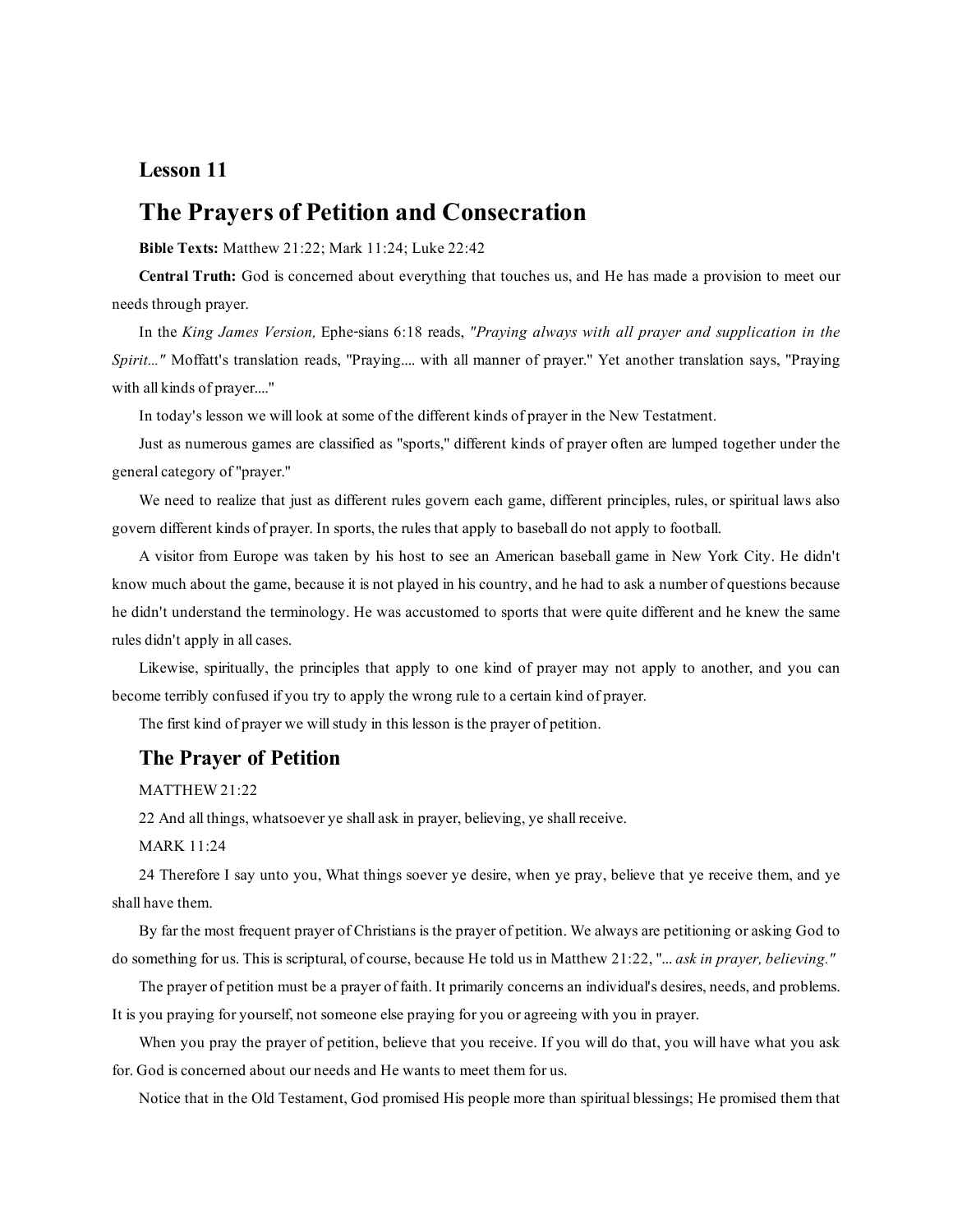they would prosper financially and materially. He told them He would take sickness away from their midst, and He would give them long life: "... *the number of thy days I will fulfil"* (Exod. 23:26). God also told them that if they would keep His commandments, they would eat the good of the land (Isa. 1:19).

God is just as interested in His people today as He was then. He is concerned about everything that touches our lives. He promised us in Third John 2, *"Beloved, I wish above all things that thou mayest prosperand be in health, even as thy soul prospereth.*"

Jesus said, "If ye then, being evil, know how to give good gifts unto your children, how much more shall your *Father which is in heaven givegood things to them that askhim?"* (Matt.7:11).We must realize that it is God's will that our needs — spiritual, physical, and material — be met.

Some people think they should conclude every prayer with the words "If it be thy will." They claim this is the way Jesus prayed. However, Jesus prayed this way on only *one* occasion, when He was praying in the Garden of Gethsemane.

By contrast, when He stood at Lazarus' tomb, He didn't say, "If it be thy will." Instead, He said, "I thank You because You hear me always"(John 11:41-43). Then He *commanded* Lazarus to come forth.

The prayer to raise Lazarus was a prayer to change something. Anytime we pray to change something, we do not need to put an "if" in ourprayer. If we do, we are using the wrong rule, and the prayer won't work. Instead, we need to claim God's promise for our petition and *believe* that we receive it.

Jesus' prayer in Gethsemane — the prayer in which He put an "if — was a prayer of consecration.

## The Prayer of Consecration

#### LUKE 22:42

42 Saying, Father, if thou be willing, remove this cup from me: nevertheless not my will, but thine, be done.

In the Garden of Gethsemane Christ prayed the prayer of submission, consecration, and dedication: "... *if thou be willing... nevertheless not my will...*" He wanted to do what the Father wanted Him to do.

It was not a prayer of petition. It was not a prayer to get something or to change something. It was a prayer of consecration.

When we consecrate our lives for God's use, to go anywhere and do anything He wants us to do, we pray this kind of prayer. In a prayer of consecration and dedication we pray, "If it be thy will."

When it comes to changing things or getting something from God, however, we do not pray, "If it be thy will," because we already have God's Word concerning it. We *know* it is His will that our needs be met.

**Memory** *"Praying always with all prayer and supplication in the Spirit, and watching thereunto with all perseveranceand supplication forall saints"* (Eph.6:18).

**THE LESSON IN ACTION:** *-Butbeyedoersof theword,andnothearersonly* **..." (James 1:22).**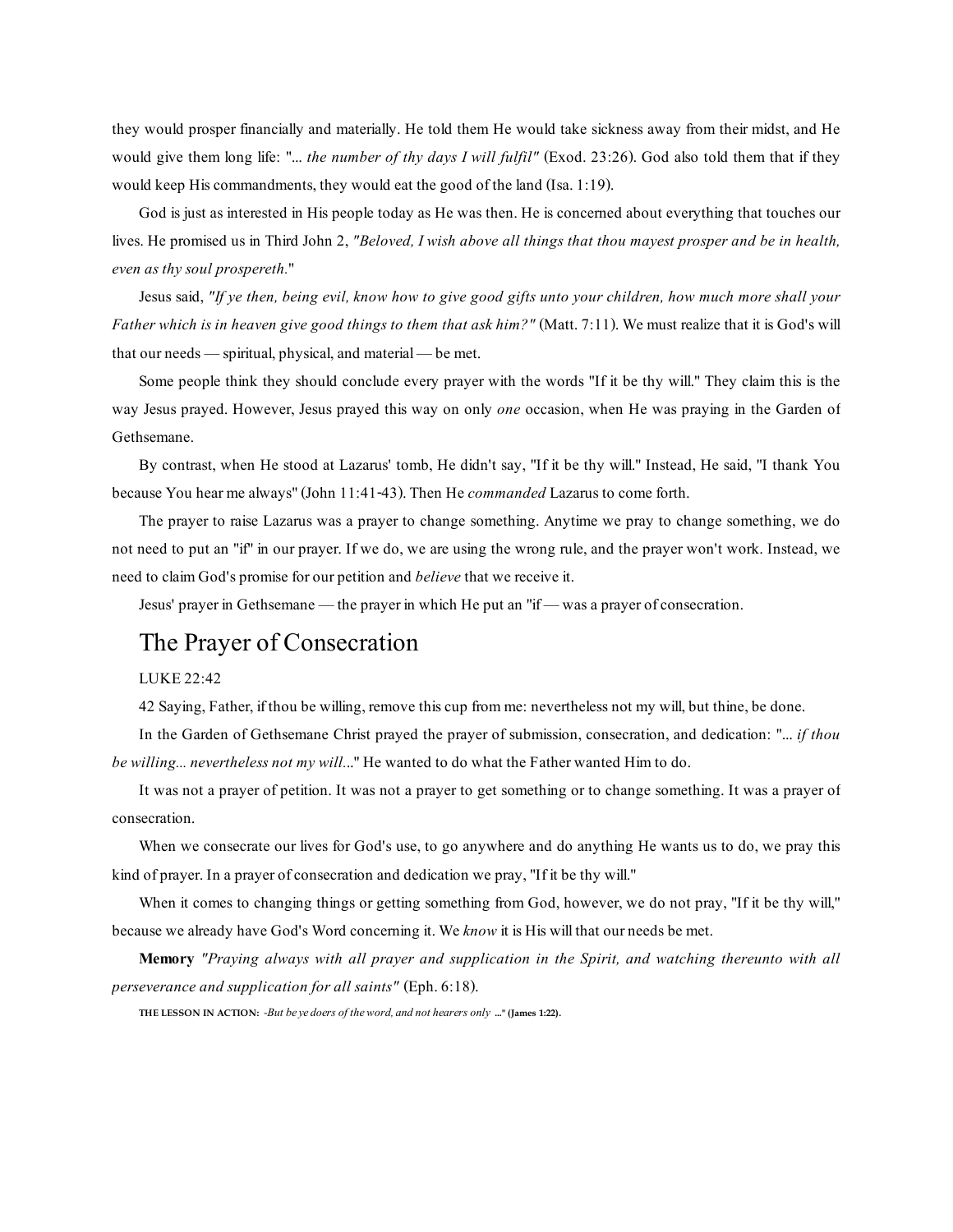# **The Prayer of Worship (Part 1)**

#### **Bible Text:** Acts13:1-4

**Central Truth:** As yielded hearts pour out praises to God, the Holy Spirit will manifest Himself in their midst. As we noted in the last lesson, most of our prayers are the petition type of prayer.

Too many of us are like the little boy who prayed, "Lord, my name is Jimmy, and I'll take all You'll gimme!" This seems to be the only kind of prayer we know anything about. And if it is the only type of prayer we are praying, I wonder if the Lord sometimes doesn't get a bit tired of hearing just "give me" prayers.

We need to take time to wait on God and to minister to Him — time when we are not asking Him for anything —time when we arenot petitioning Him.

Not only do we need to minister to the Lord in our individual prayer lives, but we also need to do it as a group. We read of a group in the New Testament who held such a service:

#### ACTS13:1-4

1 Now there were in the church that was at Antioch certain prophets and teachers; as Barnabas, and Simeon that was called Niger, and Lucius of Cyrene, and Manaen, which had been brought up with Herod the tetrarch, and Saul.

2 As they ministered to the Lord, and fasted, the Holy Ghost said, Separate me Barnabas and Saul for the work whereunto I have called them.

3 And when they had fasted and prayed, and laid their hands on them, they sent them away.

4 So they, being sent forth by the Holy Ghost, departed unto Seleucia; and from thence they sailed to Cyprus.

Today when Christians gather for a church service, we usually minister to one another. Our services are designed that way.Few ofour songs minister to the Lord; we minister to one another in song. Even when we sing specialsolo numbers, we are not ministering to the Lord; we are ministering to one another.

Our prayers are primarily petitions. We petition the Lord to move in our midst, to manifest Himself among us, and to meet our individual needs.

When the minister stands to speak, he doesn't minister to the Lord; he ministers to the congregation. When the service is over, if we do have a time of waiting on God in prayer, this usually consists of petitioning prayer again.

Thus, we don't go to church necessarily to minister to the Lord, but to pray and seek God on our own behalf.

The Christians we just read about in Acts 13, however, came together and "... *ministered to the Lord, and fasted."* More than one person was involved in this account,because it says, *"AsTHEY ministered to theLord,and fasted....*" This is the true prayer of worship.

### **God's Desire for Man's Praise**

God made man so He would have someone to have fellowship with. He made man for His own pleasure. It is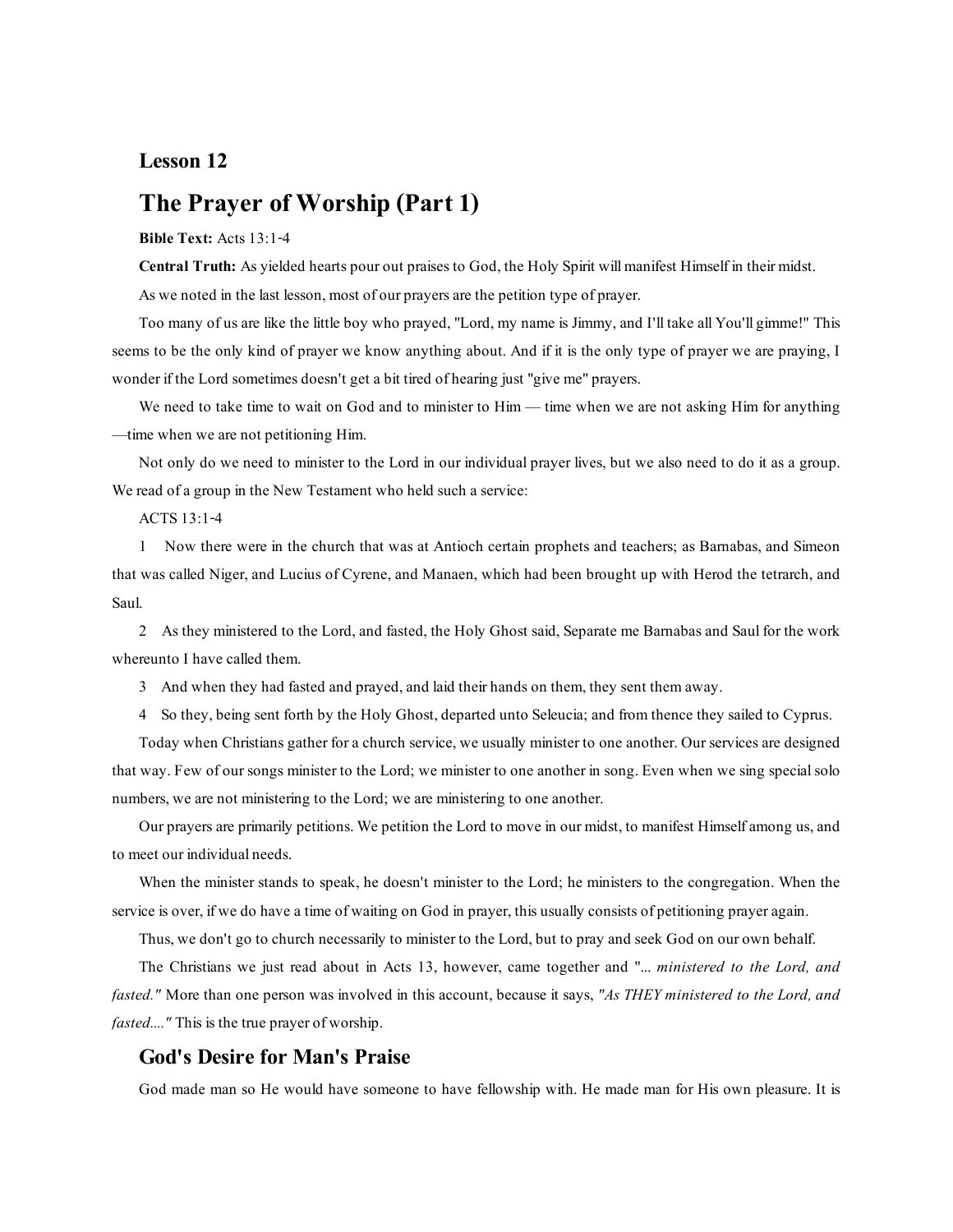true that God is concerned about us and wants to meet our every need, but even more than that, He wants our love, worship, and fellowship.

We are born of God. He is our Father. No earthly parent ever enjoyed the fellowship of his children more than God enjoys the fellowship of His sons and daughters.

In one revival meeting we held I decided to do something different. After about six weeks of meetings, I announced to the congregation one night, "Let's have some different kinds of services.For three nights out of these remaining two weeks, I want us to come together to minister to the Lord."

I explained, "I may read from the Word a little and make a few comments, but I am not going to do any preaching. We are not going to petition God to do anything. We are coming as a group to wait on the Lord — to minister to Him and to worship Him. If you don't want to pray this **way, do not come on these**

### **particular** nights."

I added,"I don't want us to come and wait on Him for just ten minutes.

I want us to come with the thought in mind that we will wait at least an hour in prayer, and perhaps longer. We will minister to the Lord, praise Him, tell Him how much we love Him, and thank Him for His goodness and mercy."

One might have expected the crowds to have fallen off on those nights, but they didn't. Just as many people came to praise and worship the Lord as came on the other nights. I found that the people wanted to wait on God. And in that kind of atmosphere, God ministered to us in unusual ways. I am convinced that we miss out on many blessings because we don't take time to get into the right attitude of worship and to minister to the Lord.

#### **The Power of Praise**

Let me call your attention to the fact that this is the kind of atmosphere God can move in. We read in Acts 13:2, *"As they ministered to theLord,and fasted,THE HOLY GHOSTSAID.*..."With hearts fullof love and praise,yielded to the Lord, the Holy Spirit can manifest Himself and make known God's will and leading for His children's lives.

A minister told me of an experience he once had which illustrates this power of praise. Early in his ministry, while he was still a young evangelist, he was staying at a pastor's home during one of his revival meetings.

During the night a call came for the pastor to go pray for a baby who was having convulsions. The pastor had been called out of town to preach a funeral, but the pastor's wife asked this young evangelist to go with her and a few other faithful Christians to pray for the child.

Relating the experience to me, he said, "We rebuked the devil, prayed at the top of our voices, and went through all the motions we sometimes feel are necessary to get God to hear our prayers. After about forty minutes of such rigorous praying, the child was no better, but continued having convulsions.

"I had done about all I knew to do — I'd done everything I'd ever seen anybody else do — but nothing happened. Then the group gradually became quiet and the pastor's wife began to say softly, 'Praise the Lord, praise the Lord,' and praises began rolling from her lips. She continued in this spirit of praise for about ten minutes. Finally, one by one, all of us picked it up until we were all praising God. In the midst of that atmosphere, the child's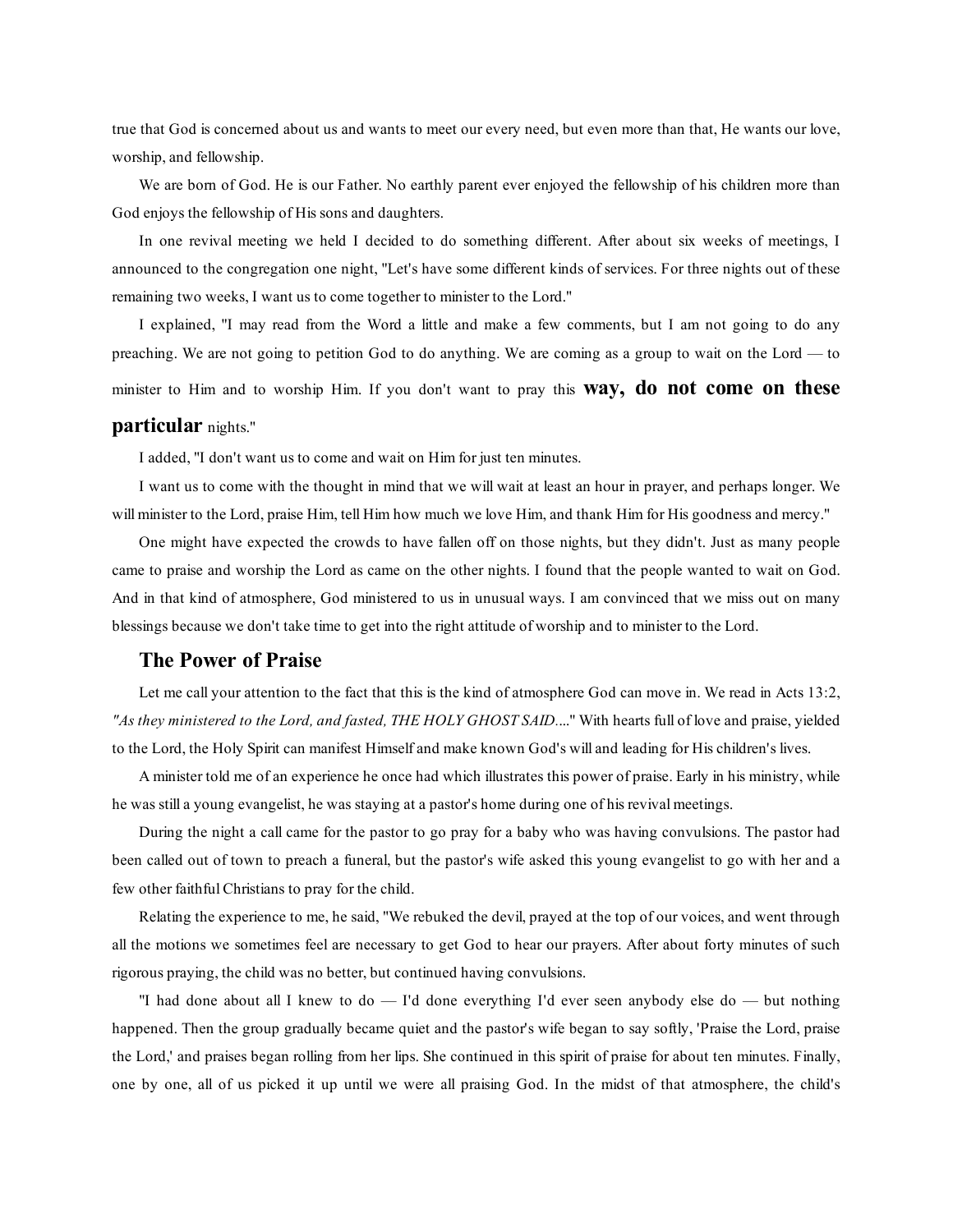convulsions ceased and he fell asleep.

"We stood around rejoicing, but while we were talking, the child awakened and went back into convulsions. We became alarmed and started to pray and rebuke the devil. We anointed the child with oil and laid hands on him. We went through all the usual maneuvers again, but nothing seemed to help.

"Then when we settled down again, the pastor's wife began to praise the Lord, ministering to the Lord, and telling Him how much she loved Him. We all joined in, and soon the child's convulsions stopped and he went to sleep, permanently healed. That night I witnessed the power of praise."

This was an instance when the prayer of worship worked when nothing else would. As these believers, like those in the Early Church, "ministered to the Lord," the Holy Spirit moved and manifested the mighty power of God.

### **Memory Text:**

*"And they worshipped him, and returned to Jerusalem with great joy: And were continually in the temple, praising and blessing God."* (Luke24:52,53).

**THE LESSON IN ACTION:** *''Butbeyedoersof theword,andnothearersonly* **..." (James 1:22).**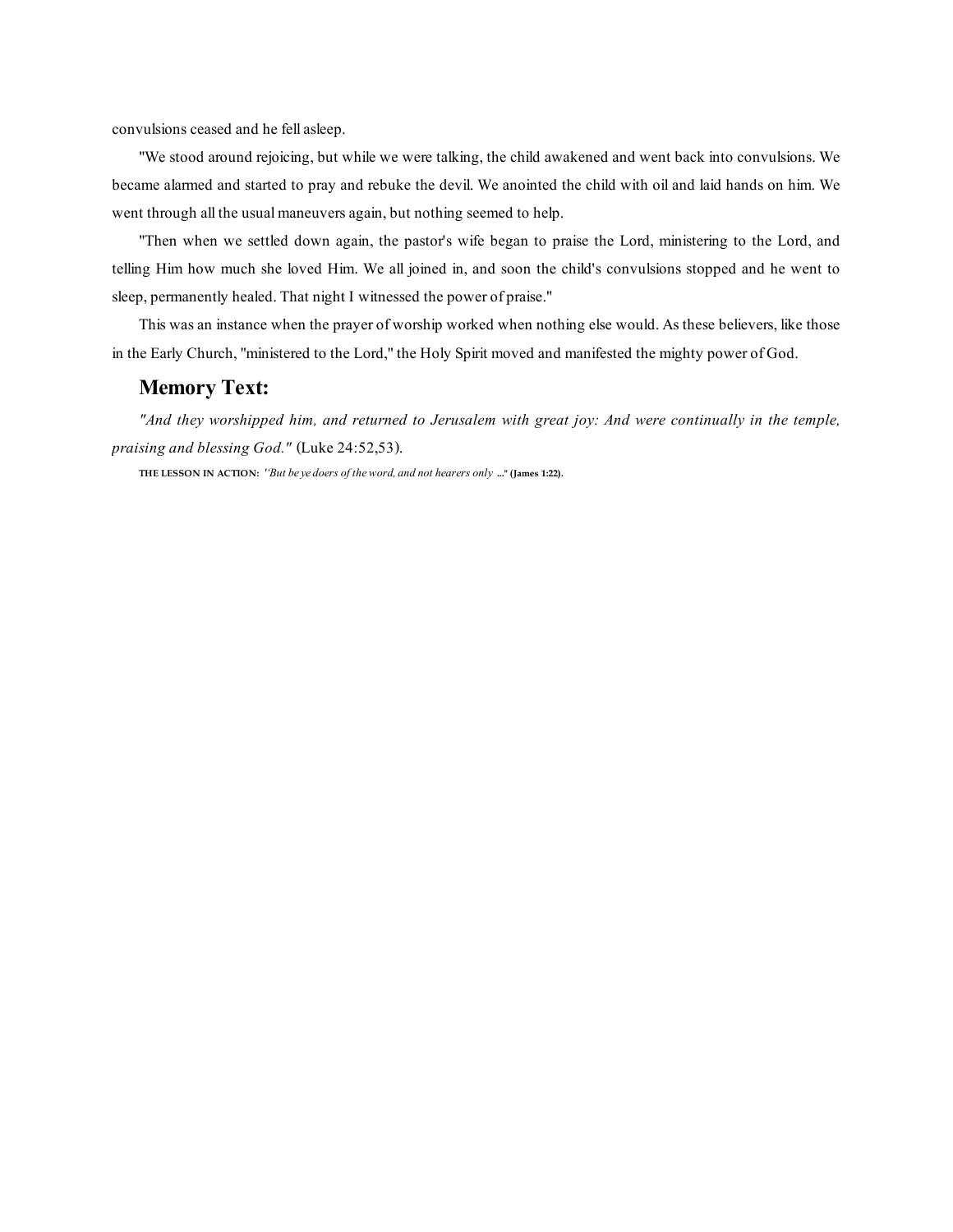## **The Prayer of Worship (Part 2)**

**Bible** Texts: Acts 16:22-25; 2 Chronicles 20:15,17-19,21,22; Luke 24:50-53

**Central Truth:**Praise wasa characteristicof the Early Church.

In the sixteenth chapter of Acts we have the story of Paul and Silas in Philippi. We read of their arrest, how they were beaten with many stripes, and how they were cast into prison.

ACTS16:22-25

22 And the multitude rose up together against them: and the magistrates rent off their clothes, and commanded them to beat them.

23 And when they had laid many stripes upon them, they cast them into prison, charging the jailer to keep them safely:

24 Who,having received such a charge, thrust them into the innerprison,and made their feet fast in the stocks.

25 And at midnight Paul and Silas prayed, and sang praises unto God: and the prisoners heard them.

## A Songat Midnight

I want to call special attention to verse 25: "... *Paul and Silas prayed,and sang praises unto God....* "What did they have to be so happy about that they felt like singing?Surely nothing wasgoing right for them.

They had been preaching the Good Newsof the Gospeland what did they get for it? They were brought before the rulers, charged and beaten, and then cast into prison with their feet placed in stocks.

Their backs were sore and bleeding. Every part of their bodies ached. But did they sit there moaning and complaining,crying,"Why did thishave to happen to me?" No. The Bible says they *"sang praisesunto God."*

If they had been like some of us today, the Scripture might have read, "And at midnight Paul and Silas griped and complained, whined and whimpered, wondering why God had allowed this to come upon them." Their conversation might have followed this line:

"Paul, you still there?"

"Sure, I'm still here. Where else could I be?"

"I tellyou, my poor back is really hurting me. I just don't understand why God ever sent this on us. He knows that I've tried to serve Him and have done my best."

That kind of attitude would have just gotten them further into trouble instead of out of it!

We can learn something here from Paul and Silas. After all, they were in trouble. They were in pain. They were in

jail. All in all, it was a bleak situation. One could hardly blame them for being discouraged. However, as someone has said, Paul and Silas got in jail, but they didn't let the jail get in them.

This is the reason many people are defeated. Trouble comes to everyone, but our attitude toward it is what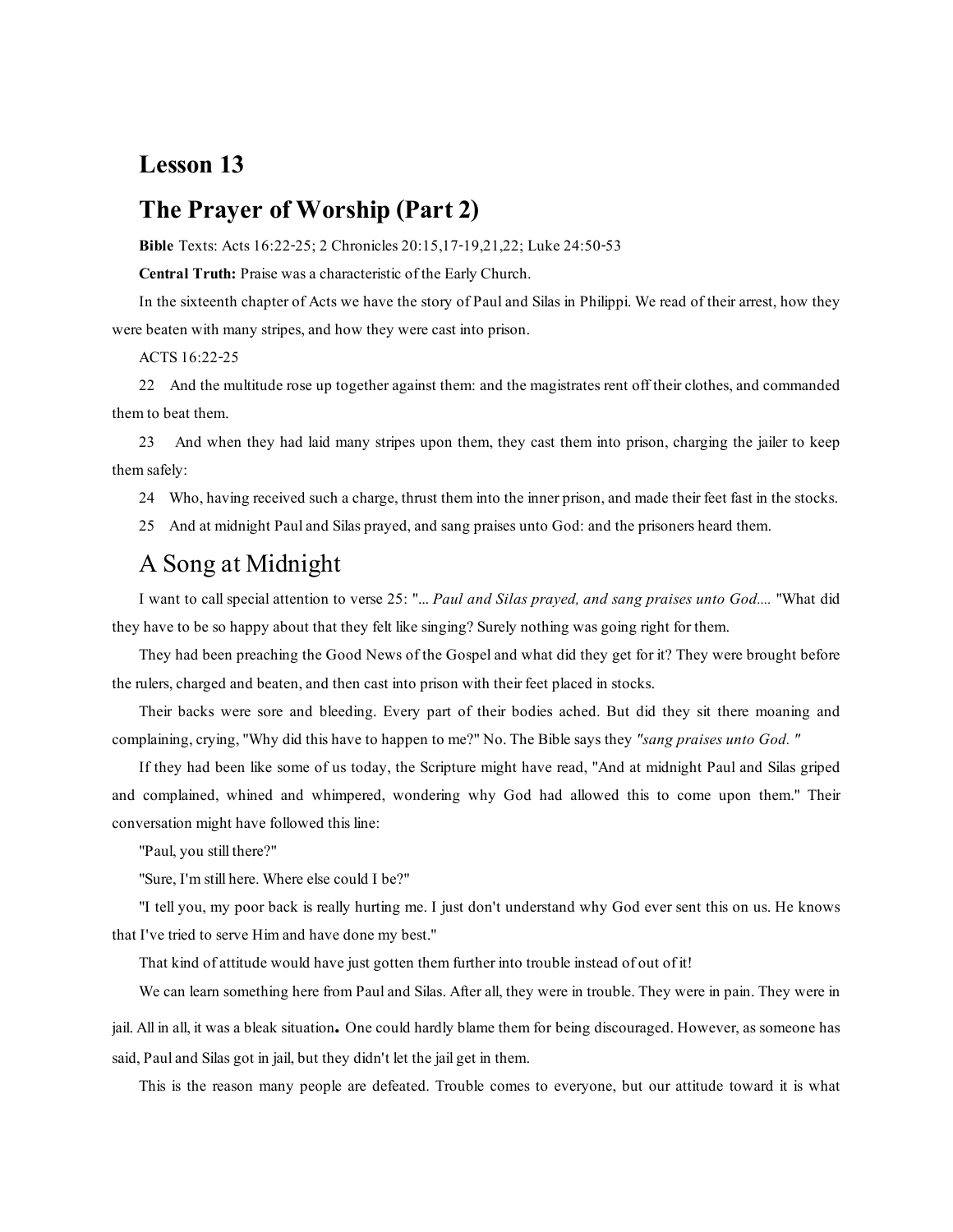makes the difference between victory and defeat. How we look at the situation makes the difference in whether we get out at all.

In the example of Paul and Silas we can find help for our midnight hour — our time of testing — when the storms of life threaten to sweep us overboard.

Pauland Silas weren't in Philippion a vacation. They were there to do the Lord's work. They weren't out of the will of God.

The first thing that some people think when adversity strikes is that they surely must be out of the Lord's willor such a thing wouldn't have happened. But Paul and Silas were *right in the middle* of God's will.

If we were meant to measure if we are in God's will by whether or not everything runs smoothly, with no hard places and no sacrifices, thenPaulnevergot in the willof God in his entire ministry —he missed it from beginning to end!

Let usnotice something else in verse 25: *"And at midnight Paul and Silasprayed,and sang praisesunto God: AND THE PRISONERS HEARD THEM*." They weren't quiet about it. They were praising God out loud right there in jail.

Not only did the prisoners hear them, but God heard them! *"And suddenly there was a great earthquake, so*

*that the foundations of the prison were shaken: and immediately all the doors were opened, and everyone'sbands were loosed"* (v.26).

Deliverance came while they were praising God.

#### **A Song in Battle**

Let us look at an Old Testament counterpart to this story. During the reign of King Jehoshaphat, the Ammonites and Moabites came against the Israelites. Jehoshaphat cried out to the Lord in prayer and He answered him.

2 CHRONICLES 20:15,17-19,21,22 15 And he said, Hearken ye, all Judah, and ye inhabitants of Jerusalem, and thou king Jehoshaphat, Thus saith the Lord unto you, Be not afraid nor dismayed by reason of this great multitude; for the battle is not yours, but God's....

17 Ye shallnot need to fight in this battle: set yourselves, stand ye still, and see the salvation of the Lord with you, 0 Judah and Jerusalem: fearnot, nor be dismayed; tomorrow go out against them: for the Lord will be with you.

18 And Jehoshaphat bowed his head with his face to the ground: and all Judah and the inhabitants of Jerusalem fell before the Lord, worshipping the Lord.

19 And the Levites, of the children of the Kohathites, and of the children of the Korhites, stood up to praise the Lord God of Israel with a loud voice on high

21 And when he had consulted with the people, he appointed singers unto the Lord, and that should praise the beauty of holiness, as they went out before the army, and to say, Praise the Lord; for his mercy endureth for ever.

22 And when they began to sing and to praise, the Lord set ambushments against the children of Ammon, Moab, and mount Seir, which were come against Judah; and they were smitten.

Jehoshaphat knew his army was no match for those of the countries banded against him, but he knew his God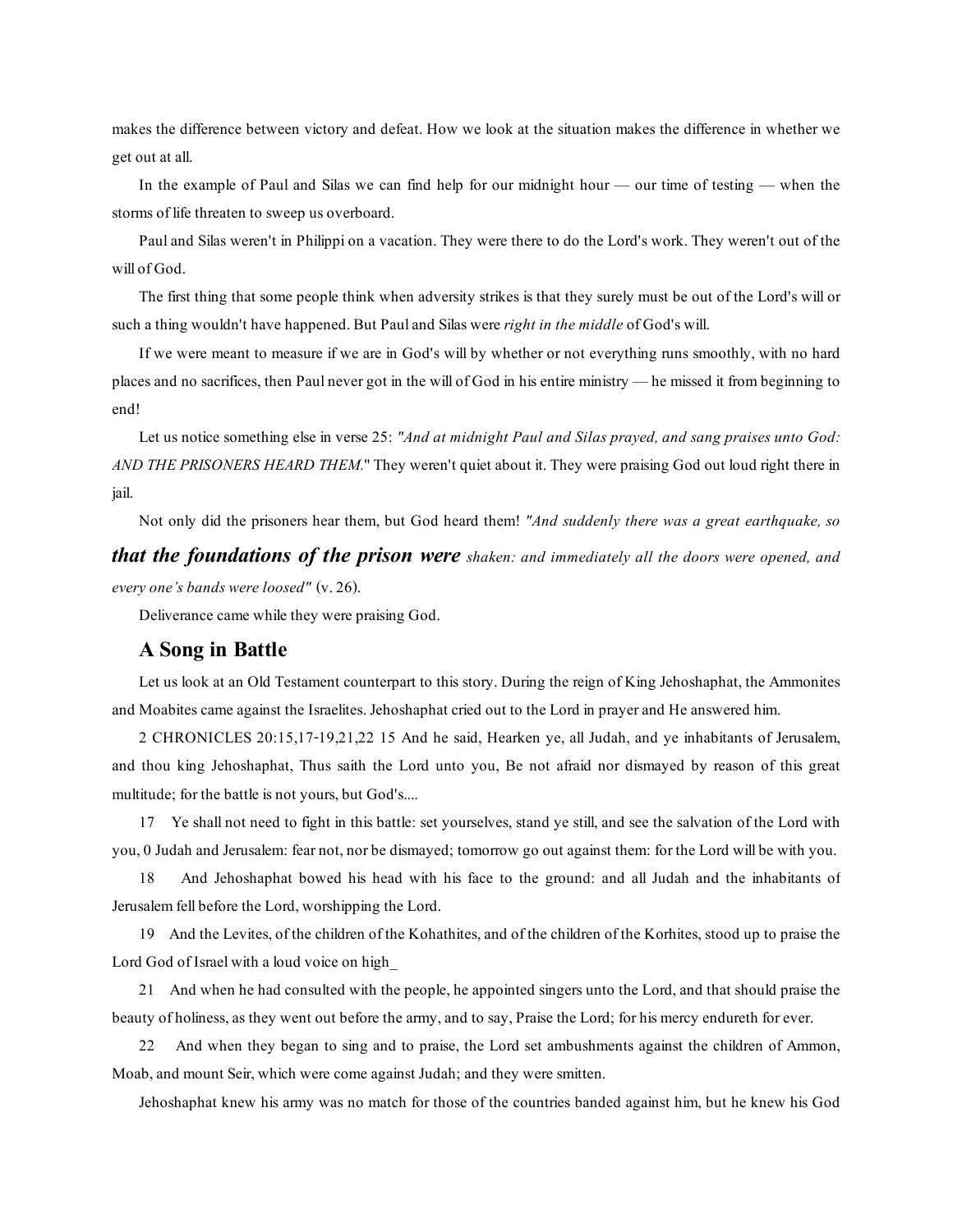*was* more than a match for them. He called a prayer meeting and the people fasted and prayed. The Spirit of God moved upon a young man in the congregation and he stood and prophesied. The Lord told them not to fear, for the battle was the Lord's.

The next morning when they went out against the enemy's powerful armies, they did not go against them with swords and spears but with songs of praise (v. 21). They marched and chanted, *"Praise the Lord; for his mercy endureth for ever.*" In their hour of trial, instead of cowering in fear, the children of Israel sang praises to God just as Paul and Silas did in jail.

And what was the outcome of this battle? Look at verse 22: *"And when they began to sing and to praise, the Lord set ambushments against the children of Ammon, Moab, and mount Seir, which were come against Judah; and they were smitten."* When they began to sing praises to God, He did something. They witnessed a manifestation of God's power.

### **Praise, a Characteristic of the Early Church**

A spirit of praise and rejoicing was a characteristic of the Early Church.

LUKE 24:50-53

- 50 And he led them out as faras to Bethany,and he lifted up hishands,and blessed them.
- 51 And it came to pass, while he blessed them, he was parted from them, and carried up into heaven.
- 52 And they worshipped him, and returned to Jerusalem with great joy:
- 53 And were continually in the temple, praising and blessing God. Amen.

After the disciples watched Jesus return to heaven, they went back to Jerusalem with hearts filled with praise and thanksgiving to God.

Then we read about them in Acts 2:46,47: *"And they, continuing daily with one accord in the temple, and* breaking bread from house to house, did eat their meat with gladness and singleness of heart, Praising God, and *having favour with all thepeople. And theLord added to the church daily such as should be saved."*

Notice the expression, *"They, continuing DAILY with one accord... eat their meat with gladness ... praising God....* "With these early Christians, this wasn't a spasmodic occurrence — something that happened once in a great while. The Bible uses the words "continually" and "daily."

Too many Christians today get "prayed through" about every six months and have a time of praising and blessing God. If we were writing about their experience, we would have to use the words "occasionally" or perhaps even "semi-annually." But the Bible records that the early Christians *"were continually in the temple, praising and blessing God."*

If we want to see the same manifestation of*power* the Early Church had, we are going to have to see the same manifestationsof*praise* they had.

#### **Memory Text:**

*"And they worshipped him, and returned to Jerusalem with great joy: And were continually in the temple, praising and blessing God. Amen"* (Luke24:52,53).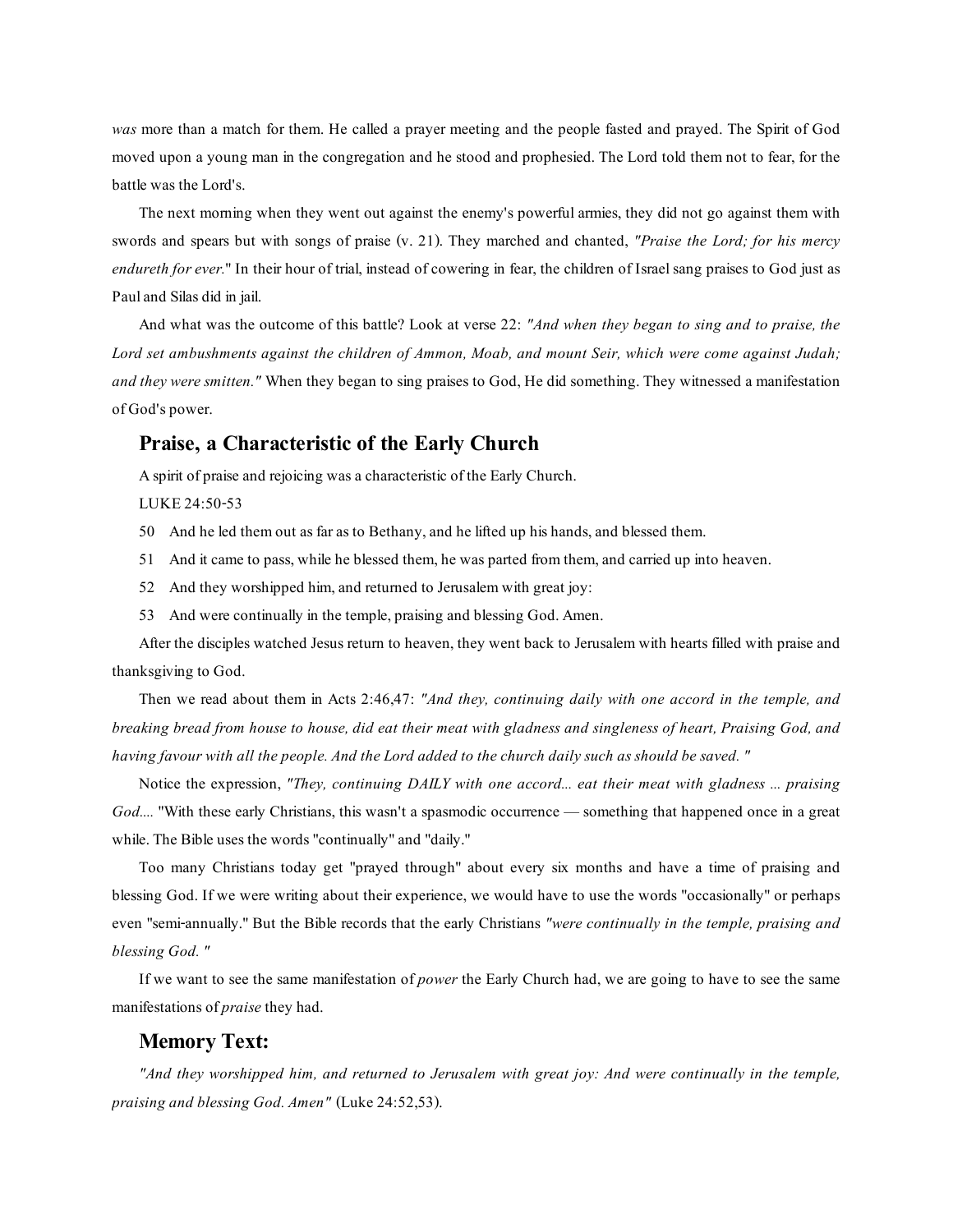THE LESSON IN ACTION: *"Butbe ye doersof the word, and nothearersonly* ..." (James1:22).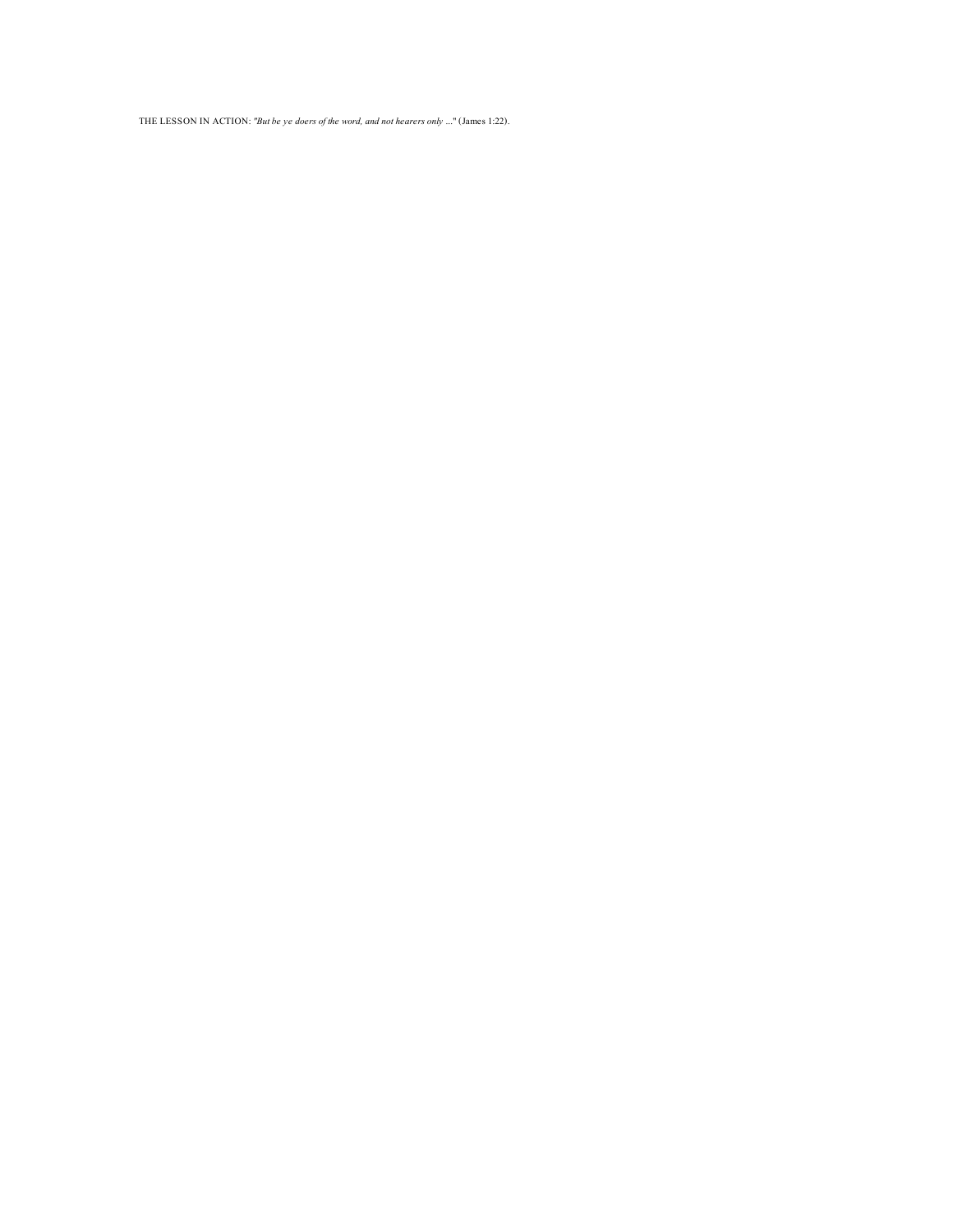# **United Prayer**

#### **Bible Text:** Acts 4:23-31 **Central Truth:** There is power in united prayer.

In the third chapter of Acts we read that as Peter and John entered the Temple through the Gate Beautiful, they saw a man begging alms.

Peter told the man to look at them. Expecting to receive a coin, he looked, and Peter told him, "Silver and gold *have Inone;but such as Ihavegive*

*I* thee: In the name of Jesus Christ of Nazareth rise up and walk " (Acts 3:6). Peter took the man by the hand, lifted him up, and the man started walking. He entered the Temple praising God.

This raised a stir among the people, and Peter and John were taken before the priests and elders. They were cast into prison, and the next day were taken before the rulers. Unable to deny that a true miracle had taken place, the priests were forced to let them go. However, they commanded them not to preach or teach in the Name of Jesus anymore. Then we read:

ACTS4:23-30

**23 Andbeing letgo, they went to theirowncompany,andreportedall that the chiefpriestsandeldershad saidunto them.**

**24 And whenthey heardthat, they lifteduptheir voice to God withone accord, andsaid, Lord, thouart God, whichhastmadeheaven,andearth,andthe sea,andall that inthemis:**

**25 Who by the mouthof thy servant Davidhast said, Why didthe heathenrage, andthe people imagine** vain things?

**26 The kings of the earthstoodup, andthe rulers were gatheredtogether against the Lord, andagainst his Christ.**

**27 For of a truthagainst thy holy childJesus, whomthouhast anointed,both Herod, and Pontius Pilate,** with the Gen tiles, and the people of Israel, were gathered together,

**28 For todo whatsoever thyhandandthy counseldeterminedbefore tobedone.**

**29 And now, Lord, behold their threaten-ings: and grant unto thy servants, that with all boldness they may speakthy word,**

**30 By stretching forththinehandtoheal;andthat signsand wonders maybedoneby thenameof thyholy** child Jesus.

#### **From Prison to Prayer Group**

Notice the first thing Peter and John did when they were released from the prison: *"And being let go, they went to their own company*…" A good place to be when in trouble is with your "own company" — people of like faith! It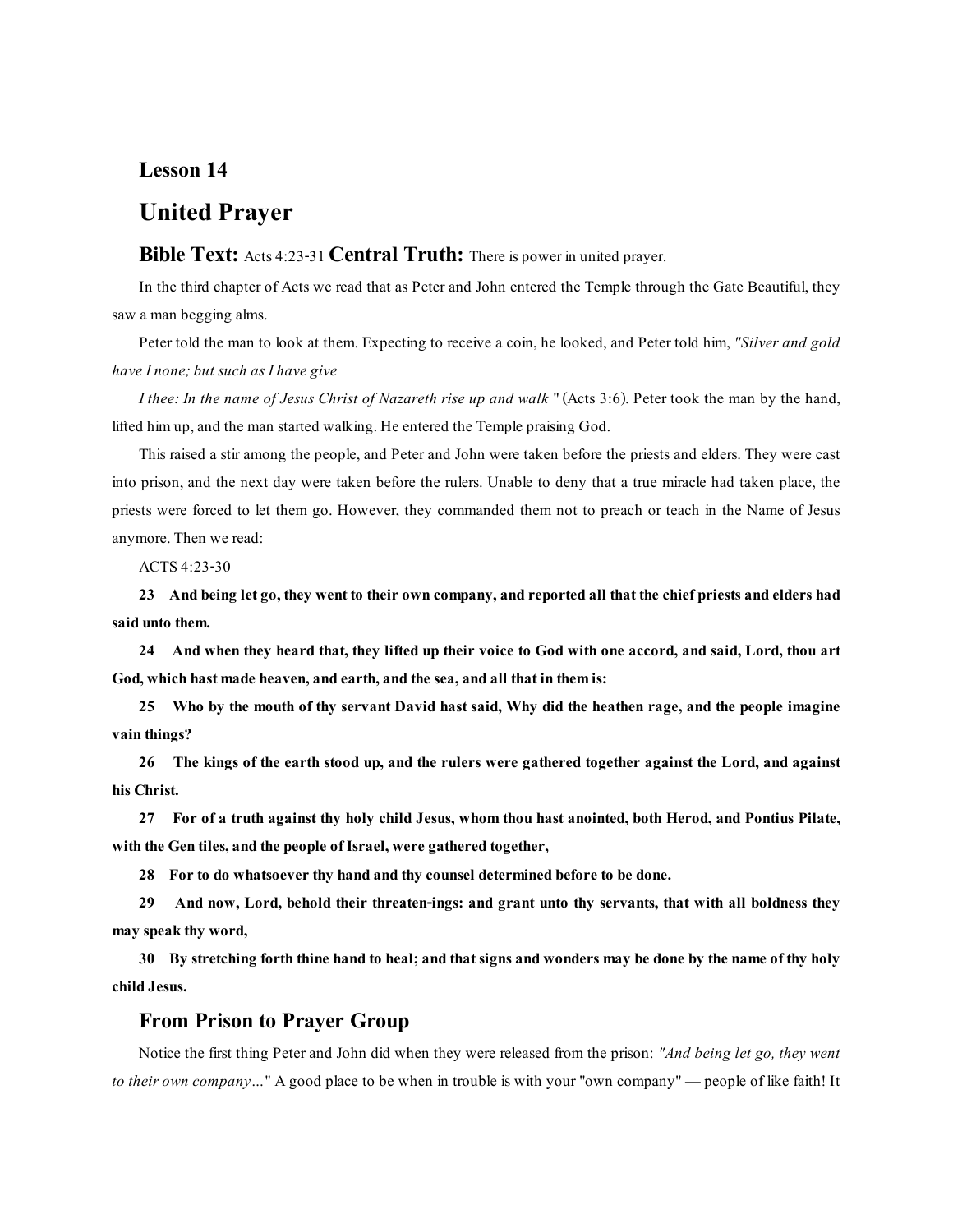isgood to be around people who know how to pray.

I often have thought that if thisgroup had been like some Christians today, the first thing they would have done would have been to organize a committee to go talk to those leaders and make a deal whereby everyone could get along. Afterall, these leaders were religious men, too. They believed in God and prayer. The only difference was that they didn't accept Jesus as being the Messiah, the Son of God.

However, the Bible does not say they appointed a committee for compromise. It says, "... *they lifted up their voice to God with one accord."* They knew the value of united prayer.

I was raised in a Southern Baptist church, and in my youth I never heard people praying aloud in united prayer. In our church someone usually led in prayer. We never lifted our voices as a group in prayer.

When I started attending some Full Gospel services, their praying all at once disturbed me. I would go down to the altar to pray with them,but I prayed quietly. It bothered mebecause they prayed aloud. Their services stimulated my faith, but when I prayed at the altar, I would get at the far end, away from them, so I wouldn't be close to their noise.

One time I ventured to say something about it. I told them that God wasn't hard of hearing. They responded, "He isn't nervous, either."

I decided to search my Bible for the scripturalanswer to thisquestion. I wanted to seehow the Early Church had prayed. (We claim to be preaching the same New Birth they preached, so we might as well be following them in prayer.)

As I read through the Book of Acts, I underlined in red pencil every verse where it said the people prayed in a group. I couldn't find one place where they called on one person to lead in prayer! Nor did they have any kind of "sentence prayers." The Bible said they lifted their voices. They all prayed at once, and they all prayed out loud.

After reading this, the next time I went to a Full Gospel service I got right in the middle of where they were praying. My mind had been renewed with the Word, and I got a blessing I never had received when praying alone quietly. I saw for the first time theblessing ofunited prayer.

### **Results of United Prayer**

What was the result of the united prayer of the believers in this fourth chapter of Acts? Was their united prayer answered?

Let's look at verse 31:

ACTS4:31

31 And when they had prayed, the place was shaken where they were assembled together; and they were all filled with the Holy Ghost, and they spake the word of God with boldness.

In verse 29 we read that they had prayed, *"And now, Lord, behold their threatenings: and grant unto thy servants, that with all boldness they may speak thy word.*"

They had not asked the Lord to remove the persecution or to strike down their enemies. They had not asked the Lord to make their way easy. Instead they had prayed that in the midst of persecution they might preach the Word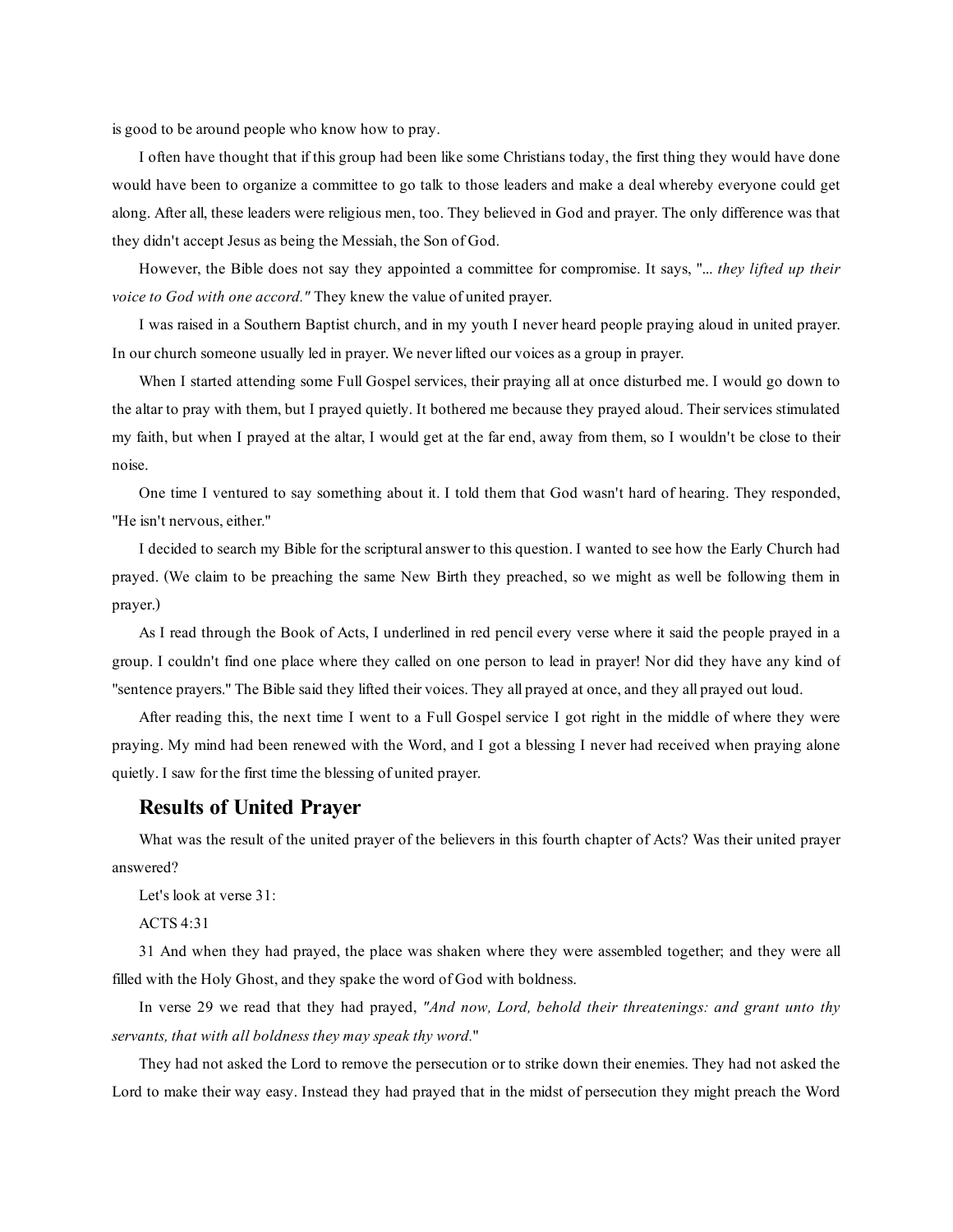with boldness. And the Lord had answered their prayer.

Verse31 says that "... *theplace was shaken where they wereassembled together.*..." Do you know ofany group of people who are praying and shaking anything today? If Christians today would get together and pray "with one accord," they would shake the world for Jesus. There is power in united prayer!

Notice, too, that their prayer was for something *specific.* They were definite in their praying. They were not praying some generalized prayer; they were praying about the need that faced them. And they all prayed at once. As they lifted their voices to God in fervent prayer, "the place was shaken."

In our last lesson we studied about a similar incident. Paul and Silas had been thrown in jail in Philippi for preaching the Gospel.

Instead of complaining to the Lord about what had happened to them, they lifted their voices to the Lord in songs of praise. *"And at midnight Paul and Silas prayed, and sang praises unto God: and the prisoners heard them"* (Acts 16:25). They, too, were praying aloud, for *"the prisoners heard them.*" They weren't off in some corner mumbling quiet, forlorn pleas to God. The prisoners heard them as they sang praises unto God.

Some people say they want to pray quietly because the Lord knows they have a song in their heart. But if it is there, it isgoing to comeout,"... *forout of theabundanceof theheart the mouth speaketh"* (Matt.12:34).

Did God answer the united prayer of Paul and Silas? Acts 16:26 says, *"And suddenly there was a great* earthquake, so that the foundations of the prison were shaken: and immediately all the doors were opened and *everyone'sbands were loosed.''* Again theplace was shaken asa result ofunited prayer!

When Paul and Silas joined forces in prayer and praise to God, the very foundations of the prison were shaken! The stocks came off their feet, and they were free.

The jailer, awakened by the earthquake, saw the prison doors standing open and assumed the prisonershad fled. He knew he would be held responsible for their escape, and he became so frightened that he was going to kill himself. Just then Paul cried out, "... *Do thyself no harm: for we are all here* " (v. 28).

The jailer knew he had witnessed the supernatural that night. He knew Paul and Silas were no ordinary men, and he "... *came trembling,and fell down before Paul and Silas, And brought them out,and said,Sirs, what must Ido* to be saved? And they said, Believe on the Lord Jesus Christ, and thou shalt be saved, and thy house" (vv. 29-31). As a result of Paul and Silas' united prayer that night, the jailer and his entire family accepted Christ as Savior and all were baptized.

There is supernatural power in united prayer!

#### **Memory Text:**

*"Theseall continued with oneaccord in prayerand supplication* ..."(Acts1:14). THE LESSON IN ACTION: *''But be ye doers of the word, and not hearers only*..." (James 1:22).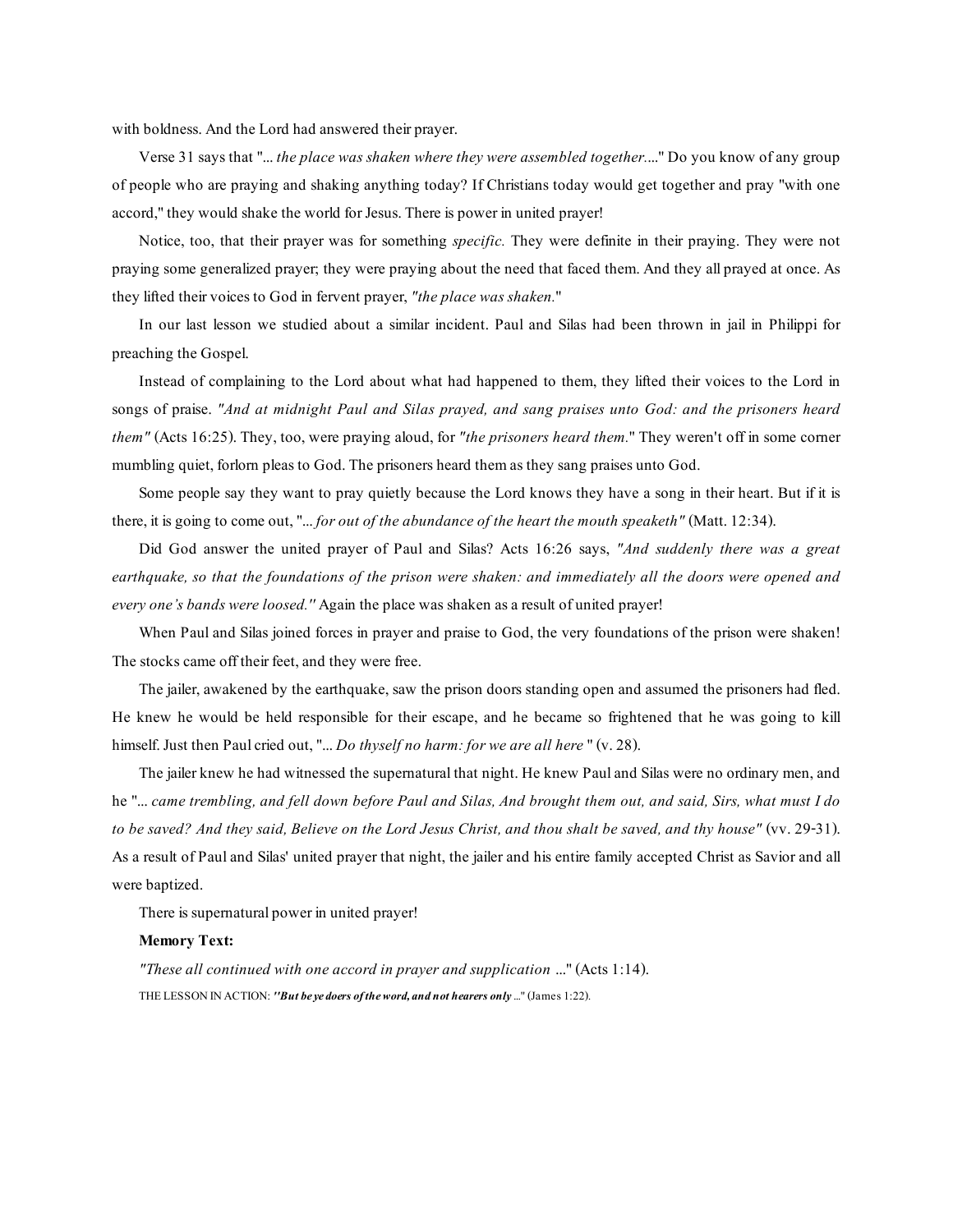## **The Prayer of Commitment**

**Bible Texts:** Matthew 6:25-27; Philippians 4:6

**Central Truth:** When the winds of adversity blow, we can do exactly as the Word of God says. We do not have to fret or worry; we can cast our burdens on the Lord.

Do you sometimes pray about a problem with seemingly no results? Unanswered prayers usually are due to our not praying in line with the Word of God.

Often there are times when we need to pray *the prayer of commitment.* Peter talked about this kind of prayer when he said, *"Casting all your care upon him; for he careth for you"* (1 Peter5:7). I believe *The Amplified Bible* translation of this verse is most illuminating and enlightening. It says, "Casting the whole of your care — all your anxieties, all your worries, all your concerns, once and for all — on Him; for He cares for you affectionately, and cares about you watchfully."

How wonderful that we can cast our cares upon the Lord in prayer!

### **Pray According to Laws Governing Prayer**

If people would just pray this prayer of commitment, it would eliminate some of the things they are praying about!

Some people's prayers are not answered because they are not doing what God said to do about cares, anxieties, worries, and concerns.

Other Christians seem satisfied to think that God knows and understands all about their problems — but they still cling to these cares. Therefore, they don't get their prayers answered. It is not enough to know that God understands and is concerned. We must *do* what He said to do if we want to be delivered from our problems.

Cast all your cares, all your anxieties, all your worries upon Him, for He cares for you. This is the prayer of commitment — the prayer of casting or rolling our cares and burdens upon Him.

A Scripture in the Psalms may help us see more clearly what Peter is talking about here: *"Commit thy way unto* the Lord; trust also in him; and he shall bring it to pass" (Ps. 37:5). A reference in the King James Version says, "Roll thy way upon the Lord."

Commit, cast, roll your burden on the Lord. *He* is not going to take it away from you. Some request, "Pray that the Lord will lighten this load." He's not going to do that. He doesn't want to just *lighten* your load; He wants to *carry* it all. But there is a vital part that we must play in this. It is *the prayer of commitment*.

God does not want His children to worry, to be full of anxiety, or to be burdened down with the cares of life. But there is something you must do.

In imperative sentences, such as those in First Peter 5:7 and Psalm 37:5, the subject of the sentence is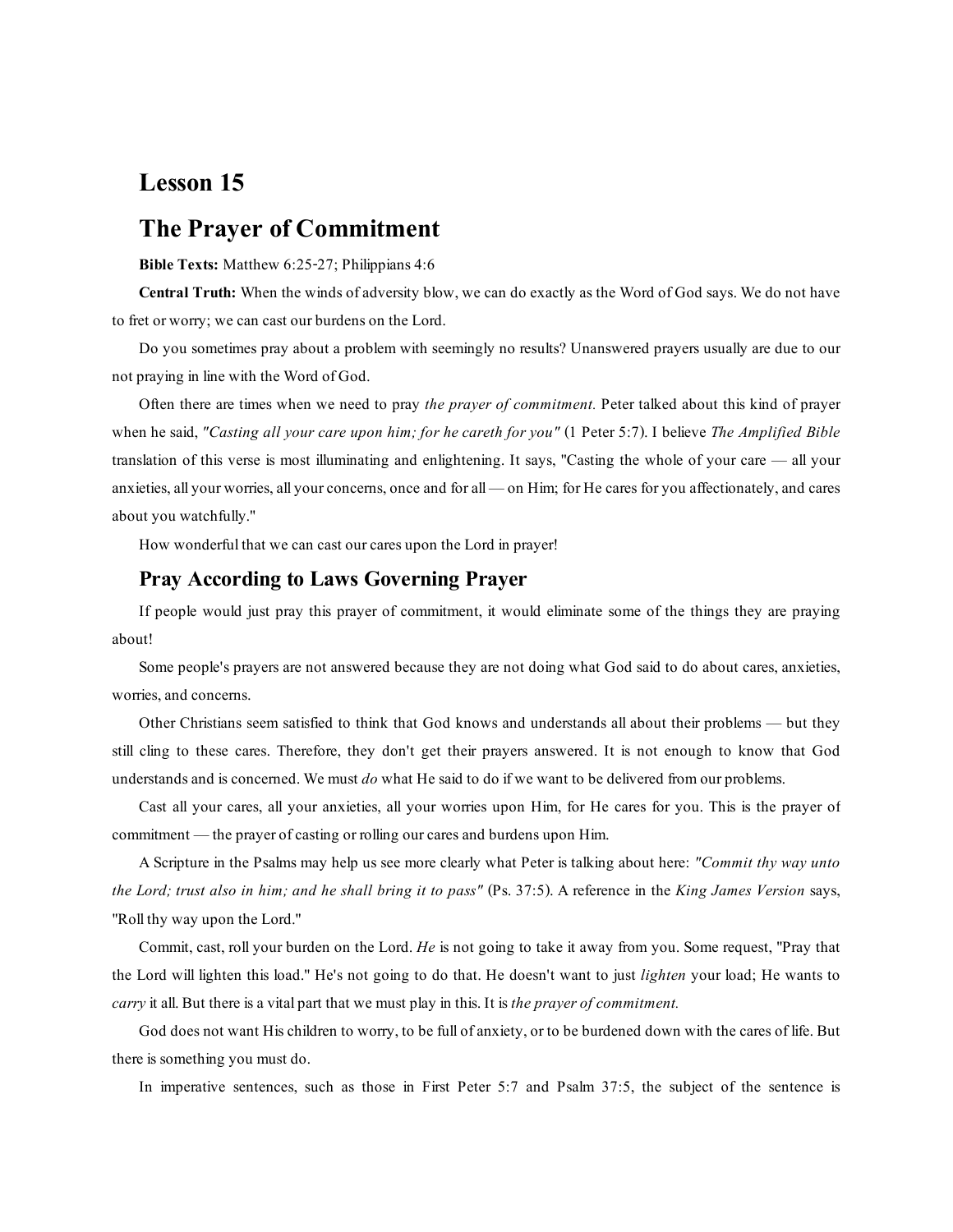understood to be "you." The Lord said,"You cast allyourcareupon him.""You commit your way unto the Lord."

We must do our part — we must obey the Lord before He can come to our aid. We must turn loose of our problem before He can take over.

This is a once-and-for-all proposition; it isn't something you do every day. When we really cast our cares upon Him, we don't have them anymore. We are rid of them. They are no longer in our hands, but in His.

There is so much that the Lord would have done for us, but we wouldn't let Him. We may have been honest and sincere in our praying, but we saw no answers to our prayers because we did not come according to His rules, His laws, that govern the operation of prayer. We did not do what He told us to do, and we wondered why He didn't work certain things out for us.

Sometimes we have brought our burden to the altar of prayer. We have prayed and prayed and prayed about it. Then when we got up to leave, we picked up our burden off the altar and took it home with us!

Then there are those who do not really want to get rid of their problems. Oh, they claim — sometimes rather loudly — that they do. But they don't — not really — because if they did, they wouldn't have anything to get people's sympathy with. They wouldn't have anything to complain about. They would almost have to close down conversation!

### **The Futility of Worry**

#### MATTHEW6:25-27

25 Therefore I say unto you, Takeno thought foryour life, what ye shalleat,or what ye shalldrink; noryet for your body, what ye shall put on. Is not the life more than meat, and the body than raiment?

26 Behold the fowls of the air: for they sow not, neither do they reap, nor gather into barns; yet your heavenly Father feedeth them. Are ye not much better than they?

27 Which of you by taking thought can add one cubit unto his stature?

Jesus was simply saying in this passage, "Which ofyou by worrying and being over-anxious is going to change anything?" We all know that worry is like a rocking chair: It keeps you busy, but it doesn't get you anywhere.

Luke's Gospel records the same teaching and says, *"And he said unto his disciples, Therefore I say unto you, Take no thought for your life* ..." (Luke 12:22). Another translation of this verse reads, "Be not anxious about tomorrow."

Of course, we have to plan and prepare for tomorrow. We have to make certain provisions for the future. But what the Lord was teaching us here is that He doesn't want us to be filled with anxiety and worry about tomorrow. We can say with the Gospel songwriter, "I don't know about tomorrow, but I know Who holds my hand." That's all that is important.

### Worry Nullifies Prayer

#### PHILIPPIANS<sub>4:6</sub>

6 Be careful for nothing; but in every thing by prayer and supplication with thanksgiving let your requests be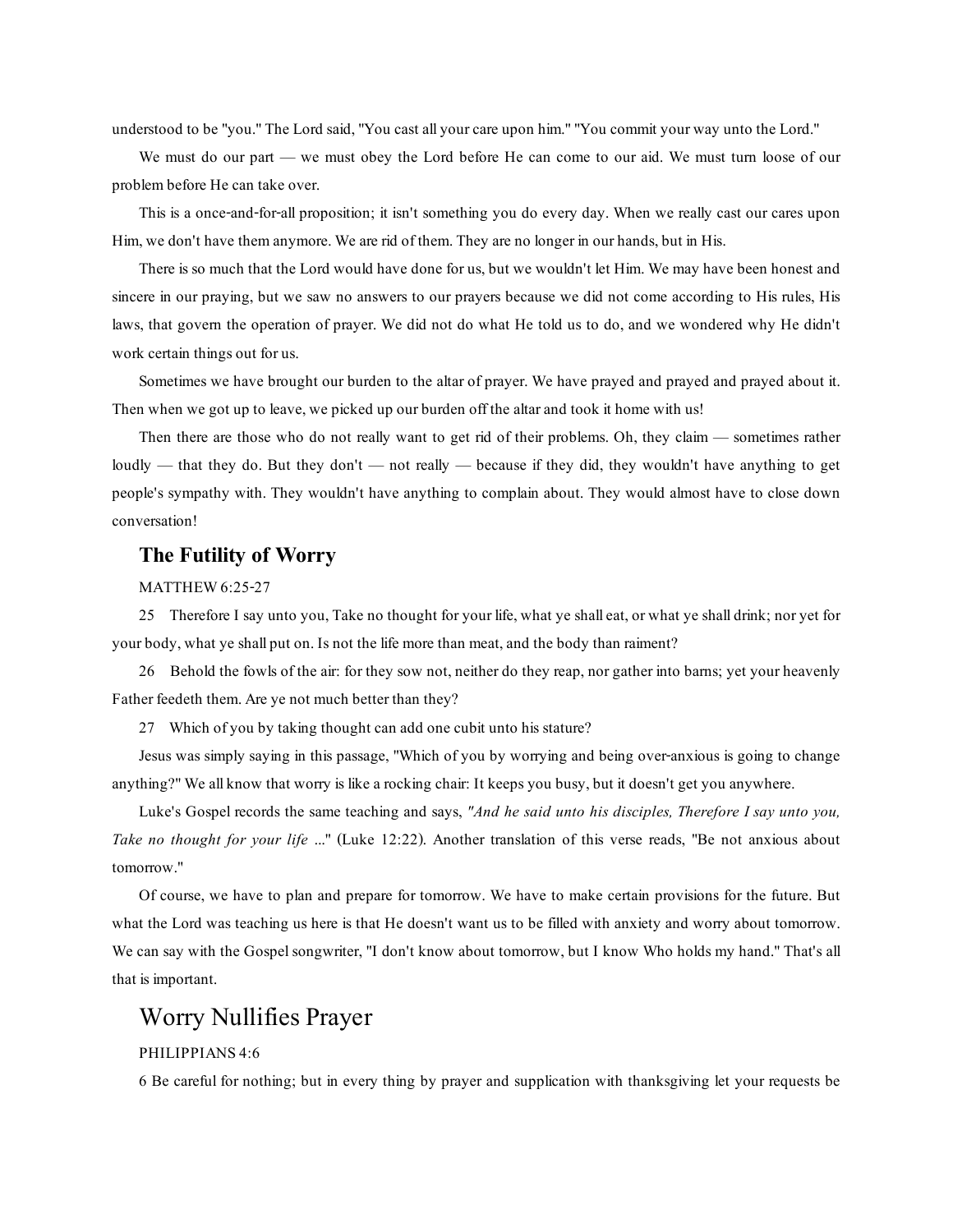madeknown unto God.

*The Amplified* translation of this verse will help us. It says, "Do not fret or have any anxiety about anything." Again, "you" is the understood subject of the sentence. When the Lord said, "Be careful (anxious) for nothing," He was saying, "[You] be careful for nothing...." In other words, "Don't *you* fret or have any anxiety about anything."

As long as you fret and have anxiety concerning the thing you are praying about, you are nullifying the effects ofyourpraying. You haven't cast it on the Lord; you stillhave it. Ifyou have it, He doesn't have it. If He has it,you don't have it.

As long as you are still worrying about your problem, lying awake at night, tossing from one side of the bed to the other, trying to figure it out, He doesn't have it. As long asyour stomach churns every time you think about it,as long as you can't eat for worrying about it, He doesn't have it. You do. And really, all of your praying about it will not work, because you have not done as He has commanded.

He has promised to bring it to pass, but only after you have committed your "way unto the Lord."

When we cast our cares on the Lord, we no longer have them. To illustrate, if I took the last five dollars out of my billfold and gave it to you, I wouldn't have it any longer; you would. Then if someone came along and asked to borrow a dollar, promising to pay it back the next day, I would have to say, "I don't have a dollar."

I pastored for about twelve years. Occasionally during that time, problems arose, and I would be tempted to worry about them. When I would find myself becoming anxious about something, I would start talking to myself. "Now, Kenneth,"I would say,"you know better than this. You arebeginning to fret. Don't do it. It'snot right."

Many times during the night I would awaken and the devil would bring to my mind a picture of certain conditions which existed in the church. I would be tempted to worry, but instead of worrying, I'd start laughing right out loud and say, "I don't have that problem.Praise the Lord, I'm carefree. I don't have it,devil. You can show me a picture of it if you want, but

I don't have it. The Lord has it."

It's amazing what God can do with yourproblems when *He* has them! But as long asyou hold onto them—as long as you try to figure them out for Him and try to help Him work them out — He doesn't have any of them. You have them all.

When the winds of adversity blow, we can do exactly as the Word of God says. We do not have to fret or worry; we can cast our burdens on the Lord.

If you haven't done it yet, there is no better time than now to turn loose of your problems and sleep peacefully tonight. If the devil tries to bring a picture of them before you, put them out of your mind immediately and say, "No, I don't have that, devil. I don't have a care, I have turned them over to the Lord and He has them."

He'll work on it while you are sleeping. He never slumbers or sleeps (Ps. 121:4). You need sleep, but He doesn't. "...*hegiveth hisbeloved sleep"* (Ps.127:2). You are Hisbeloved because you are accepted in the Beloved, the Lord Jesus Christ (Eph.1:6).

Therefore, you can sleep peacefully. If we really believe the Bible and practice God's Word, we never should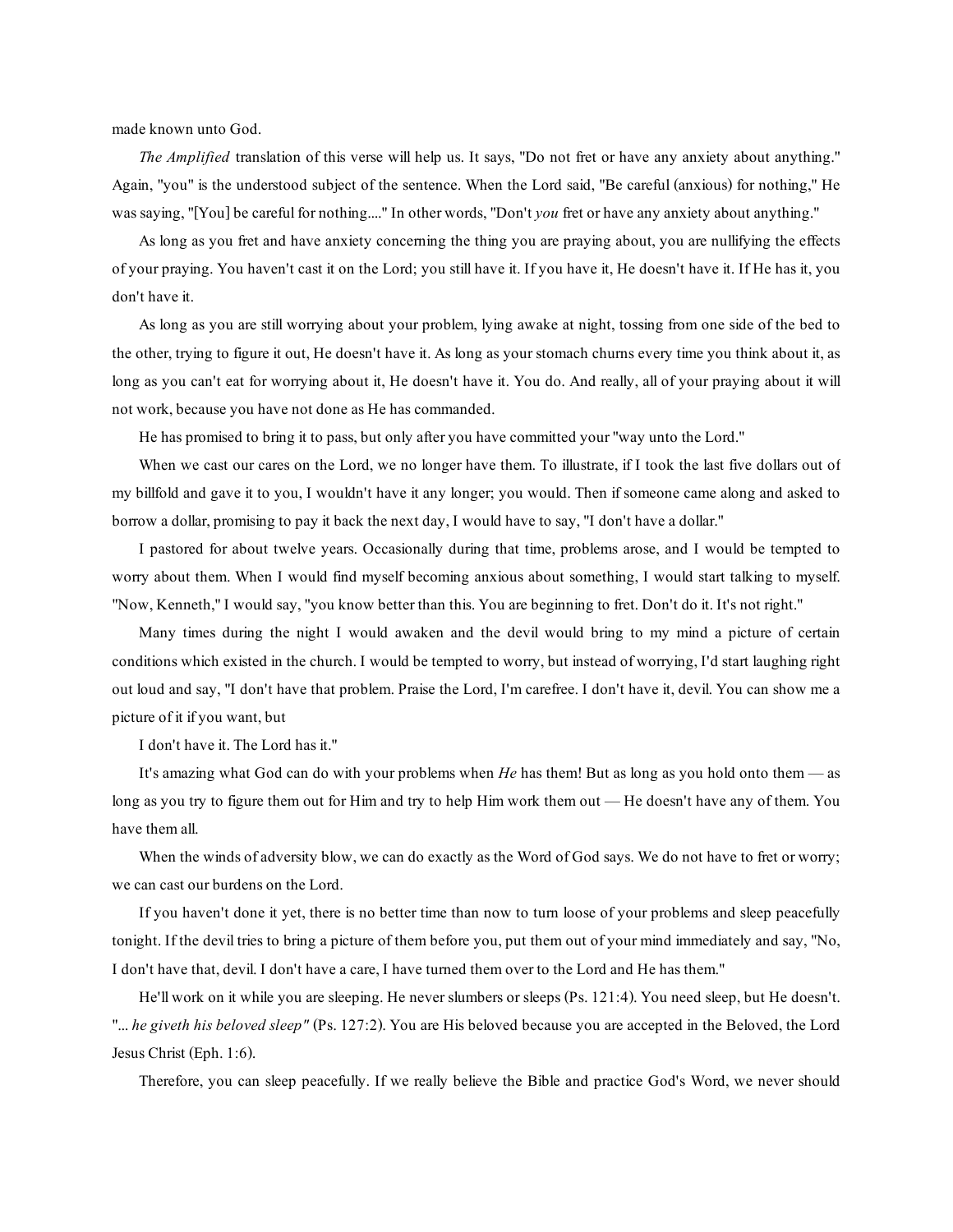worry. If we really believe what Jesus said —*"If ye shall ask any thing in my name, I will do it"* (John 14:14)—we wouldn't worry even if our house burned down while we were away. We wouldn't worry or fret about it. We would say, "Praise God, we'll get a better one." This is the attitude God wants us to have. Purpose in your heart today to practice God's Word; to practice faith.

Memory Text:

*"Casting all yourcareupon him; forhe careth foryou"* (1Peter5:7). THE LESSON IN ACTION: *"Butbe ye doersof the word, and nothearersonly* ..." (James1:22).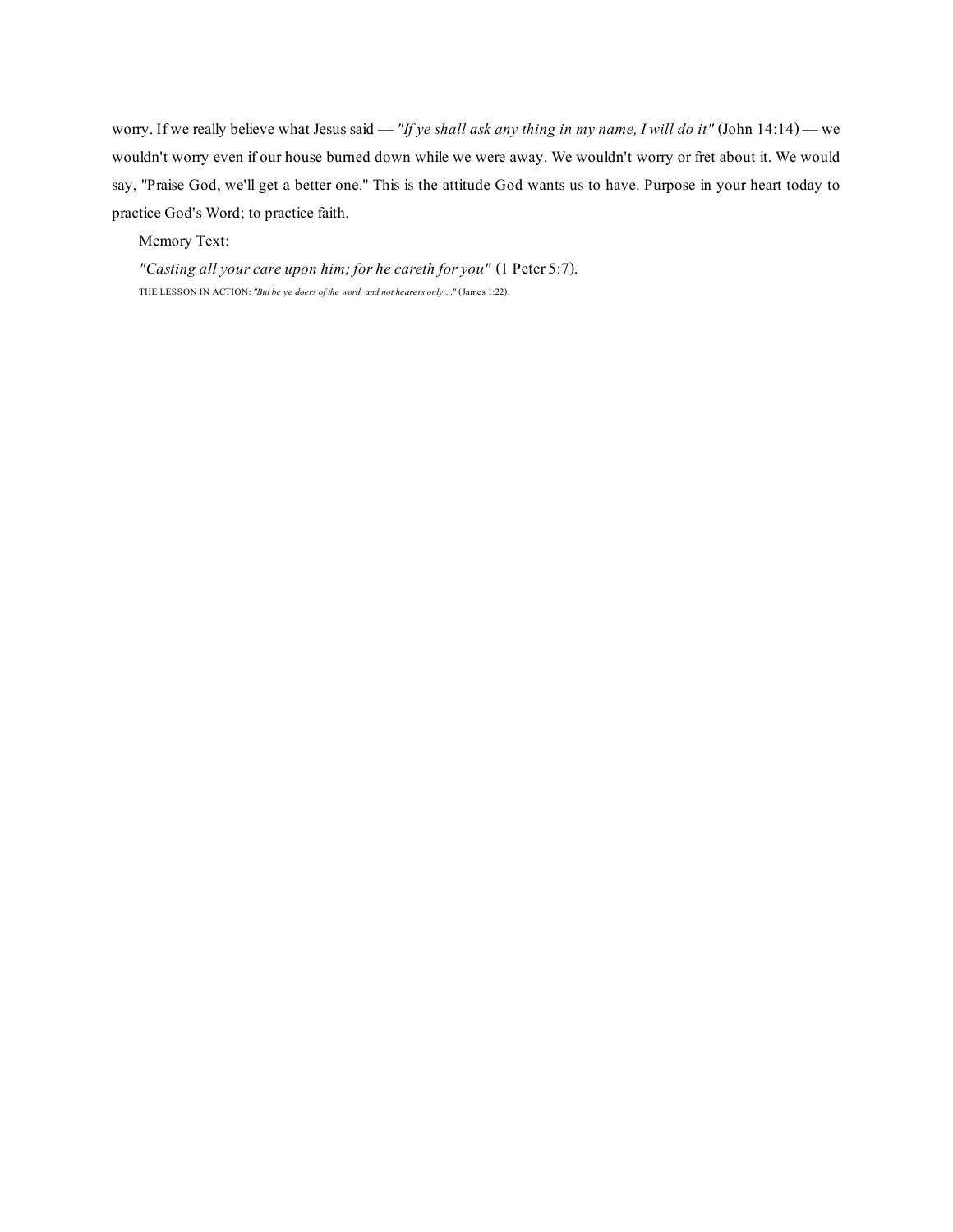## **WhatJesusSaid About Prayer (Part I)**

**Bible Text:** Matthew 6:5-13

**Central Truth:** The Lord's Prayer is a pattern in which we see certain principles of prayer.

While Jesus was here on earth, He taught much about prayer. Perhaps the best known of His teachings on prayer is the often-repeated "Lord's Prayer." In this brief prayer, we find a pattern for prayer which Jesus gave to His disciples. Just preceding this prayer, as recorded in Matthew's Gospel, are a few verses which also are very enlightening on this subject. They actually are a prelude to the prayer.

#### MATTHEW 6:5-13

5 And when thou prayest, thou shalt not be as the hypocrites are: for they love to pray standing in the synagogues and in the corners of the streets, that they may be seen of men. Verily I say unto you, They have their reward.

6 But thou, when thou prayest, enter into thy closet, and when thou hast shut thy door, pray to thy Father which is in secret; and thy Father which seeth in secret shall reward thee openly.

7 But when ye pray, use not vain repeti tions, as the heathen do: for they think that they shall be heard for their much speaking.

8 Be not ye therefore like unto them: for your Father knoweth what things ye have need of, before ye ask him.

9 After this manner therefore pray ye: Our Father which art in heaven, Hallowed be thy name.

10 Thy kingdom come. Thy will be done in earth, as it is in heaven.

11 Give us this day our daily bread.

12 And forgive us our debts, as we forgive our debtors.

13 And lead usnot into temptation,but deliverus from evil: For thine is the kingdom, and the power, and the glory, forever. Amen.

# Private Prayer

One of the first things Jesus said here was, *"And when thou prayest, thou shalt not be as the hypocrites are.*..." Surely none of us wants to be hypocritical, especially in our praying. Then He described the hypocrite: "... *they love to pray standing in the synagoguesand in the cornersof the streets, that they maybe seen of men.*"

This does not mean, however, that all of our praying should be private. As we looked at the Early Church in prayer in Lesson 14, we saw them praying togetherasagroup throughout the Book of Acts.

What Jesus was referring to here was the danger of praying only to be seen of men. There are those who pray in public to appear really spiritual; to make people think they are real prayer warriors. Those who pray only for the applause of men have their reward, and that is all it is — the fleeting applause of men.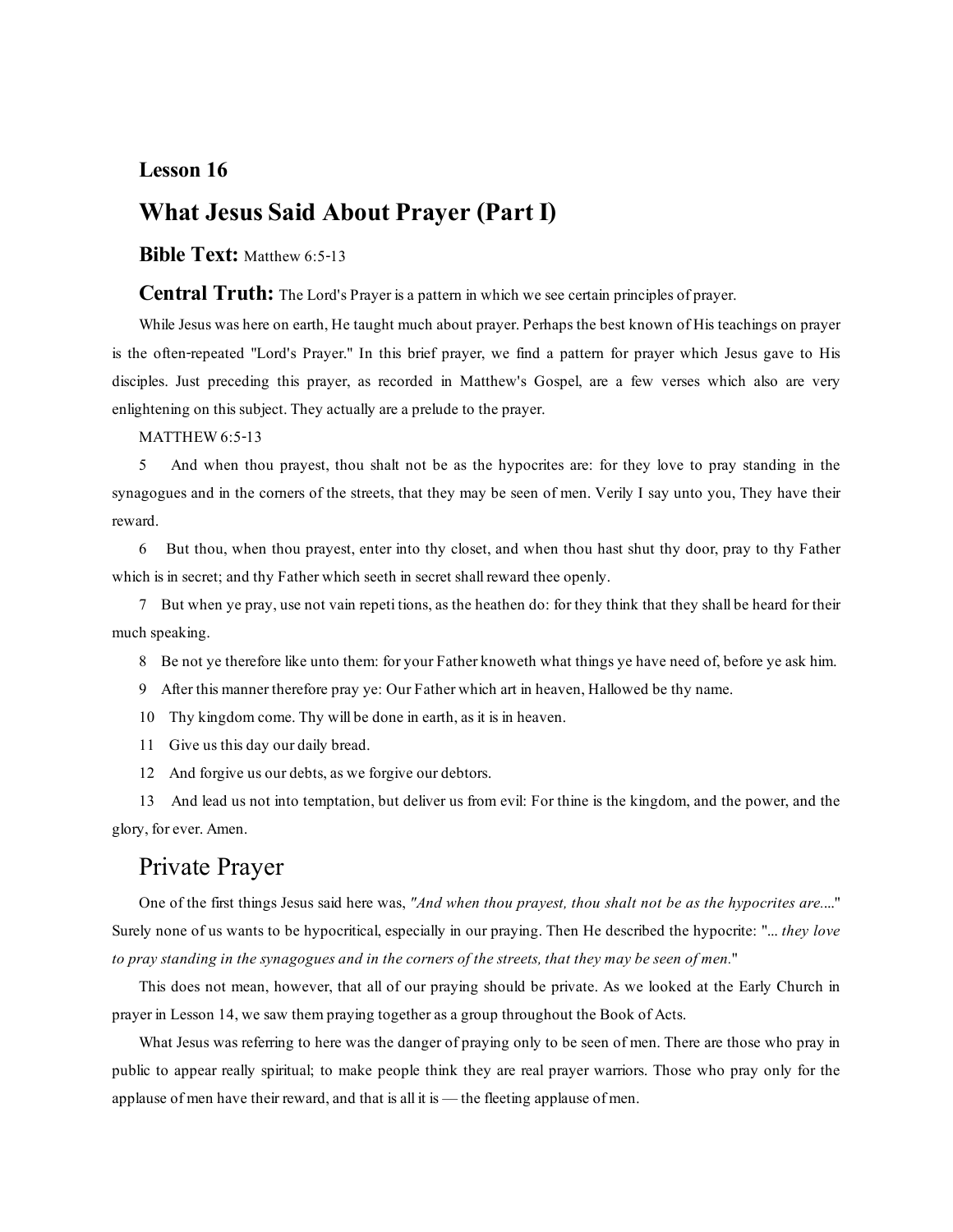Jesus told Hisdisciples to *"enter into thy closet,and when thou hast shut thy door,pray to thy Father which is in secret.*" He was stressing the importance of a private prayer life.

Public prayer is necessary and vital in the life of the Church. Praying together as a family is necessary and vital to the spiritual strength of the home. But private prayer is essential to the spiritual life of the individual. It is when we grow in spiritual stature. It should not be just at those crisis times when we are driven to our knees. We should be spiritually prepared for such times through adaily prayer time which we set aside for fellowship with God.

#### **Repetitious Prayer**

Jesus went on to say, "But when ye pray, use not vain repetitions, as the heathen do: for they think that they *shall beheard for their much speaking"* (v.7).

Thus, we have two admonitions from the Lord: (1) don't be like the hypocrites in ourpraying, and (2) don't be like the heathen in our praying.

Jesus said the heathen think they will be heard by their gods because of their repetitious praying. Sad to say, some of this heathen thinking has sifted down into Christian thinking! Many have the idea that God will hear them because of their much speaking —their lengthy and repeated calling on God. They repeat the same prayer—they say the same phrases and words — over and over again, thinking they will be heard because of that. But this is exactly what Jesus condemned when He said, "... use not vain repeti tions, as the heathen do...."

Then He said, *"Be not ye therefore like unto them: for your Father knoweth what things ye have need of, before ye ask him."* He knows before you ask, yet He wants you to ask, as we shall see in the next chapter of Matthew, where He said,*"Ask,and it shall begiven you* ..."(Matt.7:7).

God does not hear you simply because you repeat the same prayer over and over. Some seem to have the idea that if they could just pray long and loudly enough, eventually they could talk God into hearing them. But God is not going to hearyou because you prayed loudly orquietly. As we have seen in previous lessons, *it is the prayer of faith that God hears.* He hears you because you believe Him when you pray, and you come according to His Word.

### **Basic Principles of Prayer**

In the next few verses in Matthew, Jesus taught His disciples some basic elements of prayer. Commonly referred to as the Lord's Prayer, it is more accurately the Disciples' Prayer, or the model for prayer that He gave to them while He walked with them on the earth.

Dispensationally speaking, this is not the Church praying, for the disciples did not ask anything in the Name of Jesus. When the Church prays, she prays in the Name of Jesus. (However, we can learn many truths concerning prayer here.)

Jesus was not telling the disciples to pray this prayer word for word. He was giving them some principles in connection with prayer that willwork for the Church today.

### **The Principle of Praise**

Theprayerbegins with the words, *"Our Father which art in heaven*...." The unsaved can pray thisprayer just as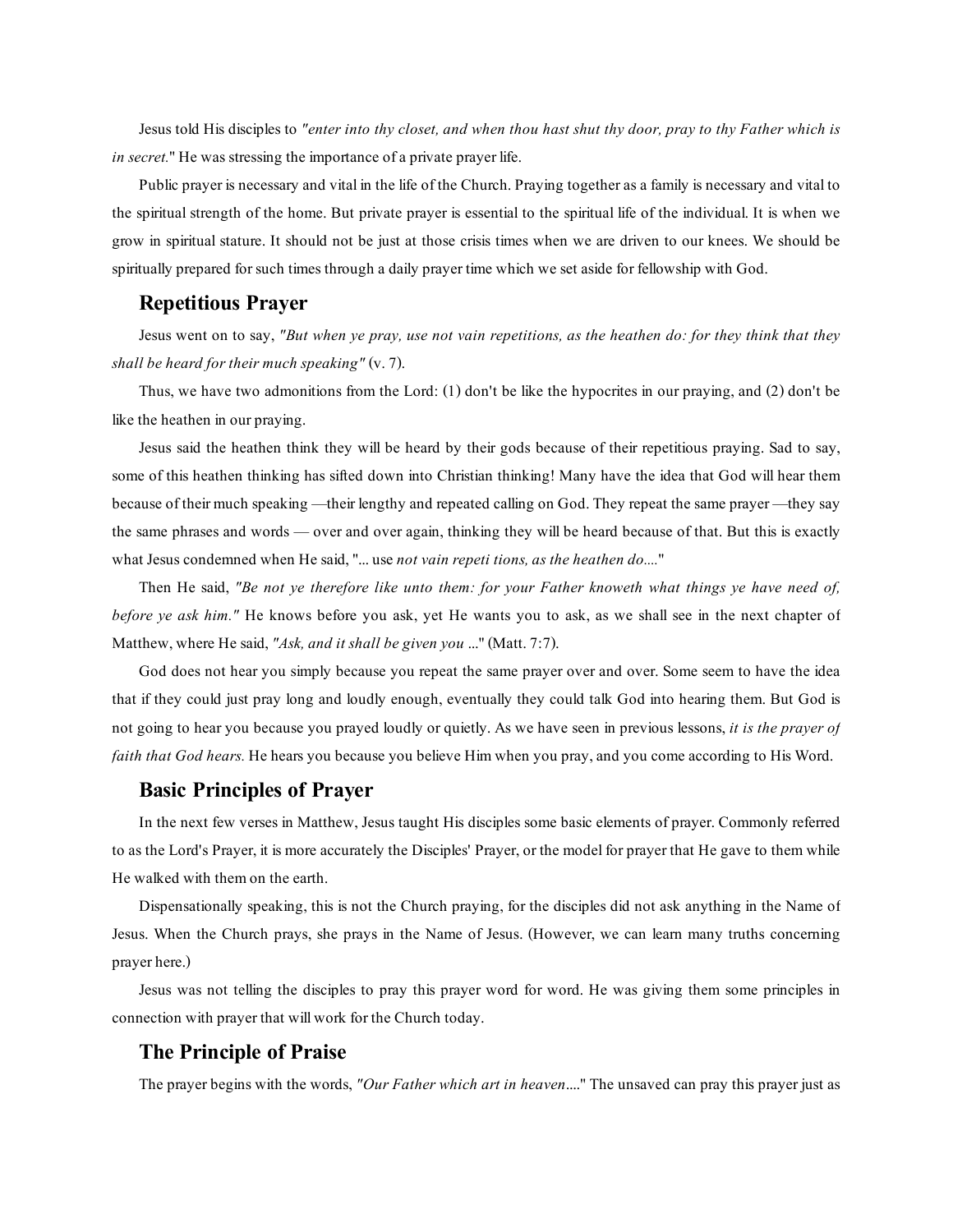they can recite a poem or sing a song. But to really pray this prayer from the heart — to really have fellowship with God — one must actually be a child of God. Otherwise, he cannot truly say, "Our Father...."

We hear much teaching these days about "the fatherhood of God and the brotherhood of man." Some would try to make us believe we all are children of God; that He is the Father of all of us. While it's true that He's the Creator of all,and we allare fellow creatures, He *isn't* theFatherofallofus. He isonly theFatherof those who have been *born again;* those in His family.

During Jesus' earthly ministry He once said to a group ofPharisees, who were very religious people, *"Ye are of your father the devil"* (John 8:44). The Pharisees were good people as far as works were concerned. Yet Jesus said, *"Yeareof your father thedevil"!*

Jesus is saying here that the right approach to God is to come to Him because He is ourFather, and to come in praise and in worship: *"Our Father which art in heaven, Hallowed be thy name* ..." (v. 9). Come into His presence first with praise and worship because He is our Father.

# The Principle of Putting God First

Thenext verse in thispattern prayer says, *"Thy kingdom come.Thy will bedone in earth,as it is in heaven " (*v. 10). The principle involved here is putting the kingdom of God first.

Later on in this same chapter, Jesus repeated this principle: *"But seek ye first the kingdom of God, and his righteousness; and all these things shall be added unto you"* (v. 33). If we put God first, we need have no worry about materialneeds, for*"all these things shall beadded unto you.*"

We do not have to go through life with the soles of our shoes worn thin, with unpaid bills past due, and driving an old Model T Ford. If God is first in our lives, "all these things shall be added."

Haveyou ever thought how all-inclusive thisprayer is? Jesusprayed,*"Thy kingdom come.THYWILL BE DONE IN EARTH, AS ITIS IN HE A VEN.*" Do you suppose there are any sick people in heaven? No. Nor is it God's will that there should be any sick peopleon earth.

God wants to shower our lives with blessings. He wants our lives here on earth to be lived in the center of His will, as it is in heaven. He wants us to enjoy abundant living. Jesus said, "...

*Iam come that they might have life,and that they might have it moreabundantly"* (John 10:10).

### **The Principle of Daily Prayer**

In the next verse of this prayer, Jesus taught us the importance of daily prayer, of asking God for our **every need:** *"Give us thisday our DAILYbread"* (Matt.6:11). Even though God knows our every need, He still wants us to ask Him!

### **The Principle of Forgiveness**

Jesus taught much about forgiveness during His stay here on earth, and He included forgiveness as one of the essential elements of prayer: "And forgive us our debts, as we forgive our debtors" (v. 12). In verses 14 and 15 He also said, "For if ye forgive men their trespasses, your heavenly Father will also forgive you: But if ye forgive not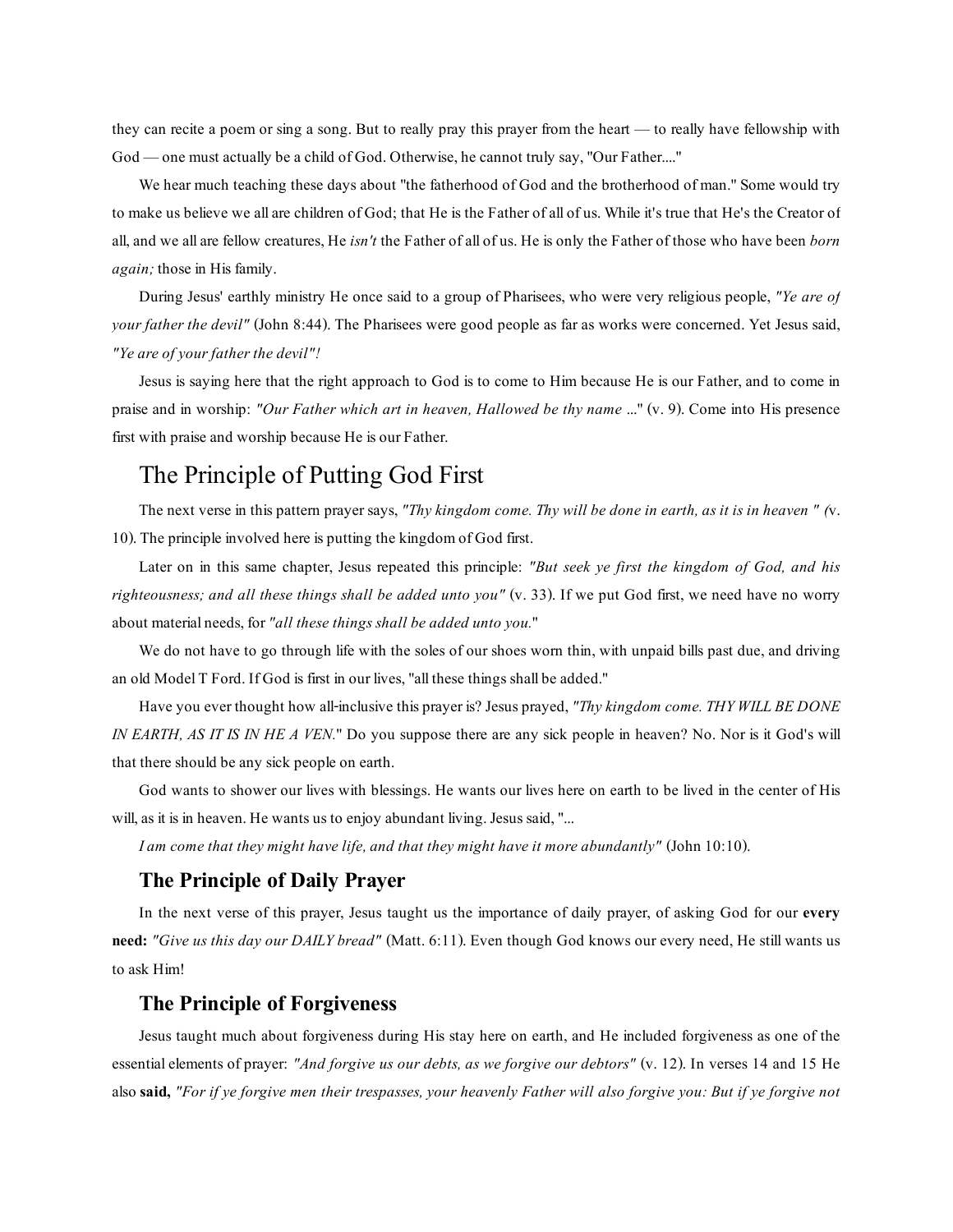*men their trespasses,neither will your Father forgive your trespasses.*"

Prayer will not work in an unforgiving heart. We simply cannot hold a grudge against anyone and maintain a prayer life that gets results!

There are many instances where mental confusion and emotional frustration can be attributed to harboring bitterness against others. Doctors have learned that people who hold resentment in theirhearts are more susceptible to certain types of diseases. When they can get such patients to rid themselves of their resentment, although they have not responded at all to medical treatment, in most cases their trouble clears up. More and more, medical science is discovering how closely our inner feelings are related to our physical health.

I have heard Christians who were not walking in close fellowship with the Lord tell me how badly they had been treated by a certain person. They would say, "Oh,yes, I have *forgiven* him all right, but I never will *forget* what he did to me!" They really hadn't forgiven that person at all! Resentment still lurked in the hidden corners of their heart.

### **The Principle of Deliverance from Temptation**

*"And lead us not into temptation, but deliver us from evil.. ."(v. 13).* The word temptation means "test" or "trial." Many tests and trials could be overcome in advance by the child of God who is enjoying the fellowship with the Father that a proper prayer life brings.

Then we come to the conclusion: "... *For thine is the kingdom, and the power, and the glory, forever. Amen "* (v. 13). The prayer that began with praise also ends with praise.

Memory Text:

"But seek ye first the kingdom of God, and his righteousness; and all these things shall be added unto you *"* (Matt.6:33).

THE LESSON IN ACTION: *"Butbe ye doersof the word, and nothearersonly* ..." (James1:22).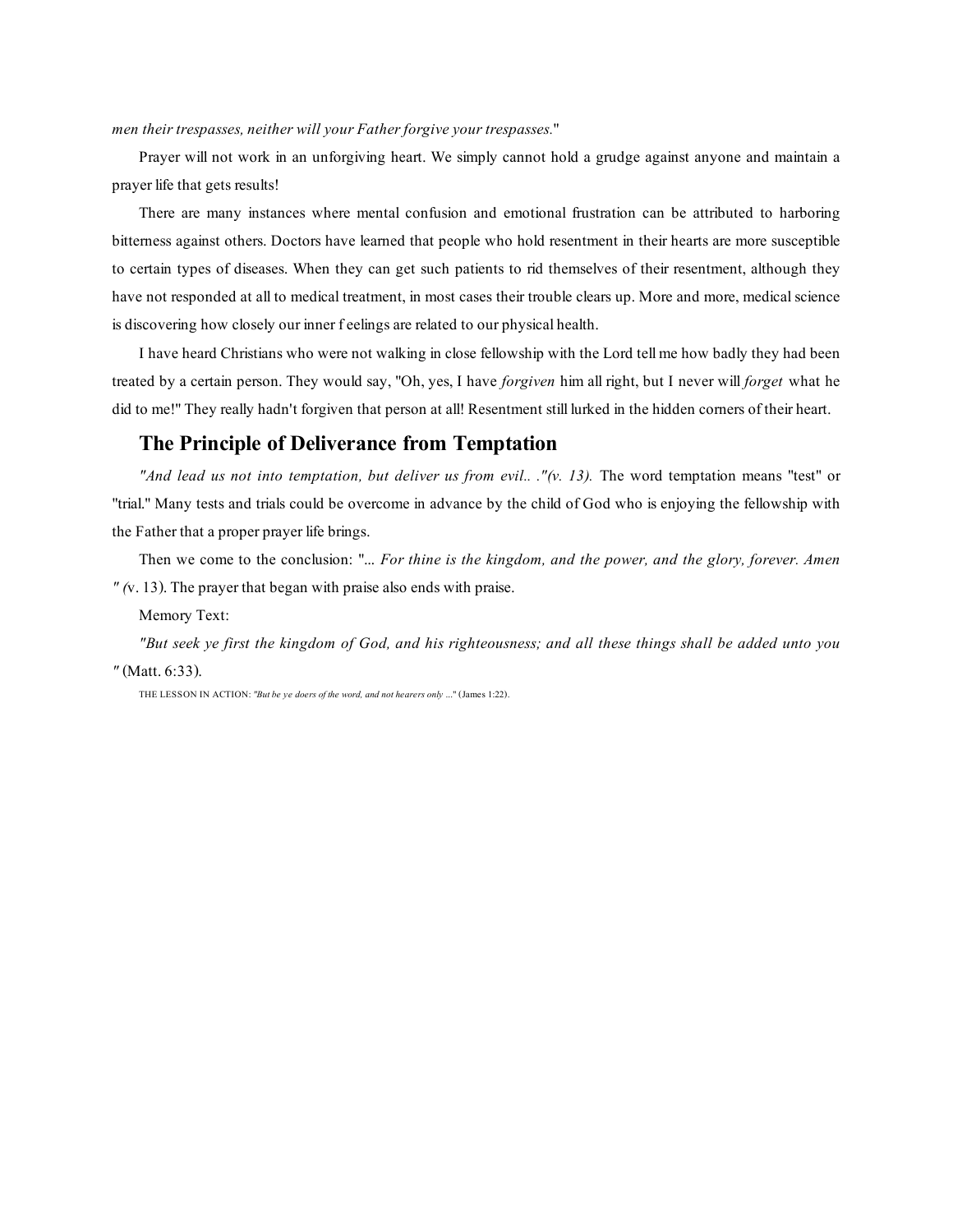## **WhatJesusSaid About Prayer (Part2)**

#### **Bible Texts:** Matthew 7:7-11; Luke 11:5-13

**Central Truth:** God loves us and wants us to have good things, just as we love our children and want them to have good things.

The model prayer Jesus gave to His disciples, commonly referred to as the Lord's Prayer (Matt. 6:9-13), begins with the words,*"Our Father which art in heaven*...."

In the next chapter of Matthew, when Jesus was again teaching on prayer, He used another illustration of how the earthly relationship between father and son is like the believer's relationship with the heavenly Father.

#### MATTHEW7:7-11

- 7 Ask,and it shallbegiven you; seek,and ye shall find; knock,and it shallbeopened unto you:
- 8 For every one that asketh receiveth; and he that seeketh findeth; and to him that knocketh it shall be opened.
- 9 Or what man is there of you, whom if his son ask bread, will he give him a stone?
- 10 Or if he ask a fish, will he give him a serpent?

11 Ifye then, being evil, know how to give good gifts unto your children, how much more shallyourFather which is in heaven give good things to them that ask him?

## Knowing God As Father

Here we can see one reason the Jews could not understand Jesus. If Jesus had come along as the prophets of old, proclaiming judgment against them and presenting a distant, unapproachable God to them, they might have understood Him better. That was the picture of God they were accustomed to.

When God came down and talked to Moses on the mountain, there was fire, thunder, and lightning. Anyone who touched that mountain died instantly. When the presence of God moved into the Holy of Holies, no one dared intrude there for fear of instant death. The Jews knew about a God who was high and holy — a God who dealt an awful judgment —and they feared Him.

Jesus, however, came with a message of love. He introduced God as a Father. He suggested they could approach God asaFather. But the Jews just couldn't comprehend that kind ofa God.

We see the same thing today. To many, Christianity is just a religion about a faraway God. They really don't know Him. They neverhave come to Him through Jesus Christ in order to know Him personally as their

Father; so they try to approach Him in the wrong manner.

But thank God, He *is* our Father and we can come to Him because we are His children!

#### **Ask, Seek, Knock... Believe**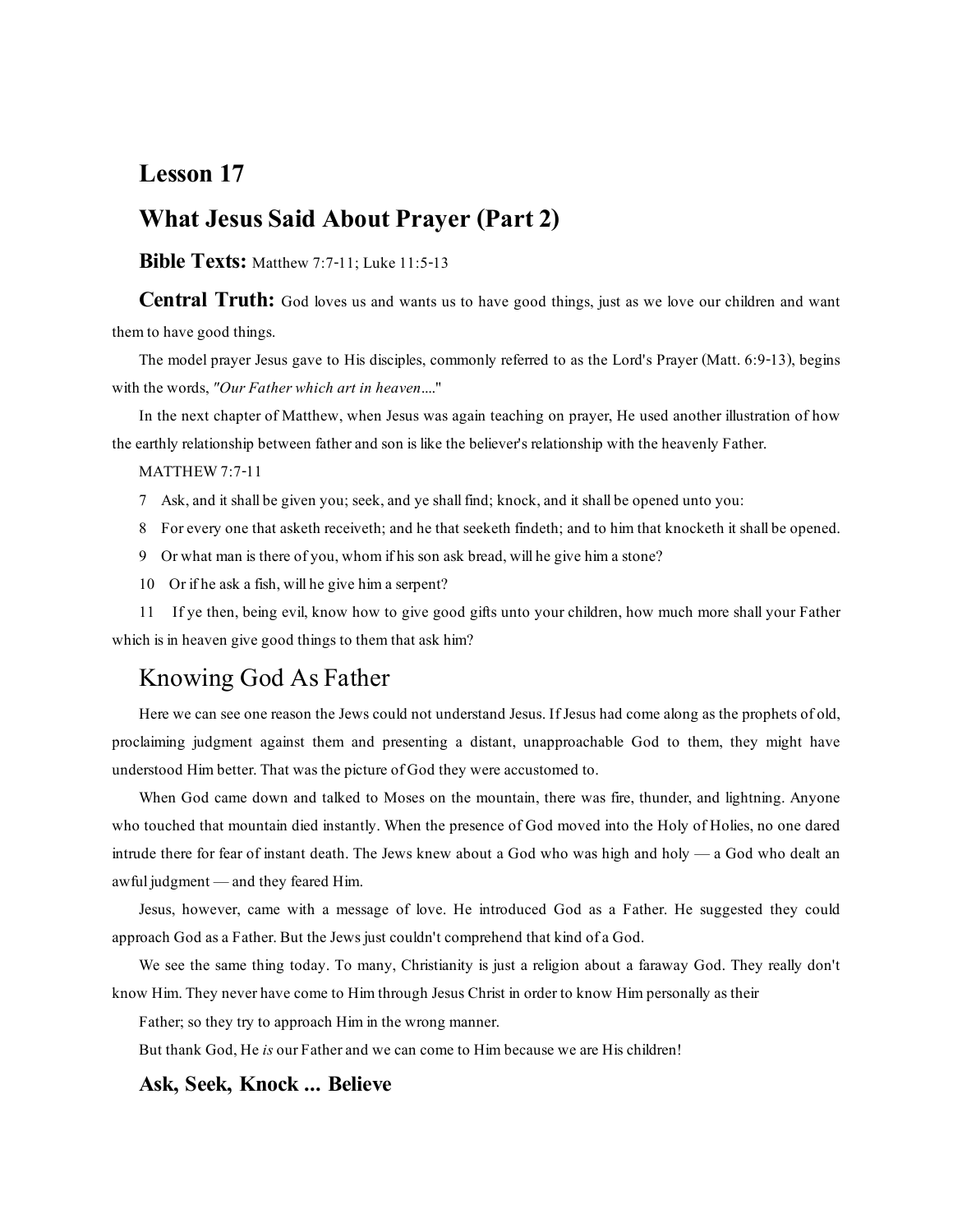Whether or not they use it, most Christians are aware that this verse is in the Bible: *"Ask, and it shall be given you; seek,and ye shall find;knock,and it shall beopened unto you"* (Matt.7:7).

Too often, though, we fail to receive what we are asking for; we fail to find what we are seeking; and the door on which we are knocking is not opened. Why? We must be doing something wrong when we don't receive, because the next verse promises, *"For every one that asketh receiveth;and he that seeketh findeth;and to him that knocketh it shall be opened"* (v. 8). What is the reason for our failure?

I once read a book by a missionary who had spent 32 years in the Holy Land. This was around the turn of the century, when customs there were very much like they had been for centuries.

In his book, the missionary commented on this passage of Scripture in Matthew 7. He said, "I thought, as most Christians do, that when Jesus said, 'Ask, and it shall be given you; seek, and ye shall find; knock, and it shall be *opened unto you,*' He meant ifyou asked and didn't receive an immediate answer to keep on asking. However, after living in the Holy Land for many years and becoming familiar with the thinking of the Eastern mind, I learned that this wasnot what Jesus meant at all.

"In those days, if someone came to the outergate and knocked, seeking entrance, the more wealthy would send their servant to call out and ask the name of the visitor. If it was someone who was known, they could enter immediately. If it was someone unknown, the servant would go to the master of the house and ask if he should let the visitor in. The thought here is that *when you knock, if you are known, you gain immediate entrance. 'To him that* knocketh it shall be opened.'"

If when we ask we do not receive, if when we seek we do not find, if when we knock it isnot opened to us, we should ask ourselves if we are known by the Master of the house. If not, we should become acquainted personally and intimately with our Lord and Savior Jesus Christ. We should make Him Lord of our life.

Having done this, the next step is faith, to "... *believe that he is, and that he is a rewarder of them that diligently seek him"* (Heb. 11:6). For, as Jesus explained in Matthew 7:11, our heavenly Father is eager to give good gifts unto His children: "If ye then, being evil, know how to give good gifts unto your children, how much more *shall your Father which is in heaven givegood things to them that askhim? "* (v.11).

What earthly father wants his children to go through life poor and downtrodden, sick and suffering? On the contrary, most of us labor and sacrifice so our children can have advantages we never had. So if you, being carnal being human —want good things foryour children, "... *HOW MUCH MORE shall your Father which is in heaven givegood things to them that askhim? "*

Those three words, "how much more," send a thrill through my spirit. If we want happiness for our children, how much more does God want the same for us. If we want good health for our children, how much more does God want good health for us. If we want material blessings for our children, how much more does God want the same for us.

Luke's account of this story gives us a few more details.

LUKE 11:5-13

5 And he said unto them, Which of you shall have a friend, and shall go unto him at midnight, and say unto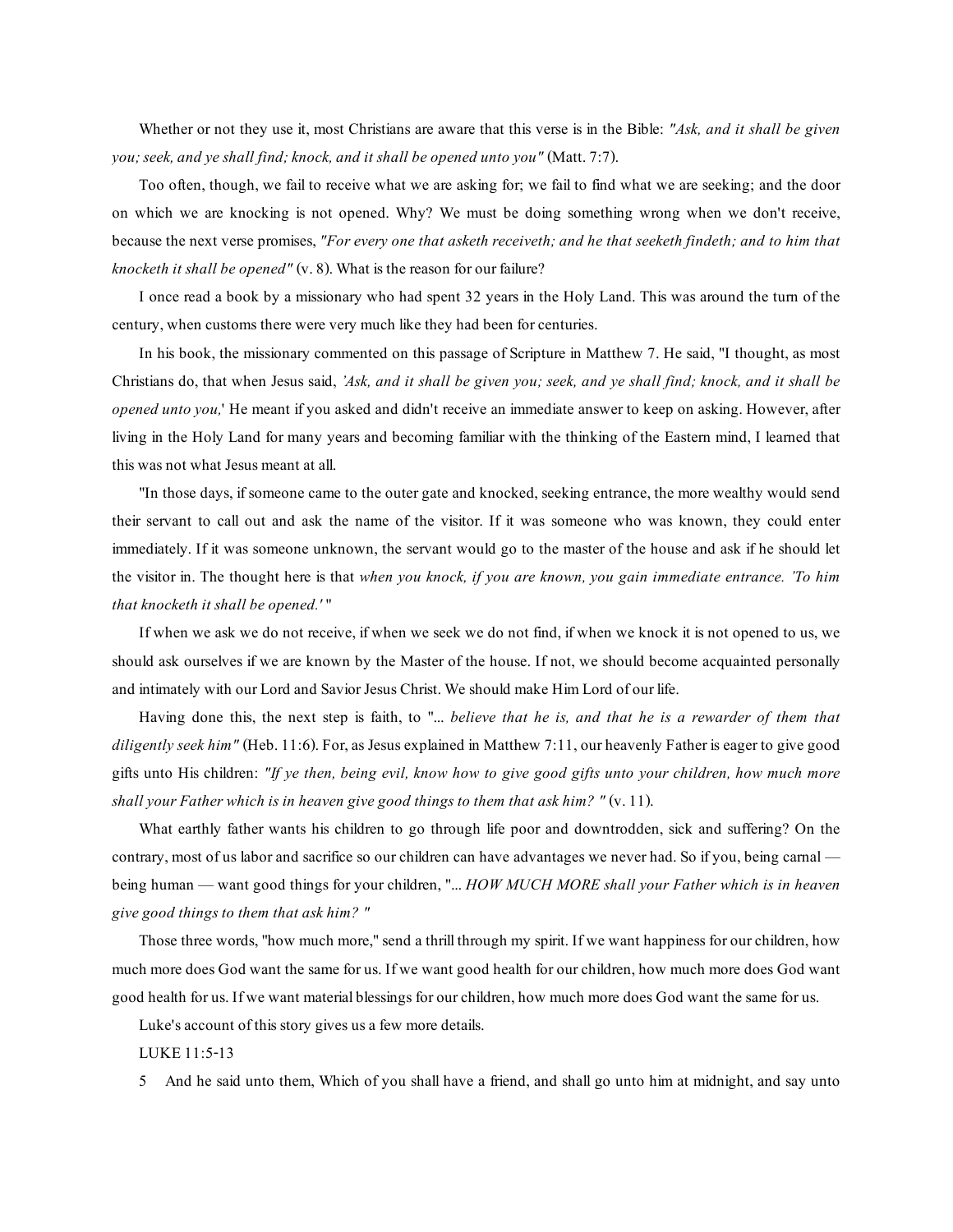him, Friend, lend me three loaves;

6 Fora friend of mine in his journey iscome to me,and I havenothing to set beforehim?

7 And he from within shallanswerand say, Trouble me not: the door isnow shut,and my children are with me in bed; I can not rise and give thee.

8 I say unto you, Though he will not rise and give him, because he is his friend, yet because of his importunity he will rise and give him as many as he needeth.

9 And I say unto you, Ask, and it shall be given you; seek, and ye shall find; knock, and it shall be opened unto you.

10 For every one that asketh receiveth; and he that seeketh findeth; and to him that knocketh it shall be opened.

11 Ifa son shallask bread ofany ofyou that is a father, willhegivehim a stone?or ifhe ask a fish, willhe fora fish give him a serpent?

12 Or ifhe shallask an egg, willheofferhim a scorpion?

13 Ifye then,being evil,know how to givegood giftsunto yourchildren: how much more shallyourheavenly Father give the Holy Spirit to them that ask him?

# The Prayer of Importunity

In this account, which deals with the prayerof importunity, many people have had the mistaken idea that Jesus was teaching us to keep on asking in order to get results.

In this parable we see a man who had a guest arrive during the night. He didn't have any bread to set before him, so he went to his neighbor's house and asked for a loaf of bread. The neighbor responded, "I'm already in bed; don't bother me." But when the man kept pleading with him, he finally granted his request.

Jesus was illustrating here that although the neighbor would not get out of bed to give the man bread just becausehe wasa friend,hegave it to him becauseofhis importunity. Jesus was saying *how much more*ourheavenly Father will hear us and grant our requests.

It is the importunity of faith, not the importunity of unbelief, that gets results. We can keep on begging God importuning all we want — and we never will get an answer if our importuning prayer is in unbelief.

It is the importunity of faith that works: *"Ask, and it shall be given you; seek, and ye shall find; knock, and it shall beopened unto you.*"

Andrew Murray had real insight into this subject of importunity in prayer. He said it is not good taste to ask the Lord for the same thing over and over again. He said if the thing which you have prayed about hasn't materialized, don't ask again the same way you did in the beginning. That would be a confession that you didn't believe God the first time.

Just remind God ofyour request. Remind Him of what He promised. Remind Him you are expecting the answer, and let this importunity be an importunity of faith. It will bring results.

Luke's account of the story is more detailed then Matthew's, and in verse 13, Luke added something. Matthew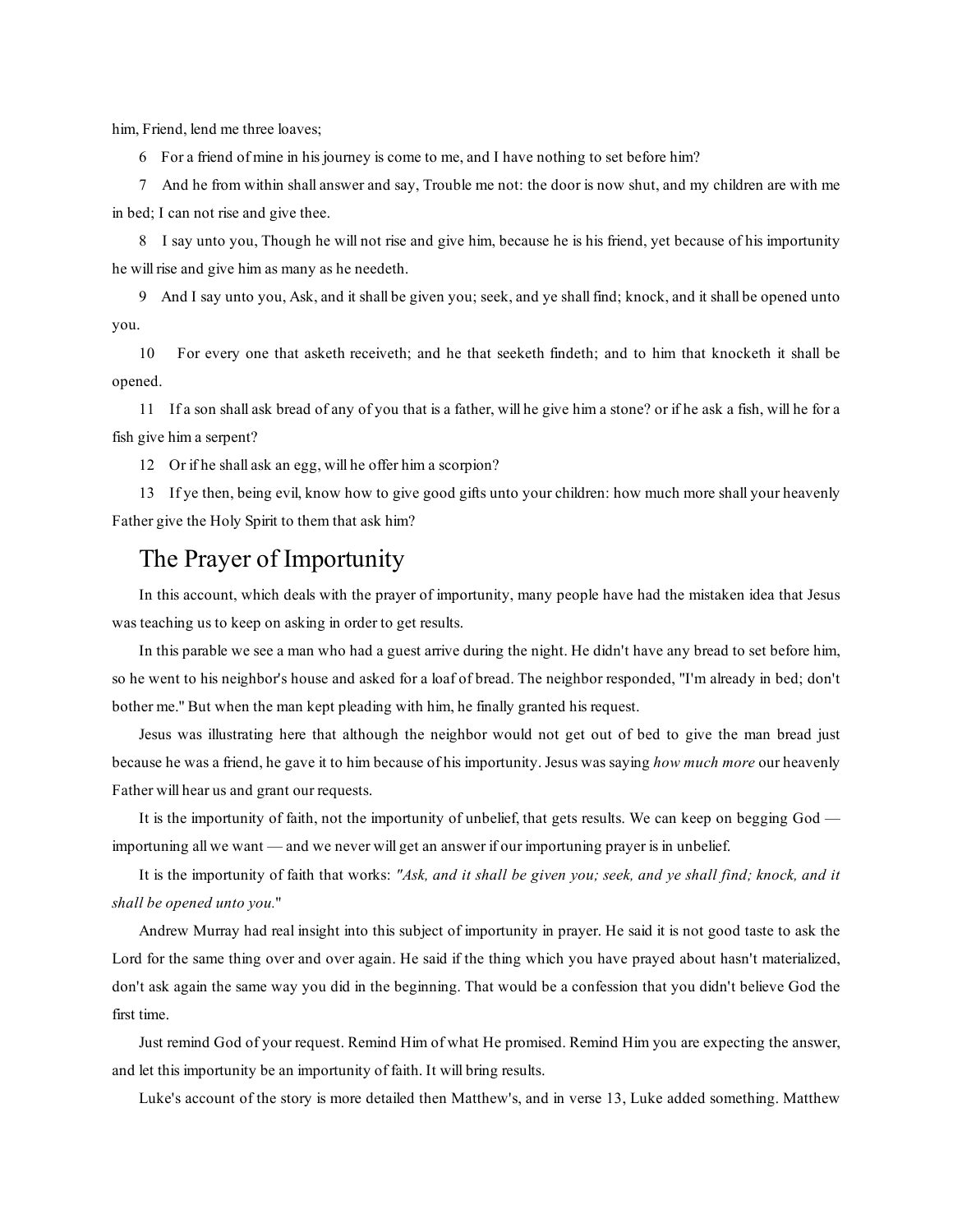recorded,"//ye *then,being evil,know how to give good giftsunto your children,how much more shall your Father which is in heaven give GOOD THINGS to them that askhim?"*

Luke enlarges on this by saying, *"If ye then, being evil, know how to give good gifts unto your children: how much more shall your heavenly Father give THE HOLYSPIRITto them that ask him?"* (Although Matthew didn't specifically name the Holy Spirit in this verse, we know that the Holy Spirit is a "good thing.")

I am sure the Holy Spirit had a purpose for inspiring Luke and Matthew to record this as they did. The Holy Spirit, as He inspired Matthew, wanted to stress the good things of life. He wanted us to know that God loves us just as we love our children and want them to have good things. The Holy Spirit inspired Luke to emphasize the spiritual things God has forus.

By asking, seeking, and knocking in faith, we can enjoy the abundant blessings God has for His children. Memory Text:

*"Ask,and it shall begiven you; seek,and ye shall find;knock,and it shall beopened unto you"* (Matt.7:7). **THE LESSON IN ACTION:** *"Butbeyedoersof theword,andnothearersonly* **..." (James 1:22).**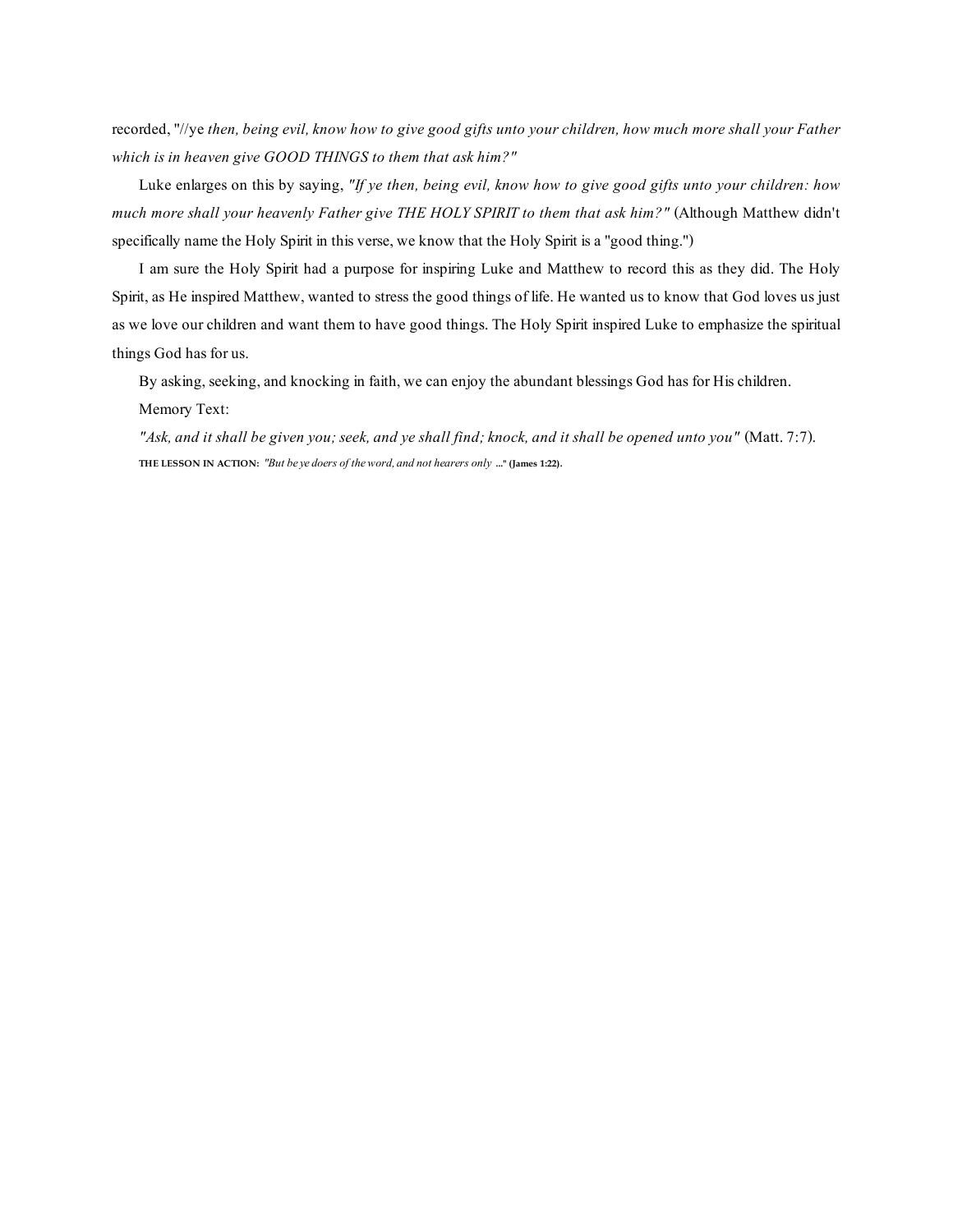## **WhatJesusSaid About Prayer (Part3)**

**Bible Texts:** Matthew 21:18-22; Mark 11:12-14,20-24; John 15:7,8 **Central Truth:** Where the Word of God abides, there faith abides.

In Matthew 21 we come to another passage where Jesus taught on prayer. He actually was talking about faith *and* prayer. You can't very well talk about faith without talking about prayer, nor can you talk about prayer without talking about faith. They go hand in hand.

### **Pray, Believe, Receive**

MATTHEW21:18-22

18 Now in the morning as he returned into the city, he hungered.

19 And when he saw a fig tree in the way, he came to it, and found nothing thereon, but leaves only, and said unto it, Let no fruit grow on thee henceforward for ever. And presently the fig tree withered away.

20 And when thedisciples saw it, they marvelled, saying, How soon is the fig tree withered away!

21 Jesus answered and said unto them, Verily I say unto you, Ifye have faith,and doubt not,ye shallnot only do this which is done to the fig tree, but also if ye shall say unto this mountain, Be thou removed, and be thou cast into the sea; it shall be done.

22 And all things, whatsoever ye shall ask in prayer, believing, ye shall receive.

Let's look at this same account in Mark's Gospel. This is the only reference to prayer in the Book of Mark, but the writer devoted a great deal of attention to it. Whereas Matthew told the story in five verses, Mark takes nearly twice as many verses to tell the same story.

MARK 11:12-14,20-24

12 And on the morrow, when they were come from Bethany, he was hungry:

13 And seeing a fig tree afar off having leaves, he came, if haply he might find any thing thereon: and when he came to it, he found nothing but leaves; for the time of figs was not yet.

14 And Jesus answered and said unto it, No man eat fruit of thee hereafter for ever. And his disciples heard it....

20 And in the morning,as they passed by, they saw the fig treedried up from the roots.

21 And Peter calling to remembrance saith unto him, Master, behold, the fig tree which thou cursedst is withered away.

22 And Jesus answering saith unto them, Have faith in God.

23 Forverily I say unto you, That whosoever shallsay unto this mountain, Be thou removed,and be thou cast into the sea; and shall not doubt in his heart, but shall believe that those things which he saith shall come to pass; he shall have whatsoever he saith.

24 Therefore I say unto you,What things soeverye desire, when ye pray,believe that ye receive them, and ye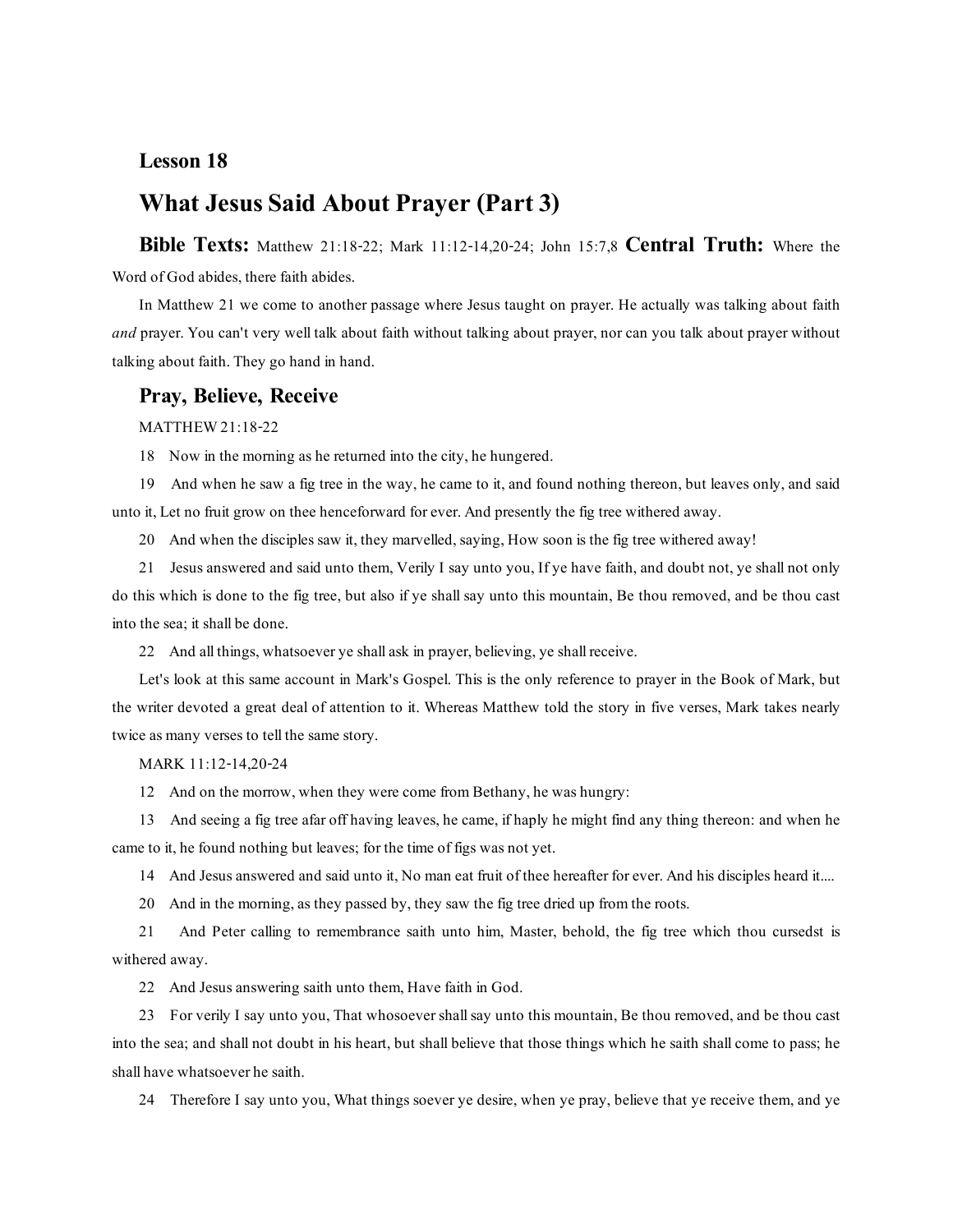shall have them.

In studying the Bible, it is good to compare the different Gospel writers' accounts of the same incidents in Jesus' life. In this way we get different viewpoints. (One writer may give us details that the others left out.)

In Matthew's account of the above story, Jesus said, *"And all things whatsoever ye shall ask in prayer, believing, ye shall receive" (v.* 22). Mark put it a little differently: "... *What things soever ye desire, when ye pray, believe that ye receive them, and ye shall have them"* (v. 24). Both writers gave the basic formula for faith: Pray, believe, receive.

Someone has asked, "But what if you didn't receive?"

Then you didn't ask believing, did you? The Scripture says if you pray and believe, you shall receive.

"Yes, but maybe it isn't the will of God," people will reply.

The Scripture didn't say anything about that. We are too quick to use this as an excuse for our unbelief. *Jesus said if you ask in prayer,believing,you shall receive!*

"But what if someone asked for ten million oil wells?" someone might ask.

Well, if you have faith for ten million oil wells, you will get them. But I doubt seriously you could believe that. Don't ask me to agree with you in prayer for them, because I don't think I could. However, if you *can* believe that you will receive ten million oil wells, you willget them.Sometimes I have believed for things that seemed almost as impossible and have received them. Jesus said it, and I believe it:

*"What things soeveryedesire, when yepray,believe that ye receive them,and ye shall have them*."

# The Word of Faith

In John's account of what Jesus said about prayer, not one time does he use the words "faith" or "believe." Let us look at one example:

JOHN 15:7,8

7 If ye abide in me, and my words abide in you, ye shall ask what ye will, and it shall be done unto you.

8 Herein is my Father glorified, that ye bear much fruit; so shall ye be my disciples.

Why was it unnecessary to use the words "faith" or "believe" in this passage of Scripture about prayer? It is because there isno problem with faith if His words abide in you. There isonly a lack of faith when the Word *doesn't* abide in you, because if the Word doesn't abide, something else does. If the Word abides in you, faith abides in you: *"So then faith cometh byhearing,and hearing by the word of God"* (Rom.10:17).

A person may be giving mental assent to belief in the Word of God. He could stand up, shake his fist, and declare with fervor that he believes in the verbal inspiration of the Bible, that he believes it from cover to cover — from Genesis to Revelation — yet never have the Word abiding in him.

Notice that Jesus didn't say, "//

*YE abide* in me <sup>arr</sup> If He had stopped there, we would automatically have it made as born-again Christians, because with the New Birth we do abide in Christ. But the Scripture goes on to say, "... *and my words abide in you*...."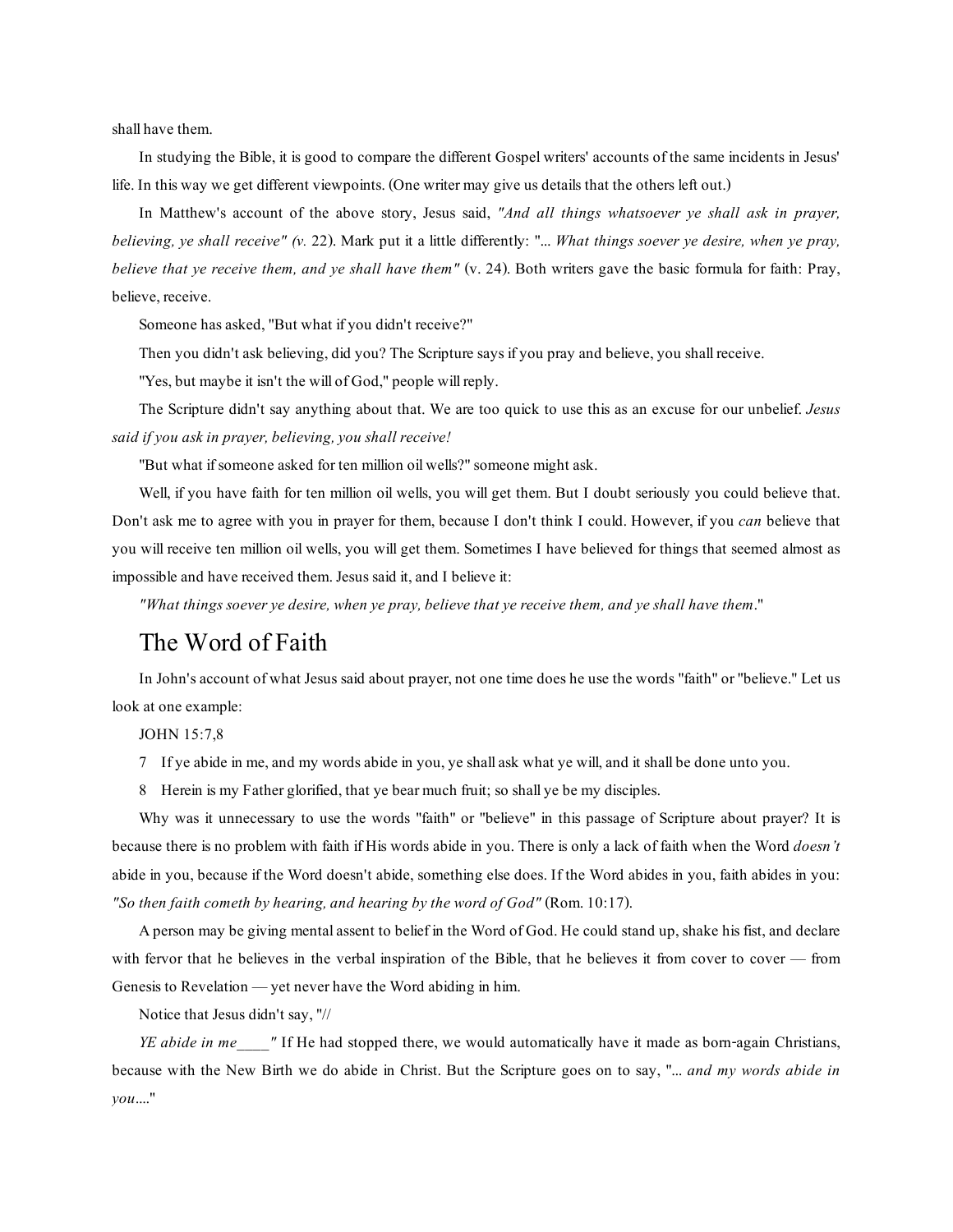The Word is called "the word of faith": *"But what saith it?The word isnigh thee, even in thy mouth,and in thy heart: that is, the word of faith, which we preach"* (Rom. 10:8). If this Word abides in you, it will cause faith to spring up in your heart.

#### **The Light of the Word**

That is the reason the Psalmist of old said, *"The entrance of thy words giveth light..."* (Ps. 119:130). When we know the Word, we are not praying in the dark. We have light.

Again thePsalmist said,*"Thy word isa lamp unto my feet,and a light unto mypath "* (Ps.119:105).We are not walking in the dark. Our pathway is lighted when we have the Word!

If we have a lighted pathway, we can walk in that light. "... *if we walk in the light, as he is in the light, we have fellowship one with another...* " (1 John 1:7). This doesn't say a thing about *standing* in the light. It says "walk." God's Word is a light unto the path that we walk.

The Psalmist also prayed: "... *quicken thou me according to thy word"* (Ps. 119:25). Jesus said, *"If my words abide in you*...." He cannot quicken us according to His Word — although He wants to — unless His words abide in us; unless we walk in the light of the Word.

I heard F.F. Bosworth preach when he was 75 years old and still active in the Lord's work. He said, "I always start every morning by saying, 'Lord,quicken thou me according to thy Word.' "

Then he went on to say what it meant to him to be quickened according to God's Word. He told me how he still was in good health at age 75. For all those years he had trusted God and never had any kind of medication.

Bosworth lived to be 81 years old and was busy in the Lord's work up until the end. In January 1958, he knew the timehad come forhim to die. Heknew in his spirit that the Lord wascoming forhim.

A close friend ofhis flew to hisbedside in Florida.When he arrived, Brother Bosworth was sitting up in bed. He lifted his hand and praised God, saying, "Brother, this is the day

I have waited forallof my life. I am going home."

He had prayed daily, "Lord, quicken thou me according to thy Word," and the Lord quickened him every day until He took him home. Bosworth died without sickness or disease. He just went home to be with the Lord.

God's Word is true whether or not we put it into practice.

Memory Text:

"If ye abide in me, and my words abide in you, ye shall ask what ye will, and it shall be done unto you" (John 15:7).

THE LESSON IN ACTION: *"Butbe ye doersof the word, and nothearersonly.. ."* (James1:22).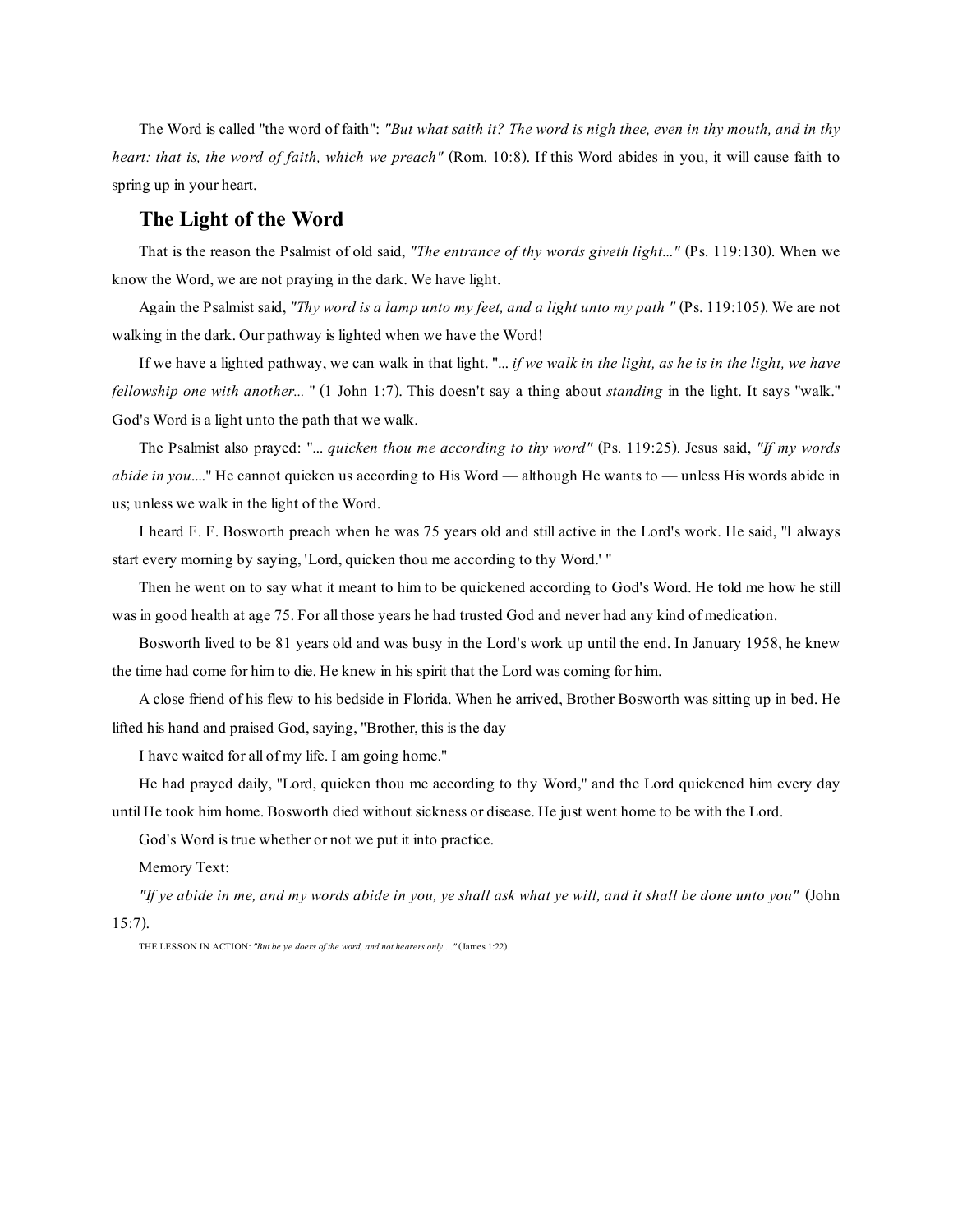## **WhatJesusSaid About Prayer (Part4)**

#### **Bible Texts:** John 14:10-14; 16:23,24,7-11

**Central Truth:** Whatever our need may be, it is our privilege in Christ to demand that this need be met.

Let us look again into the Gospel of John to see what Jesus had to say about prayer.

As strange as it may seem, John did not record anything the other Gospel writers did in regard to prayer. The others did not include what he wrote in their accounts. John said if everything Jesus said and did was written, the world itself could not contain the books. He said he wrote that we might believe that Jesus is the Son of God.

Not all the Gospel writers recorded the same thing. Luke recorded part of what Matthew said. Mark recorded only one instance of Jesus' teaching on prayer, as we saw in our last lesson on Mark 11:12-24, the cursing of the fig tree.Matthew covered this in Matthew 21.

Matthew also talked about the prayer of agreement, which none of the other writers mentioned: "... *if two* of *you* shall agree on earth as touching any thing that they shall ask, it shall be done for them of my Father which is in *heaven"* (Matt. 18:19). Actually, we have to put all the accounts together to get a clear picture of Jesus' teachings on prayer.

John covers the subject of prayer from an entirely different standpoint. Let us look at two passages of Scripture which seem similar, but really are quite different.

#### JOHN 14:1014

10 Believest thou not that I am in the Father, and the Father in me? the words that I speak unto you I speak not of myself: but the Father that dwelleth in me, he doeth the works.

11 Believe me that I am in the Father, and the Father in me: or else believe me for the very works' sake.

12 Verily, verily, I say unto you, He that believeth on me, the works that I do shall he do also; and greater works than these shall he do; because I go unto my Father.

13 And whatsoever ye shall ask in my name, that will I do, that the Father may be glorified in the Son.

14 Ifye shallask any thing in my name, I willdo it.

Many think this Scripture refers to prayer, but Jesus is not talking about prayer here at all.

Now let us compare two verses in John 16.

JOHN 16:23,24

23 And in that day ye shall ask me nothing. Verily, verily, I say unto you, Whatsoever ye shall ask the Father in my name, he will give it you.

24 Hitherto have ye asked nothing in my name: ask, and ye shall receive, that your joy may be full.

In this passage of Scripture, Jesus was talking about something entirely different from what He was talking about in chapter 14. In John 16 He said, *"Whatsoever ye shall ask the Father in my name, HE will give it you."* But in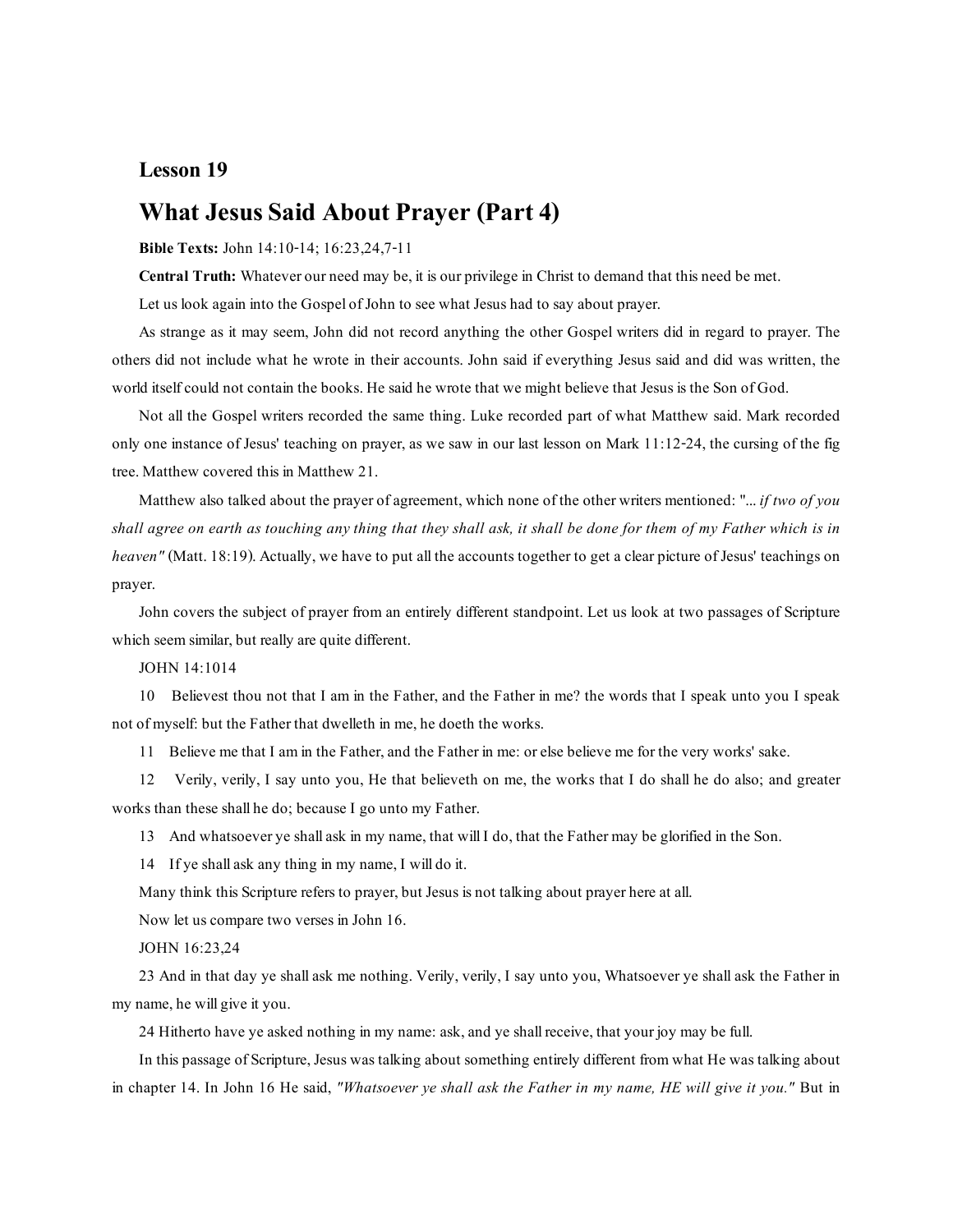John 14 He says, *"And whatsoever ye shall ask in my name, that will* 7 do...." He is talking about two different things.

### **To Demand As Our Right**

Let us examine these Scriptures in the Greek New Testament. The Greek word here translated "ask" means "demand." Or,"Whatsoeverye shall*demand* in my name, that will I do."

We are not demanding it of God. When we pray, we ask of God in Jesus' Name. But we are demanding this of the devil.

Actually, the Greek is more explicit than the English translation. The Greek reads, "Whatsoeverye shalldemand asyour right..."(not ask asa favor).

Whatever we ask or demand as our right, Jesus said, "I will do it." We have the right to demand that Satan take his hands off our finances if we are having difficulty making ends meet. Whatever our need may be, it is our privilege, our right, in Christ to ask, to demand, that this need be met.

We see an example of this in the Book of Acts. Peter and John saw a crippled man begging alms at the gate called Beautiful. Peter stopped and said, "Look on us." The man looked at them, expecting to receive a coin. Peter said, "Silver and gold have I none; but such as I have give I thee: In the name of Jesus Christ of Nazareth rise up *and walk"(Acts*3:6).

Peter demanded in Jesus' Name that the cripple get up and walk. He didn't pray that God would do it. He knew Jesushad said that whatever wedemand,orask, in Hisname, He would do.

Just before Jesus said, *"Whatsoever ye shall ask* [demand] *in my name, that will I do,"* He said, *"He that believeth on me, the works that I do shall he do also.*..."Peter was doing the works Jesus did when he healed the cripple.

Even though we pray for the sick today — and this is certainly scriptural (James  $5:14-16$ ) — Jesus never prayed for the sick.

Jesus said,".. *.the works that Ido shall he do also.*..." If we just prayed for the sick and got results, we wouldn't be doing the works Jesus did. *Jesus laid hands on the sick,but He never prayed for them.* He would command the devil to leave, or He would just say, "Go thy way; and as thou hast believed, so be it done unto thee" (Matt. 8:13).

So when Jesus said in John 14:13, *"And whatsoever ye shall ask* [demand] *in my name, that will Ido,* " He was not talking about praying to God the Father; He was talking about doing the same works He did.

# **Greater Works**

Not only did Jesus say that we would do the *same* works that He did; He also said, "... *and GREATER works than these shall hedo..."* (John 14:12). Then He went on to tellus *why* we would do greater works: "...*because Igo unto my Father.*" The greater works that the Church can do and is doing today are due to the fact that Jesus has gone to the Father.

JOHN 16:7-11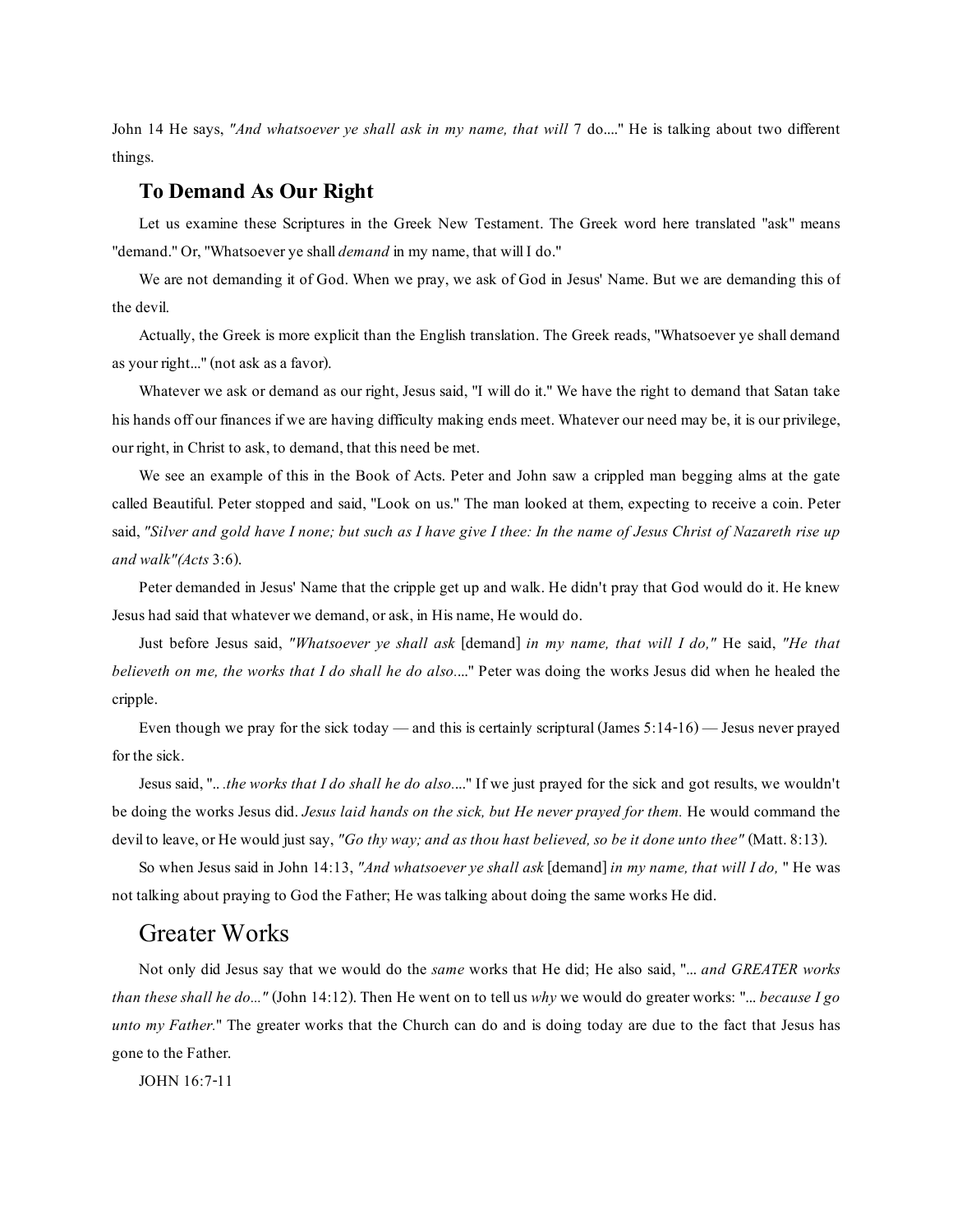7 Nevertheless I tellyou the truth; It is expedient [profitable, foryourbest] foryou that I go away: for if I go not away, the Comforter willnot comeunto you; but if I depart, I willsend him unto you.

8 And when he is come, he will reprove the world of sin, and of righteousness, and of judgment:

9 Of sin, because they believe not on me;

- 10 Of righteousness,because I go to myFather,and ye see meno more;
- 11 Of judgment, because the prince of this world is judged.

What are these greater works? We show men and women how to become born again. "But weren't people saved, or born again, under Jesus' ministry?" someone might ask. They were saved in the same sense that the people in the Old Testament were saved, but they were not "born again." The work of the Holy Spirit is necessary in the New Birth, and while Jesus was on earth the Holy Spirit had not yet been given. This is why Jesus said, "... *It is* expedient for you that I go away: for if I go not away, the Comforter will not come unto you; but if I depart, I will *send him unto you"* (John 16:7).

"But didn't Jesus forgive people's sins while He was here on earth?" someone might say. Yes, but there is a difference between having one's sins forgiven and being born again.

After a person is born again, if he sins, he can get forgiveness, but he is not born again a second time. (If that were true, we might be born again thousands of times.) The New Birth is a greater work than a healing or a miracle.

So people were not born again while Jesus was on earth.Second, we never read in the four Gospels, *"And the Lord added daily to the Church such as should be saved."* However, we do see this repeatedly in the Book of Acts. This isbecause there *wasn't* any Church in Jesus' day in the sense that we think of the New Testament Church.

The only Body of Christ that was on earth was His *physical* body. There were those who believed on Him and who had the promise of that which was to come, but their belief s could only be consummated when the Holy Spirit came to baptize them all into one Body. The Body had to be formed.

Today we are the spiritual Body of Christ. Theonly Body of Christ in the world today is the Church.

Not only was no one born again or added to the Church under the ministry of Jesus, neither was anyone filled with the Holy Spirit under His ministry. These are "the greater works" that we do because He went to the Father.

# Praying in Jesus' Name

Let us compare now what Jesus said in John 16 regarding prayer: *"And in that day ye shall ask me nothing.*.." (v. 23). When He said "in that day," He was referring to the day in which we now live — the day of the New Covenant, the day of the New Testament.

One translation of this verse reads, "In that day ye shallnot pray to me." He told us not to pray to Him, but to pray to theFather in Jesus' Name. (See Lesson 3.)"...*Whatsoever ye shall ask the Father in my name,he will give it you."*

Then He went on to say, *"Hitherto have ye asked nothing in my name:ask,and ye shall receive, that your joy maybe full"* (v.24).

He was telling His disciples that while He was on the earth with them, they did not pray to the Father in Jesus'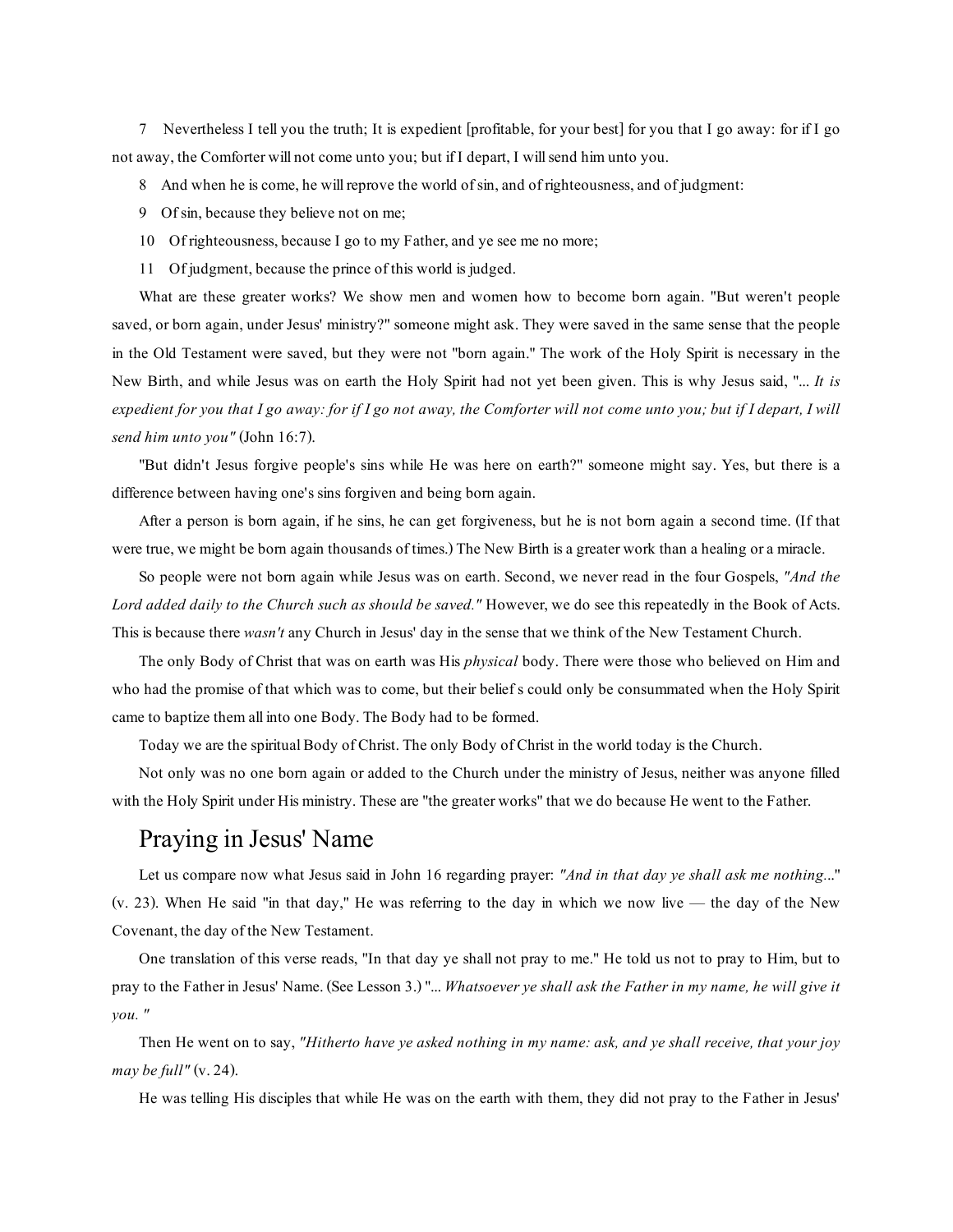Name; however, "in that day," when He would no longer be on the earth, they would ask the Father in the Name of Jesus,*"and ye shall receive, that your joy maybe full."*

Our heavenly Father longs to meet our every need — if only we would ask Him — so our joy may be full!

## **Memory Text:**

*"If ye shall askany thing in myname, I will do it"* (John 14:14). THE LESSON IN ACTION: *"Butbe ye doersof the word, and nothearersonly* ..." (James1:22).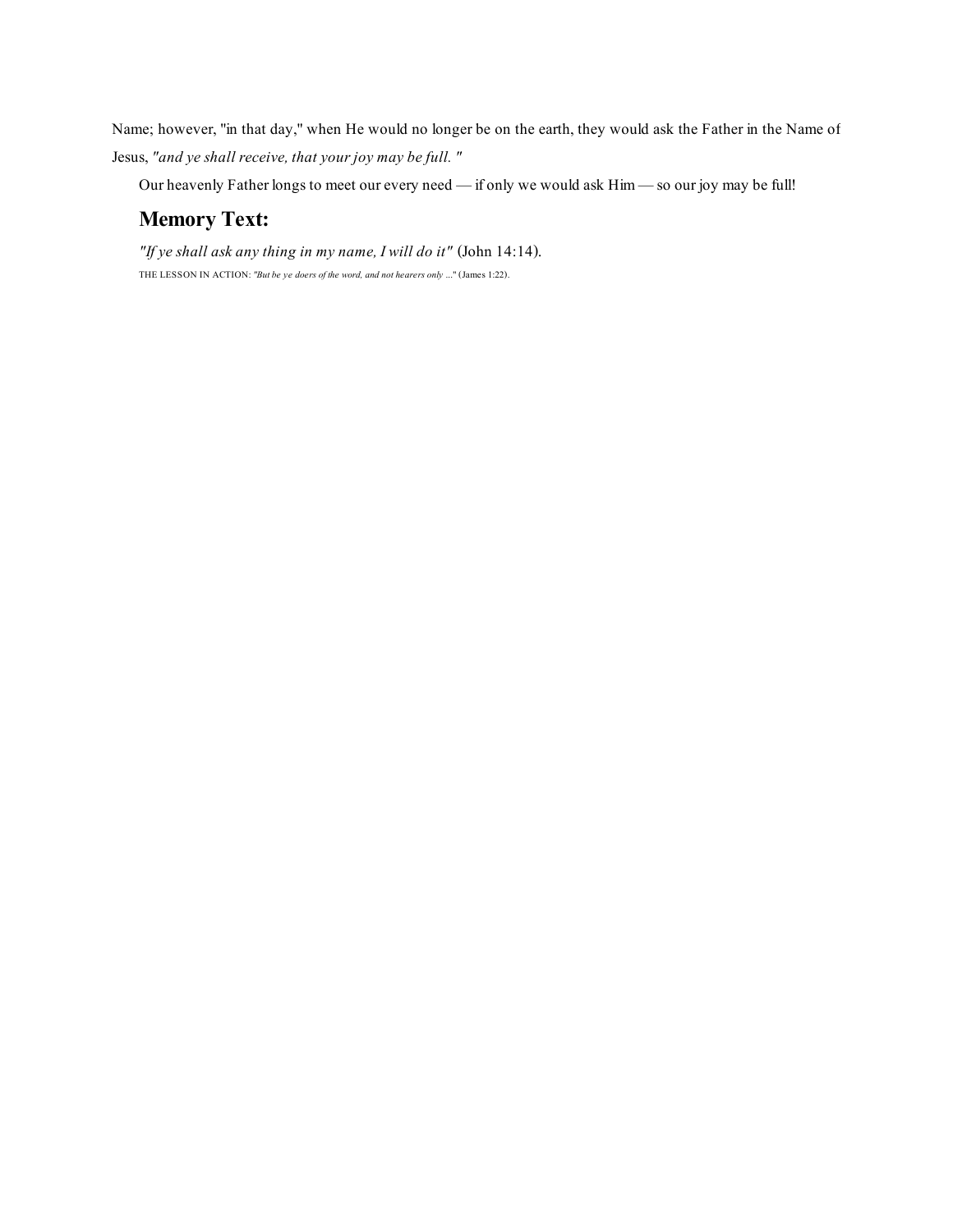# **What PaulSaid About Prayer (Part1)**

#### **Bible Text:** 1 Thessalonians 5:16-18

**Central Truth:** When we are fully trusting God, we can thank Him in every circumstance of life.

In his writings to the Early Church, Paul had much to say to these new Christians about prayer. We already have studied many of his teachings on prayer in previous lessons, so we will not repeat them here. In the next two lessons, we will merely look at some additional things he had to say about prayer.

#### 1 THESSALONIANS 5:16-18

- 16 Rejoice evermore.
- 17 Pray without ceasing.
- 18 In every thing give thanks: for this is the willof God in Christ Jesusconcerning you.

Verse 17 in the *King James Version* is a little misleading. Some people have gotten the idea that Paul was telling us here to pray all the time. Other translations of this verse read, "Never give up in prayer," or "Be unceasing in prayer." In other words, don't give up your prayer life. Maintain a prayer life. It doesn't mean that we are to pray with every breath. This is not possible.

The exhortation never to give up in prayer is sandwiched between the exhortations to "rejoice" and "give thanks." That isagood "sandwich,"isn't it?Paulsaid,"Rejoice evermore."We are to be fullof rejoicing.

Then he said,*"In every thing give thanks: for this is the will of God in Christ Jesusconcerning you.*"

"But I just can't thank God in *everything!"* some might exclaim.

Paul said you could. He said this is the will of God in Christ Jesus concerning *you*. We all want to be in the will of God. And we can when we have things in their proper perspective.

When we know and act upon the Word of God, we can truly thank Him in everything. I have done this in my own life when things looked bleak.

When I first started out on the evangelistic field, often I would close one revival meeting with no other meetings in sight.

I had a wife and two children to support. At the time, my niece also was living with us, so there were fiveofus to feed and clothe.

When I would close a revival and put the last offering in my pocket, often it wouldn't be enough to pay the rent when I got home. I wouldn't have enough money to buy food. And I didn't have any prospects forother meetings.

On one such occasion I started driving home at night after the closing service. I drove then because my tires were bald, and I had a better chance of making it at night when it was cooler. (During the daytime, the roads were hot, and there was a greater risk of a blowout. And I didn't even have a spare tire.)

All the way home, the devil perched on my shoulder and whispered in my ear, "What are you going to do now?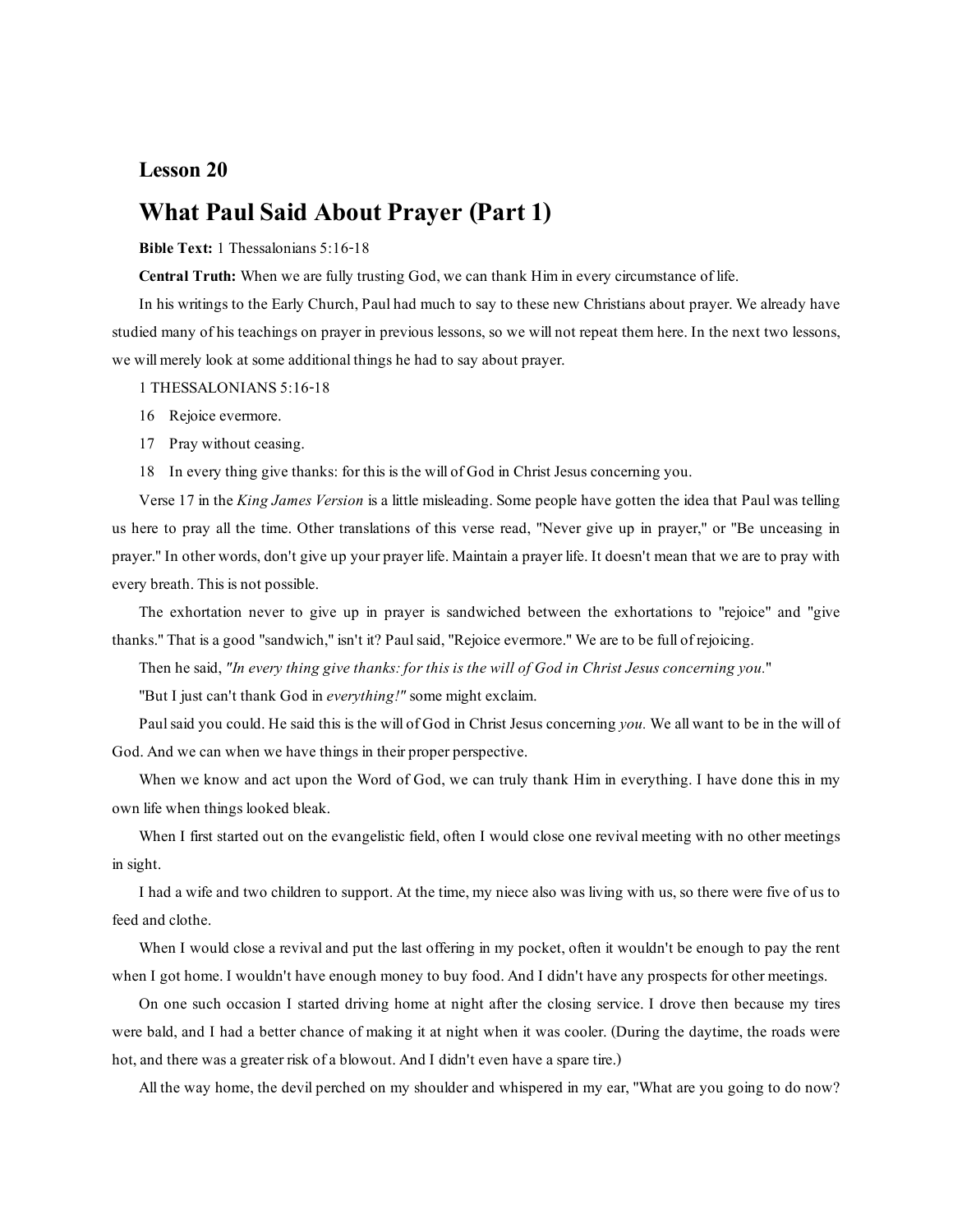What are you going to do now?" I didn't have air-conditioning, so the windows were rolled down. I could hear the tires singing, and it seemed as if they picked up the phrase and taunted me: "What are you going to do now? What are you going to do now?" It kept getting louder and louder.

But thank God when you have the Word, you can walk in the light of the Word.

I said, "I'll tellyou what I am going to do, Mr. Devil: I'm going to act just as if the Word of God is so. The Bible says, 'Rejoice evermore.' I rejoice for the \$42 offering I did get. The Bible says, 'In every thing give thanks ..." I thank God for the \$42. I may have needed \$102, but I thank God for the \$42. I am rejoicing. I am giving thanks.

"And I'll tell you something else, Mr. Devil. I thank God for this test, for this is a good time to prove that God and the Bible are true. This is an opportunity for me to believe God, and

I am thanking Him for it.Since you asked me what I'm going to do, I'll tellyou exactly what I'm going to do: I'm going to go home, go to bed, and sleep like a baby."

I arrived home around two o'clock in the morning, and my wife asked, "How did everything go?" I knew she was wondering if I had received enough money to meet the bills.

"Everything is just fine,"I told her. "Wedon't have a thing in the world to worry about. I'll tellyou about it in the morning." Then I went to bed and slept soundly and peacefully.

Early the next morning, before I had awakened, the phone rang. When Oretha handed it to me, I found that the caller was a pastor I had heard of but hadn't actually met.

He asked,"When can you start a meeting with us?"

"As soon as you want me to," I answered.

"Then how about starting next Sunday?" he said.

"I'llbe there," I said,praising God in my heart foranswered prayer, for meeting my needs again as He had in the past because I had trusted in Him.

I had obeyed God's Word and had rejoiced in the face of despair. If I had griped all the way home, I am not sure it would have worked out that way. Memory Text:

*"In every thing give thanks: for this is the will of God in Christ Jesusconcerning you"* (1 Thess.5:18). **THE LESSON IN ACTION:** *"Butbeyedoersof theword,andnothearersonly* **..." (James 1:22).**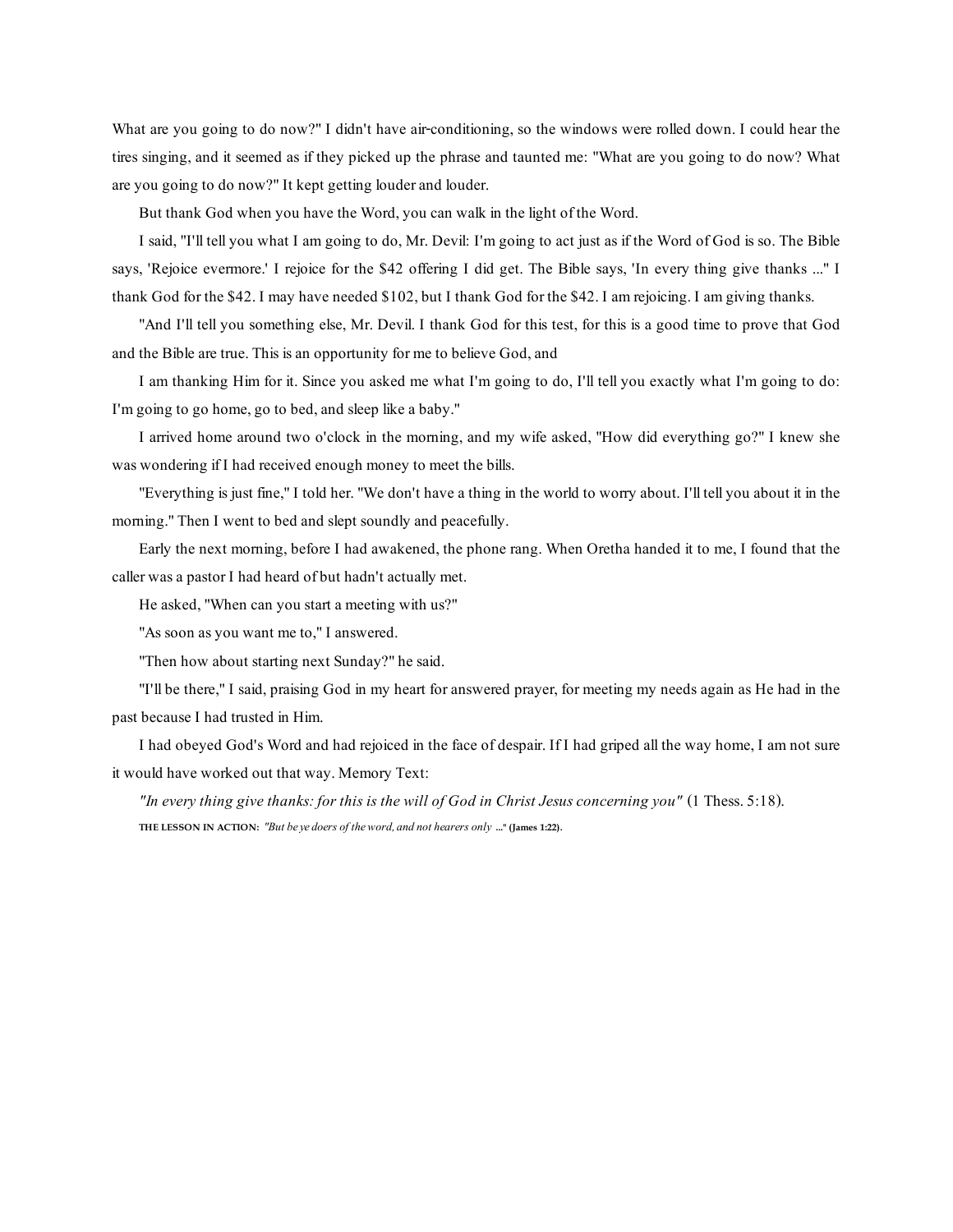# **What PaulSaid About Prayer (Part2)**

**Bible Texts:** 1 Timothy 2:1,2,8; 4:1-5

**Central Truth:** Prayer, accompanied by obedient surrender to God, touches heaven.

In Paul's writings to the young minister Timothy, he had a number of instructions regarding prayer. At this time Timothy was the pastor of a New Testament church.

### **Pray for Heads of Government**

#### 1 TIMOTHY 2:1,2

1 I exhort therefore, that, first ofall, sup plications,prayers, intercessions, and giving of thanks,be made for all men;

2 For kings, and for all that are in author ity; that we may lead a quiet and peaceable life in allgodliness and honesty.

Too often we put ourselves first in our praying. In fact, sometimes that is as far as we ever get — just praying for ourselves and our own personal lives and needs.

But here Paul instructed Timothy, "... *FIRST OF ALL, supplications, prayers, intercessions, and giving of thanks,be made forall men.*" Then hebecame more specific and said,*"Forkings,and forall that are in authority*\_" (In that day, people were ruled)

by kings. This would be comparable to presidentsand otherheadsofgovernment in ourday.)

Why did Paul say we should pray for those in authority? "... *that we may lead a quiet and peaceable life in all godliness and honesty.*" Whateverhappens in the nation we live in affects allofus. God is concerned about us, and whether or not our leaders are Christians, God will do some things for our sake.

We notice that intercession is mentioned here. When Abraham interceded for Sodom and Gomorrah, God came down and talked with him before destroying those wicked cities. Abraham pleaded with God not to destroy the cities if as many as ten righteous people could be found, and God said, "/ *will not destroy it for ten's sake"* (Gen. 18:32).

There are more than ten righteous people in the United States, so we need not be frightened, but we do need to intercede for our country and the heads of government. God will do some things just because we ask Him.

### **Pray** With Hands Outstretched to Heaven

#### 1 TIMOTHY 2:8

8 I will therefore that men pray every where, lifting up holy hands, without wrath and doubting.

Everyone will agree with the first part of Paul's statement to Timothy — that men everywhere ought to pray. But noticePaulalso gives some explicit instructionson prayer: "... *lifting up holyhands, without wrath and doubting.*"

We would all encourage people to pray without doubting. Jesus said, "... *whosoever shall say unto this*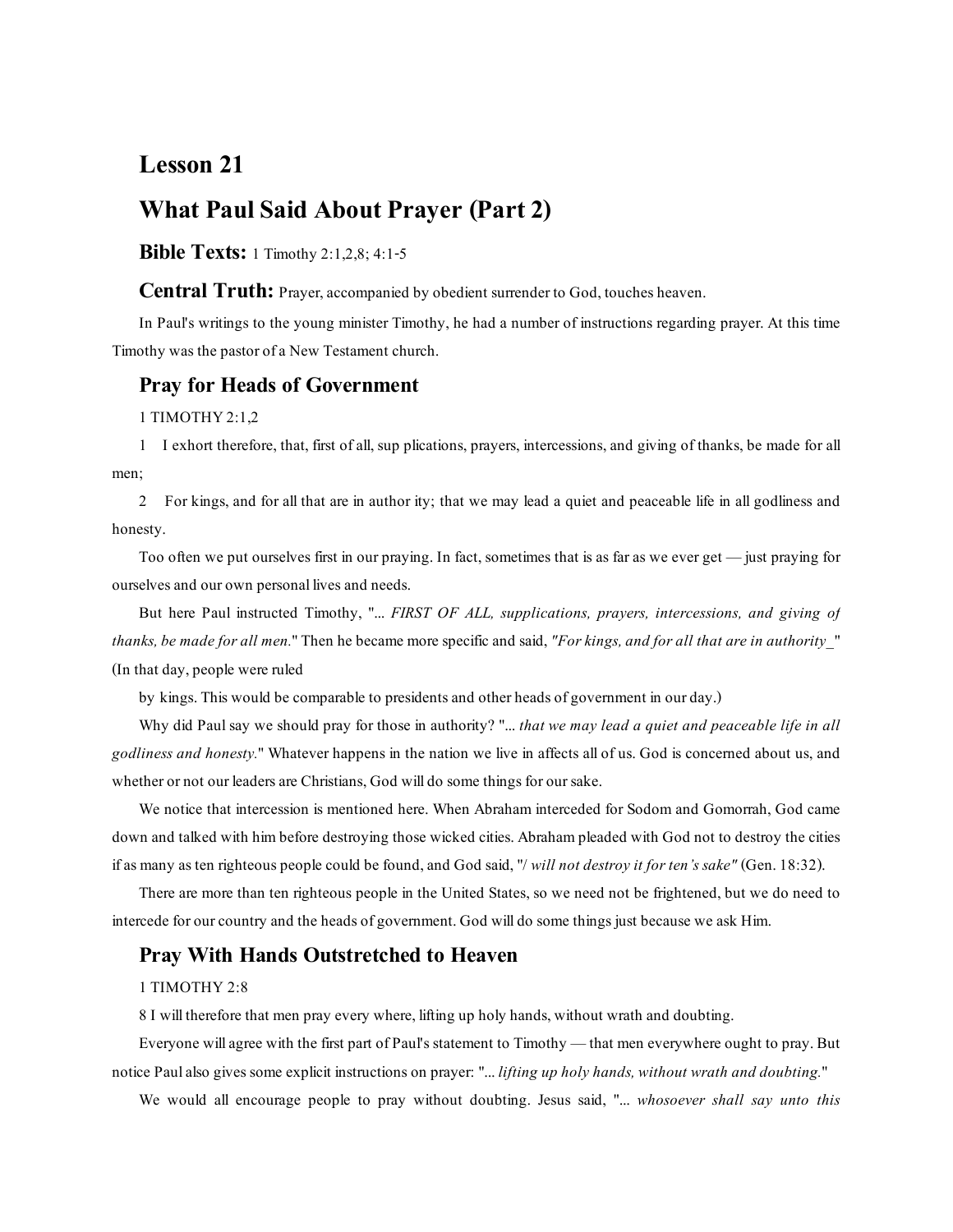*mountain, Be thou removed,and be thou cast into the sea;and SHALL NOT DOUBTin hisheart,but shall believe that those things which he saith shall come to pass; he shall have whatsoever he saith"* (Mark 11:23). (Certainly we also can see the necessity of praying without wrath.)

If we encourage people to follow two-thirds of Paul's instructions in this verse, then we also should obey his third admonition: "... *lifting up holyhands*...."

Those of us who come from denominational churches may find it difficult at first to lift our hands in prayer. I can remember when I first came around people who lifted their hands to pray. It was the hardest thing I had ever done in my life to lift my handsand pray.

Someone may ask, "Do you *have* to do it?" No,you don't *have* to do it, but if we are going to obey part of the verse, why not *all* of it? Why not pray New Testament style?

If Paul was writing to the Church under the inspiration of the Spirit of God, I am under obligation to obey. If *part* of it is inspired of God, then *all* of it is inspired, and we need to pay attention to it.

# Sanctifying Prayer

### 1 TIMOTHY 4:1-5

1 Now the Spirit speaketh expressly, that in the latter times some shall depart from the faith, giving heed to seducing spirits, and doctrines of devils;

2 Speaking lies in hypocrisy; having their conscience seared with a hot iron;

3 Forbidding to marry, and commanding to abstain from meats, which God hath created to be received with thanksgiving of them which believe and know the truth.

4 And every creature of God is good, and nothing to be refused, if it be received with thanksgiving;

5 For it is sanctified by the word of God and prayer.

In this passage, Paul is not referring to sinners or the heathen world. He is talking about believers who depart from the faith. Verse one says that "... *some shall depart from the faith, giving heed to seducing spirits, and doctrines of devils."* 

Then in verse three he mentions some of these doctrines of devils: *"Forbidding to marry, and commanding to abstain from meats* ..."Most ofushave met individuals who have fallen prey to such erroneous teaching.

But Paul, speaking under the inspiration of the Holy Spirit, said concerning meats, "... *which God hath created* to be received with thanksgiving to them which believe and know the truth. And every creature of God is good, and nothing to be refused, if it be received with thanksgiving: For it is sanctified by the word of God and prayer."

The devil will use any means he can to lead people away from God.

I once knew a minister who wason fire for God and had a remarkable ministry in reaching the lost. He could get more people saved accidentally than most people can on purpose.

But he got off on the subject of diet, and he started teaching people what to eat and what not to eat. He preached Old Testament dietary laws and spent all his time trying to regulate people's diets. If he got anyone saved, I don't know of it. The devil undermined his ministry of reaching the lost.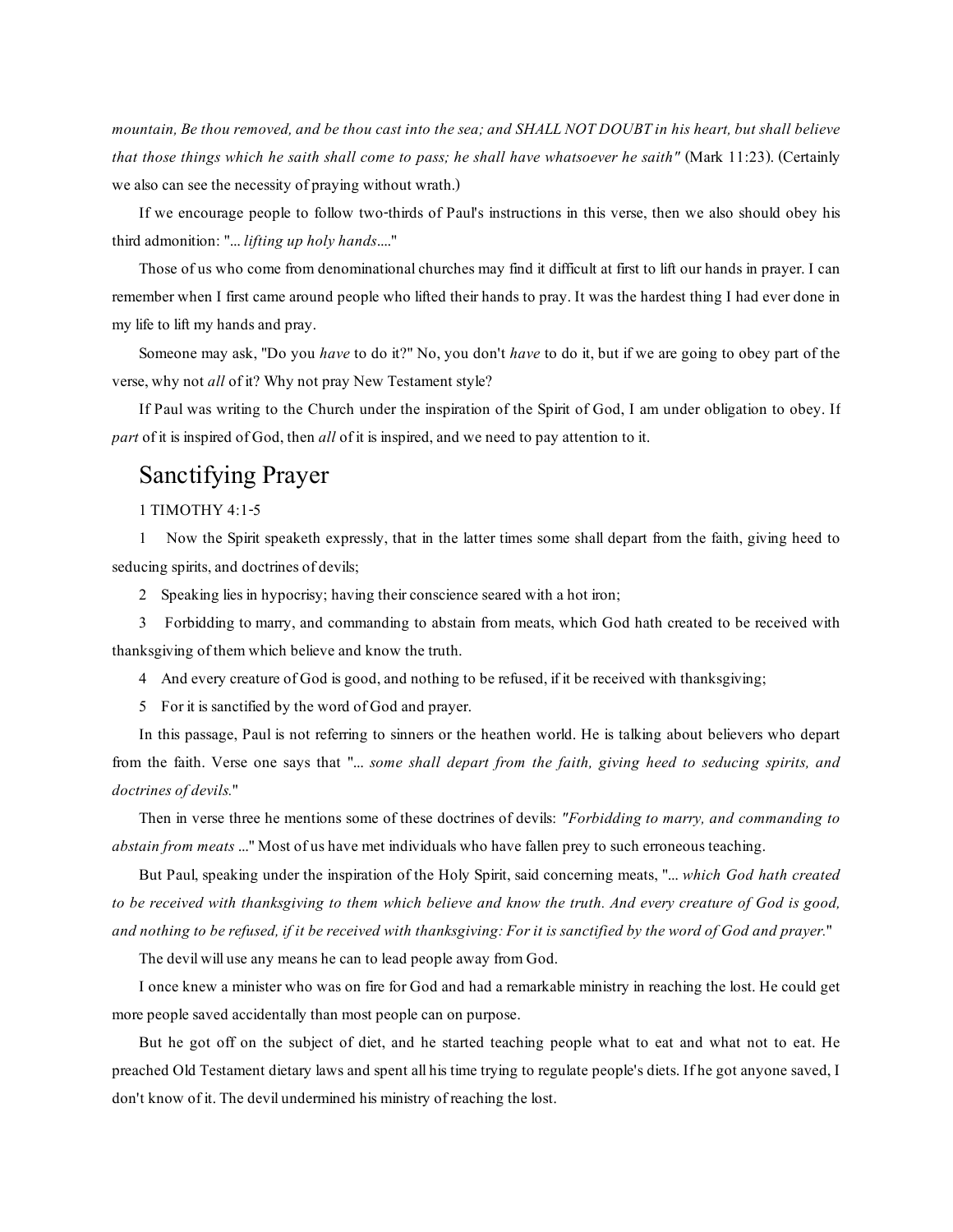Peoplehave asked me,"Do you eat pork?" Certainly I eat pork. I sanctify it *"by the word of God and prayer,*"as Paul teaches. You could eat skunk ifyou wanted to, because "... *every creature of God is good, and nothing to be refused, if it be received with thanksgiving"* (v.4).

We can regulate our diet however we want as long as we receive it with thanksgiving and it is sanctified with prayer. Then nothing we eat need hurt us. Nothing I eat everhurts me,because I sanctify it.So many people tell me they can't eat this or they can't eat that because it hurts them if they do. It need not, if you will sanctify it as Paul teaches us in this passage of Scripture.

We need to be careful of segments of the church world which have gone off into these areas, because Paul says that they havegiven *"heed to seducing spirits,and doctrinesof devils,"*

## **Memory Text:**

*"I will therefore that men pray every where, lifting up holyhands, without wrath and doubting"* (1 Tim.2:8). THE LESSON IN ACTION: *-Butbe ye doersof the word, and nothearersonly* ... " (James1:22).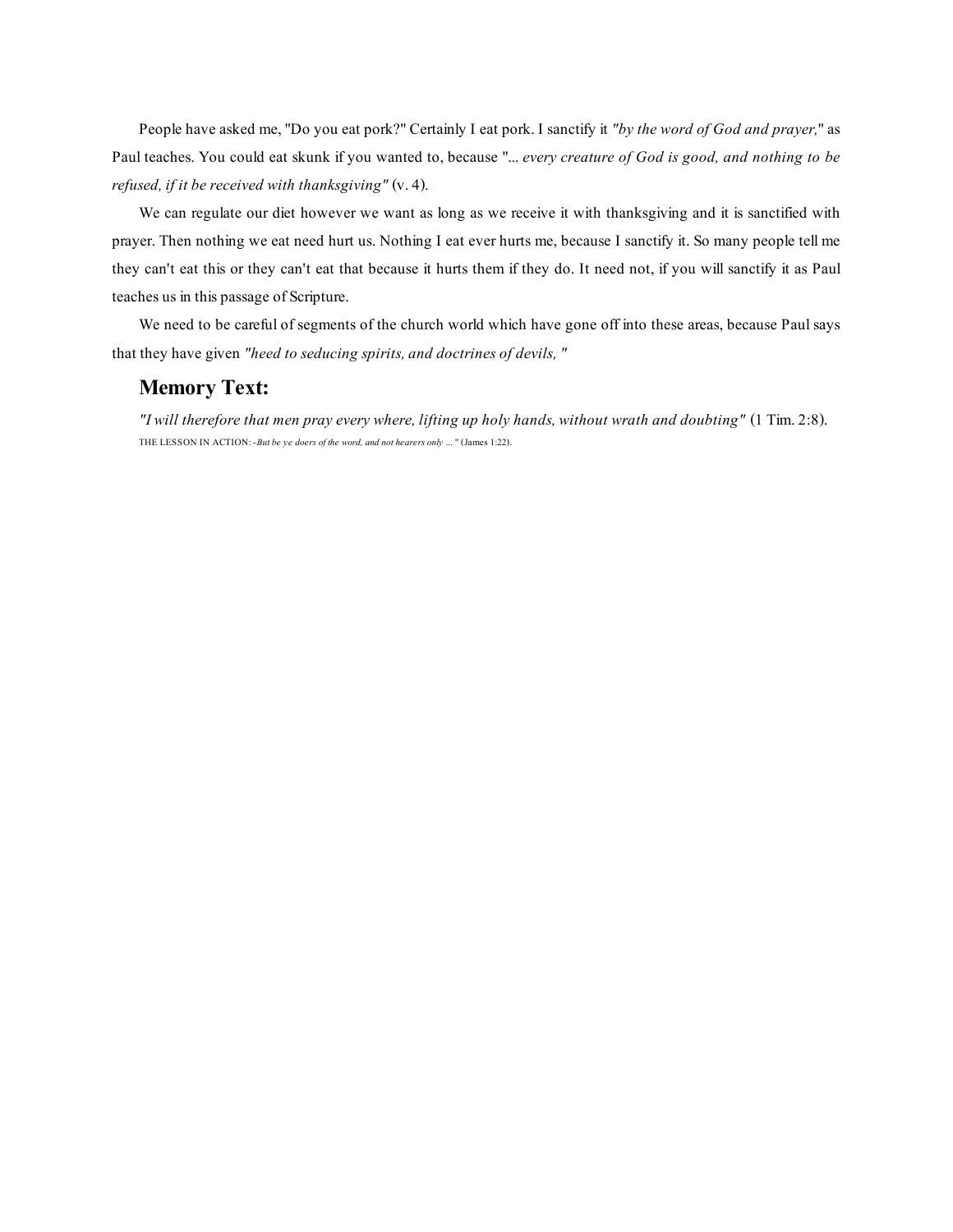# **What OthersSaid About Prayer (Part1)**

**Bible Texts:** James 5:13-18; Jude 20,21

**Central Truth:** Our prayers are not answered on the basis of how good we have been, but on the basis of our right standing in Christ.

Now let's turn to some other writers and see what they have to say on the subject of prayer.

### **What James Said About Prayer**

JAMES 5:13-16

13 Isany among you afflicted? let him pray. Isany merry? let him sing psalms.

14 Is any sick among you? let him call for the elders of the church; and let them pray overhim, anointing him with oil in the name of the Lord:

15 And the prayer of faith shall save the sick, and the Lord shall raise him up; and if he have committed sins, they shall be forgiven him.

16 Confess your faults one to another, and pray one for another, that ye may be healed. The effectual fervent prayerofa righteous man availeth much.

James asks three questions: "Is any among you afflicted? Is any merry? Is any sick among you?" He is talking about three different things here. The words "affflicted" and "sick" do not mean the same thing in this verse of Scripture. James gave one instruction for the afflicted and another instruction for those who were sick.

The Greek word translated here "afflicted" doesn't refer to illness or physical affliction. It means a test or trial. James said ifyou are going through a test or trial, do yourown praying. Not many people do that. Most people run around looking for someone else to do their praying for them. But James didn't say a word about getting anyone to pray foryou in this situation. He said,*"let him pray."*

This doesn't mean it's not all right forus to pray forone another. The main thing God wants us to learn is to do our own praying, because we can then gain great victories. If you have to depend on someone else to pray you out ofa trial, then thenext timeyou are confronted with oneof life's tests,you stillwon't know the way out. You stillwill have to find someone else to pray you out, and if you can't find someone, you might not make it.

James said,"7s*any merry? let him sing psalms*." Thispassage ofScripture needs little comment. It's easy to sing when we are merry, isn't it?

James then said,*"Isany sickamong you? let him call for the eldersof the church;and let them prayover*

*him* "P. C. Nelson, who was a Greek scholar, brought out in his writing that the Greek word translated "sick" implies that the person is so ill he can't do anything for himself. He is helpless.

If a person had a headache or some minor ailment, he could go to the church, where the pastor could pray for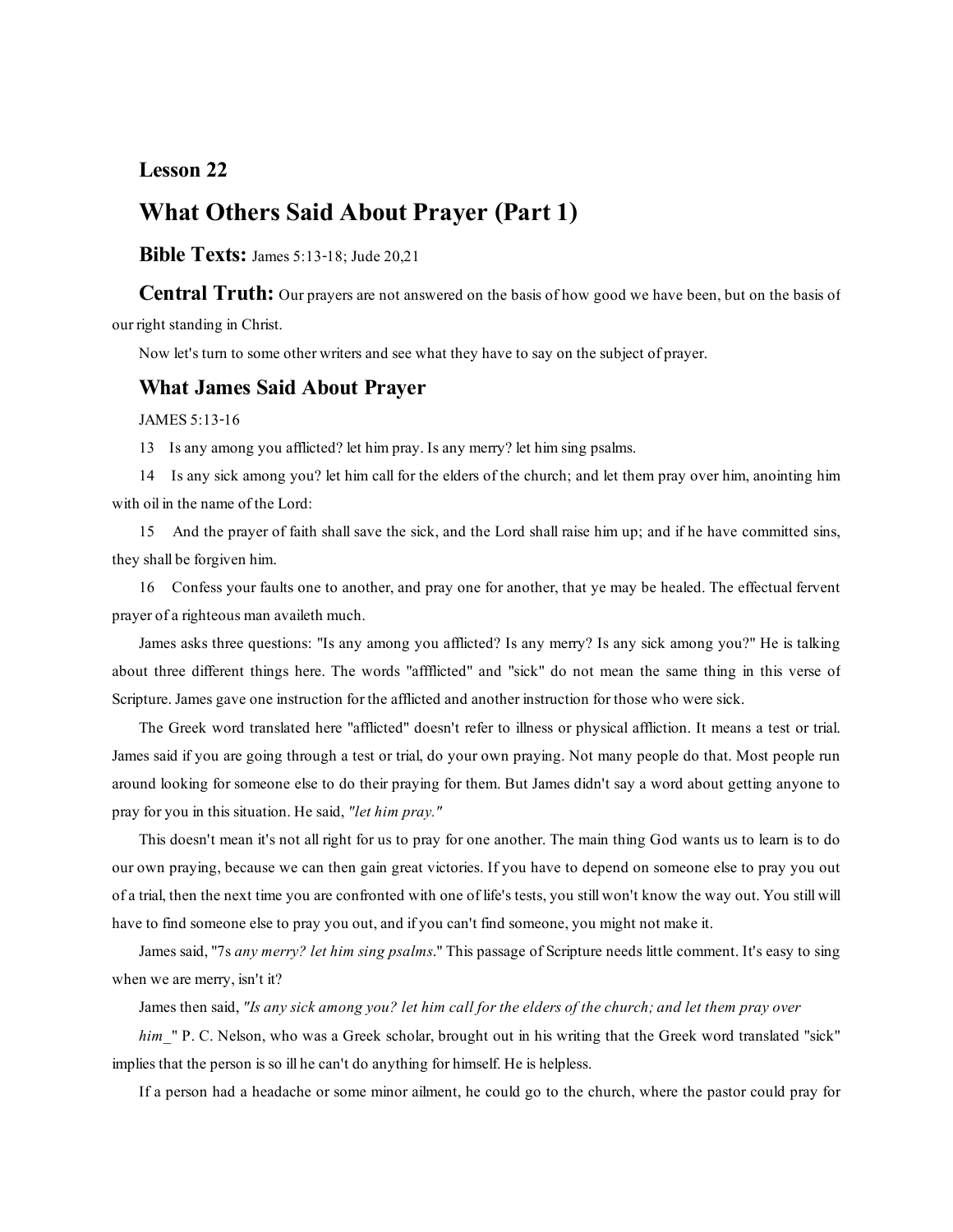him. But when he is so ill he can't get out of bed, he is to call for the elders of the church to pray for him.

(We must remember that when James wrote his epistle, the Church was in her infancy. The disciples would go to a place where there wasn't a church, preach, win people to the Lord, and establish a work. These new churches didn't have all the ministry gifts. Because some churches didn't have a pastor, they would appoint the eldest in the congregation, or in some places they would appoint those who had matured most spiritually to be in charge and watch over the flock. As the church developed and grew, God gave "... *some, apostles; and some, prophets; and some, evangelists; and some, pastors and teachers"* (Eph. 4:11). So in the process of time, there were those who were separated unto the ministry.)

### **Cana Person WithSinin His Life Be Healed?**

James instructed those who were sick to call for the elders to pray for them and anoint them with oil. *"And the* prayer of faith shall save the sick, and the Lord shall raise him up; and if he have committed sins, they shall be *forgiven <i>him*" (James 5:15). James wasn't saying that everyone is ill because of having committed sins; he was saying the reason *some* are sick is because they have sinned: *"If he have committed sins, they shall be forgiven* him." There is forgiveness and healing for us.

Many people think because they have failed God they must continue to be sick because they must "pay" for their sins. However, this Scripture doesn't say, "If he have committed sins, he has to go on being sick to pay for them."It says,*"If hehave committed sins,THEYSHALL BE FORGIVEN HIM."*

James went on to say, *"Confess your faults one to another, and pray one for another, that ye may be healed"* (v. 16). This is all tied together. We can't take this verse out of its setting and apply it incorrectly. James wasn't suggesting that we come to church to have a confession meeting. He was saying that when the elders come to pray for the sick man, if he has sinned, he should confess his sin. He isn't going to get healed with unconfessed sin in his life!

## **What Is a 'Righteous'**

### **Man?**

James followed this admonition with the words, *"The ef ectual fervent prayer of a righteous man availeth much.*" Then in the next two verses he gave us an example of a righteous man.

JAMES 5:17,18

17 Elias [Elijah] was a man subject to like passions as we are, and he prayed earnestly that it might not rain: and it rained not on the earth by the space of three years and six months.

18 And he prayed again, and the heaven gave rain, and the earth brought forth her fruit.

You might think,as I oncedid, *But Elijah wasa prophet. He wasa great man of God. Ican't possibly do what hedid.* However, James didn't say, "Elijah was a prophet, and he prayed." He said Elijah was a man *"subject to like passions as we are.*" He had the same faults and failings we do, and he made the same mistakes — yet his prayers worked.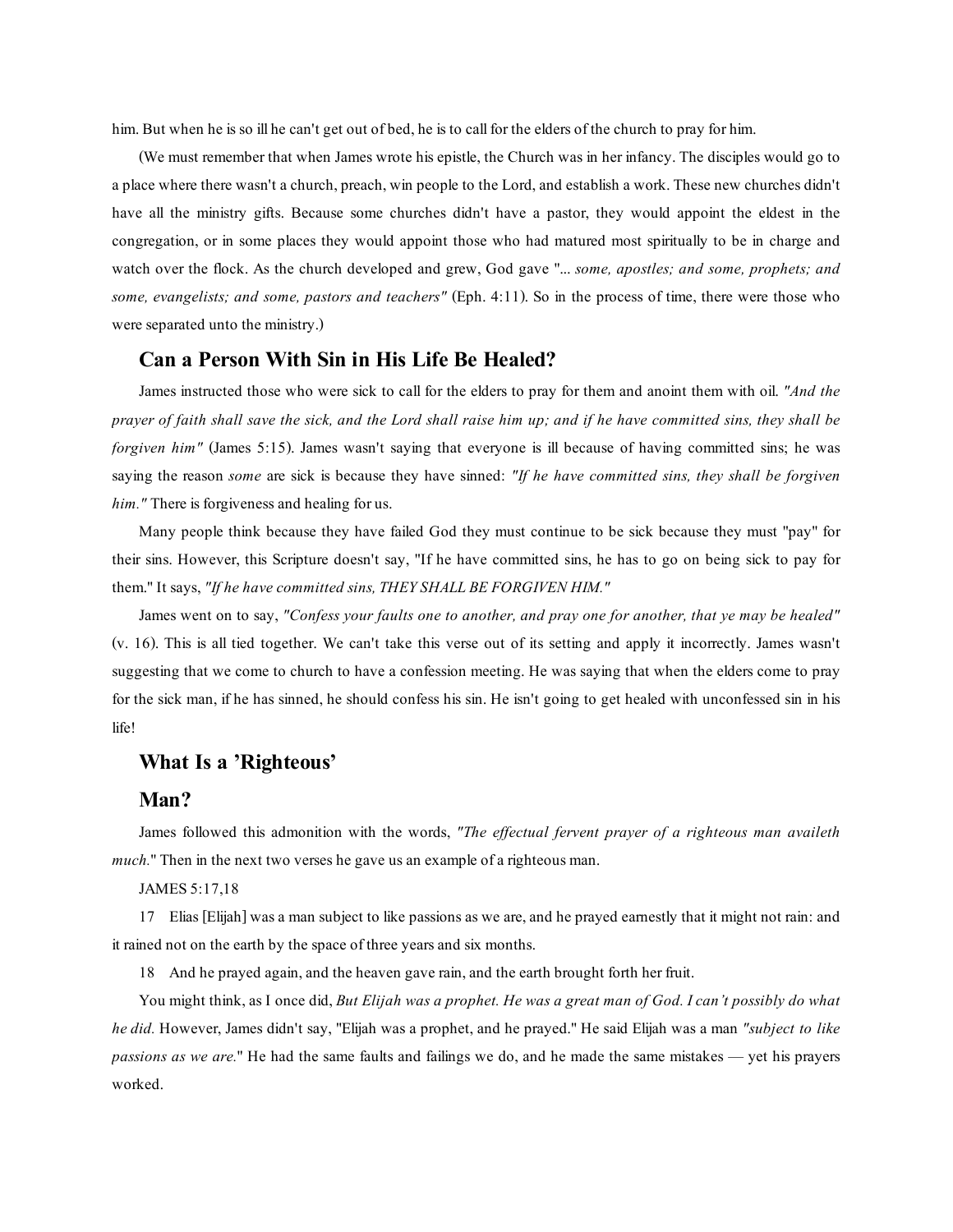God doesn't hear a prophet more quickly than He hears any other believer. James didn't say it was the "effectual fervent prayer of a prophet" that got the job done. He said, "The *effectual fervent prayer of a righteous man* 

"Well, if I were righteous I could do it,"you might say. But you *are* righteous ifyou are saved,because you are the *"righteousness of God in him* [Christ]" (2 Cor. 5:21). God made you righteous; you can't make yourself righteous.

As a pastor for nearly 12 years, I often saw people in my congregation who didn't live half as consecrated lives as others did, yet they could pray twice as effectively as the others. They could pray the prayer of faith more quickly for themselves and their families. I was puzzled about this until the Lord finally showed me through

His Word that we don't get our prayers answered on the basis of how good or how bad we have been; it is on the basis of our right standing in Him.

We are made righteous in Christ Jesus. *"Forhe hath made him to be sin forus, who knew no sin; that we might be made the righteousnessof God in him"* (2 Cor.5:21).

Righteousness means right standing with God. Jesus is our righteousness. Every one of us who is a born-again believerhas the same right standing or righteousness Jesushas.We are invited to come boldly to the throne ofgrace by way of the blood of Jesus.

# What Jude Said About Prayer

Jude also said something about prayer that isenlightening and helpful.

JUDE 20,21

20 But ye, beloved, building up yourselves on your most holy faith, praying in the Holy Ghost.

21 Keep yourselves in the loveof God, look ing for the mercy ofour Lord Jesus Christ unto eternal life.

Jude's teachingshere agree with whatPaul said to the Church at Corinth: *"For if Ipray in an unknown tongue, my spirit prayeth ...,*" and *"He that speaketh in an unknown tongue edifieth himself* ..." (1 Cor. 14:14,4). (See Lessons 9 and 10.)

The word "edify" means to build up. Praying in an unknown tongue edifies or builds up the believer. You could say it is a means of "spiritual muscle building."

Jude didn't say praying in the HolySpirit would build up your faith. He said, "...*building up yourselves on your most holy faith...*"

It's foolish to take a text out of its setting and try to prove something with it. We shouldn't try to make a verse say something that doesn't agree with the rest of the passage. We must interpret the verse in the light of the whole passage. We must study it in context, putting all the verses together. Then one verse willhelp and modify the other and they will fit together.

Romans10:17 tellsushow to build up our faith. *"So then faith cometh by hearing,and hearing by the word of God."* We build up our faith through the study of God's Word. Then, through praying in tongues, we build up ourselves spiritually on the faith we already have.

We can build spiritual muscle tone into our everyday lives as we are edified through praying in the Spirit.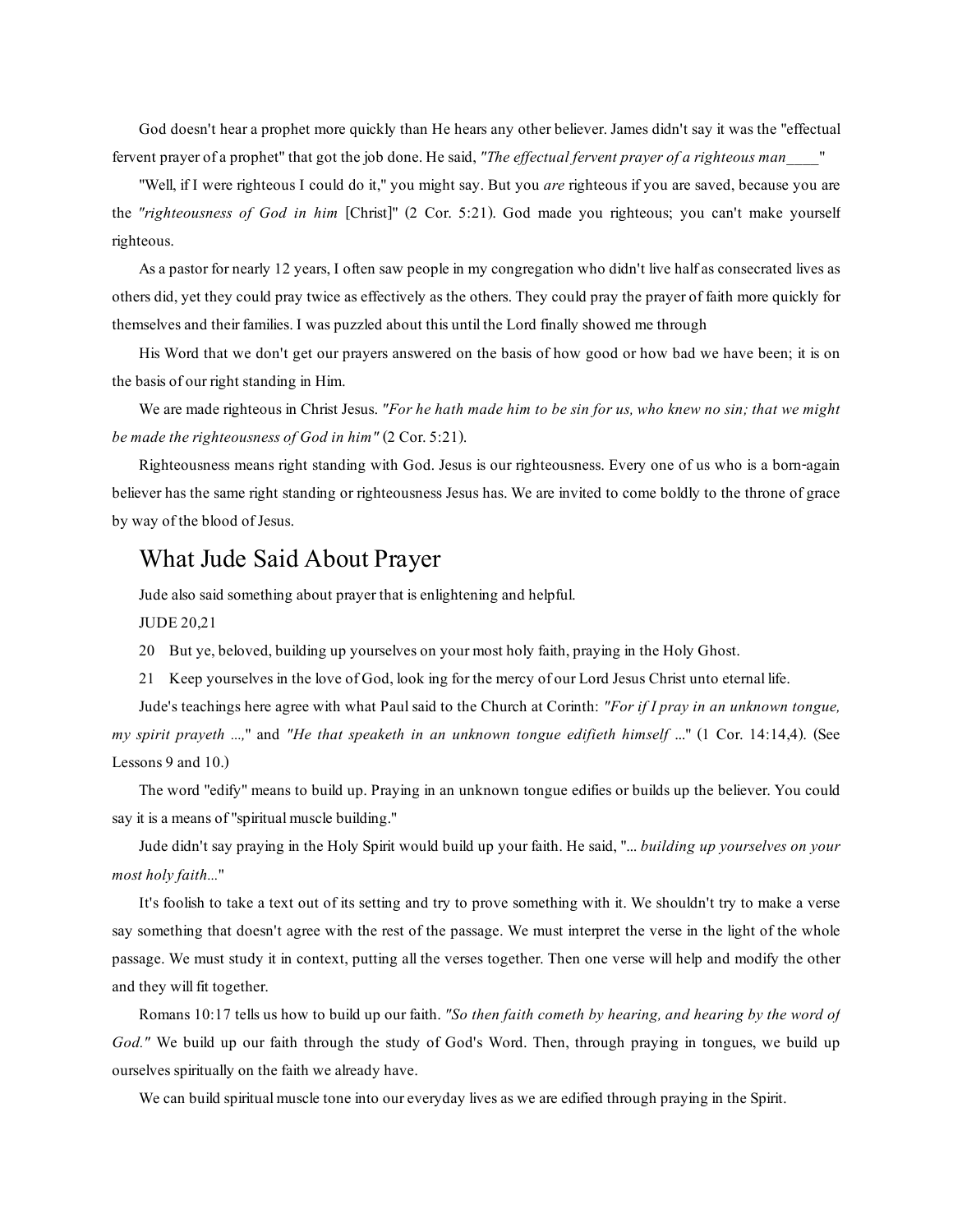Memory Text:

"... The effectual fervent prayer of a righteous man availeth much"(James 5:16). THE LESSON IN ACTION: *"Butbe ye doersof the word, and nothearersonly... " (James*1*:22).*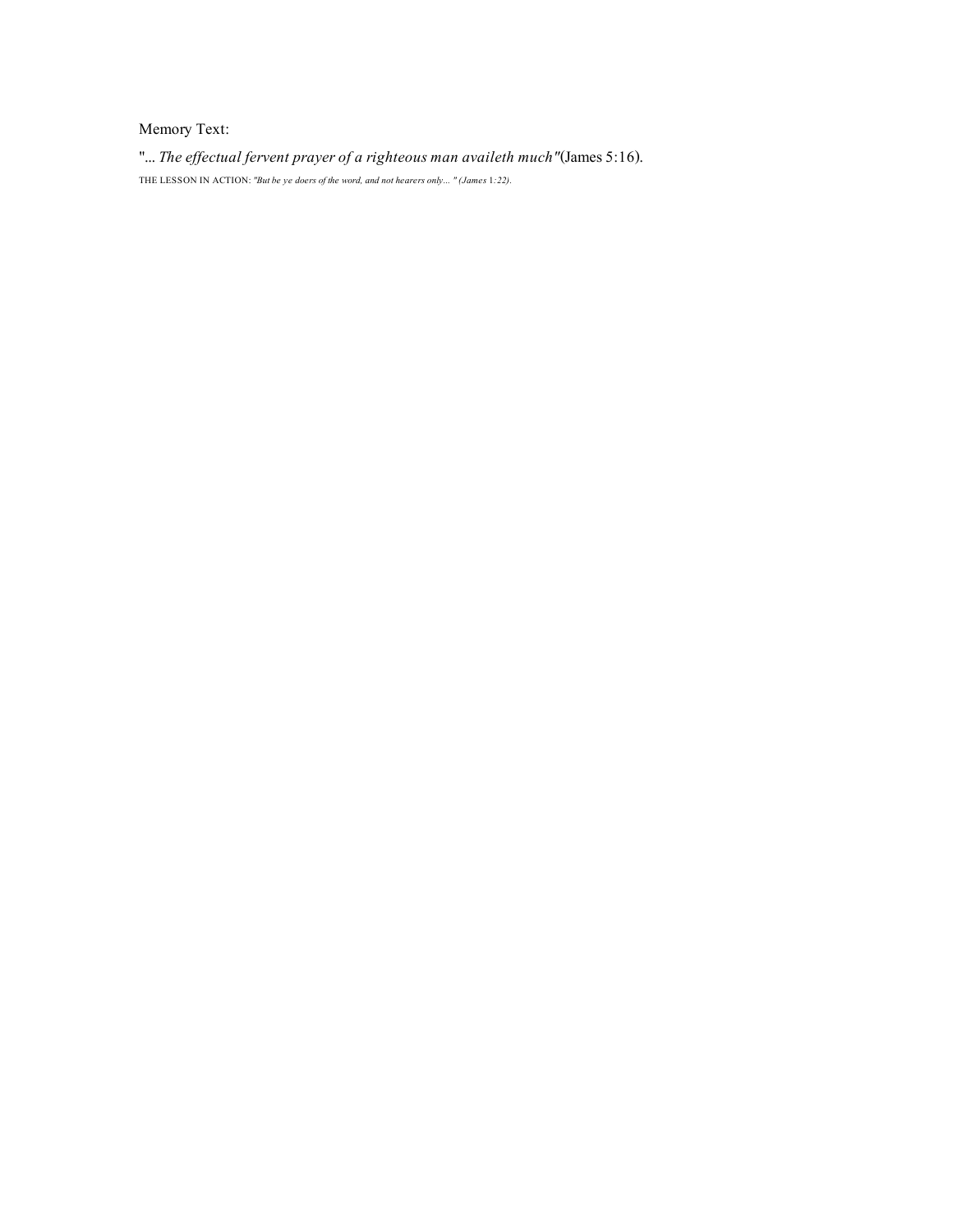# **What OthersSaid About Prayer (Part2)**

**Bible Texts:** 1 Peter 3:1-6,12; 1 John 5:14-16; Hebrews 6:4-6; 10:26-29; 3 John 2

**Central Truth:** God's eyes and ears are ever open to the cries of the righteous.

In Peter's epistles to the Church, he, too, gave believers instructions in the matter of prayer.

# Relationship to Spouse Can Hinder Prayers

*"Likewise, ye husbands, dwell with them according to knowledge, giving honour unto the wife, as unto the weaker vessel, and as being heirs together of the grace of life;THATYOUR PRAYERS BE NOT HINDERED"* (1 Peter 3:7). Peter is talking about marriages in which both husband and wife are believers, because he said, "... *being heirs together of the grace of life*  $\blacksquare$ 

Men, if some of your prayers are not being answered, perhaps you should examine your relationship with your wife. Do you show her tenderness and respect, *"giving honour unto the wife, as unto the weaker vessel"?* If not, Peter says that your prayers are hindered.

Hegives similaradmonitions to wives. Let us look at them.

1PETER 3:1-6

1 Likewise, ye wives, be in subjection to your own husbands; that, if any obey not the word, they also may without the word be won by the conversation of the wives;

2 While they behold yourchaste conver sation coupled with fear.

3 Whose adorning let it not be that out ward adorning of plaiting of the hair, and of wearing of gold, or of putting on of apparel;

4 But let it be the hidden man of the heart, in that which is not corruptible, even the ornament of a meek and quiet spirit, which is in the sight of God of great price.

5 Forafter this manner in the old time the holy women also, who trusted in God, adorned themselves,being in subjection unto their own husbands:

6 Even asSara obeyed Abraham, calling him lord: whose daughters ye are, as long as ye do well, and are not afraid with any amazement.

Here Peter suggests that there is a way of winning an unsaved husband without the Word: "... *if any obey not the word, they also may without the word be won by the conversation of the wives."*The word "conversation"here means one's manner of life; her conduct.

# God Hears Prayers of Righteous

Further on in this chapter, Peter has more to say about prayer.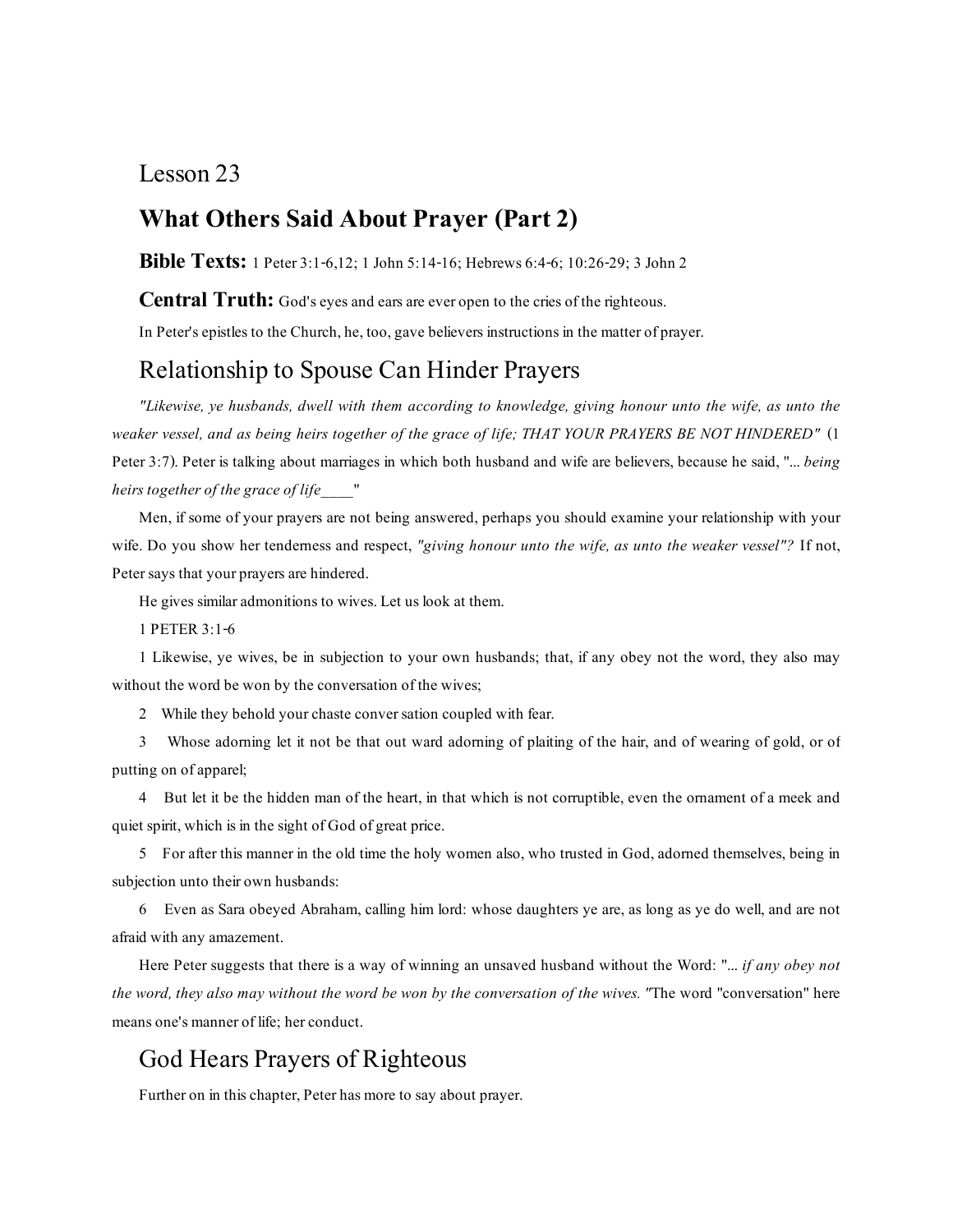### 1PETER 3:12

12 For the eyes of the Lord are over the righteous, and his ears are open unto their prayers: but the face of the Lord is against them that do evil.

Who are the righteous that this verse refers to? In Lesson 22 we saw that we, as born-again believers, are the righteous in Christ Jesus: "For he hath made him to be sin for us, who knew no sin; that we might be made the *righteousness of God in him"* (2 Cor. 5:21). Righteousness is not based on how good or bad we are, but on our standing in Christ. Jesus is our righteousness.

Peter said that God's eyes are over us, and "... *his ears are open unto* [our] *prayers....*" I'm glad God has eyes and ears, aren't you? He sees us and He hears us. His ears are open to ourprayers; but as we saw in verse seven, we can hinder our prayers. God doesn't hinder them — He doesn't refuse to hear — but we can hinder them. Let us take care that we don't hinder them; then we can know His ears are open unto our prayers.

## Watch and Pray

Then in First Peter 4:7 we read, *"But the end of all things is at hand: be ye therefore sober, and watch unto prayer.*" Under the inspiration of the Holy Spirit, Peter saw into the future to the day in which we live and admonished believers concerning the necessity of watchful prayer. In Mark's Gospel we read where Jesus, talking about the last days, said *"Take yeheed, watch and pray: forye know not when the time is"* (Mark 13:33).

# God'sWill inPrayer

John, too, had important things to say about prayer.

1 JOHN 5:14-16

14 And this is the confidence that we have in him, that, if we ask any thing according to his will, he heareth us:

15 And if we know that he hear us, what soever we ask, we know that we have the petitions that we desired of him.

16 If any man see his brother sin a sin which is not unto death, he shall ask, and he shall give him life for them that sin not unto death. There is a sin unto death: I do not say that he shall pray for it.

Although the word "pray" is mentioned only once in this passage of Scripture, John has used the words "ask" and "petition," referring to prayer. He said, "... *if we ask any thing according to his will,he heareth us."* Remember this: If it is according to the Word, it is according to His will.

Some people take the attitude that they will pray for something and if it is God's will, He will give it to them. If it isn't His will, then He won't. However, this isn't what the Bible says.

John said, "... *if* we ask any thing according to his will, he heareth *us.* " His Word is His will. If we know what His Word says about a certain matter, then we know what His Will is about that matter. This agrees with Jesus' statement, "... if ye abide in me, and my words abide in you, ye shall ask what ye will, and it shall be done unto *you"* (John 15:7).

Verse 16 of the above passage has been the subject of much controversy, and most preachers just stay away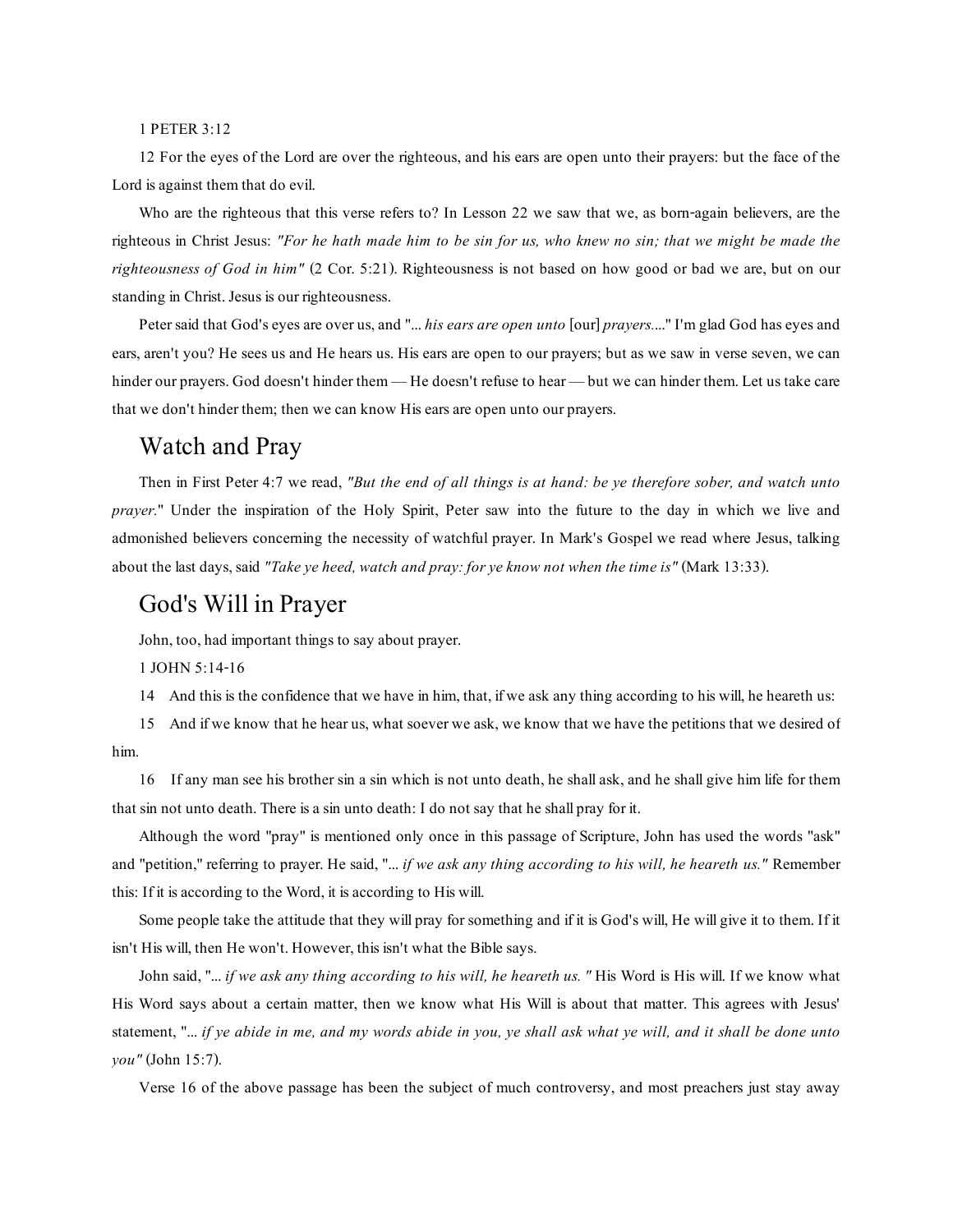from it. However, it ties right in with the two preceding versesand continues talking about prayer:

1 JOHN 5:16

16 If any man see his brother sin a sin which is not unto death, he shall ask, and he shallgive him life for them that sin not unto death. There is a sin unto death: I do not say that he shall pray for it.

John is saying here that if we ask God to forgive someone, this is according to His Word and according to His will, and He will do it.

Some years ago, I was holding a meeting near my hometown in Texas when I received a call that my grandmother had fallen into a coma and was near death at her home. Each night after the evening service I drove back to her home and would sit up with her through the night. She never regained consciousness.

The third night as I sat there I prayed, "Dear Lord, I'm so sorry I didn't pray with Granny the otherday when I visited her."

I knew Granny was a Christian and loved the Lord, but there are sins of omission as well as commission and I could see where she had missed it. (Others can see where I have missed it. We can see where others miss it sometimes better than we can see ourselves.)

So I prayed, "Lord, I wish I had prayed with her. Just let her revive so I can have a word ofprayer with her. (She was elderly and I knew in my spirit she was going to go.) Let me make sure there isn't any unconfessed sin in her life."

As I prayed, Someone said, "Why don't you ask Me to forgive her?"

It was so real it startled me. I jumped out of the chairand the Bible on my lap scooted across the floorand under the bed.

"Who said that?" I asked. I thought someone had heard me praying and was teasing me. However, I found no one when I looked around the room and outside the door. I sat back down and began to study, but I couldn't concentrate, so I started to pray again.

"Lord, why don't You bring her out of it and let me have a word of prayer with her to see that she doesn't die with any unconfessed sin in her life?"

Again that Voice said, "Why don't you ask Me to forgive her?"

I jumped again and said, "Someone is playing tricks on me." But a check into the bedrooms of everyone else in the house revealed that they were sound asleep.

I went back to Granny's bedroom and tried to study, but I could not, so I began to pray again.

When I did, He said the third time, "Why don't you ask Me to forgive her?"

This time I had the presence of mind to remember that Elihad told the child Samuel to answer when God called. I realized it was the Lord,and I answered,"Me ask You?"

He said, "Yes, you ask Me. Don't you know that my Word says in First John 5:16, *'If any man see his brother sin a sin which isnot unto death,he shall ask,and he shall givehim life for them... '? "*

I turned the pages of my Bible to that Scripture and read it. "That's right. That's exactly what it says! All right,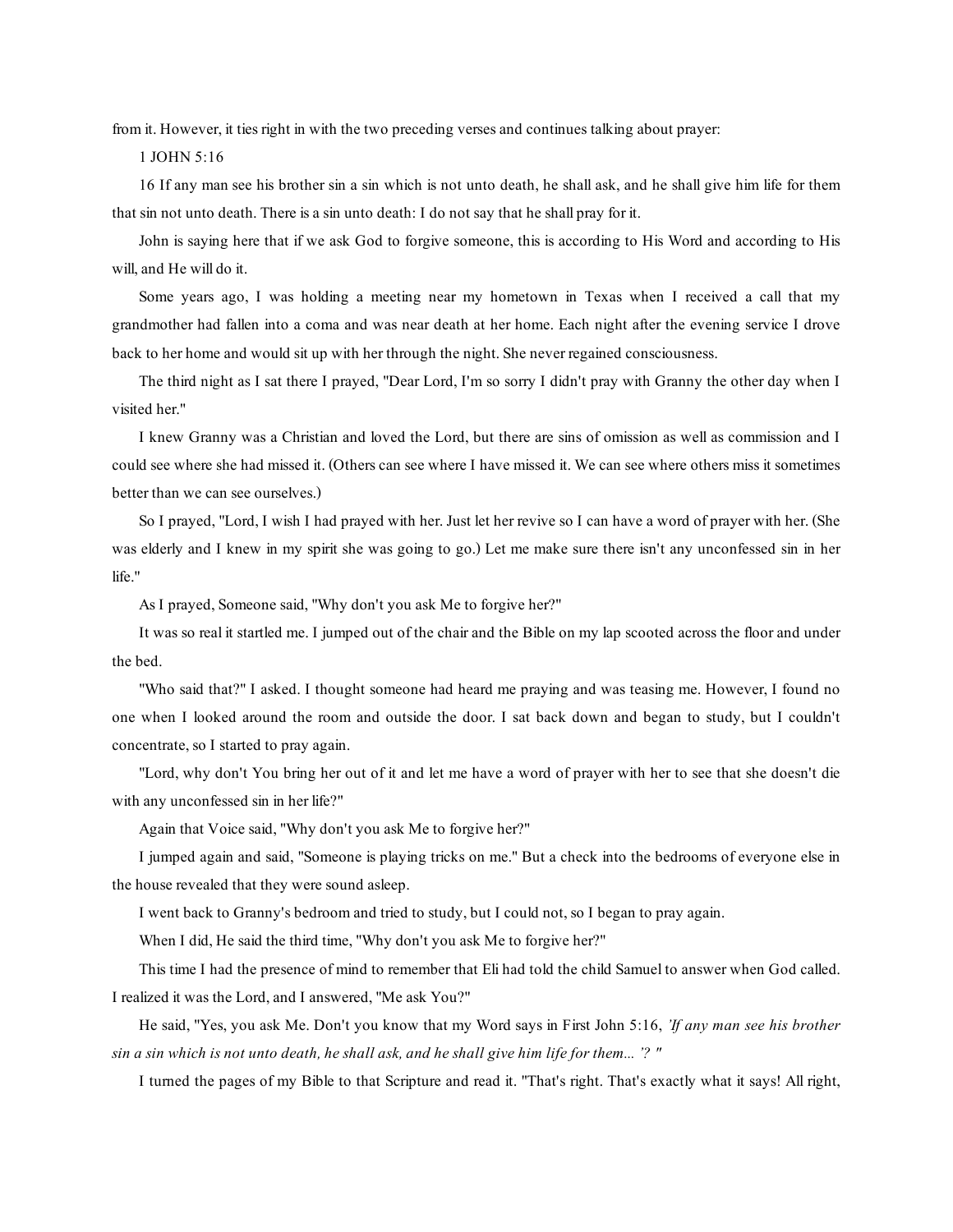Lord, I ask You. Please forgive her. You can forgive her of these things that I can see of omission, and of anything else that she didn't see or I don't see, You forgive her."

He said,"All right, I have."

I thanked Him for it. To me that settled it. Can't you see that this was according to His will?

The last part of that verse does make an exception, however. It says, "... *there is a sin unto death: I do not say that he shall pray for it.*" How will we know if a person has committed this sin unto death? *We will only know this as the HolySpirit reveals it to us.*

Thishashappened to me only two times in my life when I have been praying for someone and the Lord showed me that there was no need to pray for them, because they had sinned the sin unto death.

What is this sin unto death?First, John is not talking about *physical* death here, but about *spiritual* death. This isn't a sin that an unbeliever can commit. It is a sin only a Christian can commit, for he used the term "brother."

Let us look into the Book of Hebrews to find out more about this.

HEBREWS<sub>6:4-6</sub>

4 For it is impossible for those who were once enlightened, and have tasted of the heavenly gift, and were made partakers of the Holy Ghost,

5 And have tasted the good word of God, and the powers of the world to come,

6 If they shall fall away, to renew them again unto repentance; seeing they crucify to themselves the Son of God afresh, and put him to an open shame.

#### HEBREWS10:26-29

26 For if we sin wilfully after that we have received the knowledge of the truth, there remaineth no more sacrifice for sins,

27 But a certain fearful looking forof judgment and fiery indignation, which shalldevour the adversaries.

28 He that despised Moses' law died without mercy under two or three wit nesses:

29 Of how much sorer punishment, suppose ye, shall he be thought worthy, who hath trodden under foot the Son of God, and hath counted the blood of the covenant, wherewith he was sanctified, an unholy thing, and hath done despite unto the Spirit of grace?

The sin God is talking about here is not the sin of lying, cheating, or something like that. God offers forgiveness for such sins. There isno forgiveness,however, for those who have *"trodden under foot theSon of God...."*

The Hebrew Christians to whom this book was written were under great persecution and were tempted to go back to Judaism. When they accepted Christ, they were cut off from their families, ran into financialhardships, and faced numerous other trials. But God warned them in these Scriptures that to go back to Judaism was to deny Christ. It was to say that they would be counting "the blood of the covenant, wherewith he was sanctified, an unholy thing,"or, in other words, that Jesus' blood was just common blood like any other man's.

Let us remember that as long as a person stays in Christ, he is eternally secure. But we don't want to forget that there is a sin unto death.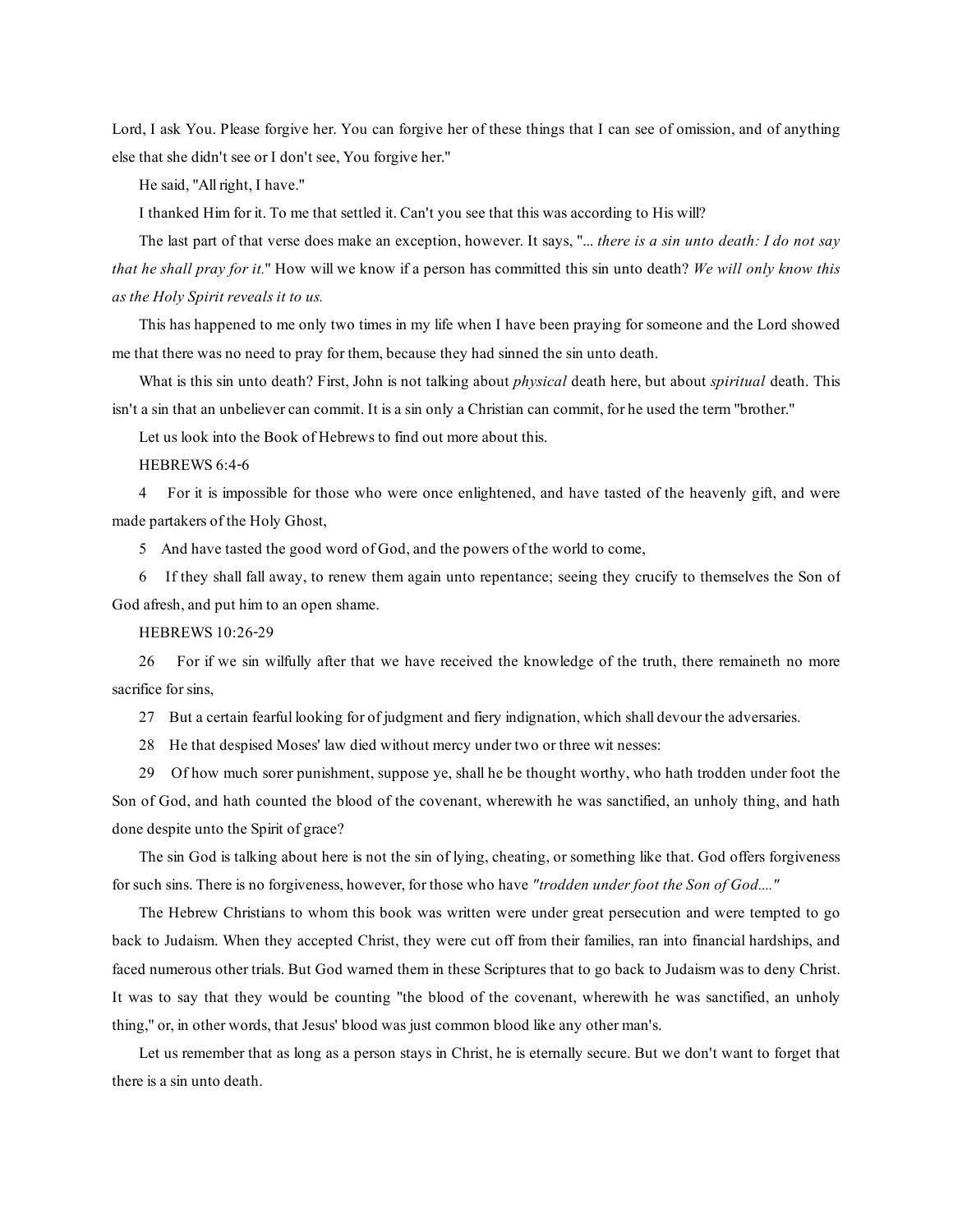## **John's Three-Dimensional Prayer**

#### 3 JOHN 2

2 Beloved, I wish above all things that thou mayest prosper and be in health, even as thy soul prospereth.

The word translated "wish" in the King James Version is "pray" in the original Greek. Therefore, John said here, "Beloved, I PRAY above all things that thou mayest prosper and be in health, even as thy soul prospereth." If he was motivated by the Spirit to pray that way, that would be the desire of the Spirit of God for every person. It is all right, then, to pray for financial prosperity, because John said, "7 *pray above all things....*"

John's prayer here concerns three dimensions of our lives: physical, spiritual, and material. He said, "... / *pray ... that thou mayest prosper* [material blessing] *and be in health* [physical blessing], *even as thy soul prospereth* [spiritual blessing]." Thus, we see that God desires to bless every part of the believer's life.

Memory Text:

"For the eyes of the Lord are over the righteous, and his ears are open unto their prayers: but the face of the *Lord is against them that do evil*" (1 Peter 3:12).

**THE LESSON IN ACTION:** *"Butbeyedoersof theword,andnothearersonly* **..." (James 1:22).**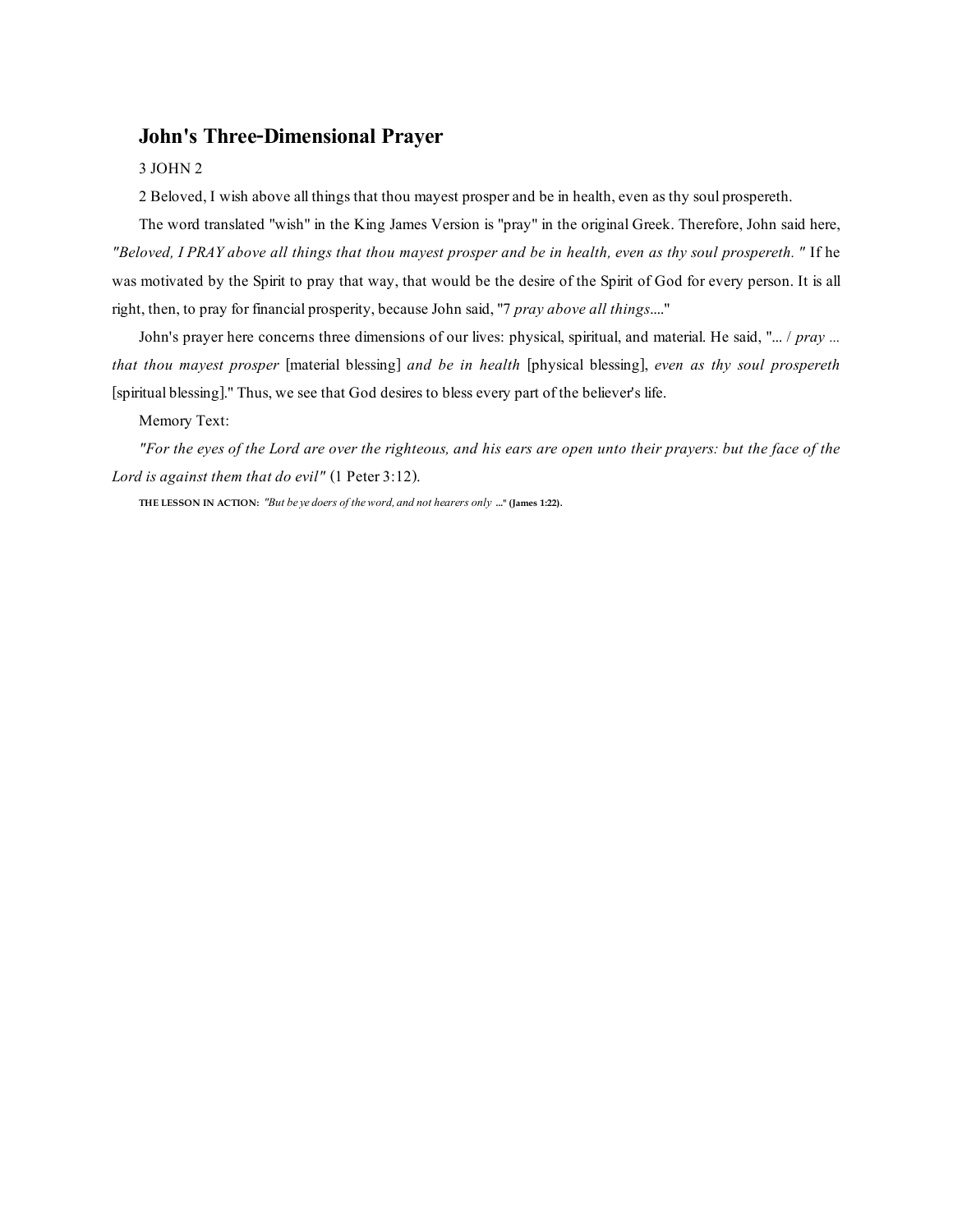# **TheWillof Godin Prayer (Part1)**

**Bible Texts:** John 3:16; 2 Peter 3:9; Acts 16:31

Central Truth: If our prayer request is according to God's Word, it is according to His will.

In the next three lessons we will focus our attention on the will of God in prayer.

As we look at our memory text,First John 5:14, notice the words "confidence" and "heareth": *"And this is the* CONFIDENCE that we have in him, that, if we ask any thing according to his will, he HEARETH us." Another translation of this verse says, "And this is the boldness we have toward him...."

Under what condition can we have confidence that God hears us when we pray? He hears us if we ask anything according to His will!

In the next verse we read, *"And if we know that he hear us, whatsoever we ask, we know that we have the* petitions that we desired of him." Notice that this Scripture says, "And if... he hear us ... we have the petitions that *wedesired...."* It would seem from reading this that there must be something He*doesn 't* hear.

If we don't have this confidence or boldness when we pray, it must mean that the Lord doesn't hear us. If we don't fulfill our part, it won't work.

How can we get confidence, boldness, and faith? The Word of God gives faith: *"So then faith cometh by hearing,and hearing by the word of God"* (Rom.10:17).*"The entrance of thy wordsgiveth light* ..." (Ps. 119:130). *"Thy word isa lamp unto my feet,and a light unto mypath"* (Ps.

119:105).When we walk in the light of the Word, we arenot walking in darkness.

Many times we pray in darkness because we don't know what God's will is. We don't come with confidence or boldness. We come trembling and fearful, hoping He will hear us, but that won't work.

We first need to go to God's Word and find out what it says about our particular problem. Then we can pray in faith, knowing His will in the matter. (Almost everything we need to pray about is covered in His Word.)

### **The Will of God Concerning Salvation**

First of all, we know that saving the lost is God's will, because that is why Jesus came to earth and died.

JOHN 3:16

16 For God so loved the world, that he gave hisonly begotten Son, that whosoeverbelieveth in him should not perish, but have everlasting life.

2PETER 3:9

9 The Lord is not slack concerning his promise, as some men count slackness; but is longsuf f ering to us-ward, not willing that any should perish, but that all should come to repentance.

ACTS16:31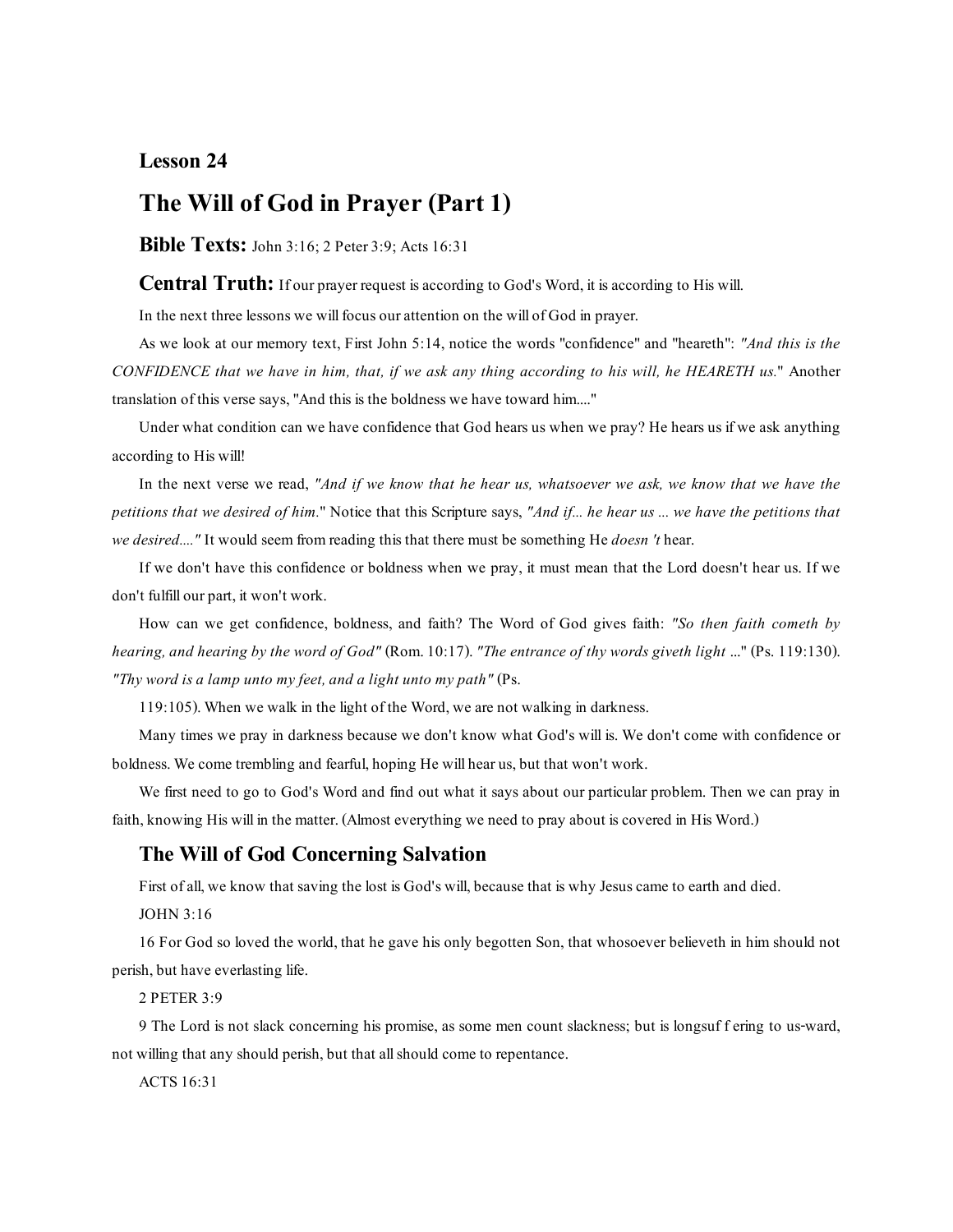31 And they said, Believeon the Lord Jesus Christ,and thou shalt be saved,and thy house.

I don't know of anyone who would pray for a lost loved one by saying, "Lord, *if it is your will,* save him." However, much of our praying for the lost is not effective. Why? Because we do not come with confidence and boldness.

Our text says if we come with confidence and boldness, asking according to His will, we know that God hears us and we have the petitions we desire. That should be clear enough. However, our praying is too often in the natural realm rather than in the spiritual realm. We pray, "God save our loved one," and then we wait to see if God has answered our prayer! If the person gets saved immediately, we believe God heard us. If he doesn't — if we see no change in his life — we think God didn't hear us. This is walking by sight, not by faith, and it brings only confusion.

You might say, "I have prayed and prayed for my unsaved loved ones, and it seems as if my praying doesn't work." Return to God'sWord and you'lldiscover why yourprayersaren't answered: *"And this is the confidence that wehave in him, that, if weaskany thing according to his will..."*

There's no question that it's God's will to save the lost, as we just saw from the Scriptures. The Word of God is the will of God. Therefore, if our request is in accordance with His will, we know we have the petitions we desire of Him.

I once knew a country preacher who, because of his limited education, never had an opportunity to pastor a large church. Most of his pastorates were small community churches. However, he was in constant demand to hold revivals because of his tremendous soul-winning. Wherever he went, a landslide of souls resulted. He could go to a church where no one had been saved in years, and great numbers would accept Christ as Savior.

When he was in his early sixties and still enjoying phenomenal success, I once asked him the secret of his success.

"It is a very simple thing,"he told me. "I just apply the same faith to see folks saved as I do to see them healed or to believe God for anything else. It never enters my mind to doubt that people will come to be saved. If doubt did come, I would resist it in the Nameof Jesus.

"I pray, but not more than others do. I do seek God, of course, but I attribute my success in soul-winning to one thing: *Ihave confidence theunsaved will come.* By the eyeof faith I see the altar filling up with lost souls. And if the meeting doesn't go as wellas it should, I don't necessarily increase my praying about it; I just exercise more faith."

This preacher was expressing the confidence, the boldness, our Scripture text is talking about, because he knew the willof God in the matter.

Some people, on the other hand, only look at the circumstances. They say, "No one came to the altar for salvation last night. They probably won't tonight, either." This kind of person is looking at the wrong thing. He may pray for souls,but he doesnot see them coming to Christ. He really doesn't have confidence that they willcome. His faith is only in what he can see.

### **We Can Nullify Our Prayers**

Often people undo their prayers! They may have prayed and even asked others to pray, but then they nullify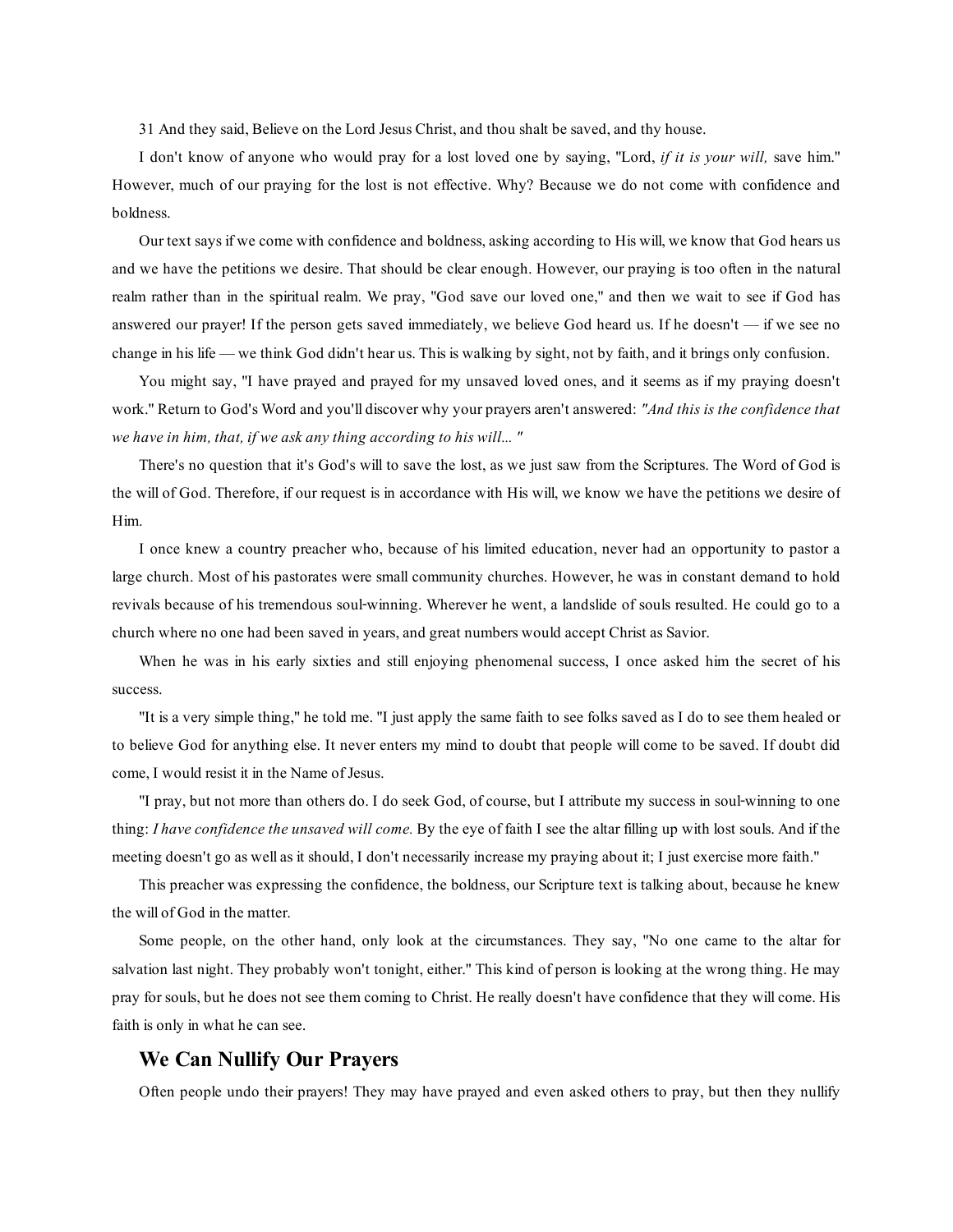theirprayersand the faith of those who arepraying with them by speaking negatively. Talk *faith,*not *doubt!*

I once knew a minister who asked me and others to pray for his son. However, at the same time he was requesting prayer, he would tell his boy, "You'll never amount to anything. I don't know what in the world I'm going to do with you! I have done everything I can do. I have prayed and prayed, but it looks like my prayers don't do any good."

This man was confessing defeat and failure rather than victory and faith. He was building doubt and insecurity into his son. This is why so many peoplehave lost their**children.**

As we pray **for our children,** we must not do anything in our home that would nullify the effects of our prayers. We must build confidence and trust in our children. We must instill a sense of security in them.

Before I was married, I usually stayed in the homes of pastors during revival meetings, and I often felt sorry for their children.

I particularly remember one pastor's 12-year-old son. His parents were impatient and short-tempered with him. They were always telling him he would never amount to anything. Sure enough, he didn't! He broke the hearts of his parents. He was married several times, and he never provided a living for his family.

These parents may have prayed and asked their church to pray. They may have shed many tears and even fasted. But their lives nullified the effects of their prayers.

From the spiritual standpoint as well as the natural standpoint, the things that happen to children in their early years are what mold their lives as adults. Let these years be spiritually rich and meaningful for your children. Let your life match your words.Work with God; don't work against Him.

I also have seen pastors' children neglected. The pastors' wives were so busy working in the church that their children were left alone to do as they pleased. That's why I told my wife when we were first married, "I'll run the church and you run the house."

In the first church we pastored after we were married, we were told it was their custom for the pastor to teach the adult Bible class of men and the pastor's wife to teach the women. I told them my wife didn't teach Sunday School.

They argued, "But it's our custom here. We have been doing this for more than 20 years!"

"Well, I just changed that custom," I replied. "We'll consolidate the two classes and make one big auditorium class, and I will teach it. My wife doesn't teach Sunday School."

When they asked me why, I told them, "I am going to preach and pastor the church. My wife is going to stay home and keep house and take care of me and our children, when we have them. I want her to run things there, and I'll run things here. There are many capable people in the church who can work, so let's put them to work."

When they wanted to make Oretha president of the women's missionary council, I put my foot down again. "She can attend the meetings,"I told them,"but she won't serve in any capacity." Thishaspaid off well forus.

# Authority To Claim Your Family

Every believer has authority in his own household. We have more authority there than we have anywhere else. Acts 16:31 tells us, "... *Believe on the Lord Jesus Christ, and thou shalt be saved, AND THY HOUSE."* Too many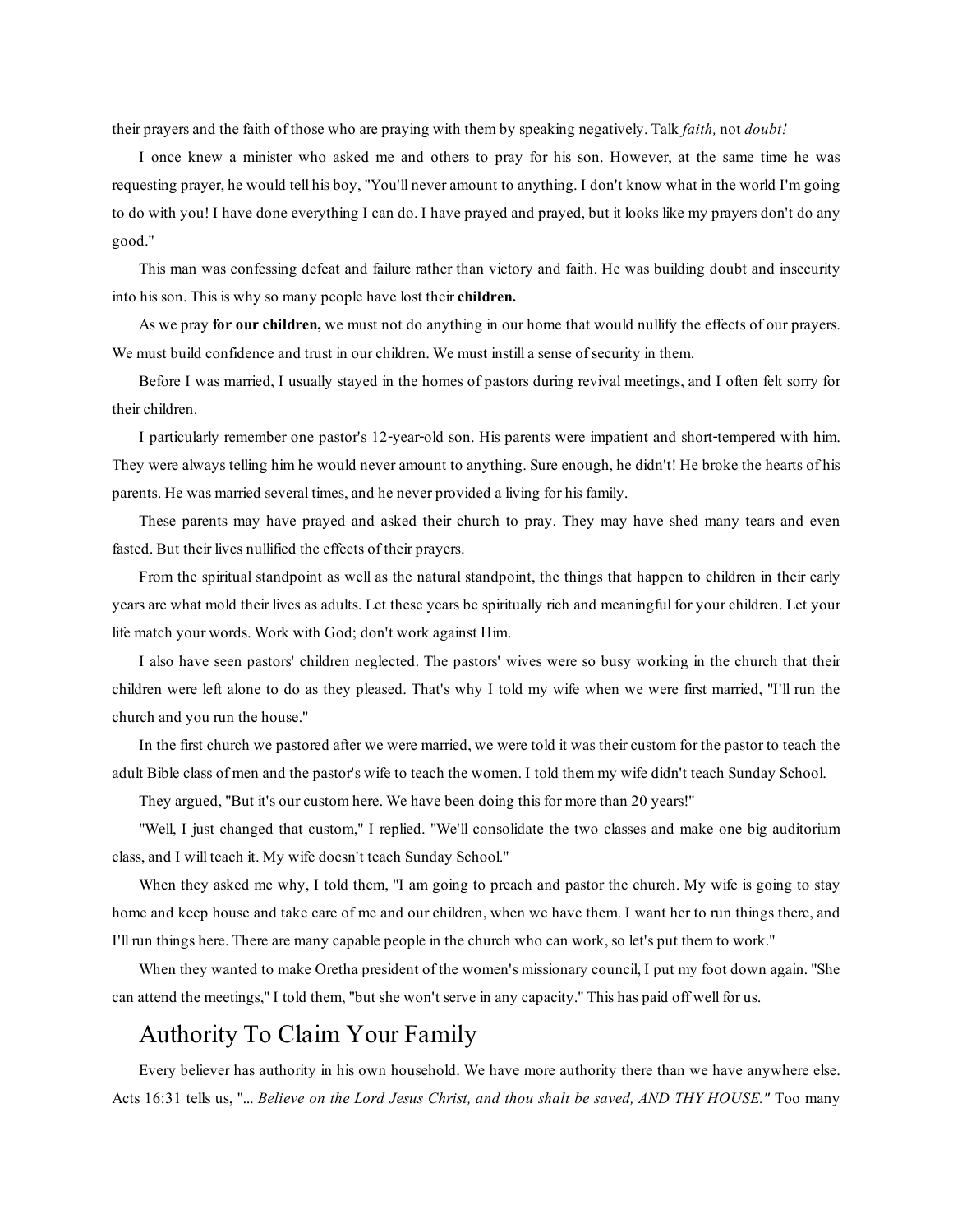people, in praying for their family, have struggled and begged God to save them, but they have not backed up their prayers by claiming the promise. Thus, they have prayed in darkness instead of in the light of God's Word.

Our text says, "... *if we ask any thing according to his will* [we know that salvation for our children is God's will], he heareth us: And if we know that he hear us ... we know that we have the petitions that we desired of him" (1 John 5:14,15).

If *we know* God heard us, we don't have to keep begging Him to save our children. This doesn't mean that the whole family will come to Christ overnight, but as we stand in faith, thanking God, they will be saved.

For us to continue asking and begging God is a confession that we don't believe we have our petition. If we really believed we had the petition we desired of the Lord, as the Scripture says, we would be thanking Him for it!

Sometimes, you see, we go through the right motions but without the right believing. We can go through the motions because someone told us to do so or because someone else did it, but for it to work, we must have faith for the answer down in our hearts.

The thought never entered my mind that our children would not be saved, because I had authority and power in that area. I prayed for them once and claimed their salvation on the basis of the Word. When the thought would come to me that they might not be saved, I would reject it immediately in the Name of Jesus. I had confidence — I had boldness—that our children would be saved because I had prayed according to God's will.

Knowing what the willof God is concerning lost souls, we never should pray, "Lord, if it be your will, save this person."We *know* it is His will!

### **Memory Text:**

"And this is the confidence that we have in him, that, if we ask any thing according to his will, he heareth us: And if we know that he hear us, whatsoever we ask, we know that we have the petitions that we desired of him" (1 John 5:14,15).

THE LESSON IN ACTION: *"Butbe ye doersof the word, and nothearersonly* ..." (James1:22).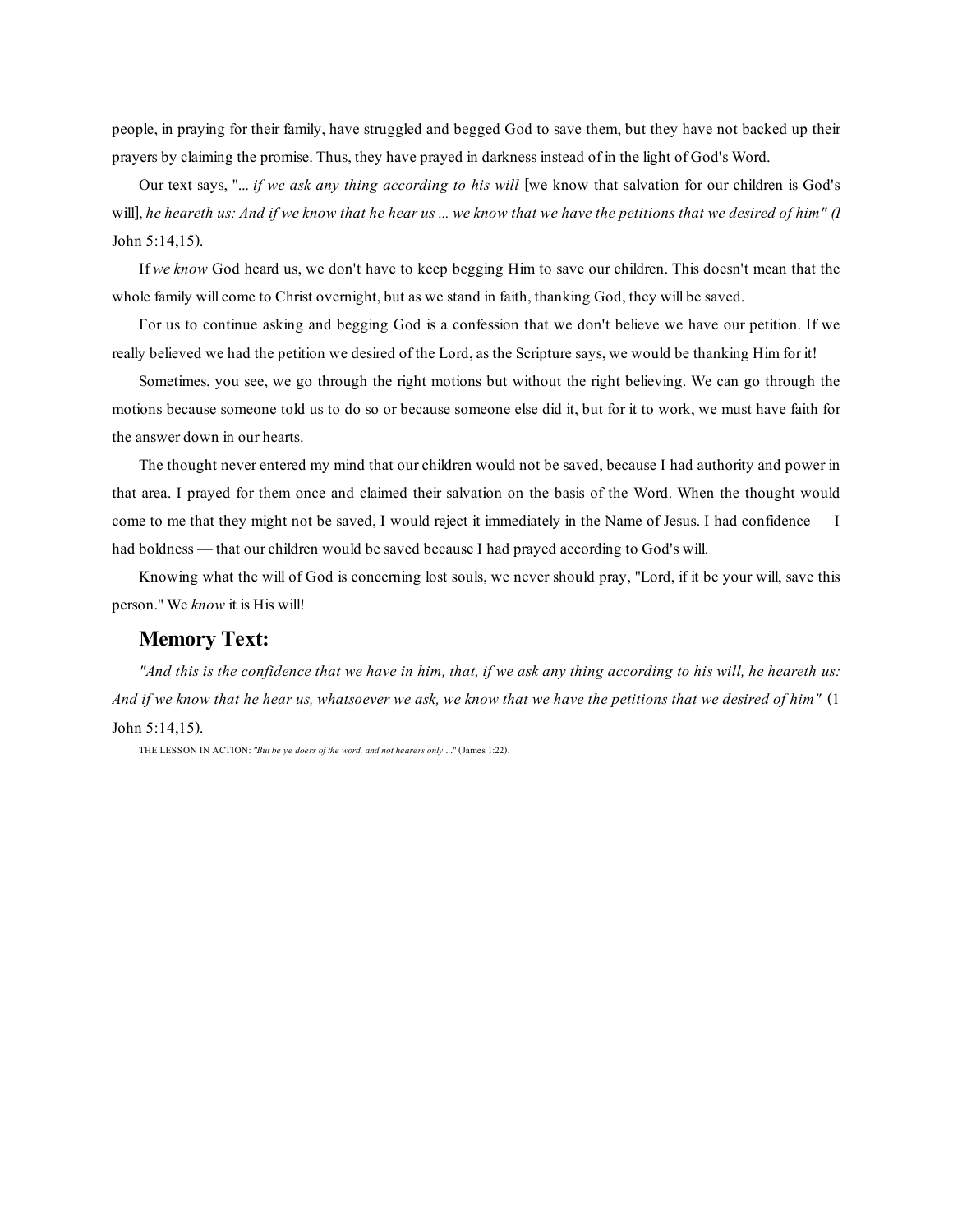# **TheWillof Godin Prayer (Part2)**

**Bible Texts:** Isaiah 53:4,5; Matthew 8:16,17; 1 Peter 2:24

**Central Truth:** To be an effective prayer warrior, we must have God's Word abiding in us.

As we continue our study about God's will in prayer, let us look at these pertinent words of Jesus in John 15:7: "If ye abide in me, and my words abide in you, ye shall ask what ye will, and it shall be done unto you." Under what conditions did Jesus tell us to ask what we will? He said, *"If ye abide in me....*" In other words, to be born again is the first requirement. If we are born again, we are abiding in Him.

He also said, "... and my words abide in you...." So we must have a thorough knowledge of God's Word to be an effective prayer warrior. We must have His Word abiding in us. In order to do this we must *"Study to shew thyself approved unto God,a workman that needeth not to beashamed, rightlydividing the word of truth" (2* Tim.2:15).

When we have God's Word abiding in us, we will know what His will is concerning any matter we need to pray about. As we saw in our last lesson, *God's Word is His will.* Therefore, we can bring our petitions with confidence and boldness to God's throne of grace.

If we have followed steps one and two of the above verse  $\frac{d}{dt}$  if (1) we are abiding in Him, and (2) His Word is abiding in us—we can *"ask what ye will,and it shall bedoneunto you*."What apowerfulpromise!

The believer walking in fellowship with the Word never will ask for anything outside of the will of God. If he knows the Word, he knows what is promised him; he knows the will of God. If he is not walking in fellowship with the Word, he is not going to have a successful prayer life and get answers to his prayers. His prayer life isn't going to be effective, because Jesus plainly stated, "// *ye abide in me, and my words abide in you*…" We must come according to *His* conditions.

### **God's Will Concerning Healing**

What does God's Word have to say about physical healing? Is it His will to heal the sick? Let us look at some Scriptures to determine His will in this matter.

ISAIAH 53:4,5

4 Surely he hath borne ourgriefs, and carried our sorrows: yet we did esteem him stricken, smitten of God, and afflicted.

5 But he was wounded for our transgressions, he was bruised for our iniquities: the chastisement of our peace was upon him; and with his stripes we are healed.

MATTHEW 8:16,17

16 When the even was come, they brought unto him many that were possessed with devils: and he cast out the spirits with his word, and healed all that were sick: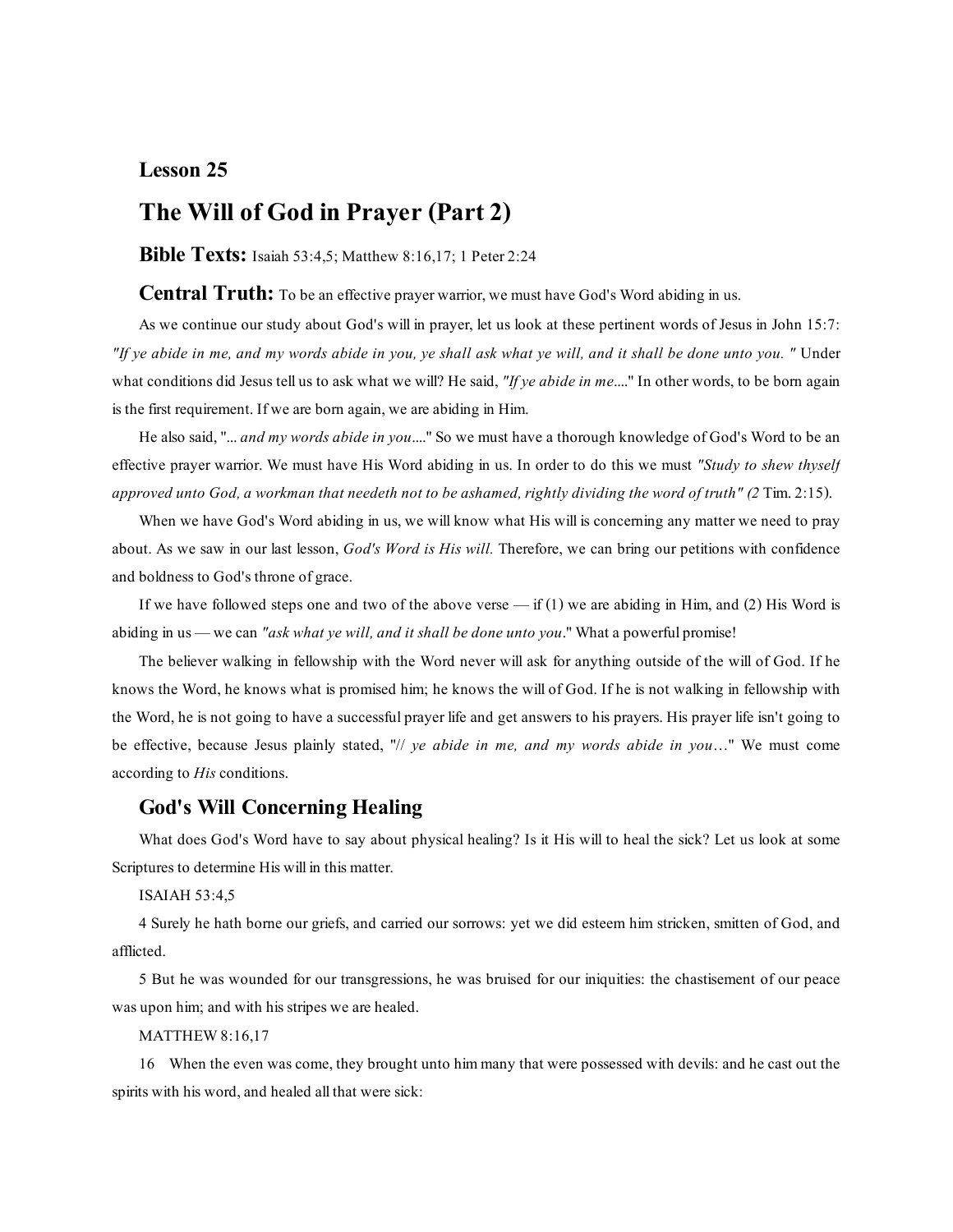17 That it might be fulfilled which was spoken by Esaias the prophet, saying, Himself took our infirmities, and bare our sicknesses.

#### 1PETER 2:24

24 Who his own self bare our sins in his own body on the tree, that we, being dead to sins, should live unto righteousness: by whose stripes ye were healed.

We see from these verses that healing the sick is God's will because Christ bore our infirmities and carried our diseases. Just as He purchased our salvation through His death on the cross, so He has purchased our healing: "... *by whose stripes ye were healed."* When we have His Word firmly settled in ourhearts, we need not wonder if it is His will to heal us. We need not pray, "Lord, heal me *if* it be thy will."

Years ago while pastoring, I was called to pray forone of the members who was ill. Knowing the importance of her own confession of faith for healing, I asked, "Sister, will you be healed now as I anoint you with oil and lay hands on you in Jesus' Name?"

"Well, I will if it's God's will," she answered.

"How are you going to find out if it's His will?" I asked.

"I thought you would pray for me, and if it's His will, 111 be healed. If it isn't, I won't."

Under these circumstances I knew the woman was not going to receive healing. I knew her unbelief would stop the flow of God's healing power. I wanted to talk to her and show her some things from the Word of God before I prayed forher,but she said,"Go ahead and pray for me. I am in so much pain and misery."

I anointed herand prayed,knowing in my heart that she wouldn't receive anything because she wasn't believing in line with the Word. I stumbled through a prayer and had hardly said "amen" when she said to her husband, "Pete, go call the doctor."

The thing that really puzzled me was that she had just gotten through saying if it was God's will for her to be healed, He would heal her and if it wasn't, He wouldn't. She didn't get healed; therefore, by her own admission, it *wasn't* God's will for her to be healed. Yet here she was calling the doctor and paying him to get her out of the will of God!

According to her reasoning, it would seem she wouldn't even *want* to get well,because she would begetting out of God's will. It would be wrong to buy medicine and enlist the help of the doctor to get her out of the will of God.

Certainly this is a foolish line of reasoning, but this is the logic some people follow concerning prayer for their healing.

As we noted before, if we want to know God's will concerning a matter, study His Word. His Word is His will. His Word tells us it *is* His will to heal us. Let's not doubt His Word, but instead claim its promises for our healing.

# Look to the Word for God's Will

Many people try to find the will of God by saying, "If it's His will He'll do it, and if it's not, He won't." We should determine God's will by looking into the Word.

If I am uncertain about something, I go to the Word first. I don't pray in uncertainty,because I would be wasting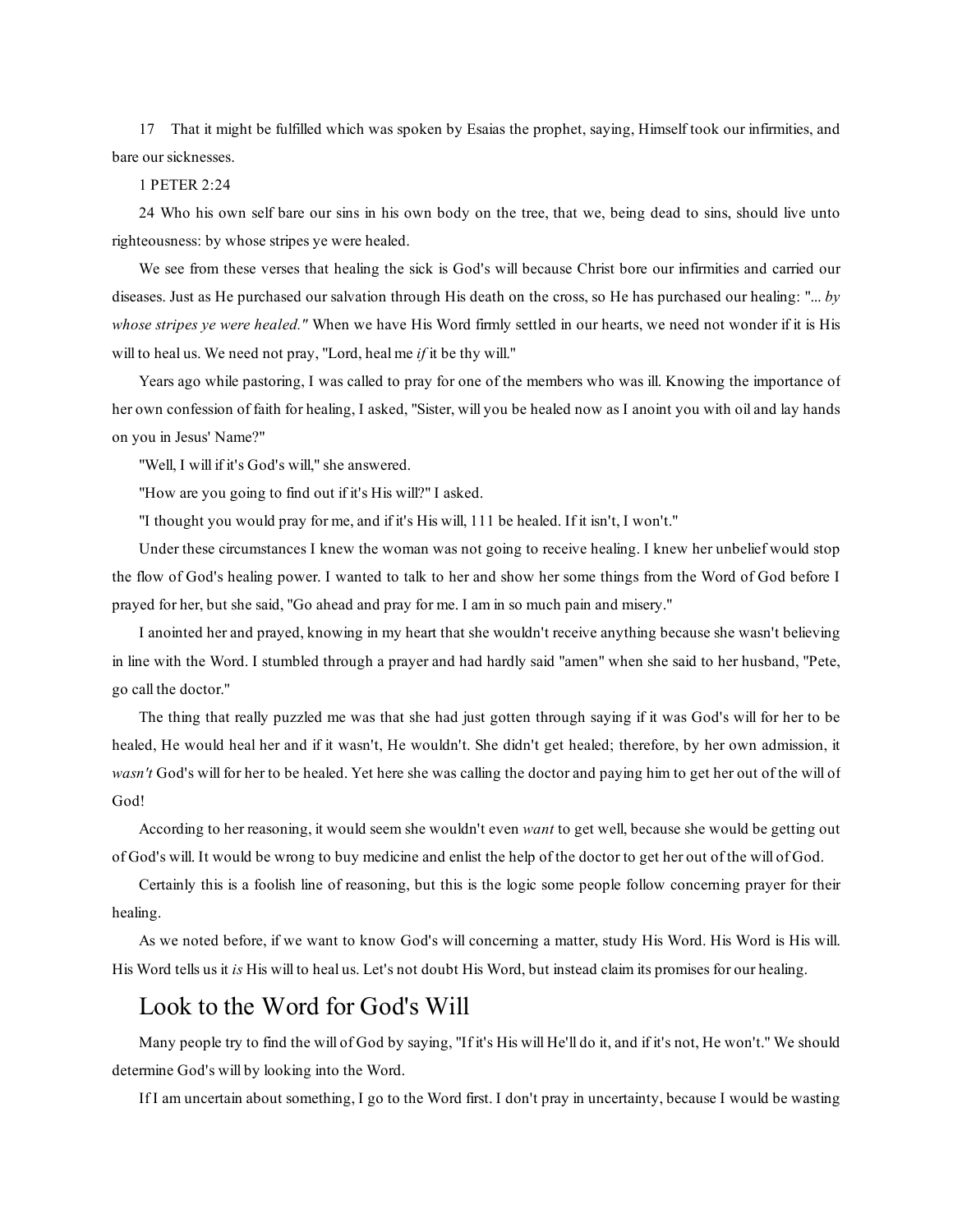my time. I could not pray in faith; I would be praying in unbelief and doubt, and it wouldn't work. When we know what God's Word says about a matter, we *know* what His will is.

Often people want to put all the responsibility for a matter on God, so they say, "It must not have been God's will, because I prayed, 'If it be thy will, do this,' and He didn't do it." These people want to relieve themselves of all responsibility and put it on God. But we can't get out of it that easily.

God gave us His Word and told us to *"Search the scriptures ... which testify of me"* (John 5:39). In them we learn His will.

Then there are those who know what God's Word says **about** a matter,yet they find it difficult to believe it will work in their case.

They are like a man who knows he will need some extra money, so he goes to his banker and arranges for a loan. He doesnot need the money right away; he just wants to have everything ready so he willhave access to it when he needs it.

The man has his banker's word that everything is in order and he may pick up the money anytime he wants, but then he thinks *What if hedoesn 't give it to me? What if hedidn't mean what he said?*

The man will have to *believe* what the banker said and then *act* on *it* to get his money.

Some people are like that with God. They know what He said in His Word about salvation for their loved ones, healing, or any other need they might have, but they find it difficult to believe He will do what He said He would do. But thank God, He keeps His Word!

### **Memory Text:**

"If ye abide in me, and my words abide in you, ye shall ask what ye will, and it shall be done unto you" (John 15:7).

**THE LESSON IN ACTION:** *"Butbeyedoersof theword,andnothearersonly* **..." (James 1:22).**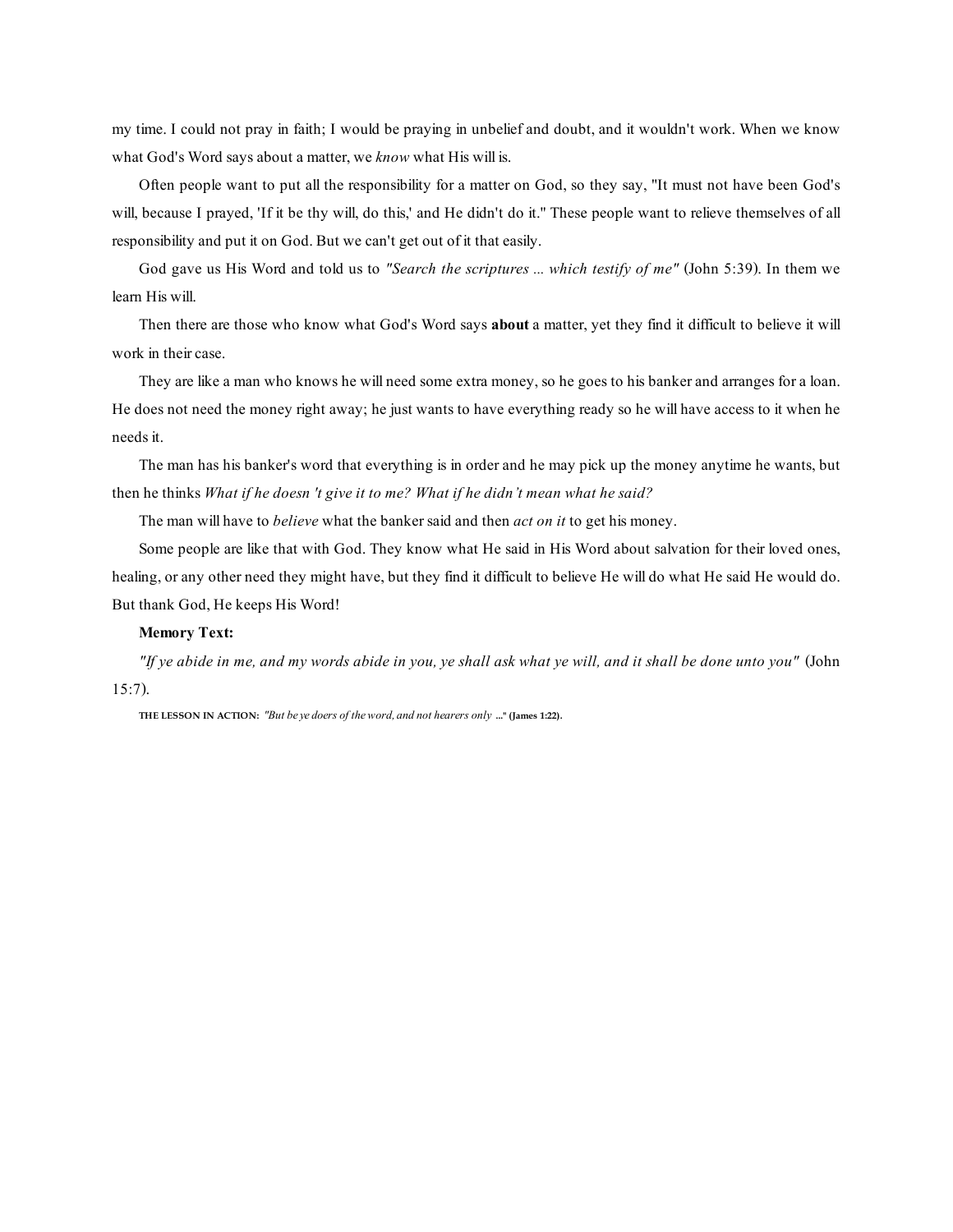## **TheWillof Godin Prayer (Part3)**

**Bible Texts:** 1 Peter 5:7; 3 John 2; Philippians 4:19

**Central Truth:** We can find a promise in God's Word for every aspect of life. Then we can know how to pray, and we can have the assurance before we pray what His will is.

Studying God's Word is like searching for valuable gems. We can find a few jewels on top of the ground without much digging, but if we really want to get down where the valuable veins are, we have to dig for them.

To learn the deeper truths of God, we are told to *"Search the scriptures; for in them ye think ye have eternal life:and theyare they which testifyof* me"(John 5:39).

Surface reading of our memory text in First John 5:14,15 has brought some to the wrong conclusion about what John was saying here. He said, "And this is the confidence that we have in him, that, if we ask any thing according to his will, he heareth us: And if we know that he hear us, whatsoever we ask, we know that we have the petitions *that wedesired of him.*"

Somehave thought John said, "If it is God's will, He willhear me,and if it isn't, He won't." However, that wasn't what he meant. John was saying if we have God's Word on a matter, we don't have to say, "If it be thy will," because we know His Word is His will.

For this reason I encourage people to find Scriptures with a promise concerning what they are praying about. Sometimes when people ask me to pray for them I say, "What Scripture are you standing on?" Many times they answer they have none in particular. "Well," I tell them, "that is what you'll get, then: nothing in particular."

If your request is in accordance with God's Word, that is His will. (It has to be His will for Him to promise it in His Word.) It is His will that we have everything He has provided for us in His Word.

I have found a promise in His Word for every aspect of life. That means I can know just how to pray, and I can have the assurance of what His will is before I pray.

Many times the reason prayer isn't working for people is because they are praying in darkness. They are trying to get God to help them apart from the Word. We are to walk in the light of the Word.

No one can build a successfulprayer life ifhe doesn't know the Word. A successfulprayer life isbuilt and based on the written Word. When we pray according to the Word, it is a lamp unto our feet and a light unto ourpath. We know which way to walk. Too much of the time, however, because we fail to see what God's Word has to say about a subject, we stumble about, not knowing just where we are going. Prayer then becomes a matter of desperation, begging God to do something. But when weknow the Word ahead of time, we can come to God with confidence.

## **God's Will Concerning Worry**

### 1PETER 5:7

7 Casting all your care upon him; for he careth for you.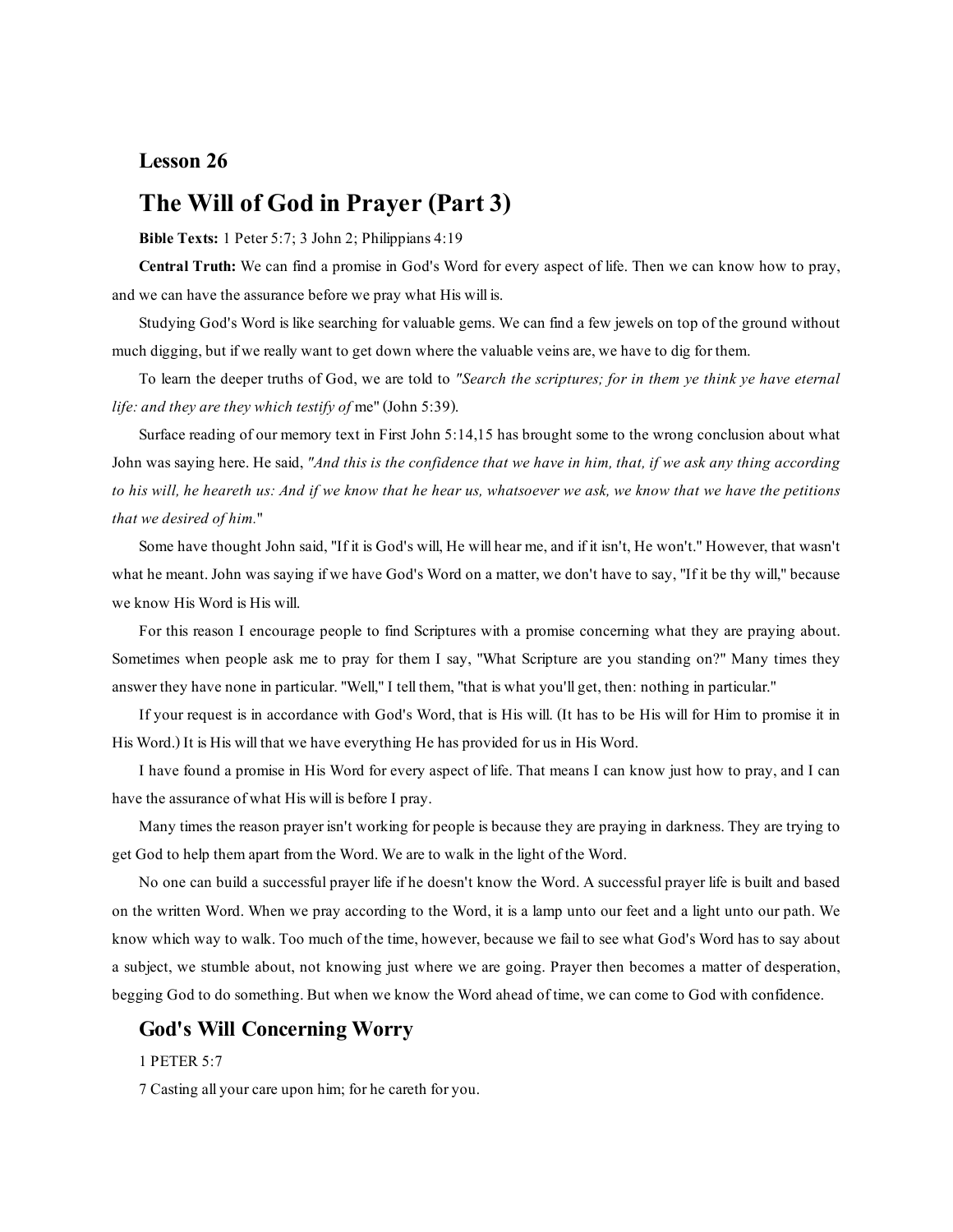A woman with a look of desperation on her face once came to me requesting prayer. She began crying as she said, "Brother Hagin, the cares of life, the anxieties and worries, are just so great." She began to cry harder as she said, "I just can't carry all my burdens. I want you to pray that God willdo one of two things: that He willeithergive me grace to carry them or else take about half of them away. I can carry half of them, but I just can't carry all of them."

"Well, I can't pray that prayer," I told her. "It would be unscriptural." A bewildered look came across her face. I went on to explain, "I cannot pray foryou out of the willof God. If I am going to have any confidence that God will hear my prayer, I must pray in line with the Word of God.

"The Bible tells us, 'And this is the confidence that we have in him, that, if we ask any thing according to his will, he heareth us: And if we know that he hear us, whatsoever we ask, we know that we have the petitions that we *desired of him*.'

"I know God's will foryou because

I know what God's Word says. It isn't His will to give you grace to bear your load of care. Nor is it His will to take half of it away and let you carry the other half. How do I know this?

Because of what His Word says.

"First Peter 5:7 says, *'Casting all your care upon him; for he careth for you.'* That verse doesn't say to cast half ofyourcares; it says*all.* That versedoesn't say God willgiveyou grace to carry your worries; it says to cast *all* your careupon Him.Why? Because *'He careth foryou.'*"

Then I said,"Sister, isn't it wonderful that we already have the answer foryourprayer right here?"

Then I read her this same verse from *The Amplified Bible,* which is more explicit: "Casting the whole of your care — all your anxieties, all your worries, all your concerns, once and for all — on Him; for He cares for you affectionately, and cares about you watchfully."

### **God's Will Concerning Financial Blessing**

3 JOHN 2

2 Beloved, I wish above all things that thou mayest prosperand be in health,even as thy soulprospereth.

### PHILIPPIANS 4:19

19 But my God shallsupply allyourneed according to his riches in glory by Christ Jesus.

In Paul's letter to the Church at Philippi, he was commending the Christians for their generosity in giving, as we see in the verses just preceding the above verse. They had taken up an offering of money and goods to send to other Christians. Because of this,Paul was saying to them, "Because you have given to them and helped them, God shall supply all your needs." He was talking about material and financial matters.

Another verse we think of in connection with financial blessing is found in Luke 6:38: *"Give, and it shall be* given unto you; good measure, pressed down, and shaken together, and running over, shall men give into your bosom. For with the same measure that ye mete withal it shall be measured to you again." We often hear this verse quoted when an offering is being taken. The emphasis usually is on "give" in the first part of the verse. But let's not overlook the results of that giving: "... *it shall be given unto you*...." Thus, we see financial blessings promised in this